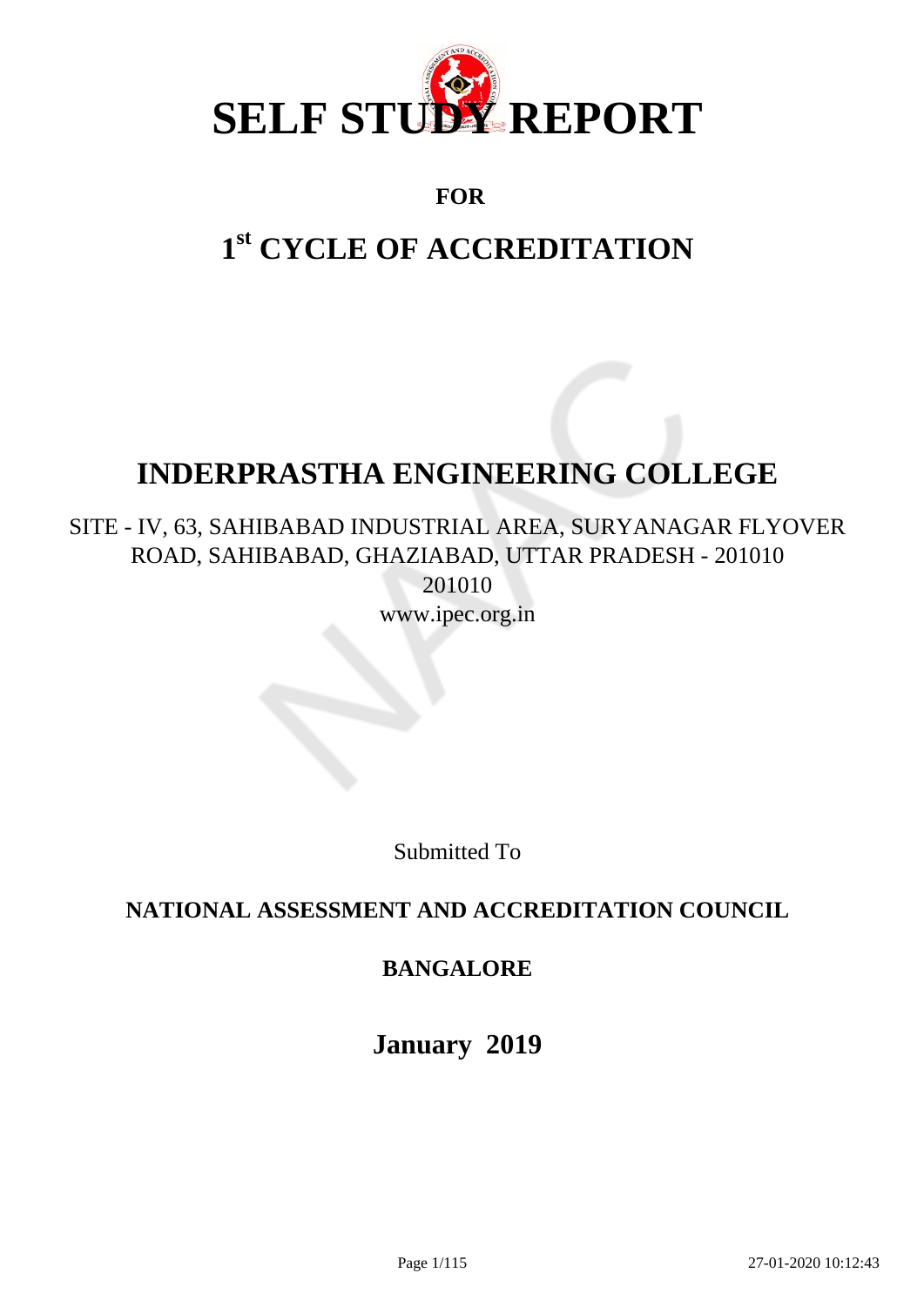## **1. EXECUTIVE SUMMARY**

## **1.1 INTRODUCTION**

**Inderprastha Engineering College (IPEC)** was set up as a self financed institution to cater the demands of technical education in the NCR region of UP. IPEC is approved by **AICTE** and affiliated to **Dr. A.P.J. Abdul Kalam Technical University (Formerly Uttar Pradesh Technical University), Lucknow.**

**IPEC** the emblem of excellence, an **ISO 9001:2015** certified institute is ranked amongst top 10 colleges of Dr.APJAKTU. It offers undergraduate programs (B.Tech. degree) in six disciplines of engineering i.e. Computer Science and Engineering, Electronics and Communication Engineering, Electrical and Electronics Engineering, Information Technology, Mechanical Engineering and Civil Engineering. IPEC also includes postgraduate programs (M.Tech.) in three disciplines i.e. ECE(specialization:VLSI Design), ME(specialization:Production Engineering), Computer Science & Engineering to fulfill the varied aspirations of its strength of over 3600 learners.

Highly qualified, experienced and dedicated faculty members nurture and empower the students to become industry centric, competent, ethical and humane professionals in various fields of engineering. Nearly 100% result is the outcome of teaching and research methodology focused on emerging technologies and business processes. Time to time guest lectures by eminent professors & industry personels, Industrial visits, Personality Development Classes, National level Seminars/Workshops/Conferences and practical exposure to authenticate theoretical knowledge provides students a basis to be innovative, entrepreneurial and assured future citizens. Besides this different Technical and Non-technical Intra Collegiate Student Forums are the initiatives of student's inherent potential providing wings to their imagination in the direction of enhancing their engineering skills, leadership qualities and creative thinking.

Today the Alumni of **IPEC** work with World class companies. Training and Placement Cell of the institute is an interface between students and Industry across the country and develops employable professionals through a comprehensive training program.

The lush green sprawling campus of **IPEC** spread over 7.81 Acres is located close to National Capital in the midst of Sahibabad Industrial Area. The distance of only 2 Km from Anand Vihar ISBT and 500m from Vaishali Metro Station makes it approachable for the aspiring engineers in NCR.

**IPEC** continues to adopt innovations in academics and administration to emerge as a benchmark setter in engineering education as per the vision of the institute.

#### **Vision**

*"National Leadership in Human Resource Development, Excellence in Education and Impacting Society Through Globally Competent Technologies"*

#### **Mission**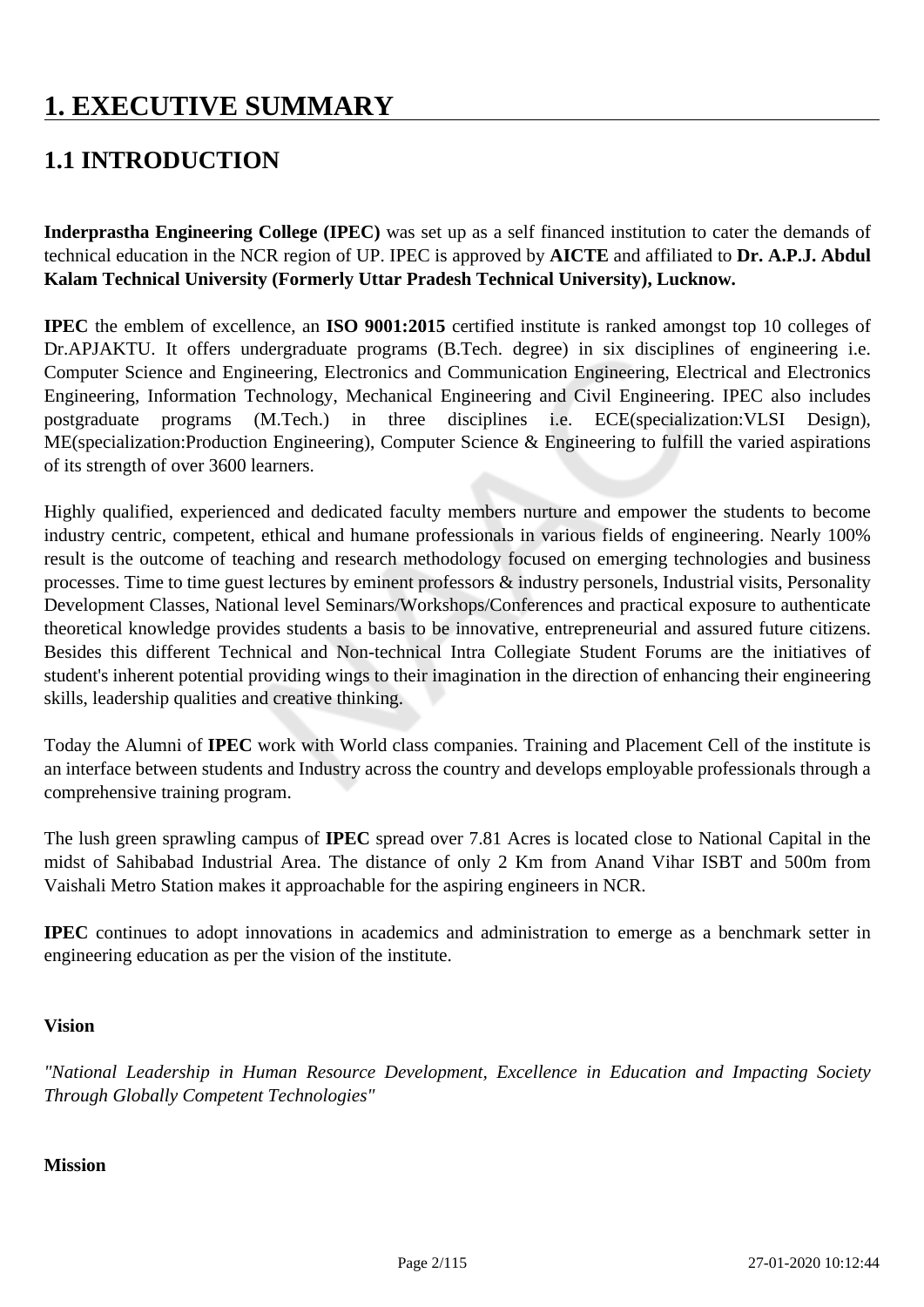- *Be the most preferred choice of Student, Faculty and Industry.*
- *Be a National Level Technical Institution fostering Teaching, Research, Extension Education, Innovation, Leadership and Entrepreneurship Spirit.*

## **1.2 Strength, Weakness, Opportunity and Challenges(SWOC)**

#### **Institutional Strength**

- 1. UG Programs are accredited by National Board of Accreditation (NBA) in year 2008, 2012 & 2017
- 2. Strategically located in the heart of National Capital Region (NCR).
- 3. Cooperative & technically qualified management, Good infrastructure & Healthy Environment.
- 4. Open mindedness in accepting, experimenting and implementing new technologies for betterment of the Institute.
- 5. Qualified, committed and passionate faculty with very good faculty retention.
- 6. Consistently very good enrolment ratio.
- 7. Graduation rate with good placements and excellent personality development training programs.
- 8. Consistently very good results and achieved 8th Rank from Dr. A.P.J. Abdul Kalam Technical University in year 2017.
- 9. Industry Collaborated Centers of Excellence.
- 10. Financial incentives for paper publications, innovative projects and academic excellence.
- 11. Faculty Members of the institute have filed three patents in last three years.

#### **Institutional Weakness**

- 1. Lack of funded projects and patents.
- 2. Cadre ratio need to be improved with more PhDs.
- 3. Limited number of PG programs in Engineering and Technology.
- 4. Quality publications & research efforts need to be strengthened.
- 5. Needs to improve placements in core branches.
- 6. Lack of student participation at National and International level sports and cultural activities.
- 7. Extension and outreached Programmes needs to be conducted especially in collaboration with NSS, NCC, Red Cross and YRC.

#### **Institutional Opportunity**

- 1. Opportunity to become an autonomous institute enabling design of curriculum as per industry requirements.
- 2. Students may have more start-ups in the incubation facility.
- 3. Development in Research Activities through AKTU affiliated Research centers.
- 4. Introduction of lecture Capture Solution will enhance deep learning resulting in good placements in the future.
- 5. Interactions through Industry Academia Board will widen the opportunities for students internship, faculty exchange and collaborative work.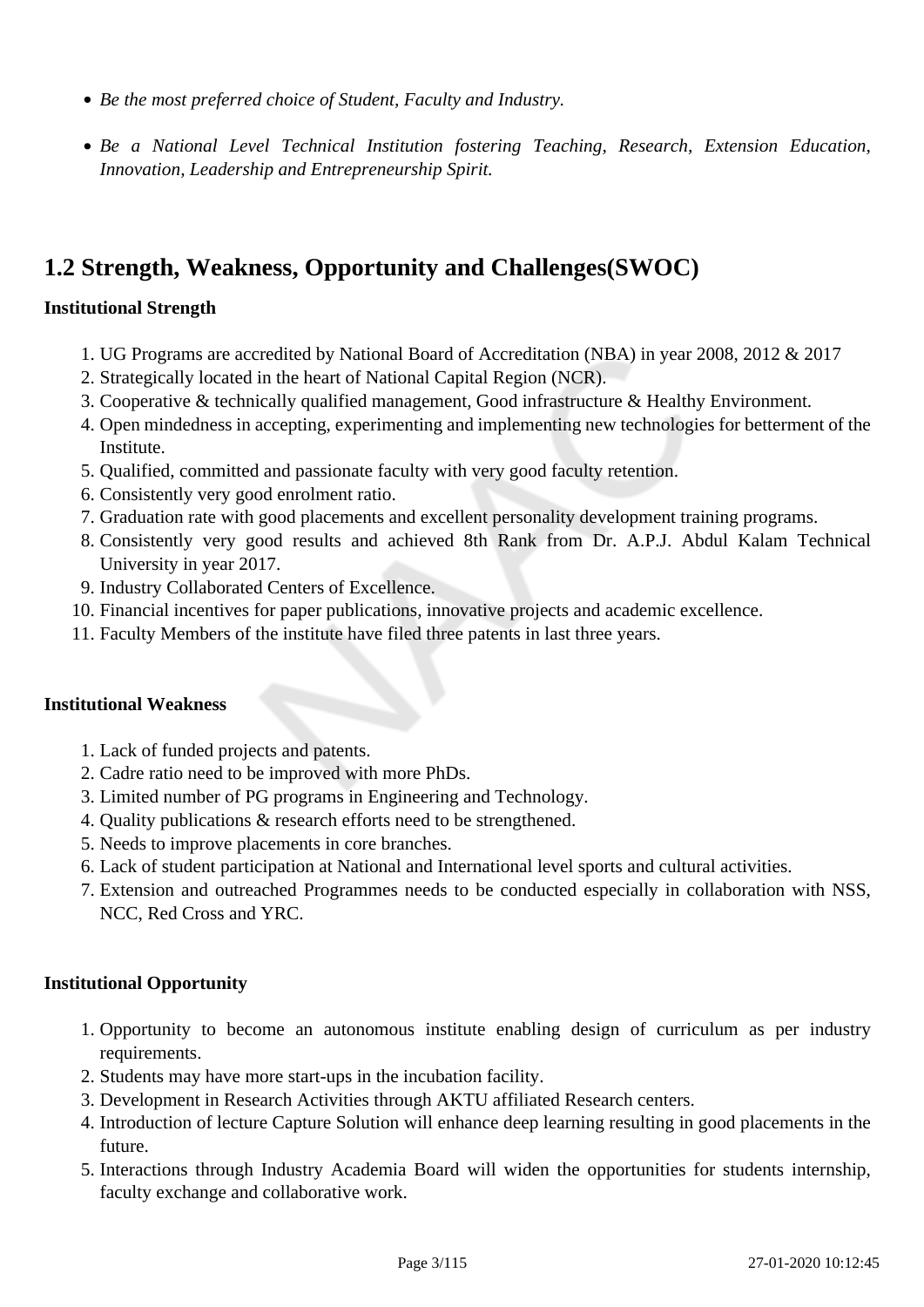- 6. Alumni pool of the institution serving in the country and abroad widen the opportunity of collaboration and network building.
- 7. Inculcating the culture of entrepreneurship in youth through technology transfer.

#### **Institutional Challenge**

- 1. Long term sustainability without compromising on standards due to horizontal growth of Institution and competitions from nearby colleges and universities.
- 2. Inculcation of research culture among under garduates.
- 3. Attracting and retaining faculty of quality and repute.
- 4. International students and faculty exchange programs with foreign universities.
- 5. To provide consultancy services to the industry.
- 6. To figure in the NIRF ranking.
- 7. More Patents to be filed by the Institution in future.

## **1.3 CRITERIA WISE SUMMARY**

#### **Curricular Aspects**

The annual affiliation is granted to the Institute by Dr. A.P.J. Abdul Kalam Technical University, Lucknow, which has jurisdiction to affiliate the Engineering Colleges all over the State of Uttar Pradesh. The University started in the year 2000 and at present about 600 institutions are affiliated to it. The university has been regularly updating its curriculum once in every four years. In the last three years, University has changed the curriculum two times in three years i.e. 2015 and 2018 respectively and implemented CBCS. The University has Board of Studies for each of the Engineering Programs, which consists of senior Faculty members, external academicians and Industry experts from concerned specialization that prepares the draft syllabus, reviews it after getting feedback from all the stakeholders. The recommended syllabus from all programs are reviewed by the joint Board of Studies and later notified to the Colleges after approval by the Academic council and the Executive Council of the University. As many stakeholders are involved in this process, it almost ensures that the curriculum released will be meeting the Industry expectation at that time. However, sometimes in some programs, due to rapid technological advances certain gaps may exist which need to be addressed from time to time. Academic flexibility and bridging the gap between curriculum and industry is achieved by conducting certificate courses, seminars and tie-ups through MOU's with leading industries. The institute encourages selfemployability by conducting Entrepreneurship Development Programmes. The institute caters to the needs of slow learners through extra inputs in terms of remedial classes. Social awareness and community service is inculcated in the students through various extension activities.

The institute has transformed the university curriculum in to OUTCOME BASED EDUCATION. The curriculum implementation and monitoring processes are developed and have been formally documented. The curriculum has incorporated the CBCS & offered electives in all six undergraduate & three postgraduate programmers offered by the institute. The institute regularly conducts the feedback on outcomes & teaching learning processes. The outcomes of feed back are taken for corrective measures.

#### **Teaching-learning and Evaluation**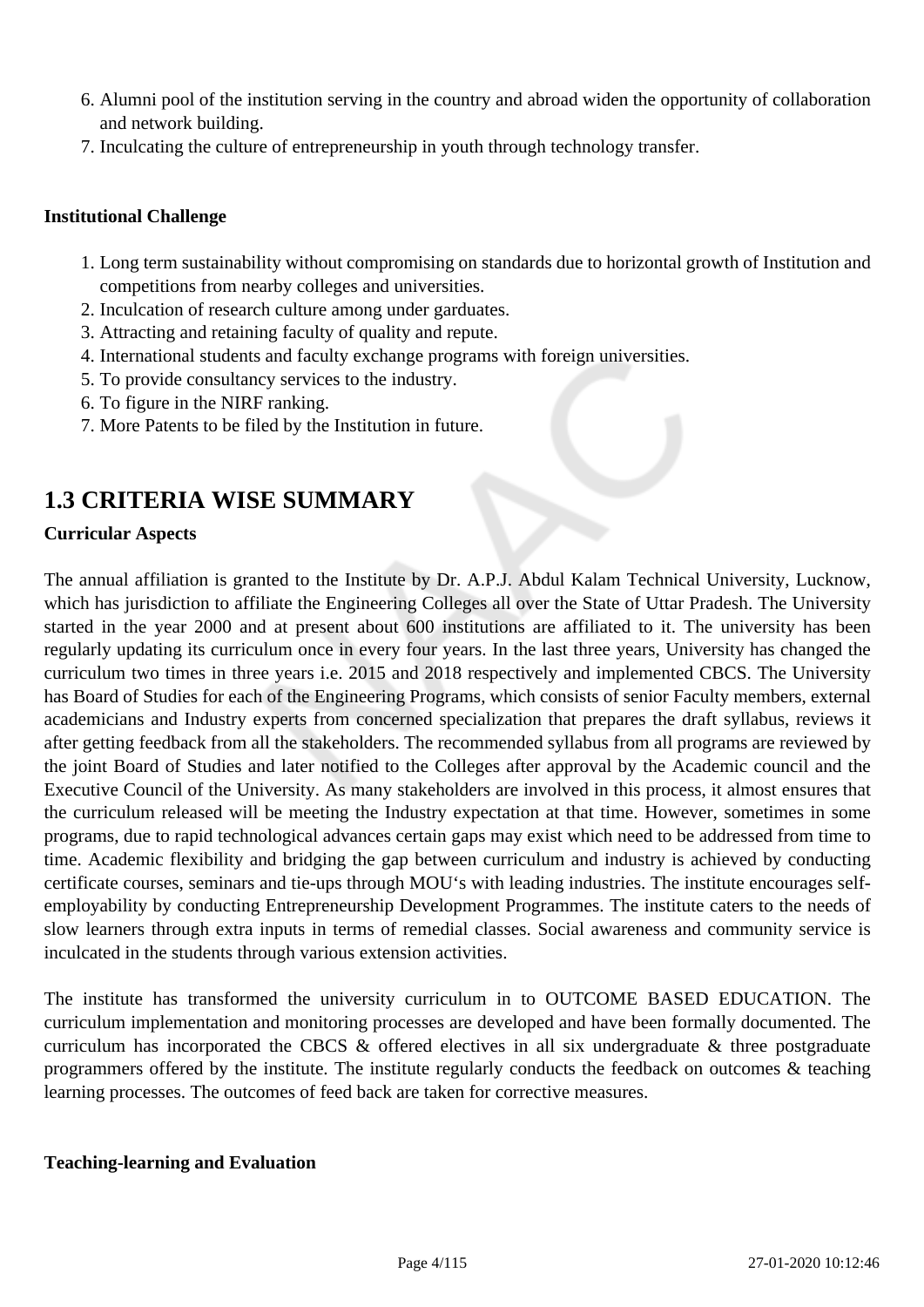The teaching-learning process is given utmost importance in the Institute as it is a deciding factor on the student's career. Institute practices blend of conventional teaching and student centered learning practices such as Project Based Learning (PBL) and Active Learning. Syllabus completion status is monitored regularly through the syllabus coverage report. Tests and tutorials are conducted on a regular basis to ensure that the students grasp the concepts being delivered in the classrooms and laboratory sessions. The faculty provides a highly conducive teaching-learning environment that includes traditional teaching, workshops, technical seminars, group projects, monthly distinguished lectures, industry visits, quizzes, assignments, entrepreneurial trainings, group discussions, technical fests, project exhibitions and so on. Students are also trained to use online resources to supplement the classroom learning. It is important to note that faculty use various innovative teaching learning techniques to disseminate knowledge that arouse curiosity in students. Online feedback is taken from all the students for all the courses in the standard format as per the calendar of events to identify the strength & areas for improvement so that it helps the faculty to implement the suggestions given by the students in the remaining part of the semester. Further, class committee meeting is scheduled on monthly basis to discuss the problem faced by the students with HOD to further improve the teaching learning process and solve the issues faced by the students time to time. Three Internal Assessments for 2nd year to 4th year and in addition to that in first year two round of weekly test are conducted for each theory course as per calendar of events in a fair & transparent manner. The students are informed about the portions well in advance; each internal assessment is conducted for specified marks. The subject teacher evaluates the answer booklet within one week from the date of conduct of test. The evaluated answer booklets are shown to the students and any error is corrected on spot.

#### **Research, Innovations and Extension**

The Institute has taken a proactive measure to increase the research and innovation in the institute. Head of department and EDC in consultation with Dean and Director is empowered to conduct all the R & D activities of the Institution. This is done to motivate faculty to get the sponsored projects for both students & faculty members from funding agencies. Various conferences, guest lectures, workshops, summits, celebrity chats are organized throughout the year, through which the students are exposed to the outside world work ethics and all the recent developments and innovations. The institution encourages the participation of students in competitions conducted by various professional societies and clubs formed at department level as well as at institute level. Students are encouraged to develop such projects that can get funding from different funding agencies like MSME etc. Till date institute has received a grant of total 76 lakhs from different funding agencies for student projects.One of our MSME funded projects in which the cooking gas has been generated from the Sewage was appraised by the Prime Minister of India in his speech on world environment day, 2018 and got huge media coverage throughout the India. . Many of our students are working on such type of innovative projects. The Institution has arranged a number of Industrial Visits for the budding engineers to various industries of relevance. The institute organizes the Industry oriented programmes and certificate courses for the students to excel in their chosen field. Memorandum of Understanding (MoU) is tied up with reputed Industries to bring them strategically closer. EDC regularly conducts Entrepreneurship Development Programme to develop Entrepreneurship skill among student. The institution has developed many products toward its contribution to society by innovation. Some of these developed products are E-Rickshaw battery charger, Sevage gas system and smart band for visually impaired persons. The institution has organized a number of workshops/seminars on IPR and Industry academia Innovative practices.Institue has organized **2nd International Conference on Modern Mathematical Methods and High Performance Computing (M3HPCST-2018)** on January 04-06 ,2018. The participent from more than 22 countries has participeted in this conference.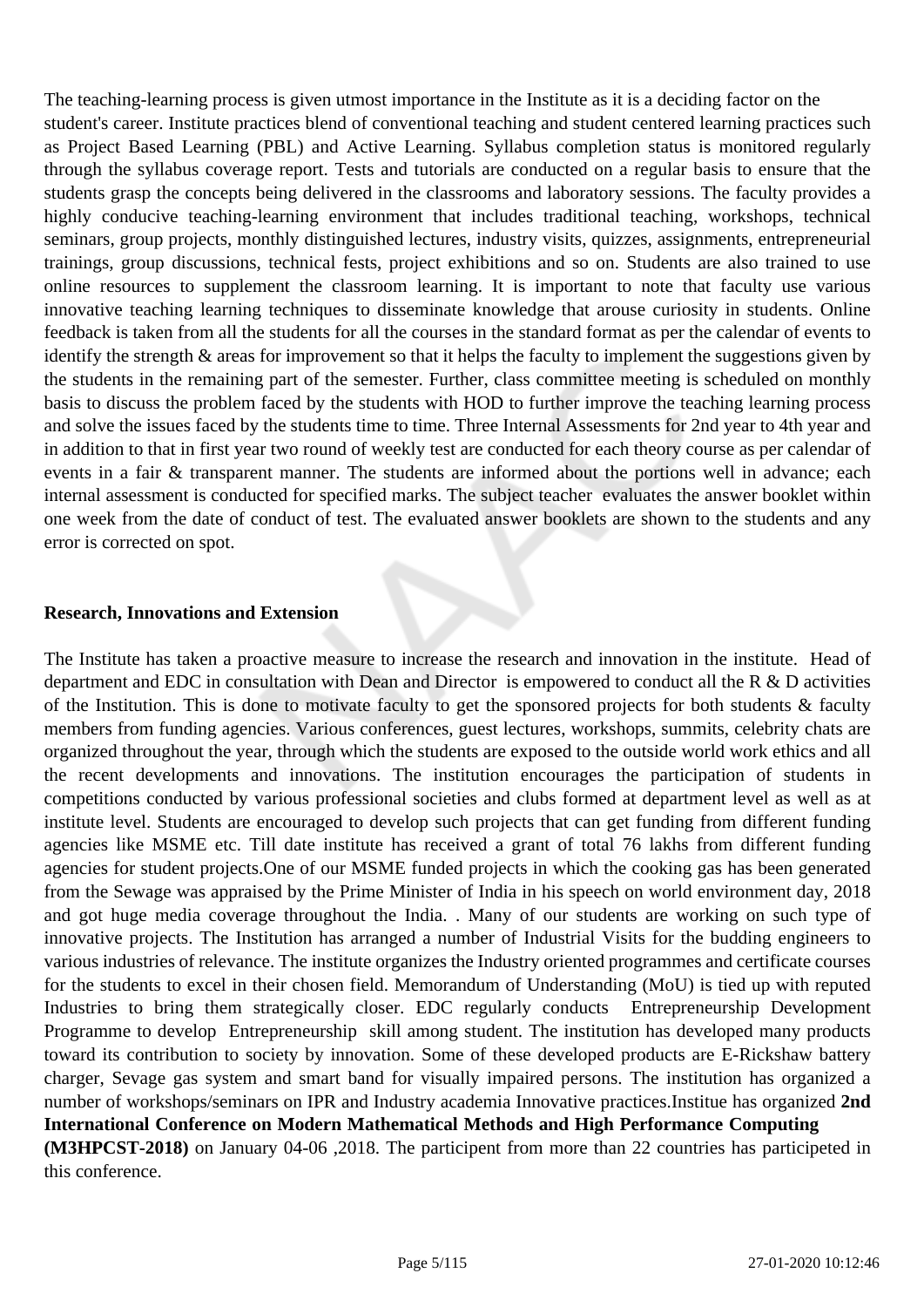#### **Infrastructure and Learning Resources**

Well-equipped infrastructure goes hand in hand for imparting quality education. The Institute has adequate number of class rooms, laboratories, workshops and tutorial rooms. Each class room is equipped with state-ofart facilities. The laboratories and workshop have modern equipment, machinery, computer hardware and software. Institution has also established some of the center of excellences in collaboration with the leading industry of relevant area. The institute has adequate seminar halls which are used for multiple activities such as seminars, workshops and conferences. Institute also has two auditorium one with a seating capacity of 200 capacity and another with a seating capacity of 400 which are used to conduct different co-curricular and extracurricular activities. The central library has excellent collection of book titles, reference books,journals, databases, magazines and a book bank facility. The central library is equipped with Integrated Learning Management Systems (ILMS), Web OPAC (Online Public Access Catalogue) and digital library facility where students can access different e journals and online resources . It has a reading hall with a seating capacity of over 150 students.Institute always tries to take measures to reduce the pollution level so, it has developed a lush green campus with plenty of plants. Adequate hostel facility for girls and boys is provided on the campus. Various sports facilities are provided to the students like sport grounds for football, cricket, basketball, volleyball, badminton, billiards etc. along with well-equipped gymnasium for boys and girls. Institution has a state of art cafeteria with a sitting capacity of 200 students at a time. The institute also has an central computing facility with 150 computer.

#### **Student Support and Progression**

The Institute has a very good student support  $\&$  progression system that include welfare measures, career guidance and training, Alumni engagement for holistic development of every student etc.

The welfare measures include insurance coverage for all the students through university, facilitating the sanction of scholarships to most of the students from government agencies and timely distribution to the students and timely grievance redressal mechanism. The Institute also identifies meritorious students every year and supports them with a scholarship. Institute also has provision for the rank holders of the University merit list. If any student secures any position in university merit list, his full tuition fee is waved off. The Institution has a well-defined student mentoring system. The main objective of mentoring is to help each student in taking right decisions for their academic and personal growth. Two faculty members are assigned as mentor to each class to monitor and record their progress regularly. Class committee meeting is a platform where students can discuss issues faced by them. Slow learners issue is dealt with remedial classes. . For stress related issues, institution has appointed a counselor who helps the students in case of any stress related issue.

The Training & Placement (T&P) cell of the institute provides career guidance and organizes campus recruitment drives for the students. The T&P cell prepares the students for placement and overall development activities through various initiatives such as online assessment tests, soft skills development programmes, Addon Courses, Group Discussions and Personal Counseling. The T & P Cell arranges special coaching for Soft Skills in collaboration with different agenices of relevent expertise.

Alumni, through Alumni association are invited to address students and to guide them on career options, provide industry insights and to impart knowledge on the current trends . Alumni are also the part of the institution through their representation in different committees .

The institute has societies and clubs both at the college level  $\&$  at the department level to impart necessary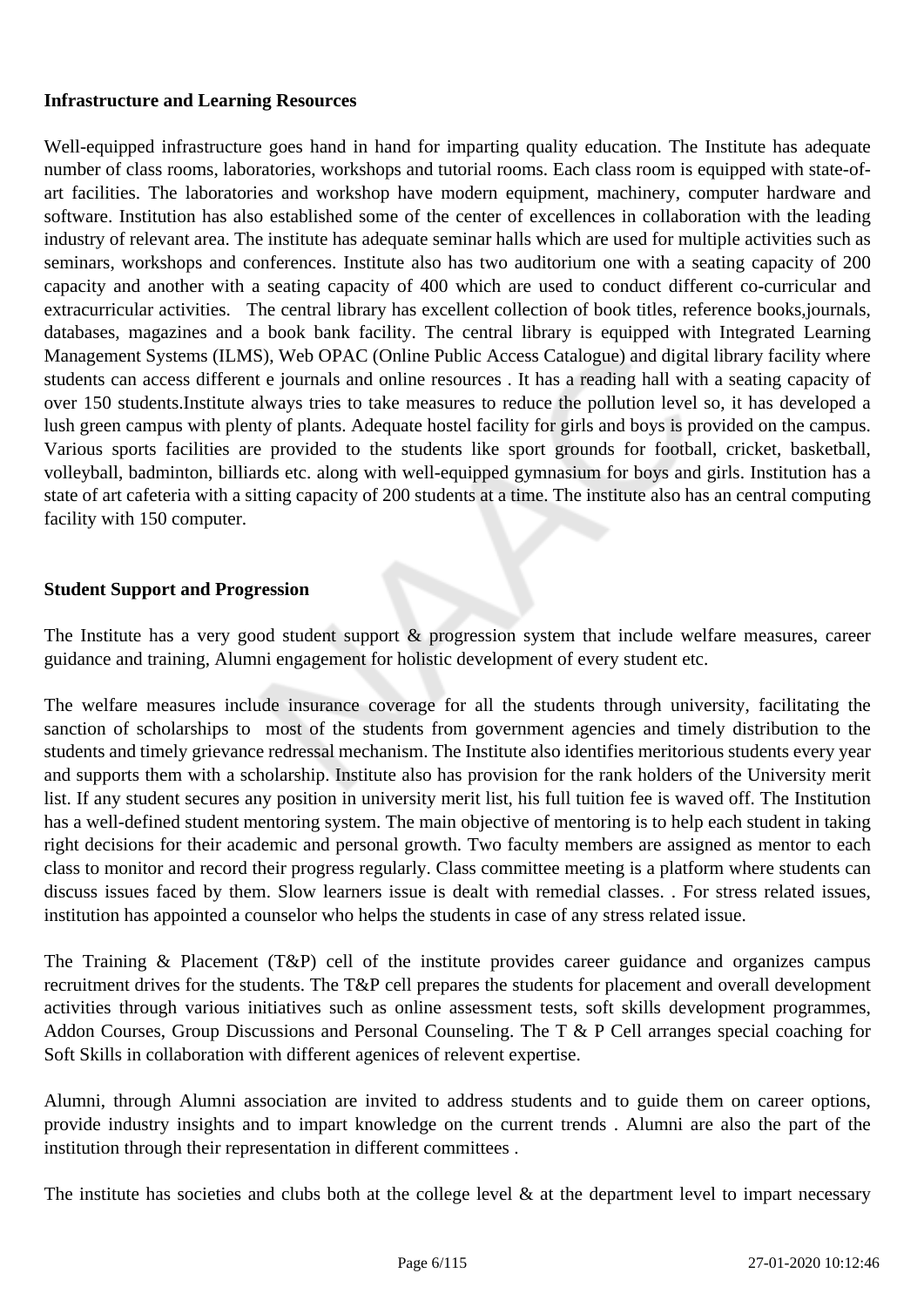skills and provide an opportunity to exhibit the talent.

Development of Entrepreneurial skills is encouraged in the students through Entrepreneurship Development Cell (EDC).

#### **Governance, Leadership and Management**

The Institute practices transparent and participative governance at all levels. All the policies in the matter of planning human resources, recruitment, training, performance appraisal and financial management are carried out systematically considering the overall interest of the Institute and the stakeholders.

The Institute has a well-defined administrative structure for effective governance and for building the organizational culture, which is as follows: .

- 1. Governing council
- 2. Director
- 3. Dean Academic
- 4. Council of HODs

The institute functions with decentralized administration that has complete transparency in the decision making process. The Governing council has delegated powers to the Director to conduct the Academics, institutional development, curricular and extra-curricular activities. The Director in turn, has delegated certain powers to the HODs and office staff. The council of Dean & HODs with Director as its chairman meets on fortnightly basis to discuss academic & administrative issues and to take appropriate decisions from time to time. The council of HODs has constituted many committees to decentralize the activities and empower the faculty for smooth functioning of the Institute.

The service rules are published keeping in view the requirement of different statuary and regulatory bodies , which consists all the service rules and code of conduct.

Institute has adopted many welfare measures for teaching and nonteaching staff which includes all the statuary benefits, Medical facility, sponsorship for attending seminar, workshop and FDP with registration fees and duty leave. Besides this institute also organizes many programs for the overall development of teaching and non teaching staff.

The financial management of the Institute is transparent and follows the established norms with respect to resource mobilization, allocation of budget and utilization. The income and expenditure are audited on regular basis.

IQAC plays a major role in inculcating quality culture in the Institute which is functioning effectively and constantly improving the quality level of the institute.

#### **Institutional Values and Best Practices**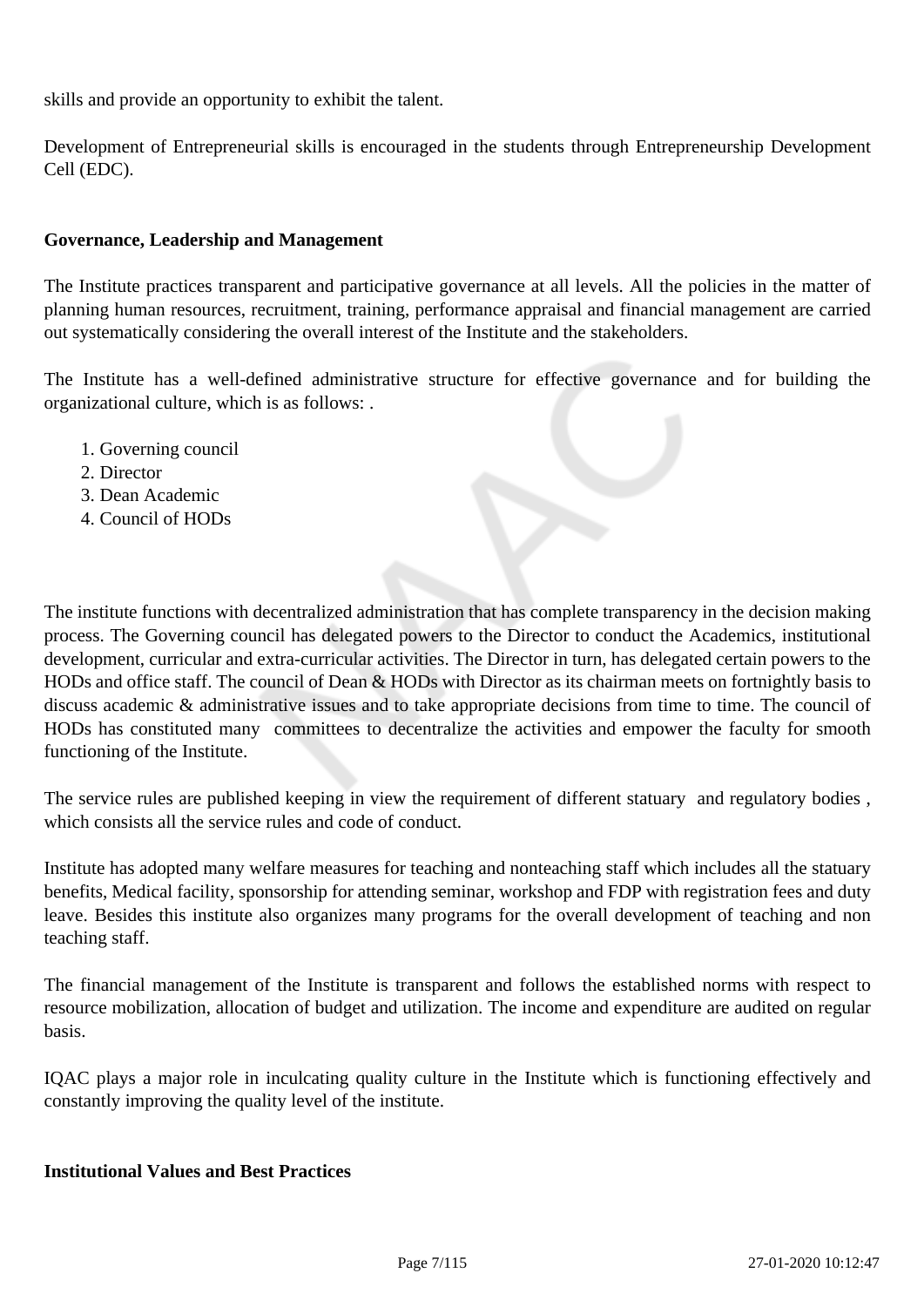In line with its vision, the Institute proactively evaluates the various initiatives that are taken from time to time and improves on them to produce graduates who are not only technically competent but have values embedded.

The Institute organizes a number of socially relevant activities like gender equity, safety, cleanliness drives etc. The Institute has taken measures to implement a solar power plant and a sewage water treatment plant in the campus as it believes that a proper eco system needs to be created by practice. In addition, the campus is made differently abled friendly by providing all the necessary facilities.

The Institute believes that the best practices will have a larger impact on the students. It has a number of best practices that have become the culture of the organization and they are:

The first best practice of the institute is weekly test system. The prime objective of the weekly test system is to enhance the student performance by timely recognizing the weak areas so that the competent authority will take the corrective measure to fill the gap.

The second best practice is Employability skill development Program which aims at enhancing the Knowledge, skill and attitude of students. It is in line with the vision of the institute. Employability skill development Program is run by the training & Placement cell of the institute. Training & Placement (T&P) Cell provides excellent career guidance and placement opportunity to students. The mission of the T&P Cell is to help students clarify their educational & career goals, acquire employment-seeking skills and ultimately attain desired employment. Under this program institute has association with expert assessment agencies to identify improvement areas of the students and impart training accordingly.

The distinctive performance of the institute is the teaching-learning process as the Institute is well known in the region for this. The salient features of teaching learning are:

Excellent infrastructure, well qualified faculty, effective delivery, effective mentoring, action taken on feedback,Class committee meeting, effective utilization of online resources, special attention on advance and slow learners, fulfilling it's social responsibilities through innovation and extension activities.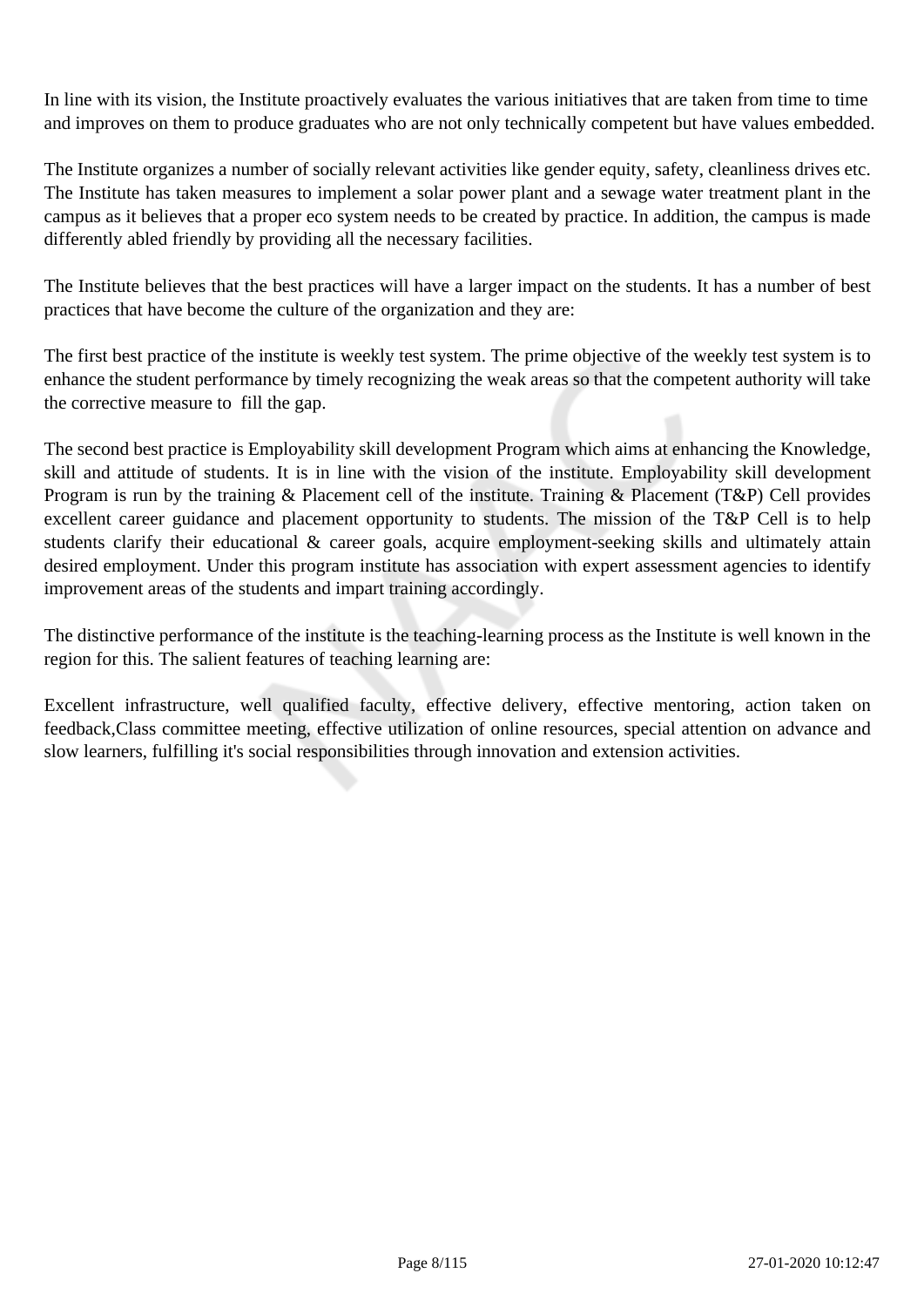## **2.1 BASIC INFORMATION**

| <b>Name and Address of the College</b> |                                                                                                                       |
|----------------------------------------|-----------------------------------------------------------------------------------------------------------------------|
| Name                                   | INDERPRASTHA ENGINEERING COLLEGE                                                                                      |
| Address                                | Site - IV, 63, Sahibabad Industrial Area,<br>Suryanagar Flyover Road, Sahibabad, Ghaziabad,<br>Uttar Pradesh - 201010 |
| City                                   | <b>GHAZIABAD</b>                                                                                                      |
| <b>State</b>                           | Uttar pradesh                                                                                                         |
| Pin                                    | 201010                                                                                                                |
| Website                                | www.ipec.org.in                                                                                                       |
|                                        |                                                                                                                       |

| <b>Contacts for Communication</b> |             |                                          |               |                  |                               |
|-----------------------------------|-------------|------------------------------------------|---------------|------------------|-------------------------------|
| <b>Designation</b>                | <b>Name</b> | <b>Telephone with</b><br><b>STD Code</b> | <b>Mobile</b> | Fax              | <b>Email</b>                  |
| Director                          | B.C. Sharma | 0120-4535057                             | 9999980201    | 0120-453505<br>9 | deanacademics@ip<br>ec.org.in |
| Professor                         | V.K. Singh  | 0120-4535054                             | 9971664484    | 0120-453505      | drvinaiksingh@ipe<br>c.org.in |

| <b>Status of the Institution</b> |                                   |
|----------------------------------|-----------------------------------|
| <sup>1</sup> Institution Status  | <b>Private and Self Financing</b> |

| Type of Institution |              |  |
|---------------------|--------------|--|
| By Gender           | Co-education |  |
| $\perp$ By Shift    | Regular      |  |

| <b>Recognized Minority institution</b>     |    |
|--------------------------------------------|----|
| If it is a recognized minroity institution | No |
|                                            |    |

| <b>Establishment Details</b>         |            |
|--------------------------------------|------------|
| Date of establishment of the college | 27-07-2000 |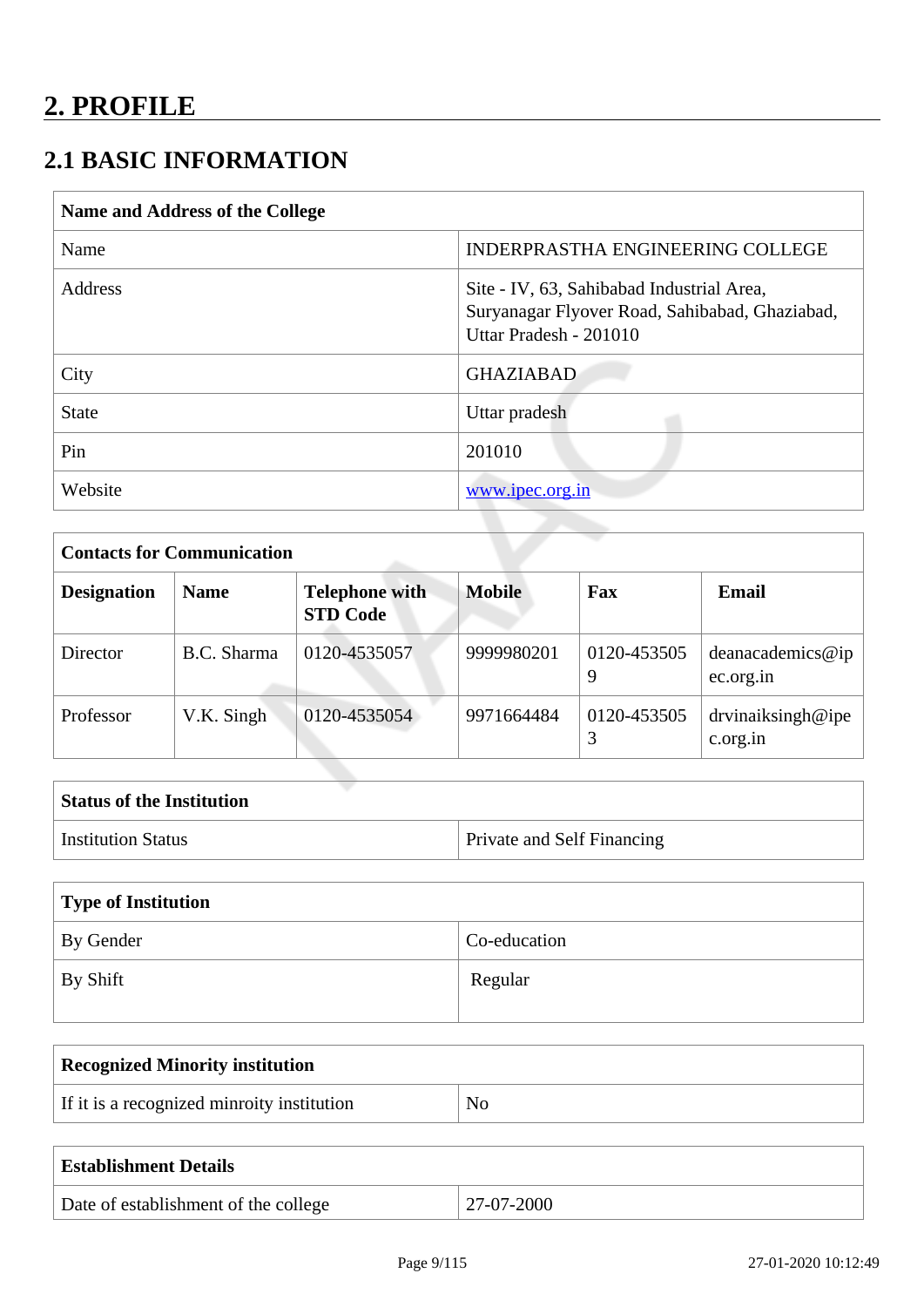**University to which the college is affiliated/ or which governs the college (if it is a constituent college)**

| <b>State</b>  | University name                              | <b>Document</b>      |
|---------------|----------------------------------------------|----------------------|
| Uttar pradesh | <b>Uttar Pradesh Technical</b><br>University | <b>View Document</b> |

#### **Details of UGC recognition**

| <b>Under Section</b> | <b>Date</b> | <b>View Document</b> |
|----------------------|-------------|----------------------|
| 2f of UGC            |             |                      |
| 12B of UGC           |             |                      |

| Details of recognition/approval by stationary/regulatory bodies like<br>AICTE, NCTE, MCI, DCI, PCI, RCI etc(other than UGC)                                                                                             |                      |            |    |                |
|-------------------------------------------------------------------------------------------------------------------------------------------------------------------------------------------------------------------------|----------------------|------------|----|----------------|
| <b>Validity in</b><br><b>Recognition/App</b><br>Day, Month and<br><b>Statutory</b><br>roval details Inst<br>months<br><b>Regulatory</b><br>year(dd-mm-<br><b>Authority</b><br>itution/Departme<br>yyyy)<br>nt programme |                      |            |    | <b>Remarks</b> |
| <b>AICTE</b>                                                                                                                                                                                                            | <b>View Document</b> | 10-04-2018 | 12 |                |

| <b>Details of autonomy</b>                                                                                                           |    |
|--------------------------------------------------------------------------------------------------------------------------------------|----|
| Does the affiliating university Act provide for<br>conferment of autonomy (as recognized by the<br>UGC), on its affiliated colleges? | No |

| <b>Recognitions</b>                                                                   |     |  |
|---------------------------------------------------------------------------------------|-----|--|
| Is the College recognized by UGC as a College<br>with Potential for Excellence (CPE)? | No  |  |
| Is the College recognized for its performance by<br>any other governmental agency?    | No. |  |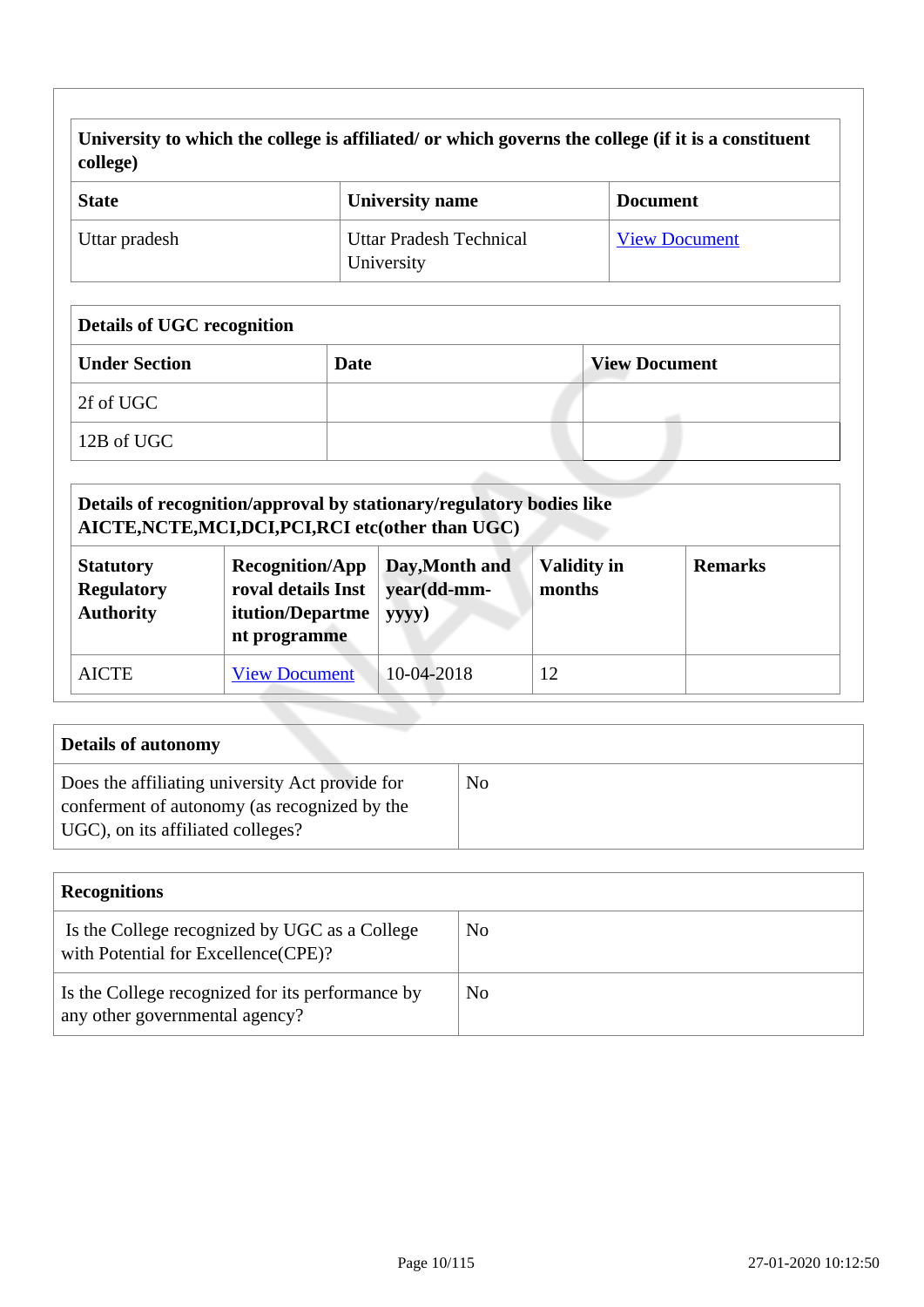| <b>Location and Area of Campus</b> |                                                                                                                             |           |                                |                             |
|------------------------------------|-----------------------------------------------------------------------------------------------------------------------------|-----------|--------------------------------|-----------------------------|
| <b>Campus Type</b>                 | <b>Address</b>                                                                                                              | Location* | <b>Campus Area</b><br>in Acres | Built up Area in<br>sq.mts. |
| Main campus<br>area                | Site - IV, 63, Sahibabad<br>Industrial Area, Suryanagar<br>Flyover Road, Sahibabad,<br>Ghaziabad, Uttar Pradesh -<br>201010 | Urban     | 7.81                           | 32657                       |

## **2.2 ACADEMIC INFORMATION**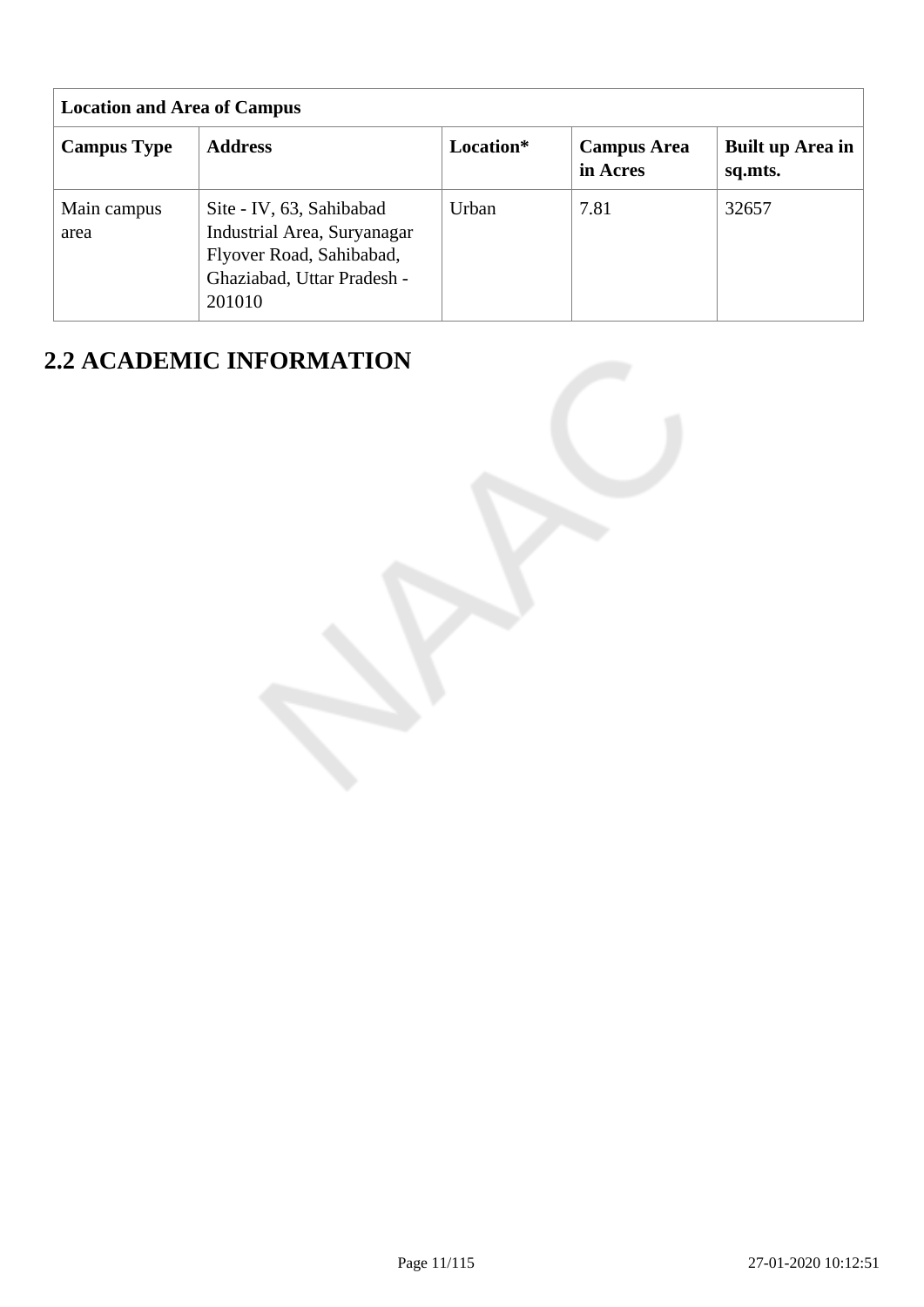|                           |                                                                        |                                     |                                             |                                        | Details of Programmes Offered by the College (Give Data for Current Academic year) |                                             |
|---------------------------|------------------------------------------------------------------------|-------------------------------------|---------------------------------------------|----------------------------------------|------------------------------------------------------------------------------------|---------------------------------------------|
| Programme<br><b>Level</b> | <b>Name of Pr</b><br>ogramme/C<br>ourse                                | <b>Duration</b> in<br><b>Months</b> | <b>Entry</b><br>Qualificatio<br>$\mathbf n$ | <b>Medium of</b><br><b>Instruction</b> | <b>Sanctioned</b><br><b>Strength</b>                                               | No.of<br><b>Students</b><br><b>Admitted</b> |
| ${\rm U}{\rm G}$          | BTech, Comp<br>uter Science<br>And<br>Engineering                      | 48                                  | Intermediate                                | English                                | 240                                                                                | 240                                         |
| <b>UG</b>                 | <b>BTech, Electr</b><br>onics And C<br>ommunicatio<br>n<br>Engineering | 48                                  | Intermediate                                | English                                | 240                                                                                | 125                                         |
| <b>UG</b>                 | <b>BTech, Electr</b><br>ical And<br>Electronics<br>Engineering         | 48                                  | Intermediate                                | English                                | 60                                                                                 | 30                                          |
| <b>UG</b>                 | BTech, Mech<br>anical<br>Engineering                                   | 48                                  | Intermediate                                | English                                | 120                                                                                | 62                                          |
| <b>UG</b>                 | BTech, Infor<br>mation<br>Technology                                   | 48                                  | Intermediate                                | English                                | 120                                                                                | 96                                          |
| ${\rm U}{\rm G}$          | BTech, Civil<br>Engineering                                            | 48                                  | Intermediate                                | English                                | 120                                                                                | 43                                          |
| PG                        | Mtech, Comp<br>uter Science<br>And<br>Engineering                      | 24                                  | <b>B.Tech</b>                               | English                                | 18                                                                                 | $\mathbf{0}$                                |
| PG                        | Mtech, Electr<br>onics And C<br>ommunicatio<br>n<br>Engineering        | 24                                  | <b>B.Tech</b>                               | English                                | 18                                                                                 | $\mathbf{0}$                                |
| PG                        | Mtech, Mech<br>anical<br>Engineering                                   | 24                                  | <b>B.Tech</b>                               | English                                | 18                                                                                 | $\overline{0}$                              |

**Position Details of Faculty & Staff in the College**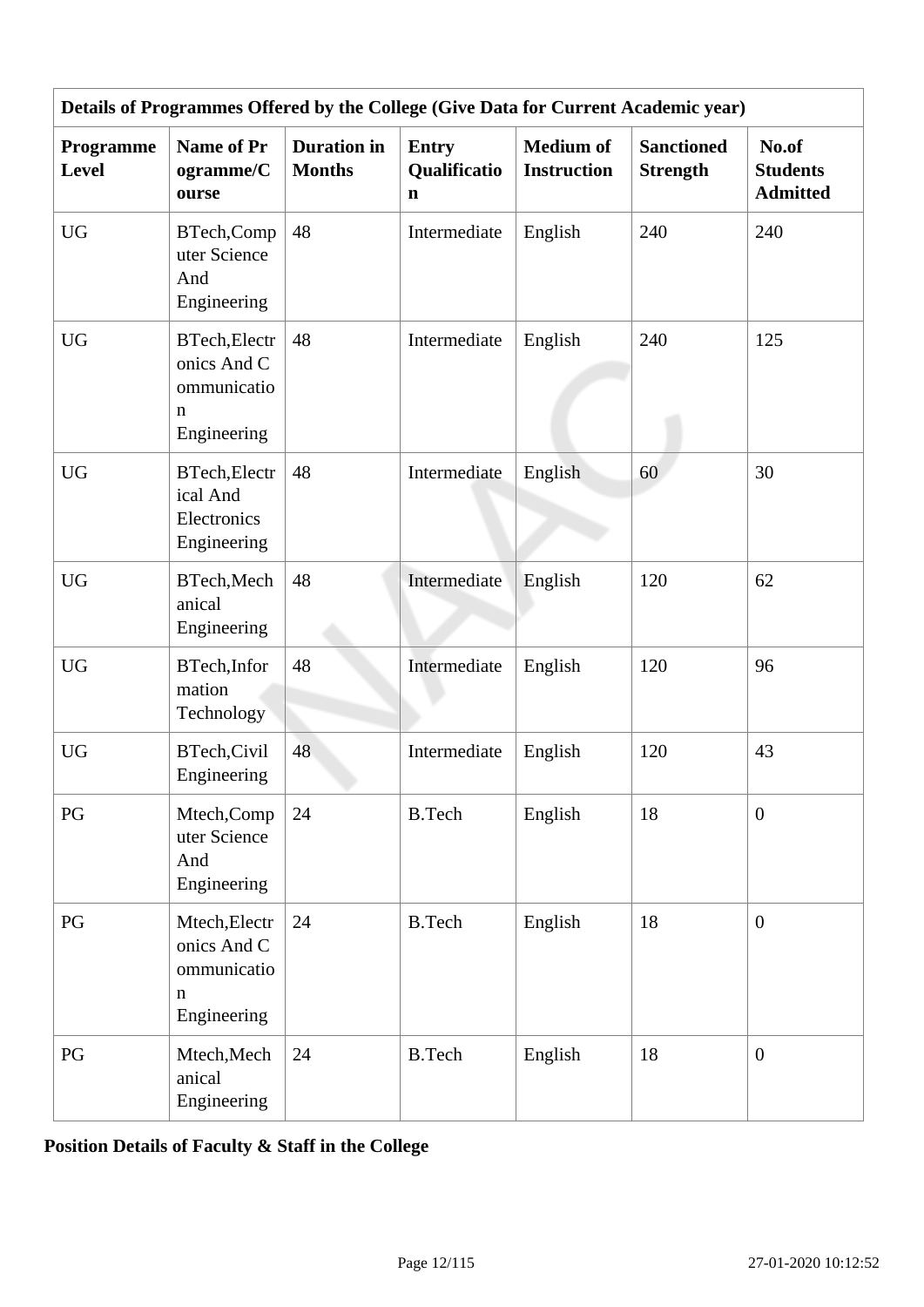| <b>Teaching Faculty</b>                                                             |                  |                  |                |                  |                            |                  |                |                            |                |                  |                |                |
|-------------------------------------------------------------------------------------|------------------|------------------|----------------|------------------|----------------------------|------------------|----------------|----------------------------|----------------|------------------|----------------|----------------|
|                                                                                     |                  | <b>Professor</b> |                |                  | <b>Associate Professor</b> |                  |                | <b>Assistant Professor</b> |                |                  |                |                |
|                                                                                     | Male             | Female           | Others         | Total            | Male                       | Female           | Others         | Total                      | Male           | Female           | Others         | Total          |
| Sanctioned by the<br>UGC /University<br><b>State</b><br>Government                  |                  |                  |                | $\boldsymbol{0}$ |                            |                  |                | $\overline{0}$             |                |                  |                | $\overline{0}$ |
| Recruited                                                                           | $\boldsymbol{0}$ | $\overline{0}$   | $\overline{0}$ | $\overline{0}$   | $\mathbf{0}$               | $\boldsymbol{0}$ | $\overline{0}$ | $\theta$                   | $\overline{0}$ | $\boldsymbol{0}$ | $\overline{0}$ | $\overline{0}$ |
| Yet to Recruit                                                                      |                  |                  |                | $\overline{0}$   |                            |                  |                | $\theta$                   |                |                  |                | $\theta$       |
| Sanctioned by the<br>Management/Soci<br>ety or Other<br>Authorized<br><b>Bodies</b> |                  |                  |                | 29               |                            |                  |                | 58                         |                |                  |                | 174            |
| Recruited                                                                           | 8                | 8                | $\overline{0}$ | 16               | 10                         | 22               | $\overline{0}$ | 32                         | 82             | 92               | $\mathbf{0}$   | 174            |
| Yet to Recruit                                                                      |                  |                  |                | 13               |                            |                  |                | 26                         |                |                  |                | $\theta$       |

|                                                                                 | <b>Non-Teaching Staff</b> |               |                  |                  |  |  |  |  |  |  |
|---------------------------------------------------------------------------------|---------------------------|---------------|------------------|------------------|--|--|--|--|--|--|
|                                                                                 | <b>Male</b>               | <b>Female</b> | <b>Others</b>    | <b>Total</b>     |  |  |  |  |  |  |
| Sanctioned by the<br><b>UGC</b> /University State<br>Government                 |                           |               |                  | $\theta$         |  |  |  |  |  |  |
| Recruited                                                                       | $\overline{0}$            | $\mathbf{0}$  | $\boldsymbol{0}$ | $\overline{0}$   |  |  |  |  |  |  |
| Yet to Recruit                                                                  |                           |               |                  | $\overline{0}$   |  |  |  |  |  |  |
| Sanctioned by the<br>Management/Society<br>or Other Authorized<br><b>Bodies</b> |                           |               |                  | 117              |  |  |  |  |  |  |
| Recruited                                                                       | 100                       | 17            | $\overline{0}$   | 117              |  |  |  |  |  |  |
| Yet to Recruit                                                                  |                           |               |                  | $\boldsymbol{0}$ |  |  |  |  |  |  |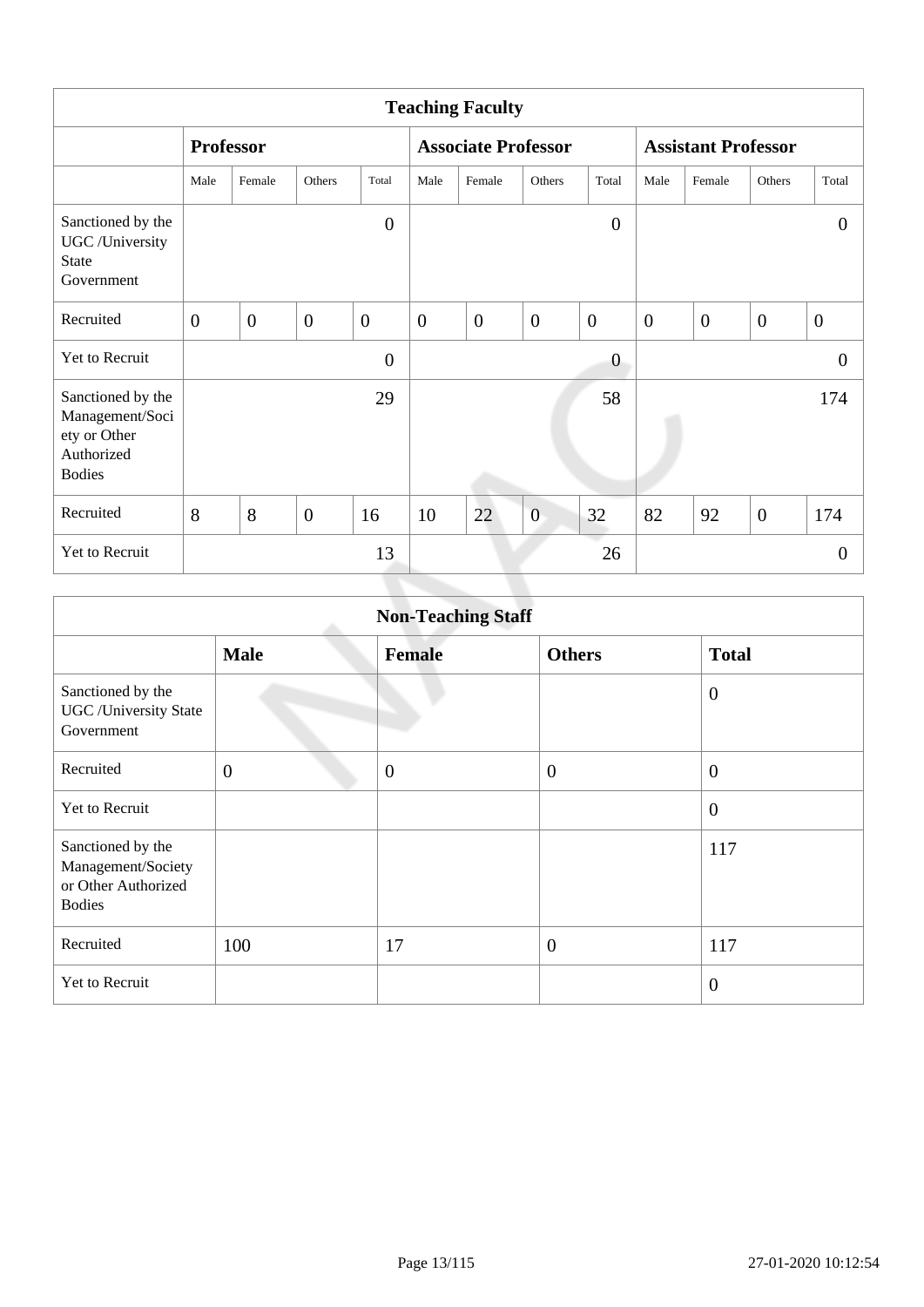| <b>Technical Staff</b>                                                          |                |                |                  |                |  |  |  |  |  |
|---------------------------------------------------------------------------------|----------------|----------------|------------------|----------------|--|--|--|--|--|
|                                                                                 | <b>Male</b>    | Female         | <b>Others</b>    | <b>Total</b>   |  |  |  |  |  |
| Sanctioned by the<br><b>UGC</b> / University State<br>Government                |                |                |                  | $\theta$       |  |  |  |  |  |
| Recruited                                                                       | $\overline{0}$ | $\overline{0}$ | $\boldsymbol{0}$ | $\overline{0}$ |  |  |  |  |  |
| Yet to Recruit                                                                  |                |                |                  | $\overline{0}$ |  |  |  |  |  |
| Sanctioned by the<br>Management/Society<br>or Other Authorized<br><b>Bodies</b> |                |                |                  | 50             |  |  |  |  |  |
| Recruited                                                                       | 46             | $\overline{4}$ | $\overline{0}$   | 50             |  |  |  |  |  |
| Yet to Recruit                                                                  |                |                |                  | $\overline{0}$ |  |  |  |  |  |

## **Qualification Details of the Teaching Staff**

|                                     | <b>Permanent Teachers</b> |                |                            |                |                |                            |                |                |                |                |  |
|-------------------------------------|---------------------------|----------------|----------------------------|----------------|----------------|----------------------------|----------------|----------------|----------------|----------------|--|
| <b>Highest</b><br>Qualificatio<br>n | <b>Professor</b>          |                | <b>Associate Professor</b> |                |                | <b>Assistant Professor</b> |                |                |                |                |  |
|                                     | Male                      | Female         | <b>Others</b>              | Male           | Female         | Others                     | Male           | Female         | <b>Others</b>  | Total          |  |
| D.sc/D.Litt.                        | $\overline{0}$            | $\overline{0}$ | $\overline{0}$             | $\overline{0}$ | $\overline{0}$ | $\overline{0}$             | $\theta$       | $\overline{0}$ | $\overline{0}$ | $\overline{0}$ |  |
| Ph.D.                               | 8                         | 8              | $\overline{0}$             | 10             | 8              | $\overline{0}$             | 10             | 17             | $\overline{0}$ | 61             |  |
| M.Phil.                             | $\boldsymbol{0}$          | $\overline{0}$ | $\overline{0}$             | $\overline{0}$ | $\overline{0}$ | $\overline{0}$             | $\overline{2}$ | 3              | $\overline{0}$ | 5              |  |
| PG                                  | $\overline{0}$            | $\overline{0}$ | $\overline{0}$             | $\theta$       | $\overline{0}$ | $\overline{0}$             | 68             | 86             | $\theta$       | 154            |  |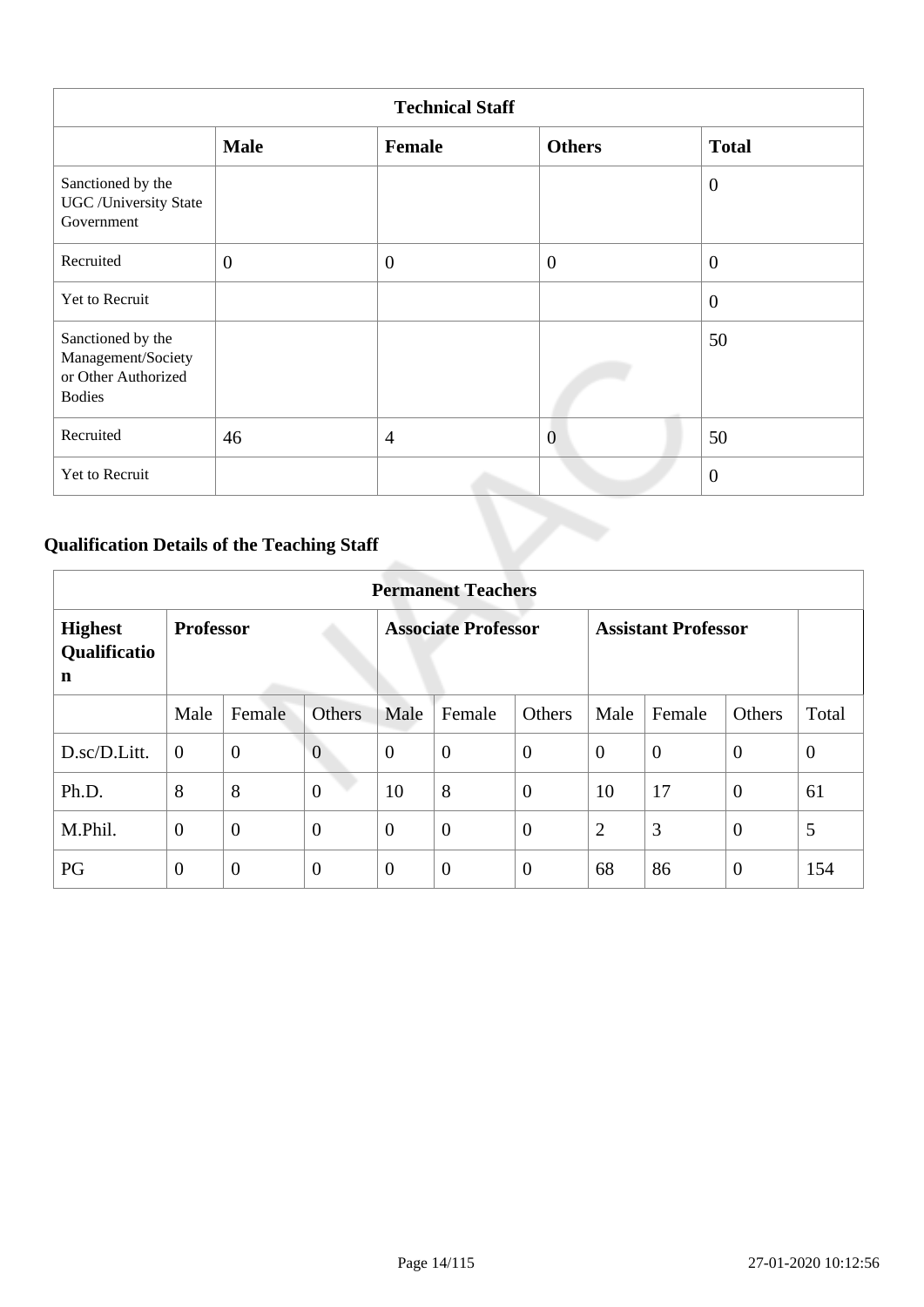| <b>Temporary Teachers</b>           |                  |                |                            |                |                  |                            |                  |                  |                  |                |  |
|-------------------------------------|------------------|----------------|----------------------------|----------------|------------------|----------------------------|------------------|------------------|------------------|----------------|--|
| <b>Highest</b><br>Qualificatio<br>n | <b>Professor</b> |                | <b>Associate Professor</b> |                |                  | <b>Assistant Professor</b> |                  |                  |                  |                |  |
|                                     | Male             | Female         | Others                     | Male           | Female           | Others                     | Male             | Female           | Others           | Total          |  |
| D.sc/D.Litt.                        | $\Omega$         | $\overline{0}$ | $\boldsymbol{0}$           | $\theta$       | $\boldsymbol{0}$ | $\mathbf{0}$               | $\boldsymbol{0}$ | $\overline{0}$   | $\mathbf{0}$     | $\overline{0}$ |  |
| Ph.D.                               | $\overline{0}$   | $\overline{0}$ | $\mathbf{0}$               | $\overline{0}$ | $\overline{0}$   | $\overline{0}$             | $\mathbf{0}$     | $\boldsymbol{0}$ | $\boldsymbol{0}$ | $\theta$       |  |
| M.Phil.                             | $\overline{0}$   | $\overline{0}$ | $\boldsymbol{0}$           | $\overline{0}$ | $\overline{0}$   | $\overline{0}$             | $\overline{0}$   | $\overline{0}$   | $\mathbf{0}$     | $\overline{0}$ |  |
| PG                                  | $\overline{0}$   | $\overline{0}$ | $\mathbf{0}$               | $\overline{0}$ | $\overline{0}$   | $\overline{0}$             | $\overline{0}$   | $\theta$         | $\theta$         | $\overline{0}$ |  |

|                                     | <b>Part Time Teachers</b> |                |                  |                            |                |                  |                            |                |                |              |  |
|-------------------------------------|---------------------------|----------------|------------------|----------------------------|----------------|------------------|----------------------------|----------------|----------------|--------------|--|
| <b>Highest</b><br>Qualificatio<br>n | <b>Professor</b>          |                |                  | <b>Associate Professor</b> |                |                  | <b>Assistant Professor</b> |                |                |              |  |
|                                     | Male                      | Female         | Others           | Male                       | Female         | Others           | Male                       | Female         | Others         | Total        |  |
| D.sc/D.Litt.                        | $\overline{0}$            | $\overline{0}$ | $\overline{0}$   | $\boldsymbol{0}$           | $\overline{0}$ | $\overline{0}$   | $\overline{0}$             | $\overline{0}$ | $\overline{0}$ | $\mathbf{0}$ |  |
| Ph.D.                               | $\boldsymbol{0}$          | $\overline{0}$ | $\boldsymbol{0}$ | $\overline{0}$             | $\overline{0}$ | $\theta$         | $\theta$                   | $\overline{0}$ | $\overline{0}$ | $\theta$     |  |
| M.Phil.                             | $\overline{0}$            | $\overline{0}$ | $\overline{0}$   | $\overline{0}$             | $\overline{0}$ | $\overline{0}$   | $\theta$                   | $\overline{0}$ | $\overline{0}$ | $\mathbf{0}$ |  |
| PG                                  | $\boldsymbol{0}$          | $\mathbf{0}$   | $\overline{0}$   | $\overline{0}$             | $\overline{0}$ | $\boldsymbol{0}$ | $\overline{0}$             | $\overline{0}$ | $\overline{0}$ | $\theta$     |  |

| <b>Details of Visting/Guest Faculties</b> |             |               |               |              |  |  |  |  |
|-------------------------------------------|-------------|---------------|---------------|--------------|--|--|--|--|
| <b>Number of Visiting/Guest Faculty</b>   | <b>Male</b> | <b>Female</b> | <b>Others</b> | <b>Total</b> |  |  |  |  |
| engaged with the college?                 |             |               |               |              |  |  |  |  |

**Provide the Following Details of Students Enrolled in the College During the Current Academic Year**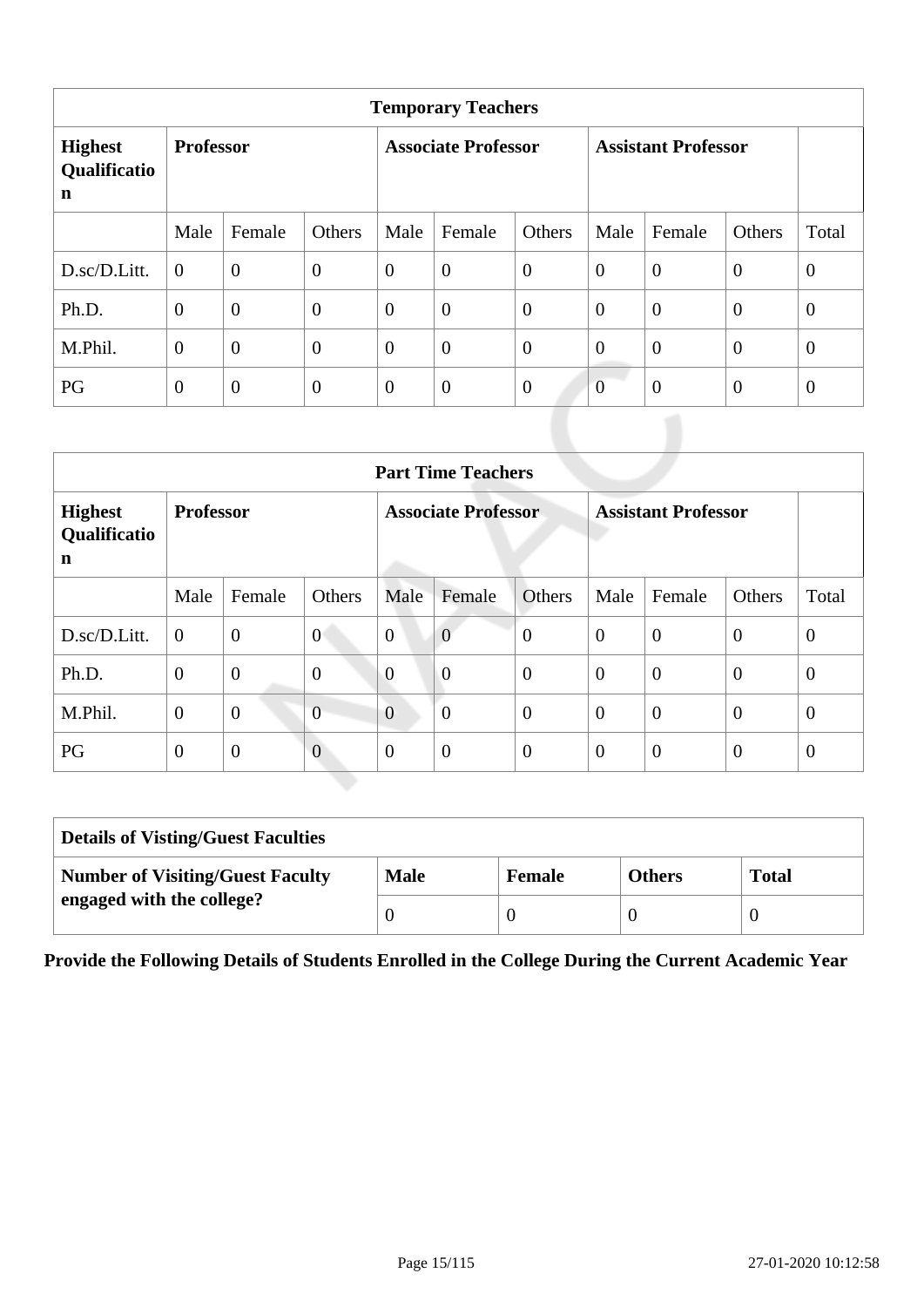| Programme |        | <b>From the State</b><br><b>Where College</b><br>is Located | <b>From Other</b><br><b>States of India</b> | <b>NRI Students</b> | Foreign<br><b>Students</b> | <b>Total</b>   |
|-----------|--------|-------------------------------------------------------------|---------------------------------------------|---------------------|----------------------------|----------------|
| <b>UG</b> | Male   | 336                                                         | 136                                         | $\overline{0}$      | $\theta$                   | 472            |
|           | Female | 90                                                          | 34                                          | $\overline{0}$      | $\overline{0}$             | 124            |
|           | Others | $\overline{0}$                                              | $\overline{0}$                              | $\overline{0}$      | $\theta$                   | $\overline{0}$ |
| PG        | Male   | $\overline{0}$                                              | $\overline{0}$                              | $\overline{0}$      | $\theta$                   | $\mathbf{0}$   |
|           | Female | $\overline{0}$                                              | $\boldsymbol{0}$                            | $\overline{0}$      | $\overline{0}$             | $\mathbf{0}$   |
|           | Others | $\overline{0}$                                              | $\boldsymbol{0}$                            | $\theta$            | $\theta$                   | $\overline{0}$ |
|           |        |                                                             |                                             |                     |                            |                |

 **Provide the Following Details of Students admitted to the College During the last four Academic Years**

| Programme          |        | Year 1         | Year <sub>2</sub> | Year 3           | Year 4           |
|--------------------|--------|----------------|-------------------|------------------|------------------|
| <b>SC</b>          | Male   | 6              | 30                | 51               | 56               |
|                    | Female | $\overline{2}$ | $\overline{4}$    | 9                | 8                |
|                    | Others | $\overline{0}$ | $\overline{0}$    | $\boldsymbol{0}$ | $\boldsymbol{0}$ |
| ${\cal S}{\cal T}$ | Male   | $\mathbf{1}$   | $\mathbf{1}$      | $\boldsymbol{0}$ | $\mathbf{1}$     |
|                    | Female | $\overline{0}$ | $\boldsymbol{0}$  | $\mathbf{0}$     | $\mathbf{0}$     |
|                    | Others | $\overline{0}$ | $\boldsymbol{0}$  | $\mathbf{0}$     | $\overline{0}$   |
| <b>OBC</b>         | Male   | 115            | 137               | 186              | 185              |
|                    | Female | 24             | 19                | 37               | 39               |
|                    | Others | $\overline{0}$ | $\boldsymbol{0}$  | $\mathbf{0}$     | $\overline{0}$   |
| General            | Male   | 346            | 489               | 456              | 488              |
|                    | Female | 96             | 145               | 137              | 161              |
|                    | Others | $\overline{0}$ | $\overline{0}$    | $\mathbf{0}$     | $\overline{0}$   |
| Others             | Male   | $\overline{4}$ | $\boldsymbol{7}$  | $10\,$           | 17               |
|                    | Female | $\overline{2}$ | $\mathbf{2}$      | $\mathbf{1}$     | $\mathbf{1}$     |
|                    | Others | $\overline{0}$ | $\boldsymbol{0}$  | $\mathbf{0}$     | $\boldsymbol{0}$ |
| Total              |        | 596            | 834               | 887              | 956              |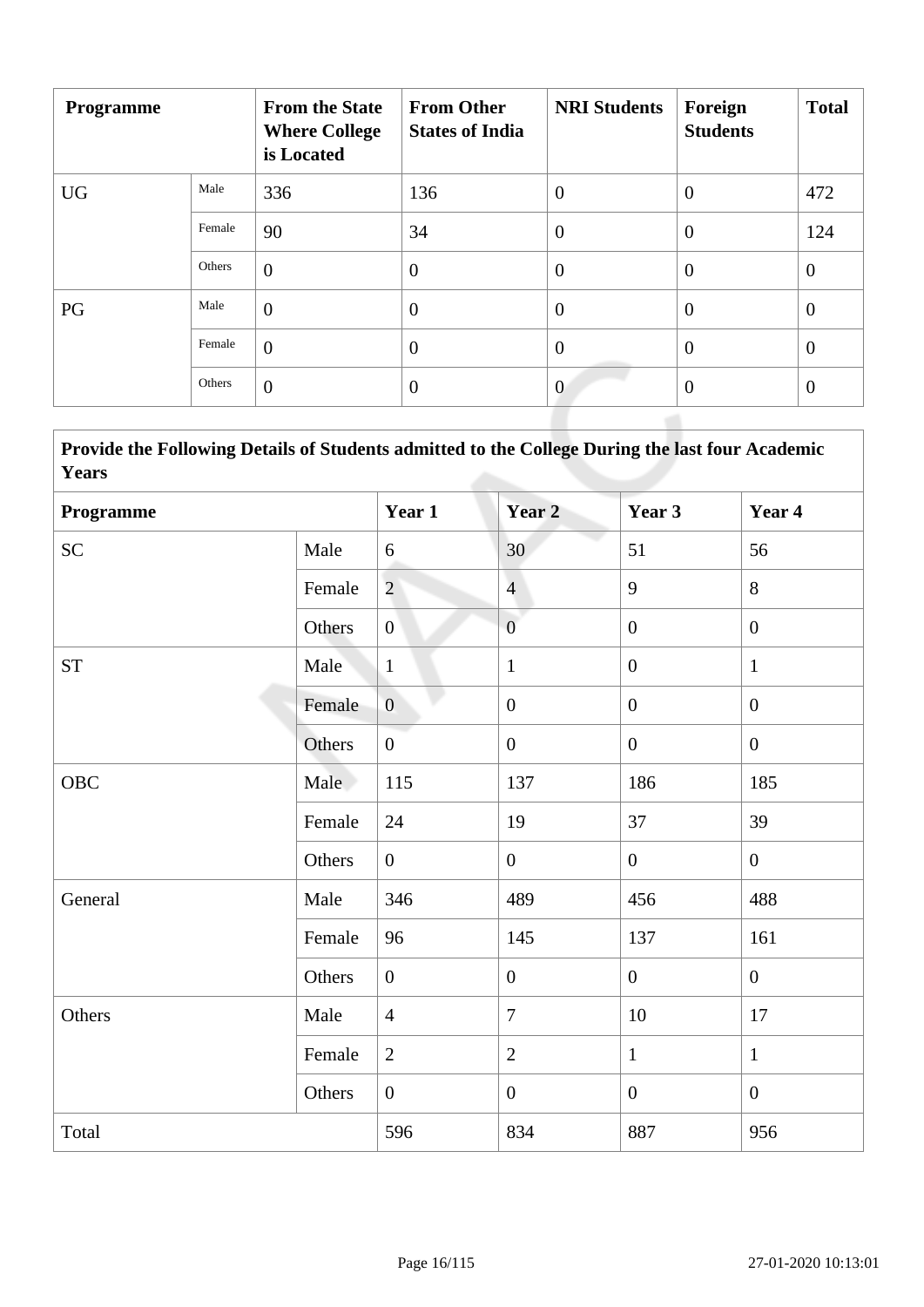## **3. Extended Profile**

## **3.1 Program**

#### **Number of courses offered by the institution across all programs during the last five years**

| <b>Response:</b> $9$ File Description   | Document      |
|-----------------------------------------|---------------|
| Institutional Data in Prescribed Format | View Document |

#### **Number of programs offered year-wise for last five years**

| 2017-18 | 2016-17 | 2015-16 | 2014-15 | 2013-14 |
|---------|---------|---------|---------|---------|
|         |         |         |         |         |

## **3.2 Students**

#### **Number of students year-wise during the last five years**

| 2017-18                                 | 2016-17 | $2015 - 16$ |                      | 2014-15 | 2013-14 |  |
|-----------------------------------------|---------|-------------|----------------------|---------|---------|--|
| 3173                                    | 3506    | 3547        |                      | 3422    | 3027    |  |
| <b>File Description</b>                 |         |             | Document             |         |         |  |
| Institutional Data in Prescribed Format |         |             | <b>View Document</b> |         |         |  |

#### **Number of seats earmarked for reserved category as per GOI/State Govt rule year-wise during the last five years**

| 2017-18                                 | 2016-17 | 2015-16  |                      | 2014-15 | 2013-14 |  |
|-----------------------------------------|---------|----------|----------------------|---------|---------|--|
| 477                                     | 507     | 507      |                      | 507     | 507     |  |
| <b>File Description</b>                 |         | Document |                      |         |         |  |
| Institutional data in prescribed format |         |          | <b>View Document</b> |         |         |  |

#### **Number of outgoing / final year students year-wise during the last five years**

| 2017-18 | 2016-17 | 2015-16 | 2014-15 | 2013-14     |
|---------|---------|---------|---------|-------------|
| 897     | 902     | 824     | 710     | 513<br>91 J |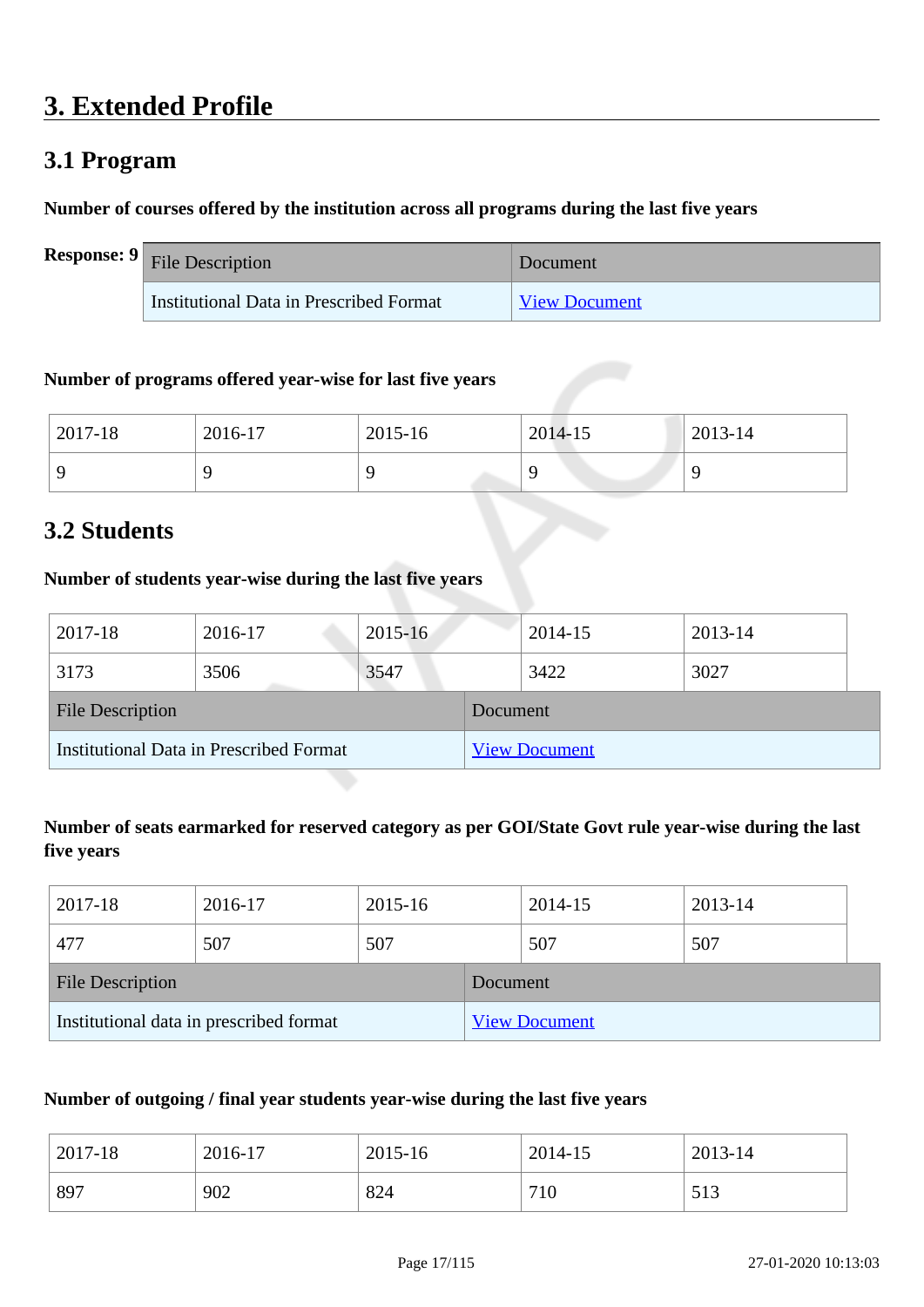| <b>File Description</b>                 | Document             |
|-----------------------------------------|----------------------|
| Institutional Data in Prescribed Format | <b>View Document</b> |

## **3.3 Teachers**

#### **Number of full time teachers year-wise during the last five years**

| 2017-18                                 | 2016-17 | 2015-16 |                      | 2014-15 | 2013-14 |  |
|-----------------------------------------|---------|---------|----------------------|---------|---------|--|
| 222                                     | 233     | 240     |                      | 210     | 202     |  |
| <b>File Description</b>                 |         |         | Document             |         |         |  |
| Institutional Data in Prescribed Format |         |         | <b>View Document</b> |         |         |  |

#### **Number of sanctioned posts year-wise during the last five years**

| 2017-18                                 | 2016-17 | 2015-16 |                      | $2014 - 15$ | 2013-14 |
|-----------------------------------------|---------|---------|----------------------|-------------|---------|
| 261                                     | 265     | 257     |                      | 239         | 209     |
| <b>File Description</b>                 |         |         | Document             |             |         |
| Institutional data in prescribed format |         |         | <b>View Document</b> |             |         |

## **3.4 Institution**

#### **Total number of classrooms and seminar halls**

#### **Response: 70**

#### **Total Expenditure excluding salary year-wise during the last five years ( INR in Lakhs)**

| 2017-18 | 2016-17 | 2015-16 | 2014-15 | 2013-14 |
|---------|---------|---------|---------|---------|
| 1677.48 | 1839.24 | 1920.75 | 1724.70 | 1558.51 |

#### **Number of computers**

#### **Response: 817**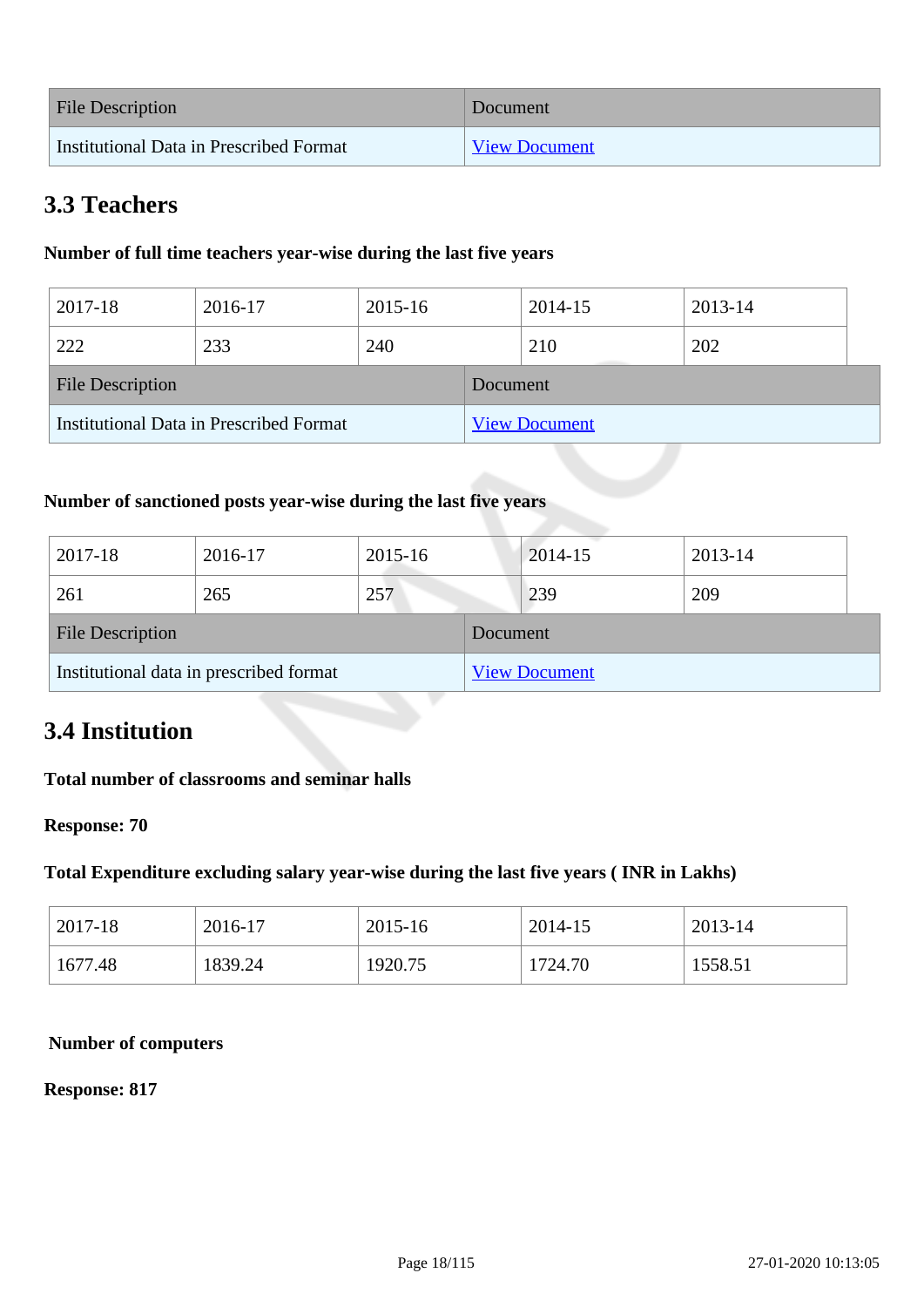## **Criterion 1 - Curricular Aspects**

### **1.1 Curricular Planning and Implementation**

 **1.1.1 The institution ensures effective curriculum delivery through a well planned and documented process** 

#### **Response:**

The Institution has developed extensive action plan and practices it for effective implementation of the curriculum through the following measures. Academic calendar is prepared to include internal Assessment test schedule, university examination schedule and the institution level activities:

- 1.An Academic Calendar followed by Academic Activity Calendar is prepared in each semester in alignment with Academic Calendar of the university by the Academic Committee of the institute and is strictly followed.
- 2.Subject choice is taken from each faculty member of the department.
- 3.Subject allotment to faculty is based on skill matrix, experience, area of specialization and performance in previous years.
- 4.Timetable in-charge of each department prepares the timetable as per the university guidelines for the number of credit hours for each subject prior to the commencement of the semester. After that faculty-wise detailed time table is also prepared.
- 5.Lecture Plan and course file are prepared beforehand as per the fixed parameters required to capture the execution details and to analyze the gaps (if any).
- 6.Assigning the teaching faculty for mentoring students on academic as well as personal issues to a better learning atmosphere
- 7.Emphasis is given to use modern teaching aids in course delivery.
- 8.Student's attendance is monitored regularly through ERP software.
- 9.As a part of continuous evaluation, institution conducts three internal tests first two of 2 hour duration and another one of 3 hour duration for 2nd year to final year. For first year, institute is following the methodology of internal test of two subjects on every Monday.
- 10.Evaluated answer booklet are shown to the students and marks are uploaded on the college ERP.
- 11.Student feedback is taken to review the performance of the faculty members.
- 12.Identification of weak students is done on the basis of their performance in sessional exams and to improve their performance, remedial classes are conducted for them. These remedial actions include extra classes for such students, practice session on numerical problems, providing the question bank with solution etc.
- 13.Parents are informed about the performance and attendance of their ward at regular interval by the department.
- 14.Opportunities are provided to the students by creating a stimulating environment to strengthen their technical knowledge as well as honing their soft skills.
- 15.NPTEL Modules and spoken tutorials are used to enhance their technical knowledge.
- 16.Technical lectures by personnel from academic institutions, research organizations and industries are regularly held.
- 17.Lab experiments are conducted in accordance with the university curriculum within and beyond syllabus.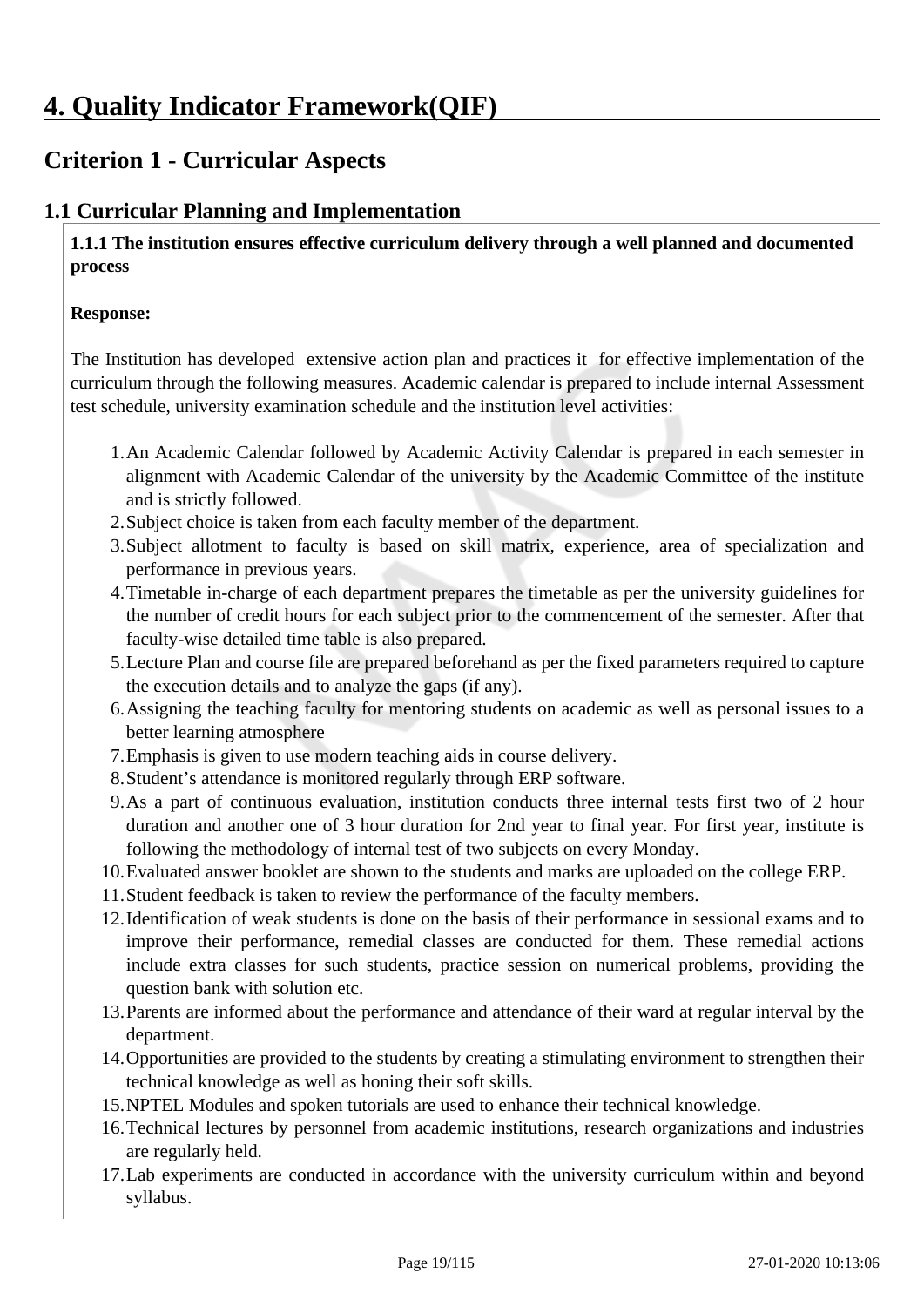- 18.At the end of each semester one or two quizzes with internal viva takes place for the final evaluation of the lab internal marks.
- 19.Teachers can strengthen their knowledge in the subjects listed in the curriculum during summer and winter vacation period by attending the FDPs on their area of relevance.
- 20.Industrial visits are encouraged to provide real time exposure to the students.
- 21.Institutes provide teaching aids such as OHP/LCD Projectors, free WiFi, NPTEL access for effective curriculum delivery.

| <b>File Description</b>         | <b>Document</b>      |
|---------------------------------|----------------------|
| Any additional information      | <b>View Document</b> |
| Link for Additional Information | <b>View Document</b> |

#### **1.1.2 Number of certificate/diploma program introduced during the last five years**

#### **Response:** 0

#### 1.1.2.1 **Number of certificate/diploma programs introduced year-wise during the last five years**

| 2017-18 | 2016-17 | 2015-16 | $ 2014-15$ | 2013-14 |
|---------|---------|---------|------------|---------|
|         |         |         | $\theta$   |         |

| <b>File Description</b>                     | <b>Document</b>      |
|---------------------------------------------|----------------------|
| Details of the certificate/Diploma programs | <b>View Document</b> |

#### **1.1.3 Percentage of participation of full time teachers in various bodies of the Universities/ Autonomous Colleges/ Other Colleges, such as BoS and Academic Council during the last five years**

#### **Response:** 14.45

1.1.3.1 Number of teachers participating in various bodies of the Institution, such as BoS and Academic Council year-wise during the last five years

| 2017-18 | 2016-17 | 2015-16      | 2014-15 | 2013-14 |
|---------|---------|--------------|---------|---------|
|         |         | O<br>$\circ$ | $\circ$ | 10      |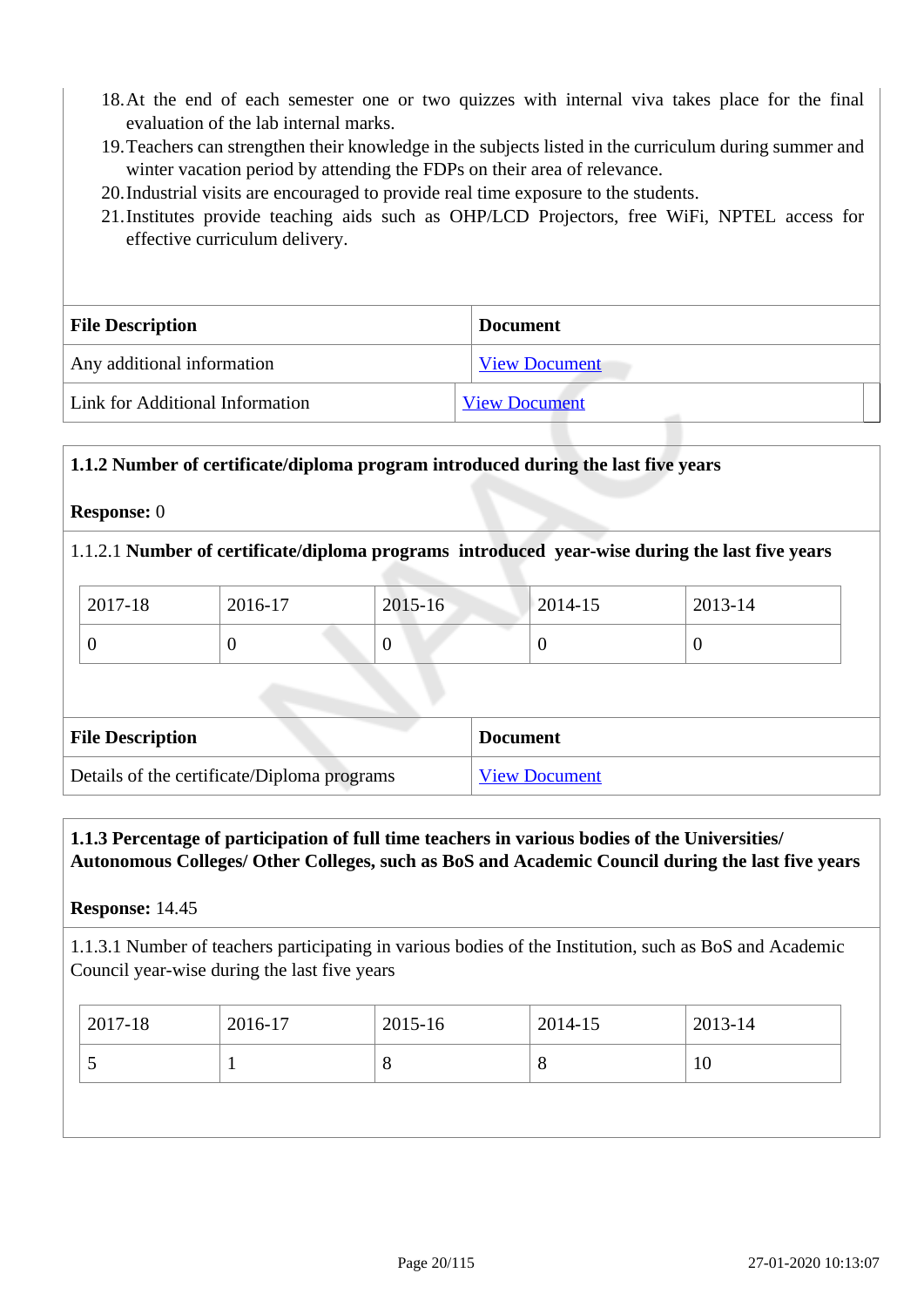| <b>File Description</b>                                                       | <b>Document</b>      |
|-------------------------------------------------------------------------------|----------------------|
| Details of participation of teachers in various bodies   <u>View Document</u> |                      |
| Any additional information                                                    | <b>View Document</b> |

### **1.2 Academic Flexibility**

 **1.2.1 Percentage of new Courses introduced out of the total number of courses across all Programs offered during last five years**

#### **Response:** 0

| 1.2.1.1 How many new courses are introduced within the last five years |                      |  |  |
|------------------------------------------------------------------------|----------------------|--|--|
| <b>File Description</b><br><b>Document</b>                             |                      |  |  |
| Details of the new courses introduced                                  | <b>View Document</b> |  |  |

#### **1.2.2 Percentage of programs in which Choice Based Credit System (CBCS)/Elective course system has been implemented**

#### **Response:** 100

1.2.2.1 Number of programmes in which CBCS/ Elective course system implemented.

Response: 9

| <b>File Description</b>                               | <b>Document</b>      |
|-------------------------------------------------------|----------------------|
| Name of the programs in which CBCS is<br>implemented  | <b>View Document</b> |
| Minutes of relevant Academic Council/BOS<br>meetings. | <b>View Document</b> |
| Any additional information                            | <b>View Document</b> |

#### **1.2.3 Average percentage of students enrolled in subject related Certificate/ Diploma programs/Addon programs as against the total number of students during the last five years**

#### **Response:** 42.17

1.2.3.1 Number of students enrolled in subject related Certificate or Diploma or Add-on programs yearwise during the last five years

| 2017-18 | 2016-17 | 2015-16 | 2014-15 | 2013-14 |
|---------|---------|---------|---------|---------|
| 3173    | 3506    | 179     | 105     | 83      |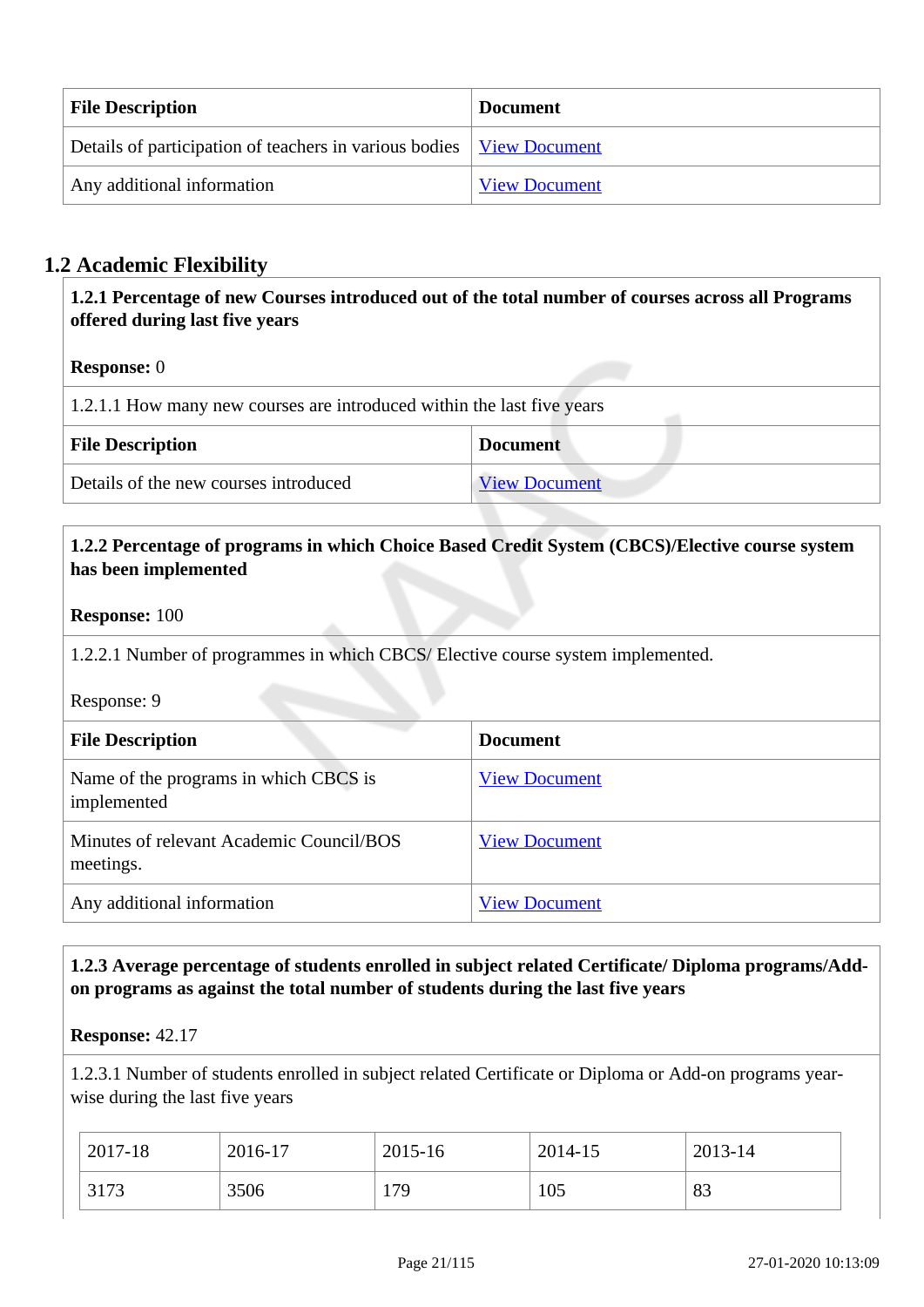| <b>File Description</b>                                                                        | <b>Document</b>      |
|------------------------------------------------------------------------------------------------|----------------------|
| Details of the students enrolled in Subjects related<br>to certificate/Diploma/Add-on programs | <b>View Document</b> |
| Any additional information                                                                     | <b>View Document</b> |

### **1.3 Curriculum Enrichment**

 **1.3.1 Institution integrates cross- cutting issues relevant to Gender, Environment and Sustainability, Human Values and Professional Ethics into the Curriculum**

#### **Response:**

The institution is adopting Dr APJ Abdul Kalam Technical University curriculum. Also the institution creates awareness among the students by organizing different programs in which the resource persons are invited to deliver lectures on cross cutting issues. The cross cutting issues like gender, environment education, human sustainability values and professional environment ethics are included into the curriculum as per the university syllabus as well as by organizing seminars, workshops, discussions,Skits for the following issues:

#### **Gender:-**

- 1.Equal opportunities are given to both the genders in terms of admissions, employment, training programmes, sports activities etc., that the so gender issues do not arise. We have 60 percent female faculty members in teaching staff. Girls and boys participate in various co-curricular activities such as paper presentations, organization of paper contests, group discussions and technical quiz programmes. Both boys and girls are made members of various clubs associated with academic, cocurricular, extracurricular activities and placement activities.
- 2.Women Grievances cell exists in the institute to deal with the cases based on the gender.

#### **Environment & Sustainability:-**

As per AKTU norms, Students have a prescribed compulsory course on Environment and Ecology. Students are also encouraged to participate in activities like tree plantation and Swach Bharat. The institute has implemented rainwater harvesting, which has saved significant amount of water expenses. The Reverse Osmosis Plant installed in the college campus caters the drinking water needs of all the Students, Teachers, supporting Staff and the Visitors. Solar power plant is installed in the campus which generates near about twenty percent power of the total requirement.

#### **Human Values and Professional Ethics:-**

The curriculum of university includes the course on "Universal Human Values and Professional Ethics" in B.Tech – II Year. This course is intended to help the students appreciate the essential complementarily between 'VALUES' and 'SKILLS' to ensure sustained happiness and prosperity, which are the core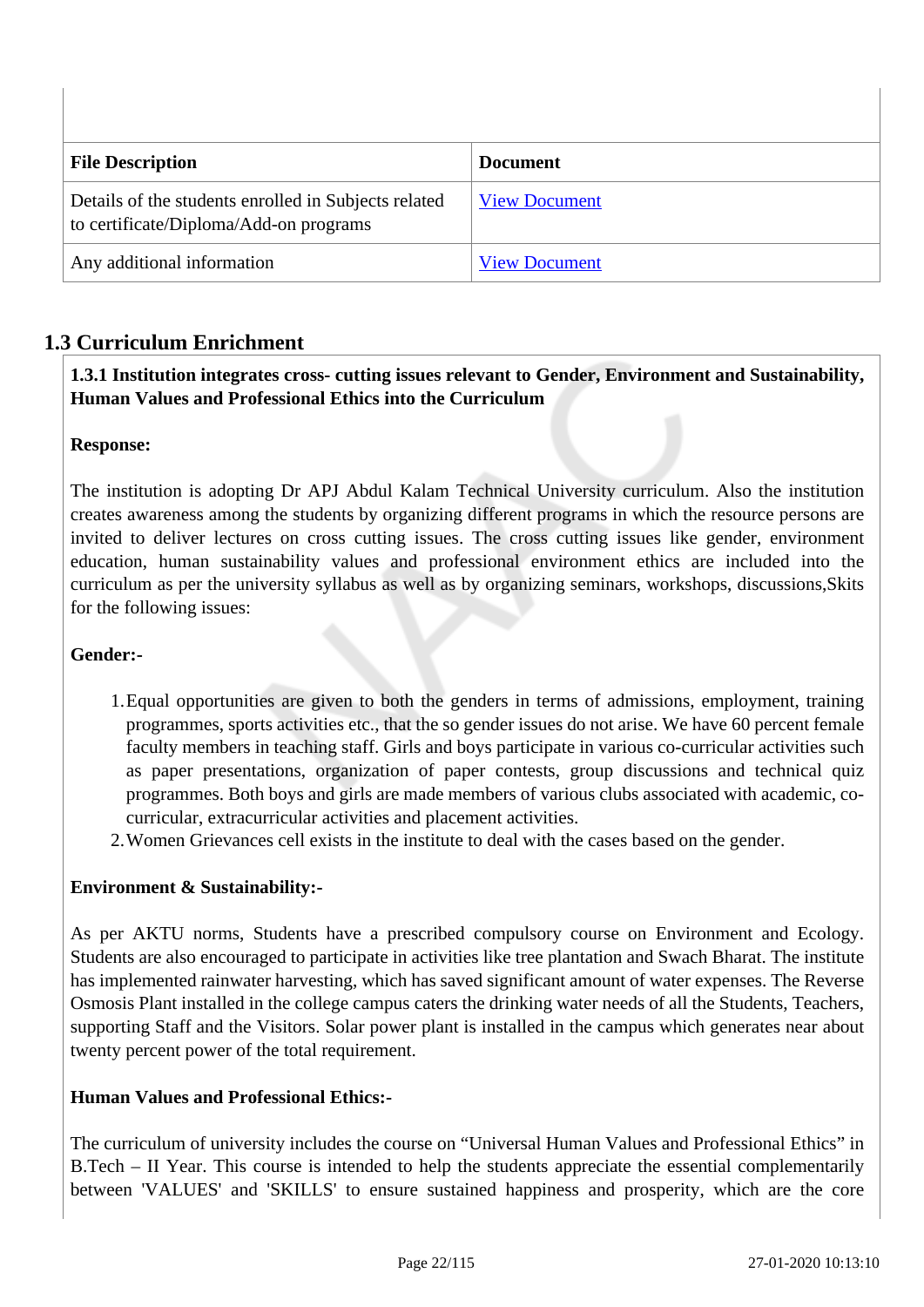aspirations of all human beings. Also, this course facilitates the development of a Holistic perspective among students towards life and profession as well as towards happiness and prosperity based on a correct understanding of the Human reality and the rest of Existence. Such a holistic perspective forms the basis of Universal Human Values and movement towards value -based living in a natural way.

Special lectures are also arranged to create awareness on these issues. As per AICTE & AKTU norms, an Anti- Ragging Committee has been constituted to handle the issues pertaining to ragging. In addition the undertaking from the parents and students is taken during the admission process which is related to the antiragging act and making the campus ragging free. As a result,till date no case for ragging is reported.

#### **The lists of core courses are:**

- 1.Geoenvironmental
- 2.Environmental Engineering
- 3.Universal Human Values & Professional Ethics
- 4.Environment & Ecology
- 5.Water Resources Engg
- 6.Environmental Geo-technology
- 7.Industrial Pollution Control & Env. Audit
- 8.Engineering Hydrology
- 9.Water Resources Systems
- 10.River Engineering
- 11.Groundwater Management
- 12.Environmental Management for Industries

| <b>File Description</b>           | <b>Document</b>      |
|-----------------------------------|----------------------|
| <b>Any Additional Information</b> | <b>View Document</b> |
| Link for Additional Information   | <b>View Document</b> |

#### **1.3.2 Number of value added courses imparting transferable and life skills offered during the last five years**

#### **Response:** 33

1.3.2.1 Number of value-added courses imparting transferable and life skills offered during the last five years

#### Response: 33

| <b>File Description</b>                                                      | <b>Document</b>      |
|------------------------------------------------------------------------------|----------------------|
| Details of the value-added courses imparting<br>transferable and life skills | <b>View Document</b> |
| Brochure or any other document relating to value<br>added courses.           | <b>View Document</b> |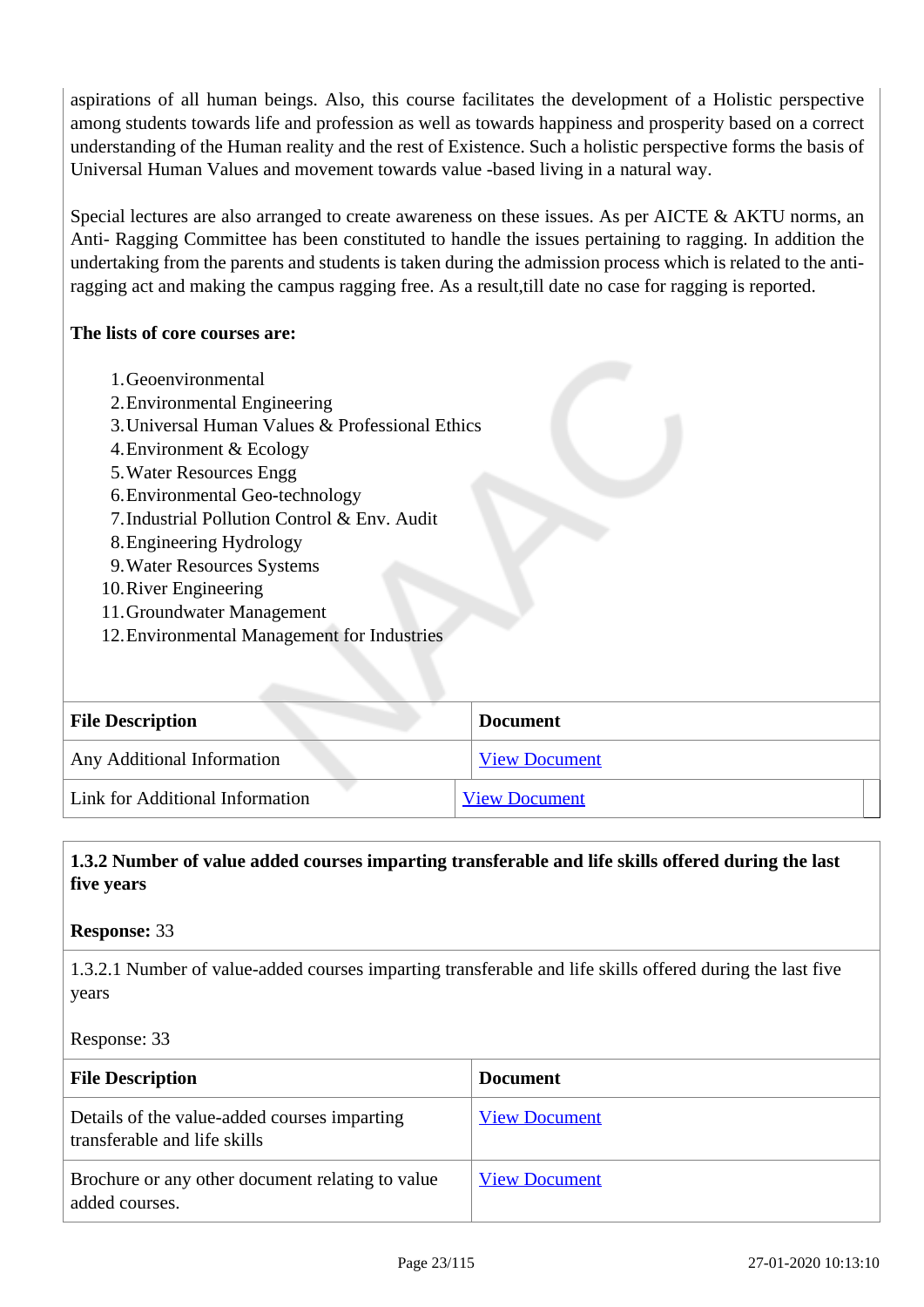| 1.3.3 Percentage of students undertaking field projects / internships |                      |  |
|-----------------------------------------------------------------------|----------------------|--|
| <b>Response: 28.3</b>                                                 |                      |  |
| 1.3.3.1 Number of students undertaking field projects or internships  |                      |  |
| Response: 898                                                         |                      |  |
| <b>Document</b><br><b>File Description</b>                            |                      |  |
| List of students enrolled                                             | <b>View Document</b> |  |
| Institutional data in prescribed format                               | <b>View Document</b> |  |
| Any additional information                                            | <b>View Document</b> |  |

#### **1.4 Feedback System**

 **1.4.1 Structured feedback received from 1) Students, 2)Teachers, 3)Employers, 4)Alumni and 5)Parents for design and review of syllabus-Semester wise/ year-wise A.Any 4 of the above**

**B.Any 3 of the above**

**C. Any 2 of the above**

**D. Any 1 of the above**

#### **Response:** A.Any 4 of the above

| <b>File Description</b>                                                                                                                           | <b>Document</b>      |
|---------------------------------------------------------------------------------------------------------------------------------------------------|----------------------|
| Any additional information                                                                                                                        | <b>View Document</b> |
| Action taken report of the Institution on feedback<br>report as stated in the minutes of the Governing<br>Council, Syndicate, Board of Management | <b>View Document</b> |
| URL for stakeholder feedback report                                                                                                               | <b>View Document</b> |

### **1.4.2 Feedback processes of the institution may be classified as follows: A. Feedback collected, analysed and action taken and feedback available on website**

**B. Feedback collected, analysed and action has been taken**

**C. Feedback collected and analysed**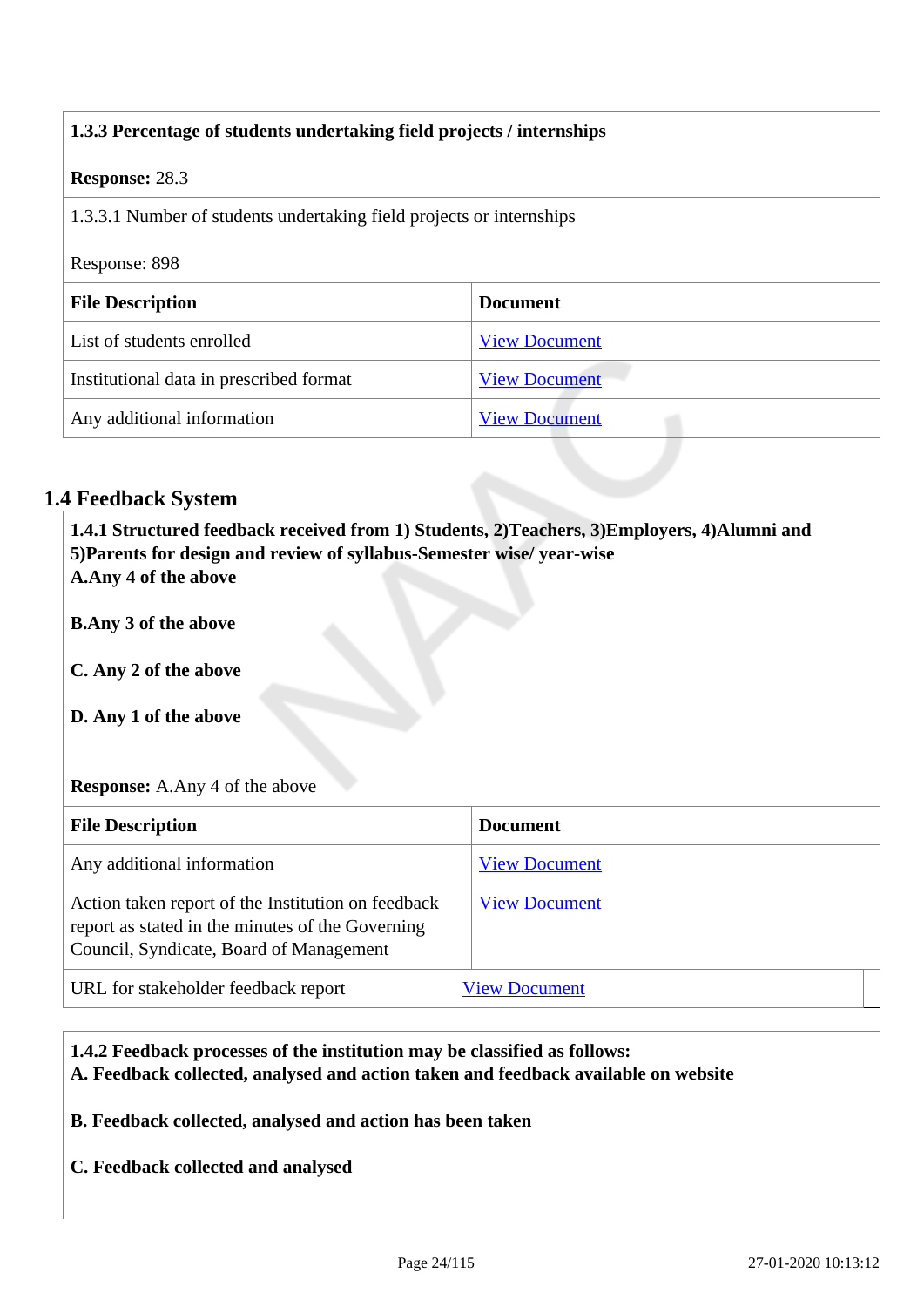### **D. Feedback collected**

**Response:** B. Feedback collected, analysed and action has been taken

| <b>File Description</b>    | <b>Document</b>      |  |
|----------------------------|----------------------|--|
| Any additional information | <b>View Document</b> |  |
| URL for feedback report    | <b>View Document</b> |  |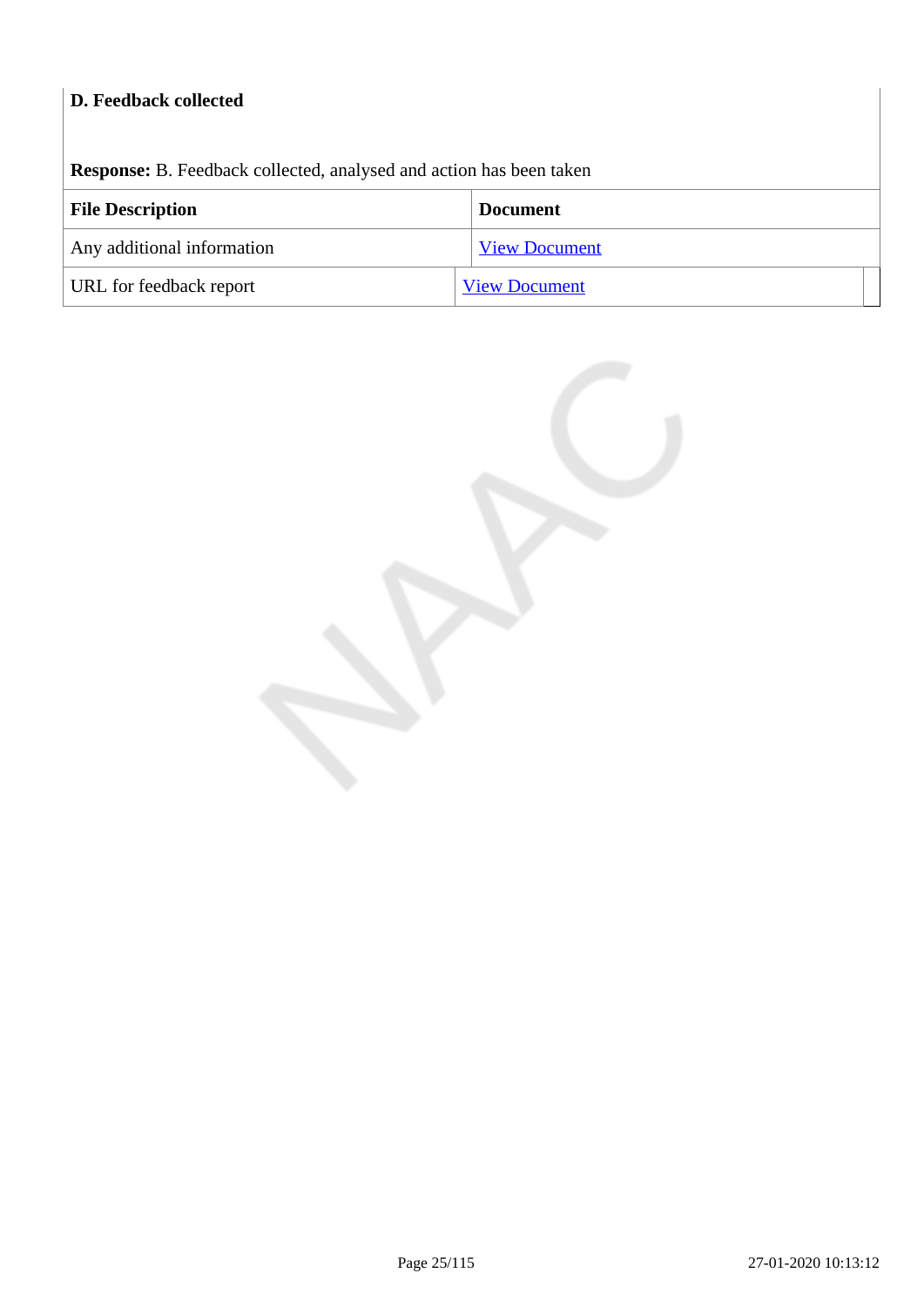#### **2.1 Student Enrollment and Profile**

#### **2.1.1 Average percentage of students from other States and Countries during the last five years**

#### **Response:** 31.79

2.1.1.1 Number of students from other states and countries year-wise during the last five years

| 2017-18 | 2016-17 | 2015-16 | 2014-15 | 2013-14 |
|---------|---------|---------|---------|---------|
| 1179    | 1264    | 1118    | 967     | 786     |

| <b>File Description</b>                       | <b>Document</b>      |
|-----------------------------------------------|----------------------|
| List of students (other states and countries) | <b>View Document</b> |
| Institutional data in prescribed format       | <b>View Document</b> |
| Any additional information                    | <b>View Document</b> |

#### **2.1.2 Average Enrollment percentage (Average of last five years)**

#### **Response:** 84.9

2.1.2.1 Number of students admitted year-wise during the last five years

| 2017-18 | 2016-17 | 2015-16 | 2014-15            | 2013-14 |
|---------|---------|---------|--------------------|---------|
| 596     | 834     | 887     | Q7<br><i>,</i> , , | 979     |

#### 2.1.2.2 Number of sanctioned seats year-wise during the last five years

| 2017-18 | 2016-17 | 2015-16 | 2014-15 | 2013-14 |
|---------|---------|---------|---------|---------|
| 954     | 1014    | 1014    | 1014    | 1014    |

| <b>File Description</b>                 | <b>Document</b>      |  |
|-----------------------------------------|----------------------|--|
| Institutional data in prescribed format | <b>View Document</b> |  |
| Any additional information              | <b>View Document</b> |  |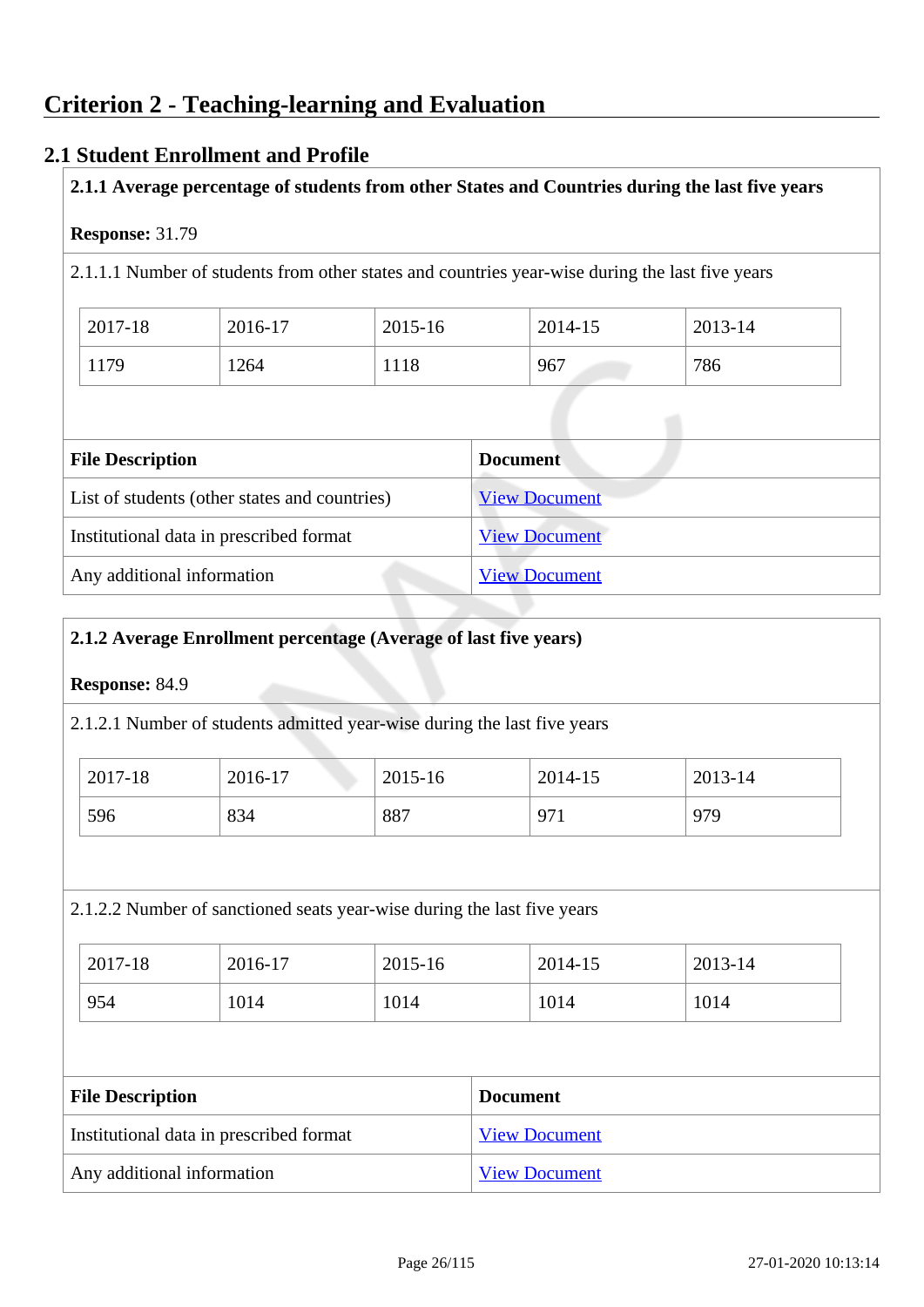#### **2.1.3 Average percentage of seats filled against seats reserved for various categories as per applicable reservation policy during the last five years**

#### **Response:** 48.73

2.1.3.1 Number of actual students admitted from the reserved categories year-wise during the last five years

| 2017-18 | 2016-17 | 2015-16 | 2014-15 | 2013-14 |
|---------|---------|---------|---------|---------|
| 148     | 191     | 283     | 291     | 313     |

| <b>File Description</b>                 | <b>Document</b>      |
|-----------------------------------------|----------------------|
| Institutional data in prescribed format | <b>View Document</b> |
| Any additional information              | <b>View Document</b> |

#### **2.2 Catering to Student Diversity**

 **2.2.1 The institution assesses the learning levels of the students, after admission and organises special programs for advanced learners and slow learners**

#### **Response:**

Academic session starts with 3-week long induction program for the students entering the institution, right at the start. Normal classes start only after the induction program is over. Its purpose is to make the students feel comfortable in their new environment, open them up, set a healthy daily routine, create bonding in the batch as well as between faculty and students, develop awarness, sensitivity and understanding of the self, people around them, society at large, and nature. It includes:-

- 1.Introductory sessions conducted by Director/Dean academic & faculty members (whoare in-charges of various extra-curricular and professional activities taking place within college campus)
- 2.Talks by the Training and Placement officer.
- 3.Special classes for English, Physics and Mathematics.

#### **Students are identified as Slow/advanced Learner by following ways :-**

- 1.In the beginning, students are identified by Active participation in Induction Program, rank in UPSEE and marks obtained in 10+2 examination.
- 2.Performance in Internal Assessment i.e. Class Test, Sessional Exam, Assignments, Lab & practical records, Attendance, quiz etc. We conduct three sessional exam in each semester for all subjects. Last sessional exam i.e. PUT (Pre-University Test) is completely based on University pattern. Assignments/Quiz is given to students at regular interval.
- 3.Performance in External Examination i.e. Theory End Semester Examination and Practical End Semester Examination. Passing marks for theory and practical subjects are 30% and 50%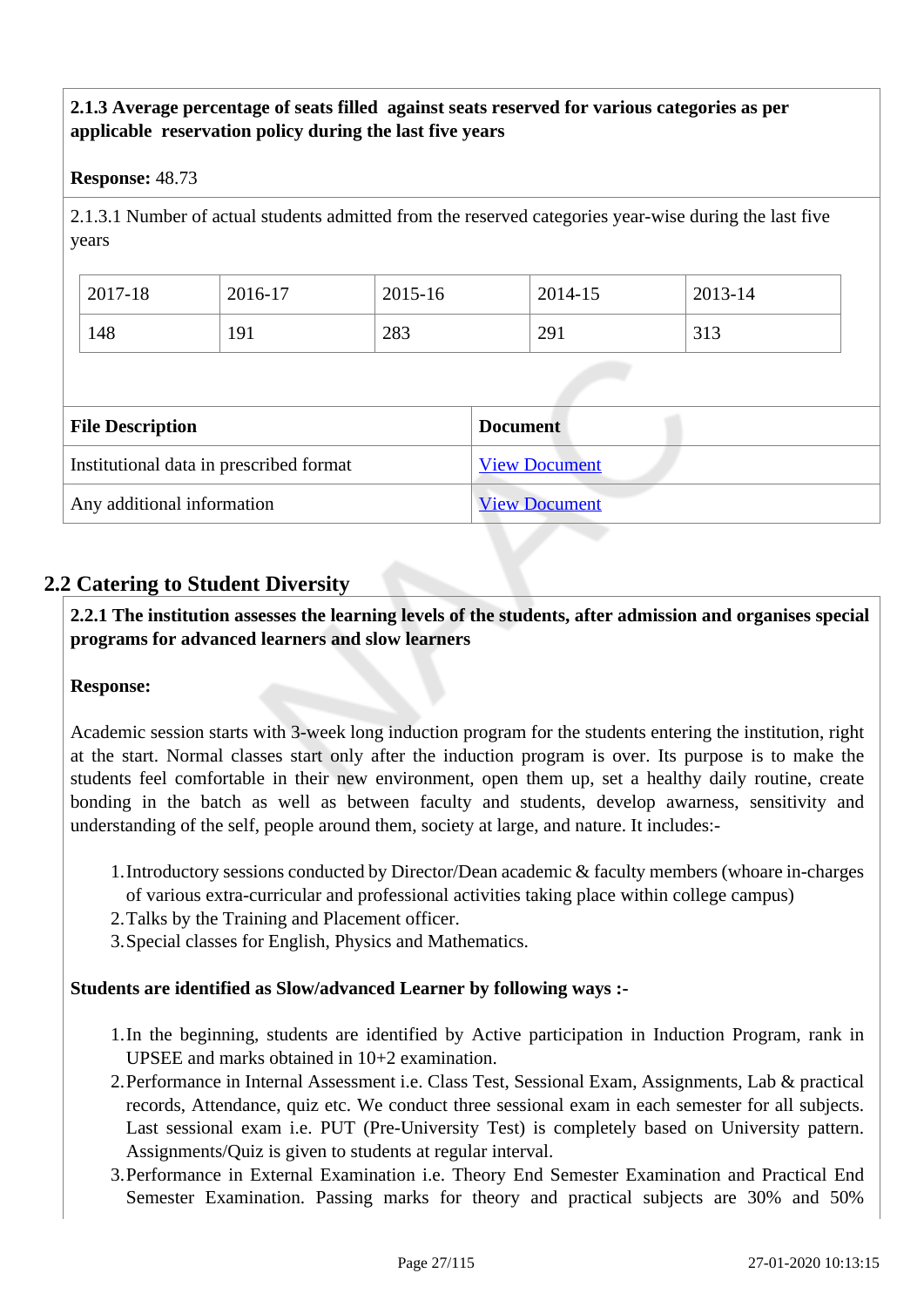respectively.

4.Performance in Technical Events, Project work, Curricular and Extra Co-Curricular activities. We have Expressions-Students Activity Cell (E-SAC) which is divided into many segments like MEDHA (literary activities), NIVEDHA (cultural activities), SPARDHA (sports activities) and VIVIDHA (Technical activities) for dynamic learning and competitions.

#### **Programs for Slow Learners:-**

- 1.Tutorials / remedial classes are conducted for these students to clarify doubts, re-explain the critical topics for an improved performance.
- 2.Poor performance due to frequent absenteeism is dealt by sending SMS and letters to the parents of such students.
- 3.To help the students overcome their psychological problems and achieve their goals successfully, Dr. Vidhi Gupta, an experienced psychologist has been appointed for Counselling sessions.
- 4.Mentoring system is implemented in which two class counselors are assigned for each sections. They look into details regarding the academic performance, completion of academic requirements, health follow-ups and grievances, if any. They also interact with the parents on issues related to academics, and progress of students.

#### **Programs for Advanced Learners;-**

- 1.They are given inputs on reference skills, research methodology and research design. They are intellectually stimulated with various advanced projects, challenging assignment and tasks for their advancement.
- 2.They are encouraged to present/write research articles and assist in preparation of college magazine.
- 3.They are usually made the class representatives for proactive leadership through which classroom dynamics are positively influenced.
- 4.They are given the lead to plan and organize departmental seminars/conferences giving them an opportunity to interface with the academia/industry experts.
- 5.Meritorious students are financially rewarded with a cash prize starting from Rs 3000/- to full fee waiver. Further, they are benefitted by various schemes offered by management which include financial support.

| <b>File Description</b>         | <b>Document</b>      |
|---------------------------------|----------------------|
| Any additional information      | <b>View Document</b> |
| Link for Additional Information | <b>View Document</b> |

| 2.2.2 Student - Full time teacher ratio |                      |  |
|-----------------------------------------|----------------------|--|
| <b>Response: 14.29</b>                  |                      |  |
| <b>File Description</b>                 | <b>Document</b>      |  |
| Any additional information              | <b>View Document</b> |  |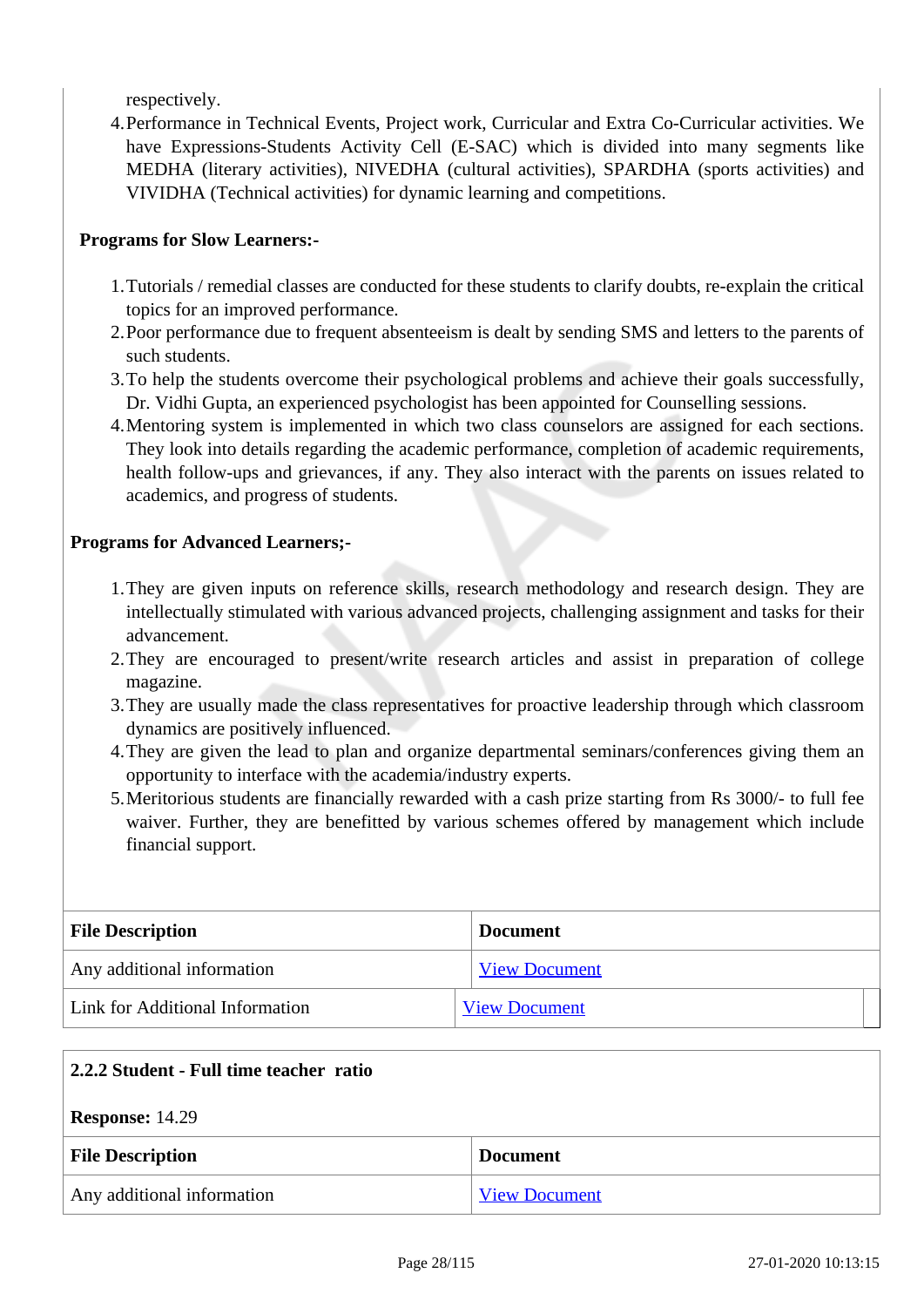| 2.2.3 Percentage of differently abled students (Divyangian) on rolls                              |                      |  |
|---------------------------------------------------------------------------------------------------|----------------------|--|
| <b>Response: 0.03</b>                                                                             |                      |  |
| 2.2.3.1 Number of differently abled students on rolls                                             |                      |  |
| Response: 1                                                                                       |                      |  |
| <b>File Description</b>                                                                           | <b>Document</b>      |  |
| List of students (differently abled)                                                              | <b>View Document</b> |  |
| Institutional data in prescribed format                                                           | <b>View Document</b> |  |
| Any other document submitted by the Institution to<br>a Government agency giving this information | <b>View Document</b> |  |

### **2.3 Teaching- Learning Process**

 **2.3.1 Student centric methods, such as experiential learning, participative learning and problem solving methodologies are used for enhancing learning experiences**

#### **Response:**

At IPEC, all the efforts are put in to make learning a pleasure rather than a burden. To achieve this objective team of our dedicated faculty members and support staff leaves no stone unturned to implement innovative learning pedagogy with focus on the following areas:-

- 1.Outcome based learning approach
- 2.Inculcate a culture of Research and innovation with focus on hands-on-learning
- 3.Exposure to diverse learning platform through NPTEL, Spoken Tutorial and Virtual Labs
- 4.Encourage students to excel in co-curricular activities.
- 5.Ensuring adequate industrial, R&D and academic exposure.

#### **Experiential Learning:-**

- 1.All the class rooms and labs are well equipped with ICT.
- 2.The Institution provides sufficient teaching aid like OHP/LCD projectors, State-of-art, Language Lab, R&D Lab, Virtual Labs, Workshops and Seminar for effective curriculum delivery
- 3.Students are encouraged to build small projects and then integrate them to make complex ones. We have also established E-yantra Lab to train students on Robotics and Microcontroller programming.
- 4.Experiential learning through Field Trip, Industrial visits and internship.
- 5.Workshop and training on software/tools like STAAD-Pro, Geo-5, MX-Roads, Primavera, Watergems, Revit, MATLAB, CADANCE, MS Projects, Robotics, HADOOP and BIG DATA, Cloud Computing, IOT, ANDRIOD, Microsoft Azure etc.

#### **Participative Learning:-**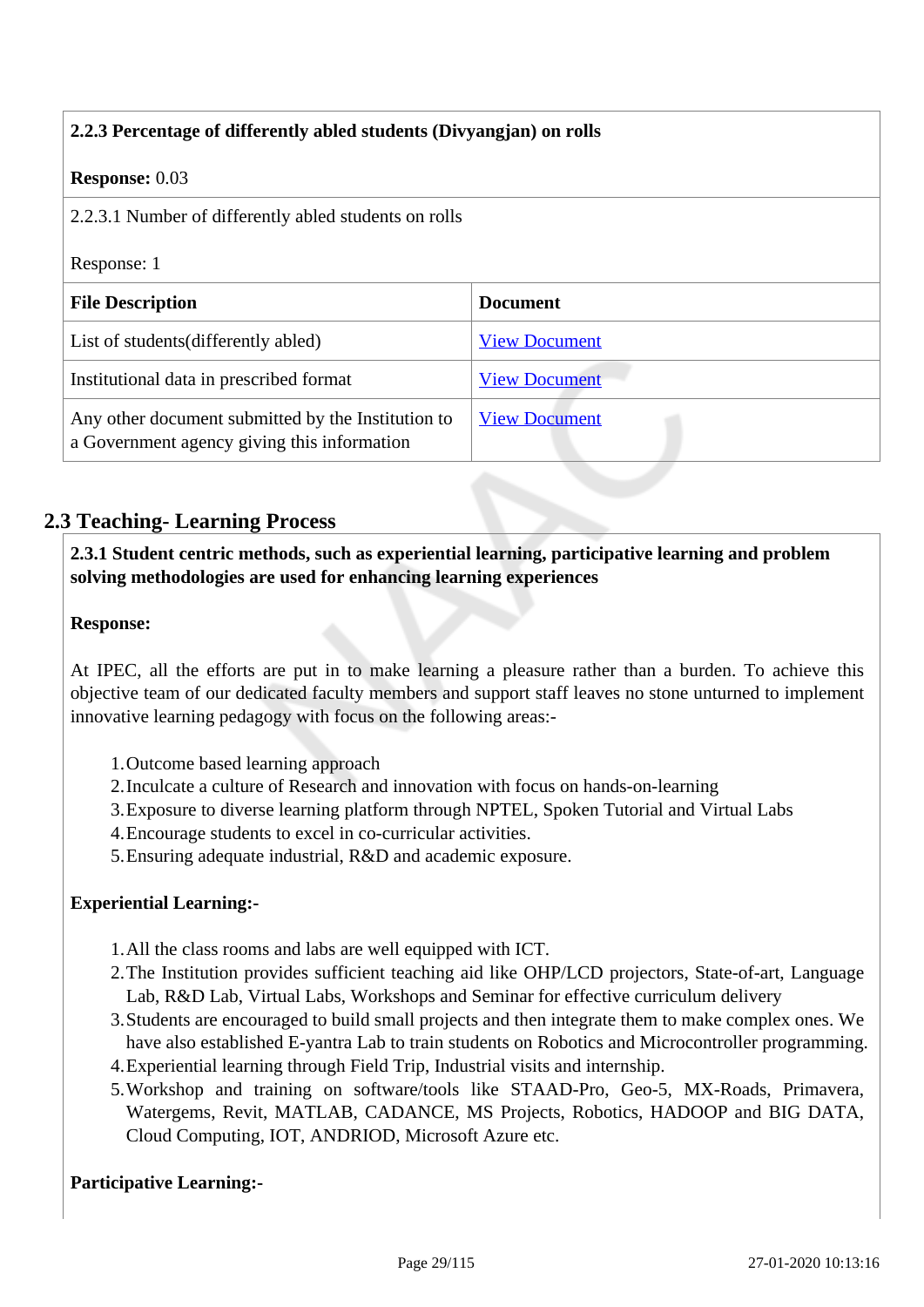- 1.For collaborative learning, participation of students in seminars, workshops, quiz competitions are encouraged.
- 2.UDBHAV, an annual Techno cultural fiesta, aimed to hone the skills with an effort to search the finest technocrats along with the fun and frolic.
- 3.Student Chapter of ISHRAE (The Indian Society of Heating, Refrigerating and Air Conditioning Engineers) has been initiated and various events like technical talks, workshops and quiz have been organized under its flagship.
- 4.Industrial tie-ups with Infosys Campus Connect, Sopra Steria, EMC2 , Microsoft IT Academy Program, NASSCOM, IBM NISWA etc. to bridge the gap between industry and academia.
- 5.Departmental societies to nurture technical growth of students through various technical events and expert lectures.
- **Trinity**:- It conducts various events like Hackathon etc and workshops aiming to clear the fundamentals of programming languages and course curriculum in the best way possible.
- **ACM**:- Operated for educational and scientific purposes to promote an increased knowledge and interest in the contributions of science, design, development, management and applications of modern computing.
- **Genisis**:- The society organizes a number of events including programming contests like, debug the bug, debugging challenge, talks by renowned speakers, workshops etc., which give the students an exposure to the competitive computing world.
- **CSI**:- It is working on four special interest groups (SIGs) Java, Android, Robotic and Web.
- **Gentronix**: It organizes a number of events related to Electronics & Communication Engineering like project exhibition/competitions, debates, technical guest lectures etc.

#### **Problem Solving Methodologies**

- 1. Define the problem.
- 2. Create a mathematical model.
- 3. Develop a computational method for solving the problem.
- 4. Implement the computational method.
- 5. Test and assess the solution.

#### *Example:-*

Students of Civil Engineering made the longest paper bridge name Santulan Setu having an overall span/ length of 14.3 m, the cable-stayed bridge withstood weight of approx. 1000 kg. This achievement has been recorded in **"Limca Book of Record"**

| <b>File Description</b>         | <b>Document</b>      |  |
|---------------------------------|----------------------|--|
| Any additional information      | <b>View Document</b> |  |
| Link for Additional Information | <b>View Document</b> |  |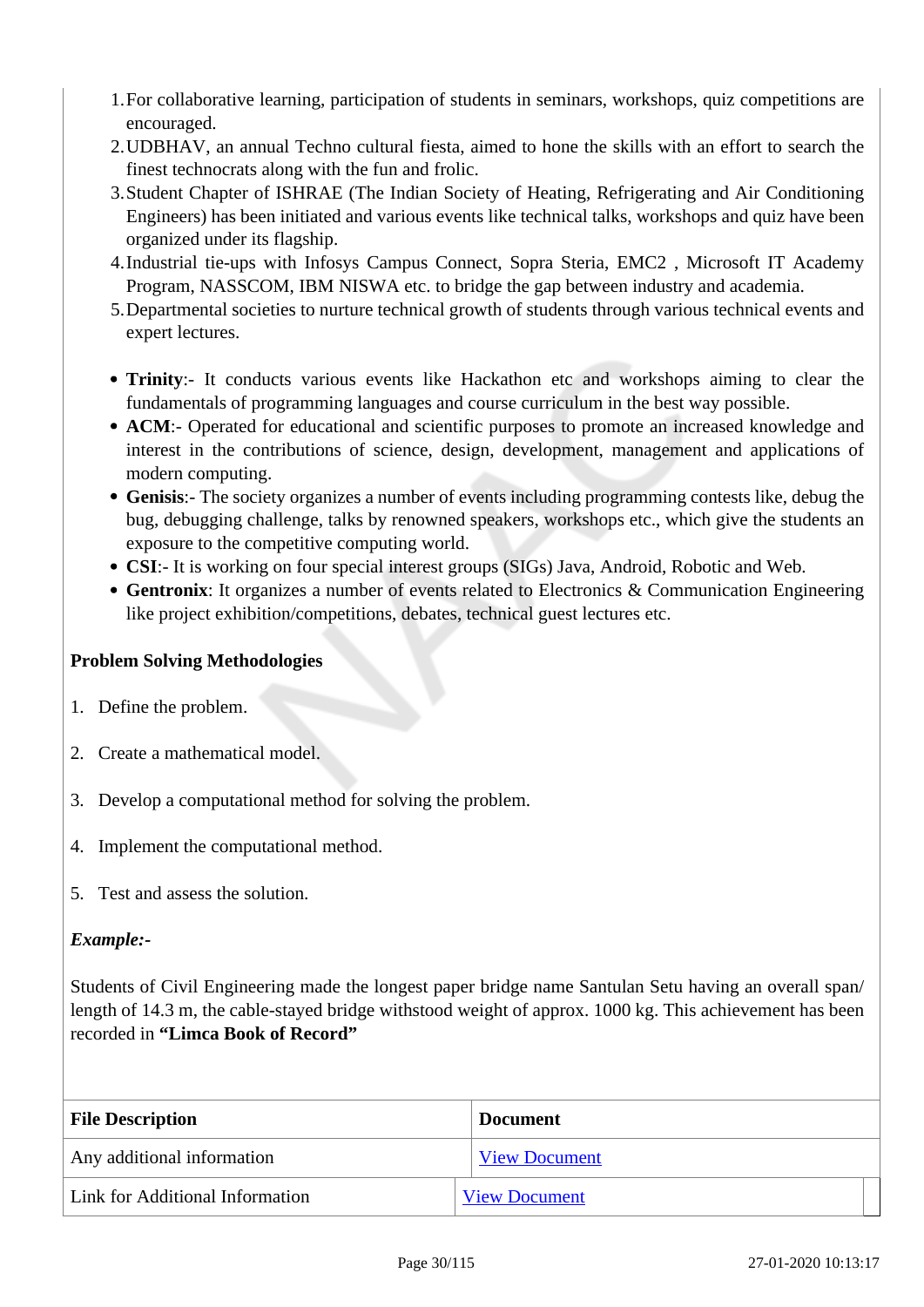#### **2.3.2 Percentage of teachers using ICT for effective teaching with Learning Management Systems (LMS), E-learning resources etc.**

#### **Response:** 100

2.3.2.1 Number of teachers using ICT

Response: 222

| <b>File Description</b>                                                      | <b>Document</b>      |
|------------------------------------------------------------------------------|----------------------|
| List of teachers (using ICT for teaching)                                    | <b>View Document</b> |
| Any additional information                                                   | <b>View Document</b> |
| Provide link for webpage describing the "LMS/<br>Academic management system" | <b>View Document</b> |

# **2.3.3 Ratio of students to mentor for academic and stress related issues**

#### **Response:** 25.59

#### 2.3.3.1 Number of mentors

Response: 124

| <b>File Description</b>    | <b>Document</b>      |  |
|----------------------------|----------------------|--|
| Any additional information | <b>View Document</b> |  |

#### **2.3.4 Innovation and creativity in teaching-learning**

#### **Response:**

Innovations & creativity in teaching-learning process helps students to have a deeper understanding of content and enhances their interest & engagement in education. It is important that faculty use various techniques to disseminate knowledge that arouse curiosity in students.

#### **Innovation & creativity in teaching-learning process:**

- 1.**Outcome based learning approach:** The institute strictly follow the outcome based model of education. The 3 programms of the institute have been accreditated by the NBA under the OBE model. The contents, delivery, activities, and assessments are all aligned to facilitate students to attain specific intended learning outcomes.
- 2.**Use of ICT and other appropriate methods:** In addition to traditional teaching-learning methodologies, the faculty members adopt group discussions, relevant videos, seminars, mini projects, case studies, PPTs, real time examples, simulations, quizzes, depending on the course and the situation to create the best learning environment for the students.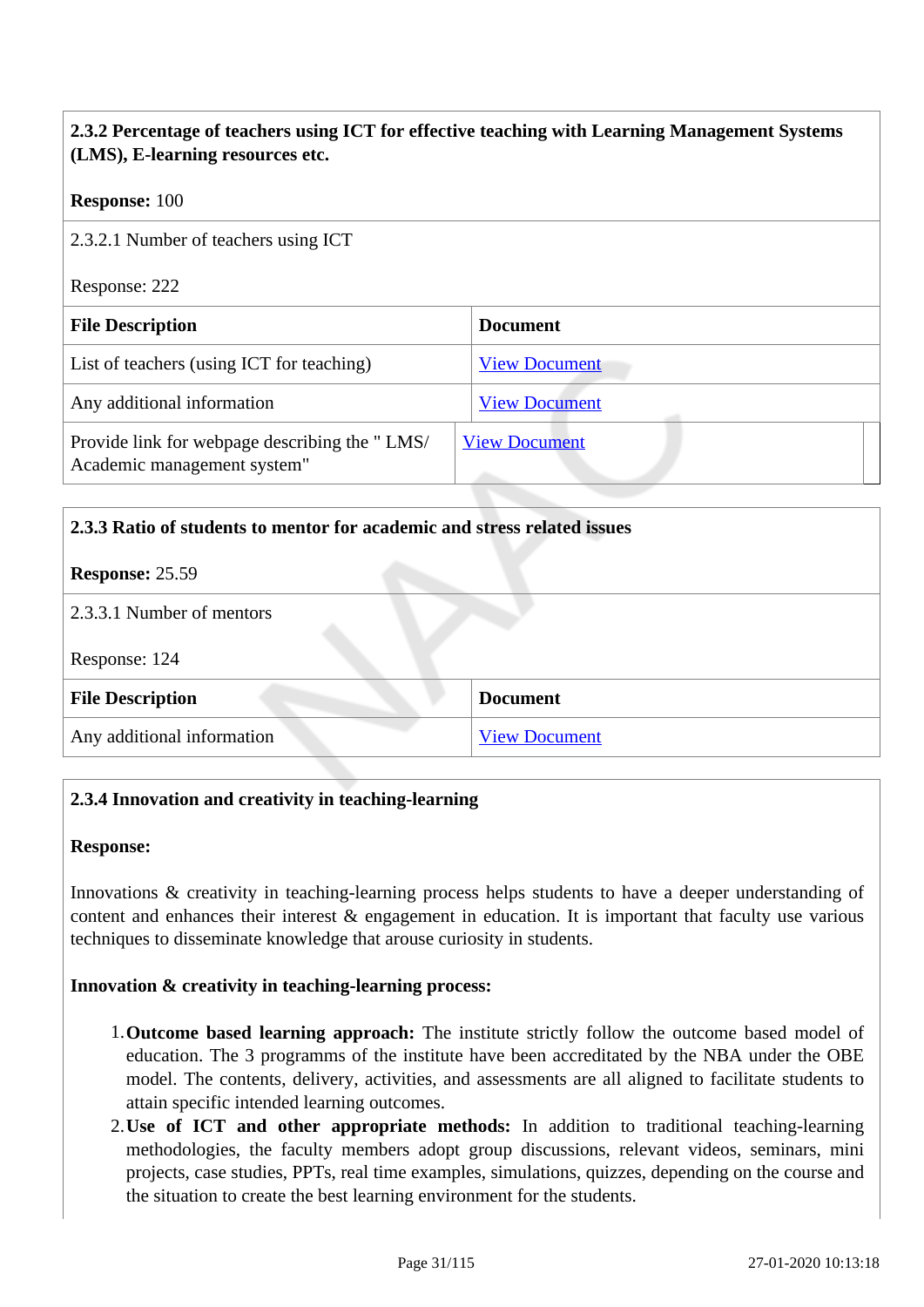- 3.**Exposure to diverse learning platforms through NPTEL and Spoken Tutorial:** IPEC has a local chapter of NPTEL and Spoken Tutorial which provides learning resource to its students which includes free online courseware in the form of web courses and video lectures. These lectures utilize a multitude of facilities of the video medium such as chalk-and-talk, tablet writing, powerpoint, two and three dimensional animations, interactive codes, etc.
- 4.**Initiatives towards bridging the gap:** IPEC has taken this initiative to bridge the gap between industry and Academia. We have Industry-Academia Alliance with INFOSYS CAMPUS CONNECT, NASSCOM, SPORA STERIA, DELL EMC2, MICROSOFT IT ACADEMY PROGRAMME, SMALT & BERYL, ICT ACADEMY, NETCAMP PROGRAM for practical exposure along with theoretical knowledge to enhance the employability of students. New additions in the list are Centre of Excellence by Taxas Instruments, Tech Adityas and Industrial training with Niswa Engineering Solutions.
- 5.**e-YANTRA Robotics and Embedded System Lab:** e-Yantra is an initiative to spread education in Embedded systems and Robotics by IIT Bombay sponsored by Ministry of Human Resource Development through the National Mission on Education through ICT (NMEICT). Our institute took initiative for e-Yantra lab setup in 2014, Under this program various workshops, seminars and hands on practical sessions on Robotics and Internet of things have been organized. Under e-Yantra, we have also signed MoU with **SAKROBOTIX RESEARCH CENTER** in the year 2018-19 to train students in the field of ROBOTICS from basic to advanced level. SakRobotix is an Indian Robotics Startup headquartered in Startup Centre, IIT Bhubaneswar that designs, develops, research, and sells Robots, Robotics DIY KIT, Robotics toys, and offers online robotics education. Various in-house robotics activities inside the campus are being organized on regular basis like robotics ideas & solutions, discussion through workshops, brainstorming sessions and seminars.
- 6.**Expressions-Students Activity Cell:** E-SAC is to treasure the wealth of extra-curricular skills owned by the native students. The cell is divided into many activities like Literary, Cultural, Sports and Technical for creating a healthy and positive ambience through dynamic learning programs and competitions. Bringing laurels and bright gems in the crown, students are getting a very nurturing exposure all around, university and state levels through E-SAC.

| <b>File Description</b>    | <b>Document</b>      |
|----------------------------|----------------------|
| Any additional information | <b>View Document</b> |

#### **2.4 Teacher Profile and Quality**

**2.4.1 Average percentage of full time teachers against sanctioned posts during the last five years**

**Response:** 90.18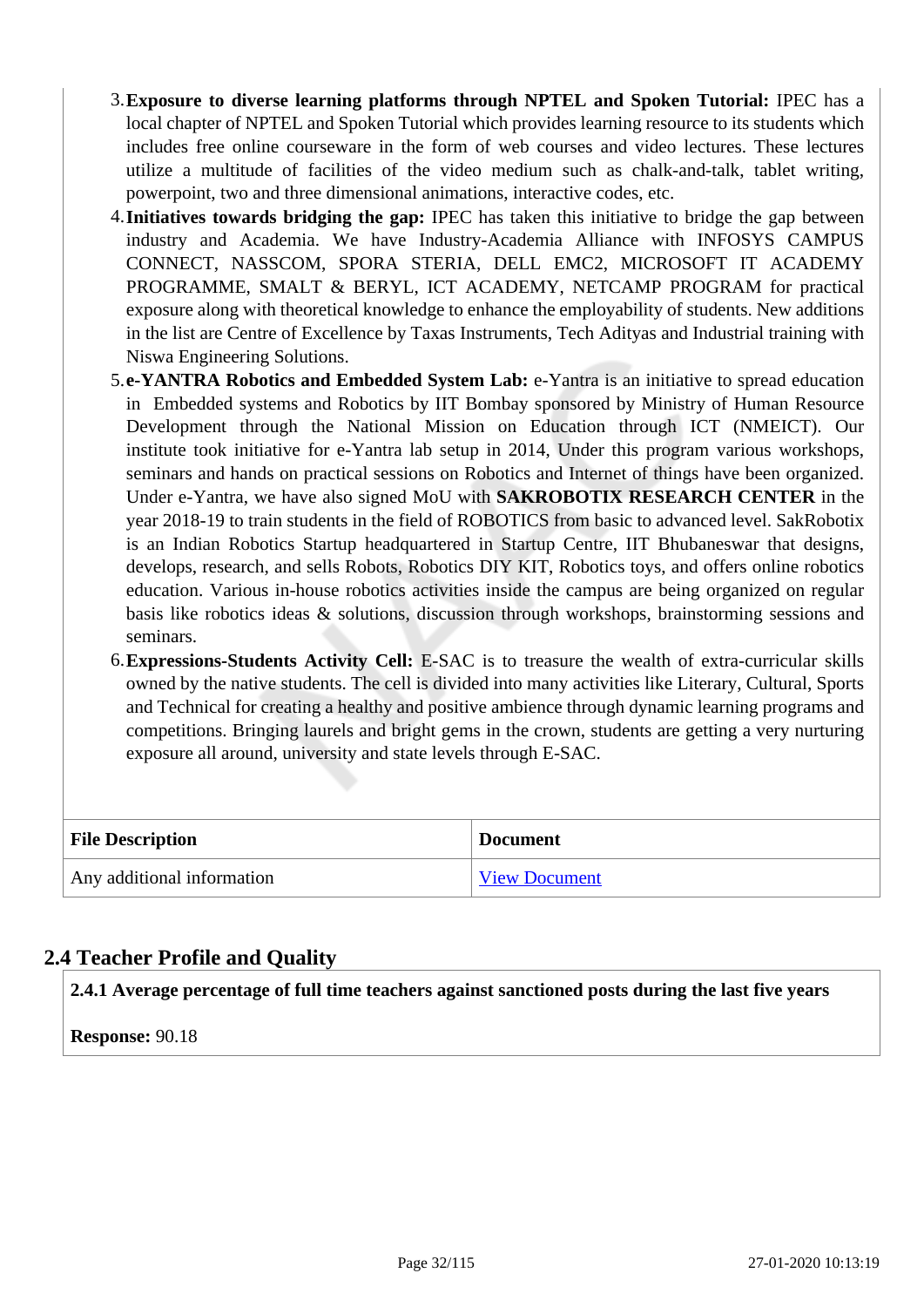| <b>File Description</b>                                          | <b>Document</b>      |
|------------------------------------------------------------------|----------------------|
| Year wise full time teachers and sanctioned posts<br>for 5 years | <b>View Document</b> |
| List of the faculty members authenticated by the<br>Head of HEI  | <b>View Document</b> |
| Any additional information                                       | <b>View Document</b> |

#### **2.4.2 Average percentage of full time teachers with Ph.D. during the last five years**

#### **Response:** 19.25

2.4.2.1 Number of full time teachers with Ph.D. year-wise during the last five years

| 2017-18 | 2016-17 | 2015-16 | 2014-15        | 2013-14 |
|---------|---------|---------|----------------|---------|
| 60      | 49      | 40      | $\Omega$<br>ЮJ | 30      |

| <b>File Description</b>                                                                       | <b>Document</b>      |  |
|-----------------------------------------------------------------------------------------------|----------------------|--|
| List of number of full time teachers with PhD and<br>number of full time teachers for 5 years | <b>View Document</b> |  |
| Any additional information                                                                    | <b>View Document</b> |  |

#### **2.4.3 Teaching experience per full time teacher in number of years**

#### **Response:** 9.46

2.4.3.1 Total experience of full-time teachers

Response: 2101

| <b>File Description</b>    | <b>Document</b>      |
|----------------------------|----------------------|
| Any additional information | <b>View Document</b> |

#### **2.4.4 Percentage of full time teachers who received awards, recognition, fellowships at State, National, International level from Government, recognised bodies during the last five years**

**Response:** 13.55

2.4.4.1 Number of full time teachers receiving awards from state /national /international level from Government recognised bodies year-wise during the last five years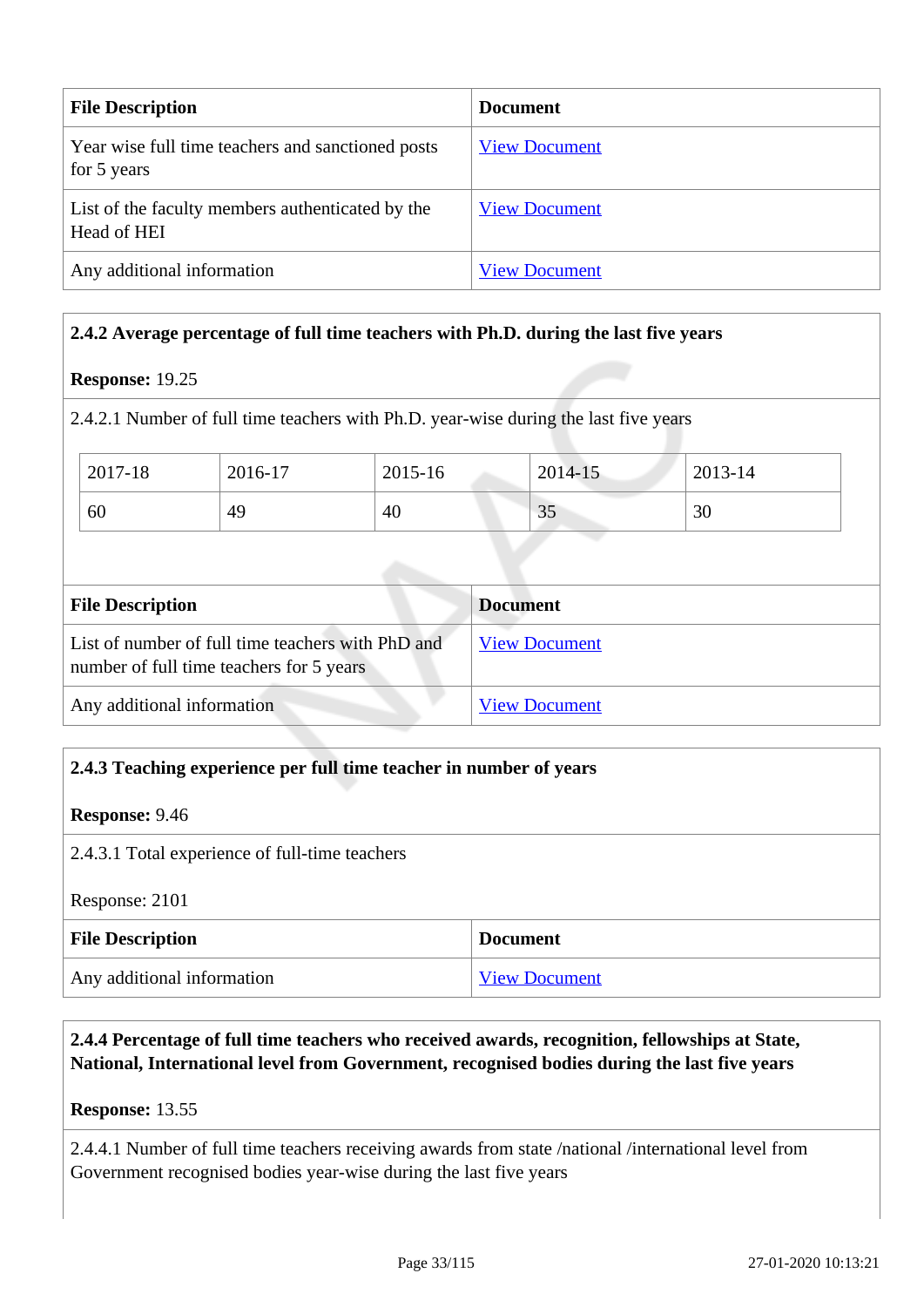| 2017-18                                          | 2016-17 | 2015-16              |  | 2014-15 | 2013-14 |
|--------------------------------------------------|---------|----------------------|--|---------|---------|
| 11                                               |         | 4                    |  |         | 3       |
|                                                  |         |                      |  |         |         |
| <b>File Description</b>                          |         | <b>Document</b>      |  |         |         |
| Institutional data in prescribed format          |         | <b>View Document</b> |  |         |         |
| e-copies of award letters (scanned or soft copy) |         |                      |  |         |         |

#### **2.4.5 Average percentage of full time teachers from other States against sanctioned posts during the last five years**

#### **Response:** 60.3

2.4.5.1 Number of full time teachers from other states year-wise during the last five years

| 2017-18 | 2016-17 | 2015-16 | 2014-15 | 2013-14 |
|---------|---------|---------|---------|---------|
| 158     | 162     | 161     | 136     | 126     |

| <b>File Description</b>                                                                            | <b>Document</b>      |
|----------------------------------------------------------------------------------------------------|----------------------|
| List of full time teachers from other state and state<br>from which qualifying degree was obtained | <b>View Document</b> |
| Any additional information                                                                         | <b>View Document</b> |

#### **2.5 Evaluation Process and Reforms**

#### **2.5.1 Reforms in Continuous Internal Evaluation(CIE) system at the institutional level**

#### **Response:**

The evaluation of each course shall comprise of two parts: Internal and External or End-Semester Assessment. There are three internal tests conducted. The schedules of internal assessments are communicated to students and faculty in the beginning of the semester through institute academic calendar which is prepared based on the university academic calendar. The internal exam time table is displayed on the notice board and student portal a week in advance.

- Questions are framed, such that they adhere to AKTU standard. It follows the Bloom's Taxonomy and Outcome based Education in which COs are attained.
- There are 5 Course Outcomes(COs) for each subject. The first internal test question paper is prepared which covers two COs, second internal test covers another two COs, third internal test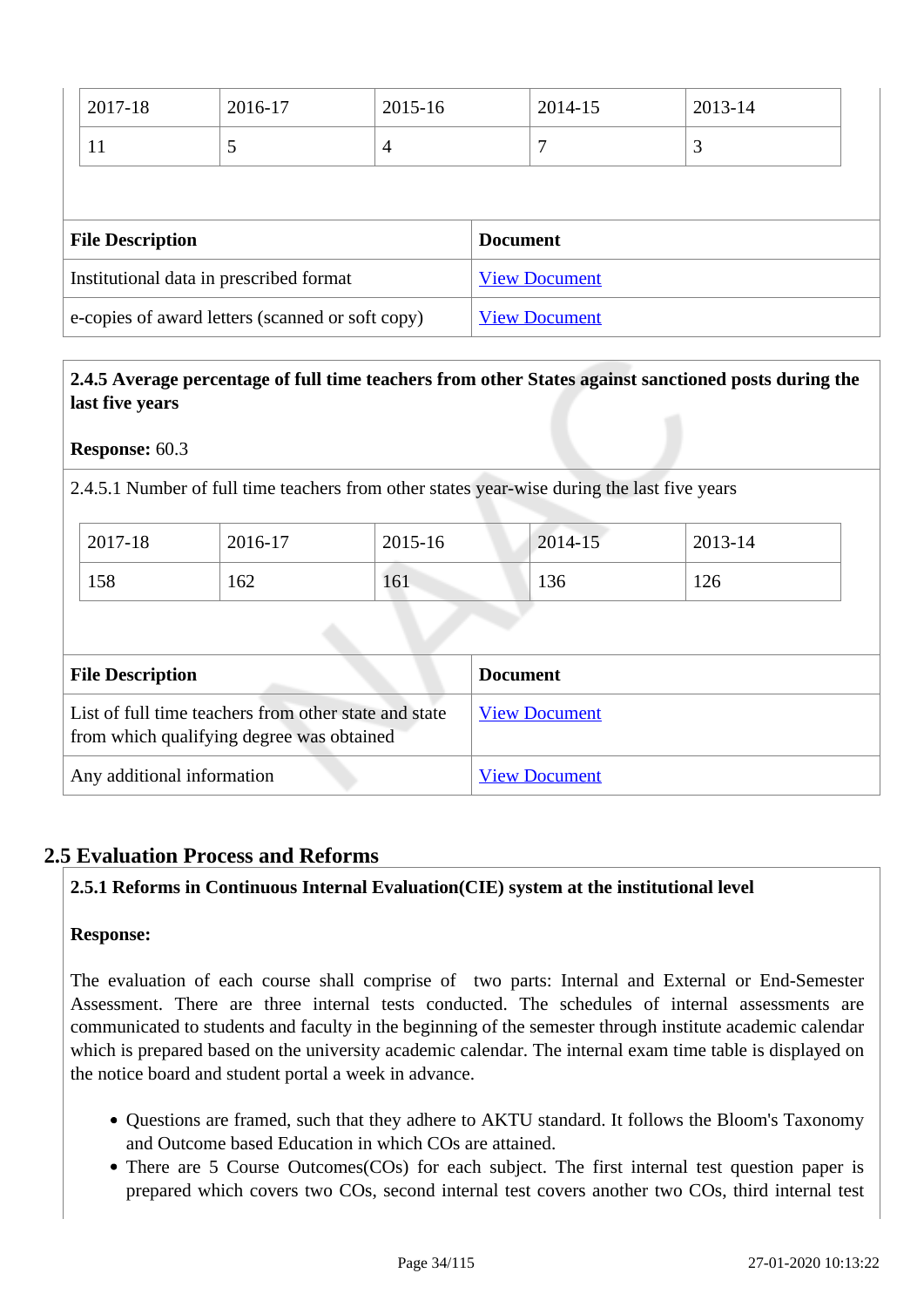covers all the COs.

- The subject coordinator in consultation with the subject teachers prepares question paper that covers equal number of questions from each unit, covering all the topics. Department internal exam coordinator, under the guidance of HOD, checks the standard of the question paper.
- Internal exam coordinator ensures smooth conduction of test and proper valuation of internal answer booklets.
- Faculty prepares the answer key and it is documented with a copy of sample question paper for the future reference and circulation among the students.
- The University has adopted Choice Based Credit System from 2016-17 in the curriculum.

The syllabi are unitized according to the semester system of teaching. In CBCS scheme, 20 marks are for internal test, 5 marks for assignments and 5 marks for attendance. In total 30 marks are for Internals and 70 marks are for externals. Third year and final year students are not under the umbrella of CBCS currently. For third year and final year, 50 marks are internal assessment and 100 marks are for externals. Internal marks are subdivided in three parts, 30 marks are for internal test, 10 marks for assignment and 10 marks for attendance.

Internal assessment tests and other measures taken to judge the performance of students is done fairly and in an effective manner. Students are allowed to go through the evaluated answer scripts of internal assessment tests and doubts regarding evaluation are cleared. Internal Test performance are intimated to the parents by the student portal in case of satisfactory performance. In Case the performance of the student is not satisfactory, then a letter is sent to the parents regarding the poor performance of their ward in the internal tests and even the parents are called in person by HOD to discuss the future course of action for improvement.

Whenever class tests, internal assessment tests are conducted the results of the student's performance are used by the faculty to identify slow and advanced learners. Students are encouraged to improve their performance in future by counseling. Nearly 30 students are entrusted to each faculty member to be mentors of the students. The mentors sort out the personal issues, academic and non-academic problems of their mentees and provide counseling and guidance.

| <b>File Description</b>         | <b>Document</b>      |
|---------------------------------|----------------------|
| Any additional information      | <b>View Document</b> |
| Link for Additional Information | <b>View Document</b> |

#### **2.5.2 Mechanism of internal assessment is transparent and robust in terms of frequency and variety**

**Response:** 

**The process of Internal Assessment is followed as per the university guidelines. The process is transparent and is communicated to the stakeholders, students, faculty and parents by structured echanisms.**

1.The internal assessment of sessional test schedules are prepared as per the university academic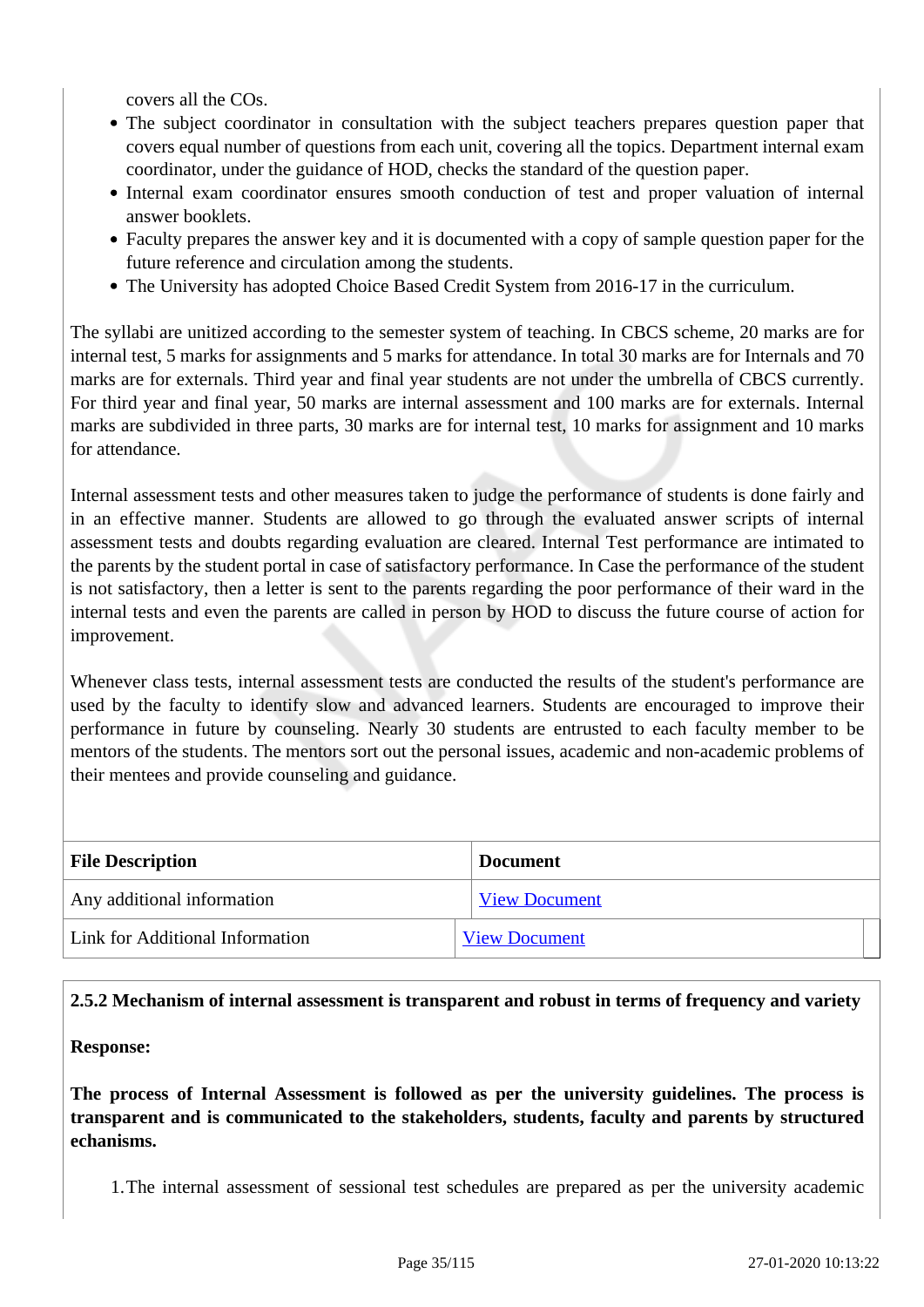calendar and communicated to the students well in advance through college academic calendar.

- 2.The COE (at college level) conducts all the sessional tests as per the schedule. The invigilation duty chart for the faculty members and hall allotment for the students are notified well in advance before commencement of sessional test.
- 3.Attendance of students gets uploaded on college ERP on the same day. Parents can also check the attendance of their ward at any time.
- 4.Parents are informed telephonically and through speed post about the attendance and progress of their ward on monthly basis.
- 5.The pattern, quality and correctness of the question papers prepared by the subject in-charge for the sessional test are verified by the Head of the Department. The internal documentation is maintained where the CO mapping to individual questions is mentioned in the question paper itself.
- 6.Student who do not fulfill minimum required criteria of attendnece as prescribed by the university are detained by the HOD from appearing in the sessional examination.
- 7.To ensure proper conduct of sessional tests, flying squad and two invigilators (in each exam hall) are deputed.
- 8.Evaluation is done by the subject teacher within three days from the date of examination.
- 9.The evaluated answer scripts are distributed to the students for their verification and satisfaction. The corrected answer scripts are verified by Head of the Department to ensure the standard evaluation process.
- 10.The marks obtained by the students in sessional test are displayed on the department notice board as well as on the student portal.
- 11.Noting the values in observation and validating the theoretical aspects with practical knowledge, student must submit lab record regularly. Day to day performance of the students is assessed for every experiment which includes regularity, performance, viva and the promptness in submitting the record. For lab courses, the marks/grade scored by the student for each experiment is indicated in the observation / record. The independent learning, practical approach to the real-time applications are tested by viva voce for laboratory courses.
- 12.For the quality of the projects, the evaluation is done by Project Review Committee(PRC) along with the project guides.
- 13.The university end semester theory examination is conducted at a center other than this college. External practical examiner is appointed by the University for Practical Examination.
- 14.At the end of each semester, Director of the institute verifies the internal marks for all the students.
- 15.Meeting of Academic Committee is held on the last day of each month to assess all the academic activities i.e result analysis of sessional test, list of weak students for remedial classes, student feedback, course coverage report, attendance of students etc.

| <b>File Description</b>         | <b>Document</b>      |
|---------------------------------|----------------------|
| Any additional information      | <b>View Document</b> |
| Link for Additional Information | <b>View Document</b> |

#### **2.5.3 Mechanism to deal with examination related grievances is transparent, time-bound and efficient**

**Response:**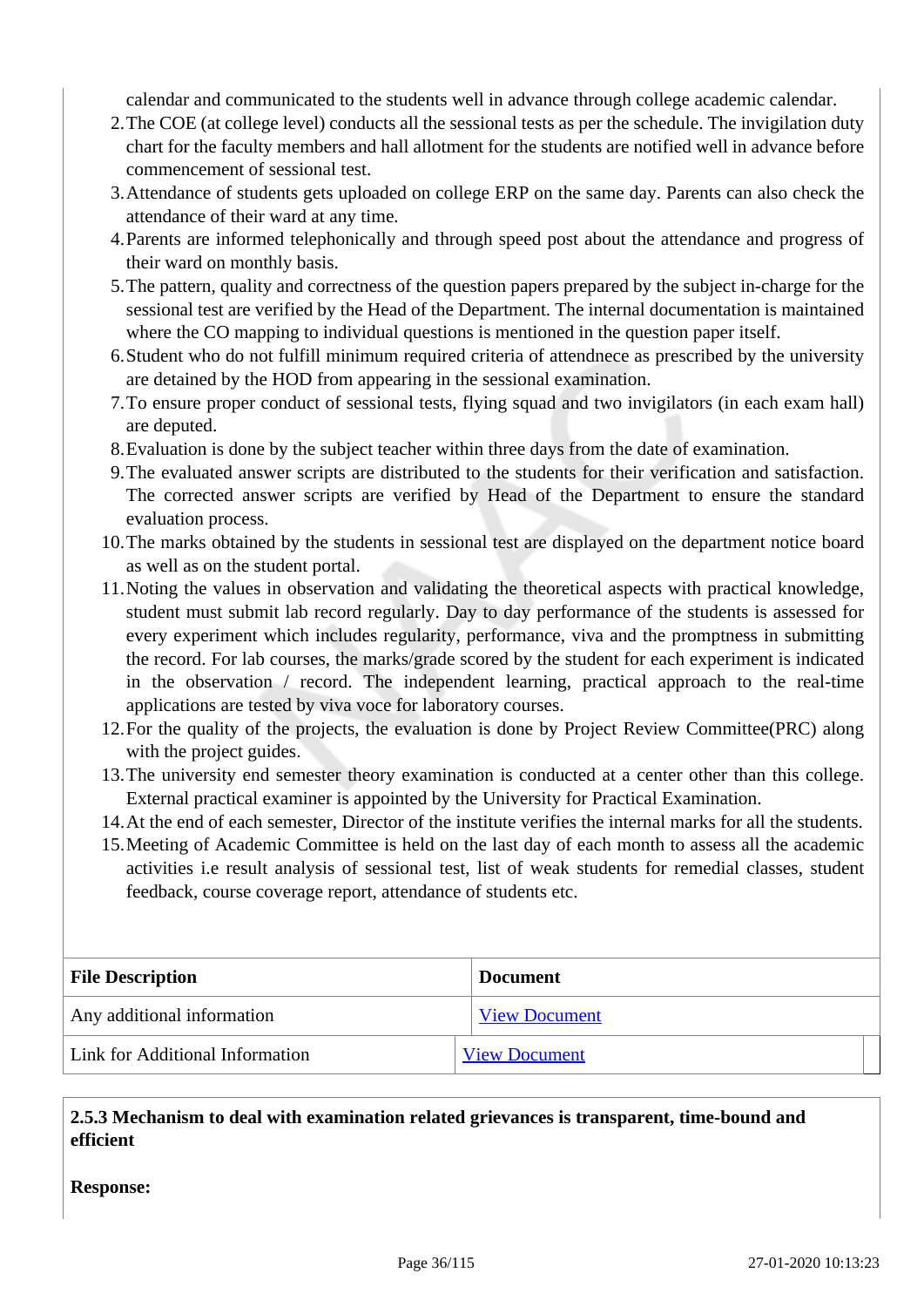All the grievances related to Internal & External examinations are addressed in a transparent, time bound  $\&$ efficient manner as explained below:

#### **At institute Level:**

- The performance of the students is informed to the students immediately after the completion of assessment tests through displaying the marks on class room notice board and academic monitoring system.
- There is provision to display the evaluated answer booklet of class test and sessional test to the student and get it signed by the student. In case of any discrepancy the student can get it corrected with the concerned faculty member on spot.
- The students can approach the head of the department with their grievance, in case it is not sorted out by the faculty concerned.
- Even if the student is not satisfied with the decision he can approach to the controller of examination/Dean Academic/Director of the Institute for the resolution of the grievance.

## **At University Level:**

- University COE takes care of university evaluation grievances. The university settles the grievances using its own mechanism.
- Any malpractices during the examinations shall be booked following due process as per the AKTU guidelines. Students who get booked shall appear before an unfair means committee constituted by the AKTU. The aggrieved student is given an opportunity to present his case before the committee and the decision of the committee is final and binding and is conveyed to the student within the time schedule.
- After the announcement of results, a candidate who is not satisfied with his/her results may apply for scrutiny or can challenge the evaluation by paying the applicable fees.
- University has made this process online but a student has to apply within 15 days from the announcement of the result.
- In scrutiny the grand total of the students evaluated answer book is done again and noted down in case of any change.
- In challenge evaluation the answer booklet of the student is evaluated again and if the variation of marks is more than 15,the marks of the student will be updated.
- Challenge evaluation fee is reimbursed by the University to the students in case of improvement in marks in comparison to the first evaluation.
- Other type of grievances like data missing in the question papers, question asked from outside the syllabus are communicated to the controller of examination of the universityby the concerned Center superintendent of the examination center through the web portal of the university /telephonically during the examination and the university resolves such issue during the examination only.
- Any unforeseen grievances of students related to examinations that are not clearly stated in the AKTU rules & regulations shall be resolved /addressed by the Controller of examination of the university from time-to-time.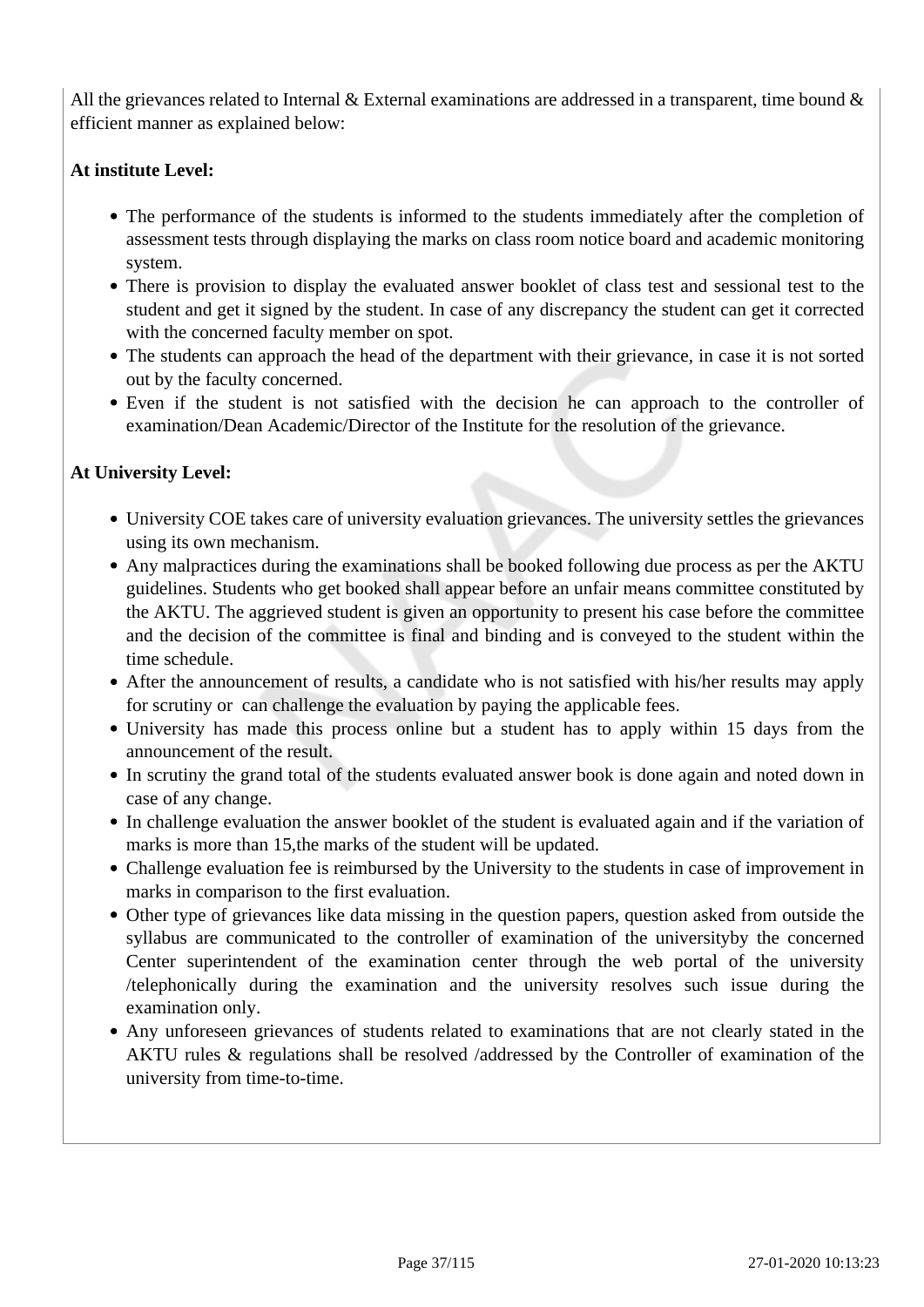| <b>File Description</b>         | <b>Document</b>      |
|---------------------------------|----------------------|
| Any additional information      | <b>View Document</b> |
| Link for Additional Information | <b>View Document</b> |

#### **2.5.4 The institution adheres to the academic calendar for the conduct of CIE**

#### **Response:**

University publishes common Academic Calendar for all courses at the beginning of each session. In line with university academic calendar, college prepares its own academic calendar well in advance before the commencement of the semester and adheres to it in a time bound manner. All the academic activities are planned and executed as per the academic calendar plan. Internal assessment exams are conducted as per the schedule of academic calendar.

Academic Calendar is prepared by Dean Academics in consultation with the members of Academic Committee and same is then uploaded on college website and displayed on notice board. Academic activities are always given priority and all other activities are performed without disturbing the classes.

#### **The institute refers the academic calendar to adhere the planned curriculum and other activities in following manner:-**

- 1.The head of the department finalizes the course allocation for the faculty members based on their choice and area of interest or expertise.
- 2.Time-table in-charge of each department prepares the timetable as per university guidelines for credit hours for each subject prior to the commencement of the classes. Time-table is uploaded on the college ERP and displayed on the respective department notice boards.
- 3.Every faculty member prepares course file which includes teaching plan for each theory and laboratory courses before the start of the semester.
- 4.Attendance of the student is displayed on college ERP as well as on departmental notice board (fortnightly).
- 5.For the students having poor attendance i.e. less than 75%, letter to the respective parents are sent by post on montlty basis. Moreover, they are also informed telephonically.
- 6.The performance of the students is assessed on a continuous basis by conducting three sessional tests per semester where the average of best two is taken. First, second and thirdsessional test is conducted after completion of 1/3rd , 2/3rd and full syllabus respectively. These tests are conducted in evenly spaced intervals to avoid pressuring the students with too many examinations
- 7.All question papers are set based on the OBE format. They are mapped with their respective course outcomes that are stated in the beginning of the course.
- 8.Course Coverage Report is reviwed by Dean Acadmics/Director in meeting of Acadmic Committee.
- 9.Student Feedback is taken once in each semester expecially after First Sessional Test.
- 10.In addition to the tests, assignments, mini projects and quiz are also given and evaluated time to time.
- 11.The evaluated answer books are shown to the students and an opportunity is given to the students to discuss the discrepancies with the teacher. The teacher rectifies any error on the spot, if any.
- 12.Attendance and marks of sessional test are uploaded on college ERP for information to all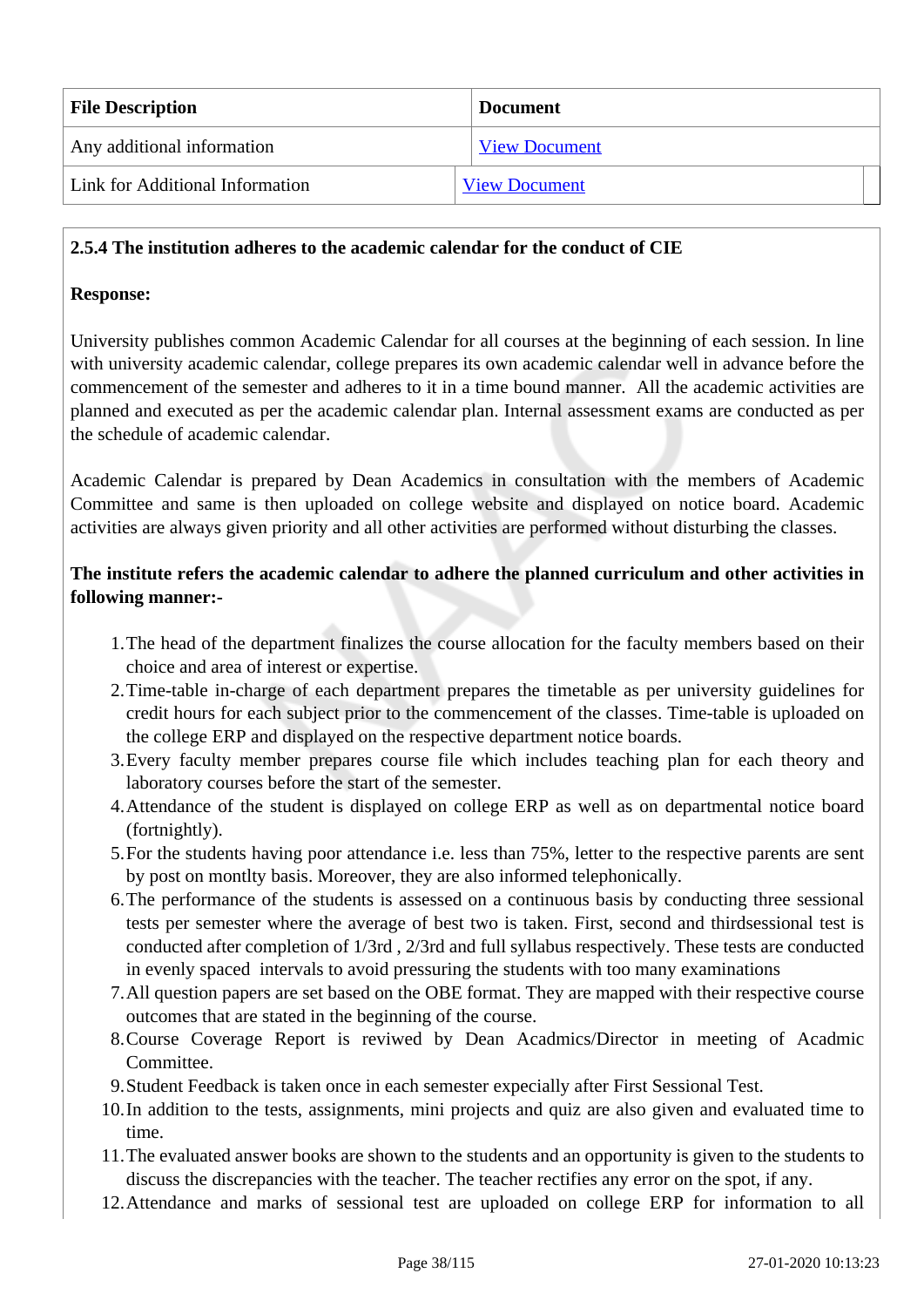stakeholders.

- 13.Every department in the institute keeps an eye on the quality of the teaching learning by daily monitoring of teaching learning activities by the head of the department and respective class coordinator/class counsellors.
- 14.Meeting of Academic committee is held every month to review all academic activity.

| <b>File Description</b>         | <b>Document</b>      |  |
|---------------------------------|----------------------|--|
| Any additional information      | <b>View Document</b> |  |
| Link for Additional Information | <b>View Document</b> |  |

## **2.6 Student Performance and Learning Outcomes**

 **2.6.1 Program outcomes, program specific outcomes and course outcomes for all programs offered by the Institution are stated and displayed on website and communicated to teachers and students**

## **Response:**

The institution strives to become the most preferred destination for holistic education to meet the Industry demands. The vision and mission of the institution emphasize the development of wholesome technocrats with discipline and integrity. Each department has its own vision and mission statements which are mapped to the vision of the institution. The vision and mission of the institution are given in the prospectus, information booklets issued, college website and displayed at the entrance of every department building.

Effectiveness of teaching-learning process can be measured through learning outcomes which in turn are measured through the achievement of Programme Outcomes (PO) and course outcomes (CO). Every department has well defined Programme Education Objectives (PEOs),

## **The details of Program Outcomes, Program Specific Outcomes and Course Outcomes for all the programs and the mechanism of communication are explained hereunder:**

- 1.Program Outcomes (POs) as given by the NBA is displayed in the prominent places in all the departments and also on the website.
- 2.Program Specific Outcomes (PSOs) are written for each program after thorough discussions & deliberations with stakeholders. The PSOs are also displayed at the prominent places in all the respective departments & also on the website.
- 3.Course Outcomes (COs) are written for each course in every program after discussion amongst the course instructors & course coordinator. The COs are kept in the course file & uploaded on the respective department website. The COs form the basis for achieving the POs/PSOs and Mission and Vision of the Institute, hence a brief description on writing a CO is given below.1.
	- 1.Course instructor defines the course outcomes using Bloom's Taxonomy and discusses with the course coordinator.
	- 2.The Department Accreditation Committee reviews the Course Outcomes (COs). The COs are agreed upon by the faculty of the program and should drive towards the POs and PSOs.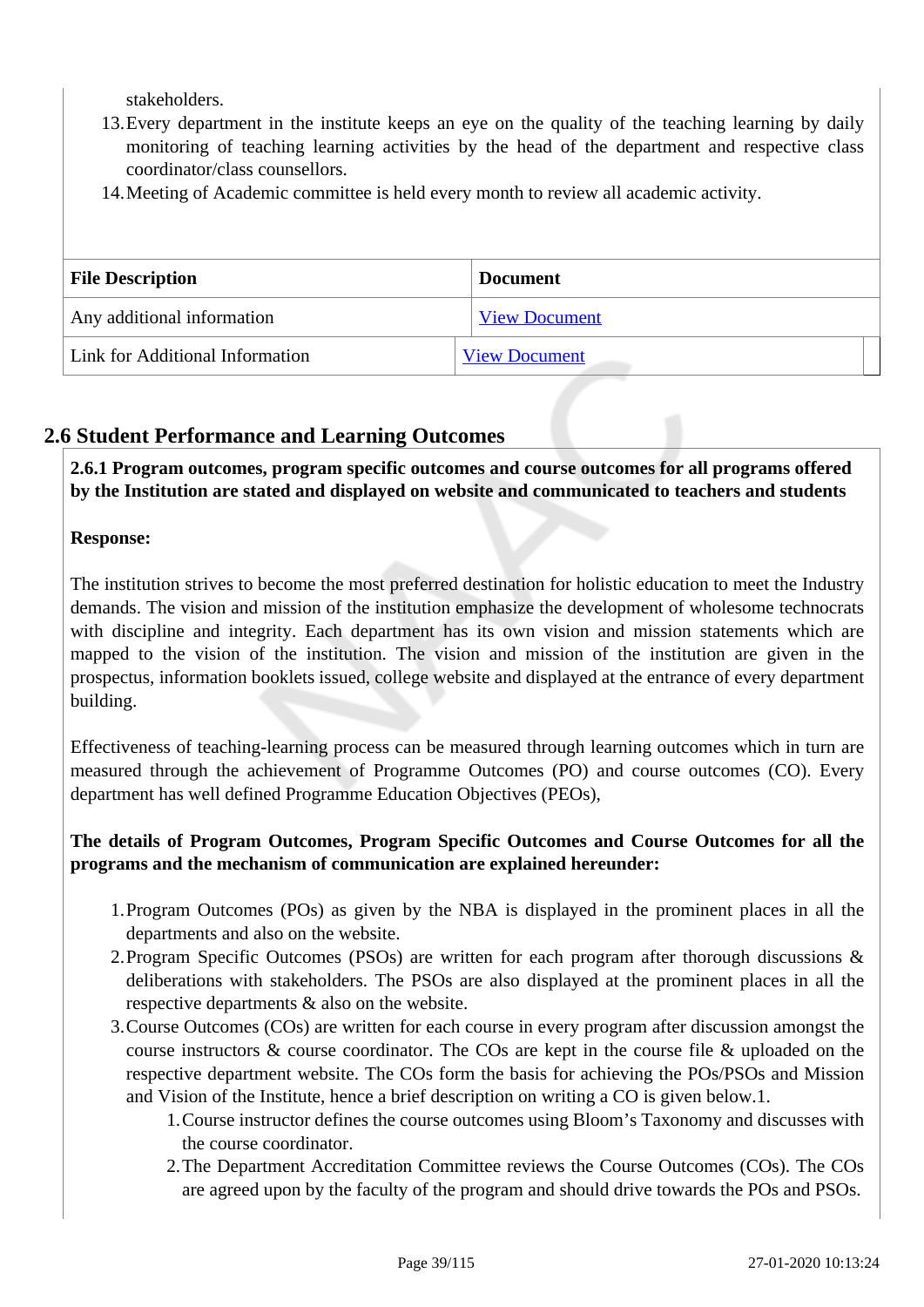- 3.Each Course Outcome is mapped to Program Outcomes in terms of relevance. Three levels of relevance based on degree of correlation are used. The levels of correlation are 1 for low, 2 for medium and 3 for high correlation.
- 4.The contribution of course to each PO is expressed in terms of average relevance of COs mapped to that particular PO. Similarly the value computed for all the courses including first year courses shall be entered for the corresponding PO and PSOs.

#### **Awareness about POs/PSOs & COs is made to students by faculty at the beginning of the semester besides displaying them in the respective departments, and on the college website.**

| <b>File Description</b>                       | <b>Document</b>      |
|-----------------------------------------------|----------------------|
| COs for all courses (exemplars from Glossary) | <b>View Document</b> |
| Any additional information                    | <b>View Document</b> |
| Link for Additional Information               | <b>View Document</b> |

#### **2.6.2 Attainment of program outcomes, program specific outcomes and course outcomes are evaluated by the institution**

#### **Response:**

The program outcomes and Program Specific outcomes are assessed with the help of course outcomes of the relevant courses through direct attainment. Further the feedback from different stake holders are also taken to calculate the attainment of program outcome and program specific outcome. Following are the tools used in direct attainment process.

## **Direct Assessment Tool**

- **Internal Assessment Test:** The Internal Assessment marks in a theory paper are based on three tests generally conducted at the end of 4, 8 and 12 weeks of each semester. It is a metric to continuously assess the attainment of course outcomes w.r.t course objectives. Average of the better marks obtained from any two tests shall be the Internal Assessment Marks for the relevant subject.
- **Lab Assignments:** Lab Assignment is one of the measuring criteria to mainly assess student's practical knowledge with their designing capabilities. In case of Practical, the marks are based on the laboratory records, quiz and attendance
- **Theory / Practical Semester Examination:** Semester examination (theory or practical) are the metric to assess whether all the course outcomes are attained or not. Semester Examination is more focused on attainment of course outcomes and uses a descriptive exam
- **Seminar:** The Internal Assessment marks in case of seminars in the final year are based on the evaluation at the end of 7th semester by a committee consisting of the Head of the concerned Department and two senior faculty members of the Department, one of whom is the seminar guide
- **Project:** The Internal Assessment marks in the case of projects in the final year are based on the evaluation at the end of 7th and 8th semester by a committee consisting of the Head of the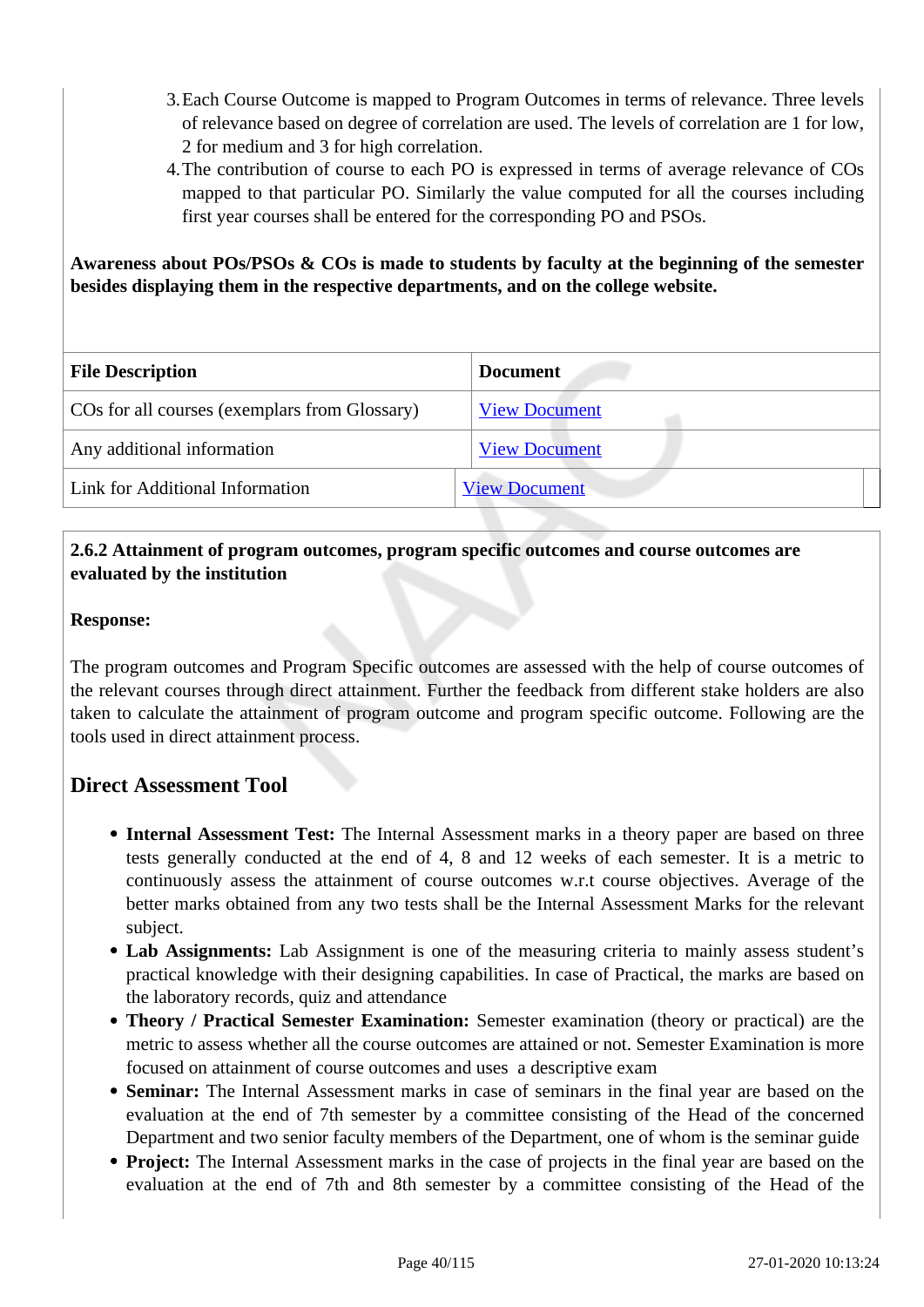concerned Department and two senior faculty members of the Department, one of whom is the project guide.

• **Rubrics:** Rubrics are basically the performance evaluation parameters which are used to find the gaps in the teaching learning process. Institute follows the methodology of proper gap analysis and fulfilling the gap in time through teaching learning process and various co-curricular activities.

Based on the above mentioned tools attainment of course outcome is calculated first. After the calculation of the course outcome, attainment of the program outcome is calculated based on the mapping of course outcome with the program outcome.

## **Indirect Assessment Tool**

- **Alumni Survey:** Collect variety of information about program Satisfaction and Institute from the Alumni students
- **Exit Survey:** Collect variety of information about program Satisfaction and Institute from the final year students
- **Parent Survey:** Collect variety of information about program satisfaction and Institute from parents
- **Employer's Feedback:** Collect variety of information about the graduate's skills, capabilities and opportunities
- **Student Feedback:** Collect variety of information about teaching and learning process

Final attainment is calculated by taking the 80% weightage of the direct attainment method and 20% of the indirect attainment method

| <b>File Description</b>         | <b>Document</b>      |  |  |
|---------------------------------|----------------------|--|--|
| Any additional information      | <b>View Document</b> |  |  |
| Link for Additional Information | <b>View Document</b> |  |  |

#### **2.6.3 Average pass percentage of Students**

**Response:** 94.98

2.6.3.1 Total number of final year students who passed the examination conducted by Institution.

Response: 852

2.6.3.2 Total number of final year students who appeared for the examination conducted by the institution

Response: 897

| <b>File Description</b>                 | <b>Document</b>      |
|-----------------------------------------|----------------------|
| Institutional data in prescribed format | <b>View Document</b> |
| Any additional information              | <b>View Document</b> |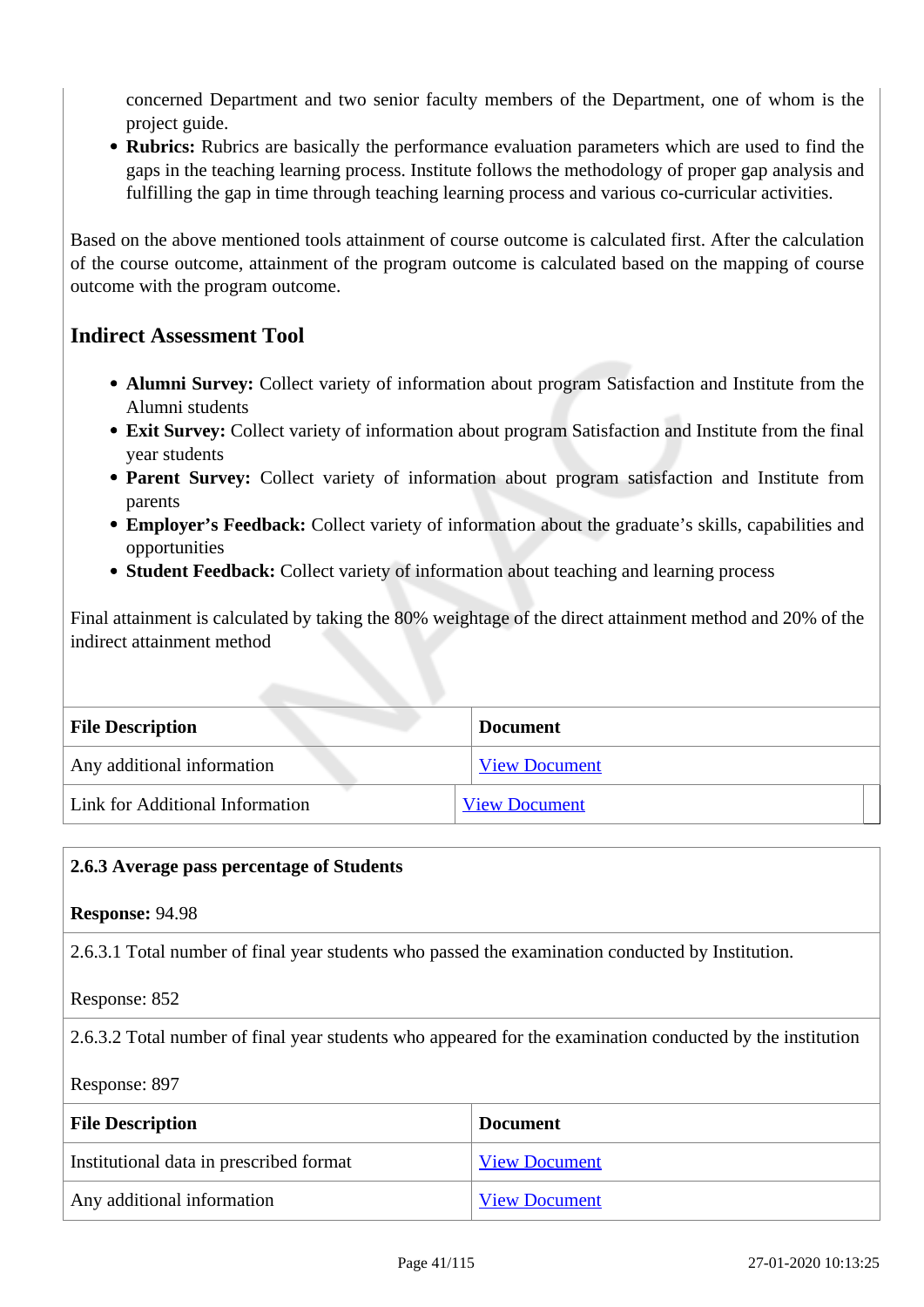## **2.7 Student Satisfaction Survey**

**2.7.1 Online student satisfaction survey regarding teaching learning process**

**Response:** 3.41

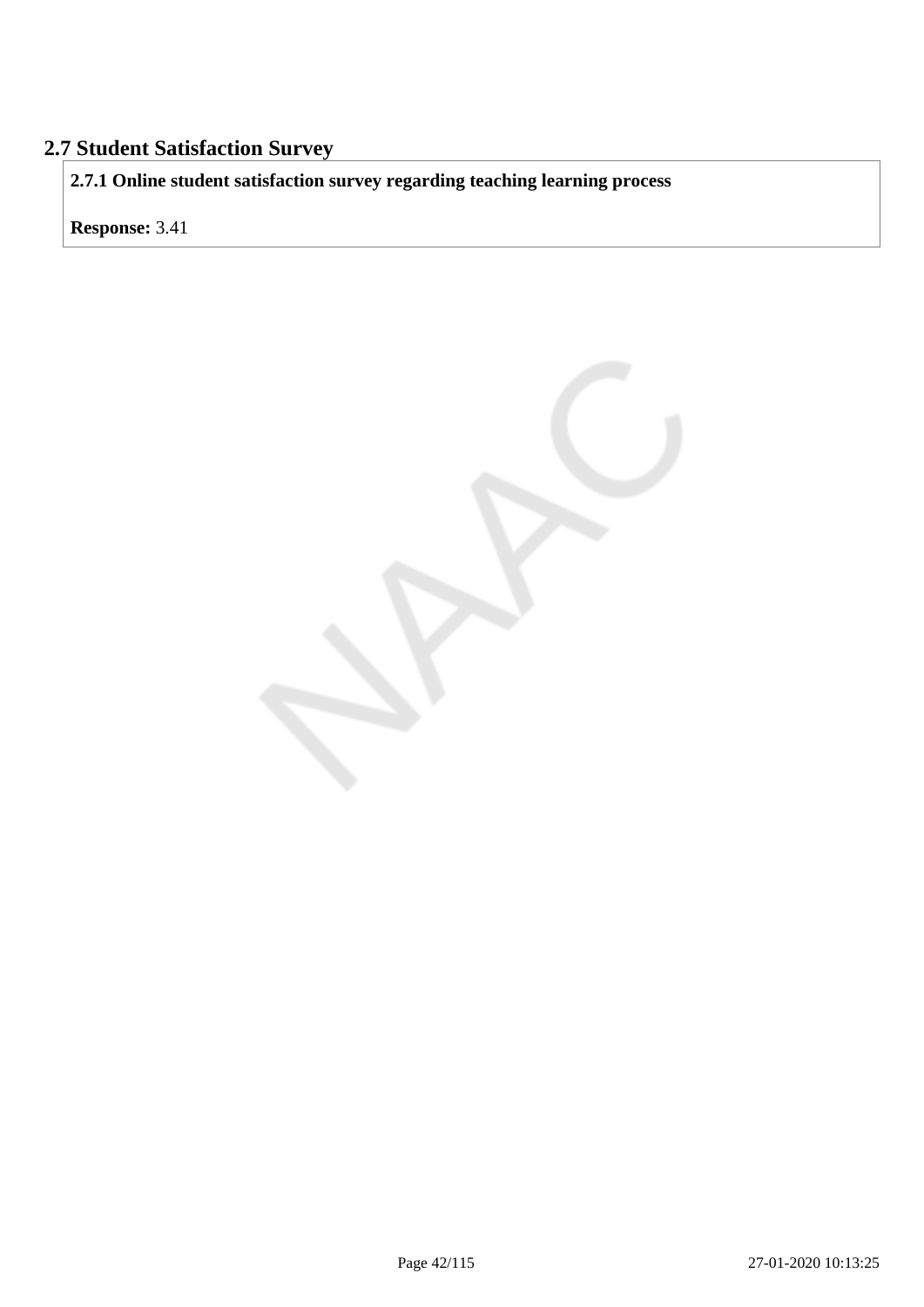## **3.1 Resource Mobilization for Research**

 **3.1.1 Grants for research projects sponsored by government/non government sources such as industry ,corporate houses, international bodies, endowment, chairs in the institution during the last five years (INR in Lakhs)** 

#### **Response:** 78.03

3.1.1.1 Total Grants for research projects sponsored by the non-government sources such as industry, corporate houses, international bodies, endowments, Chairs in the institution year-wise during the last five years(INR in Lakhs)

| 2017-18 | 2016-17 | 2015-16 | 2014-15                         | 2013-14 |
|---------|---------|---------|---------------------------------|---------|
| 10.82   |         | 34.65   | $\Omega$<br>$\bigcap$ 1<br>0.21 | 24.35   |

| <b>File Description</b>                                                                  | <b>Document</b>      |
|------------------------------------------------------------------------------------------|----------------------|
| List of project and grant details                                                        | <b>View Document</b> |
| e-copies of the grant award letters for research<br>projects sponsored by non-government | <b>View Document</b> |

## **3.1.2 Percentage of teachers recognised as research guides at present**

**Response:** 2.7

3.1.2.1 Number of teachers recognised as research guides

Response: 6

| <b>File Description</b>    | <b>Document</b>      |
|----------------------------|----------------------|
| Any additional information | <b>View Document</b> |

 **3.1.3 Number of research projects per teacher funded, by government and non-government agencies, during the last five year**

**Response:** 0.21

3.1.3.1 Number of research projects funded by government and non-government agencies during the last five years

Response: 14

3.1.3.2 Number of full time teachers worked in the institution during the last 5 years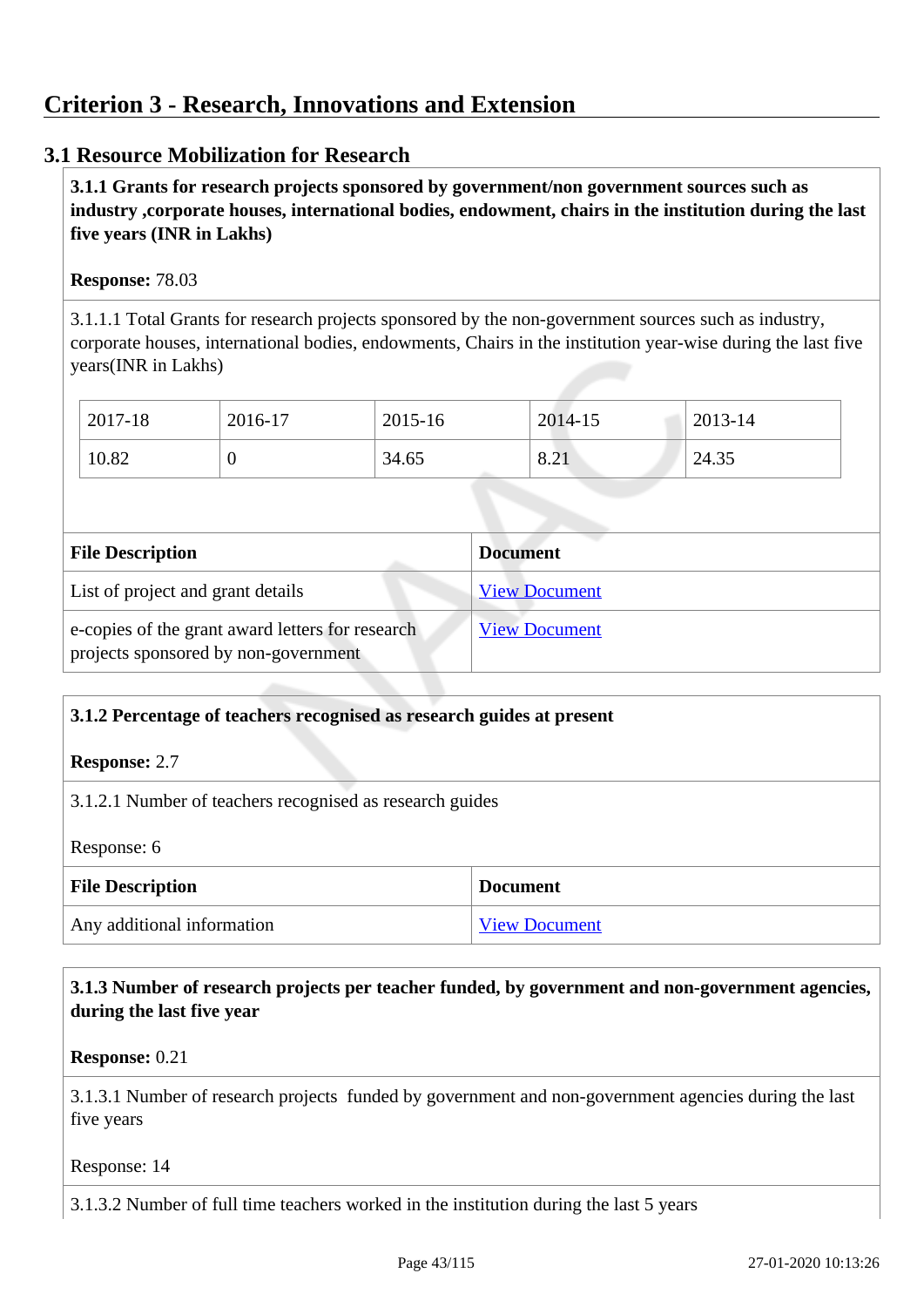Response: 339

| <b>File Description</b>                 | <b>Document</b>      |  |
|-----------------------------------------|----------------------|--|
| Supporting document from Funding Agency | <b>View Document</b> |  |
| Any additional information              | <b>View Document</b> |  |
| Funding agency website URL              | <b>View Document</b> |  |

## **3.2 Innovation Ecosystem**

 **3.2.1 Institution has created an ecosystem for innovations including incubation centre and other initiatives for creation and transfer of knowledge**

**Response:** 

#### **Entrepreneurship Development Cell:**

This cell is a Business Incubator Center for various research proposals and innovative ideas supported by MSME, Govt. of India and is also a partner of NIESBUD, a Govt. of India sponsored organization promoting skill development course. At present 11 innovative projects worth approximately 60 lakhs have been funded by MSME.

Two Skill development programs have been organized in the area of refrigeration and air conditioning, and basic electrician training (three months course certified by NIESBUD), 30 unemployed youth were benefitted by this program.

Other initiatives of the cell are:-

- 1.NPTEL Awareness
- 2.Spoken Tutorial Program
- 3.Virtual Lab Program
- 4.MOU with Electronics and ICT Academy, IIT Roorkee
- 5.Workhop on Funding Opportunities for Startups funded by TEQIP III, AKTU Lcuknow

6.STARTUP PARIKRMA 2018, 9TH EDITION

#### **Authorized Training partner for Pradhan Mantri Kaushal Vikas Yojana (PMKVY):**

PMKVY is the flagship scheme of the Ministry of Skill Development & Entrepreneurship (MSDE). The objective of this Skill Certification Scheme is to enable a large number of Indian youth to take up industryrelevant skill training that will help them in securing a better livelihood. Individuals with prior learning experience or skills will also be assessed and certified under Recognition of Prior Learning (RPL). The program is first time introduced in Civil Department. 25 students were registered in this program out of which 23 attended the course and exam, 19 students successfully completed the course and got certified.

#### **MOUs & Centres of Excellence:**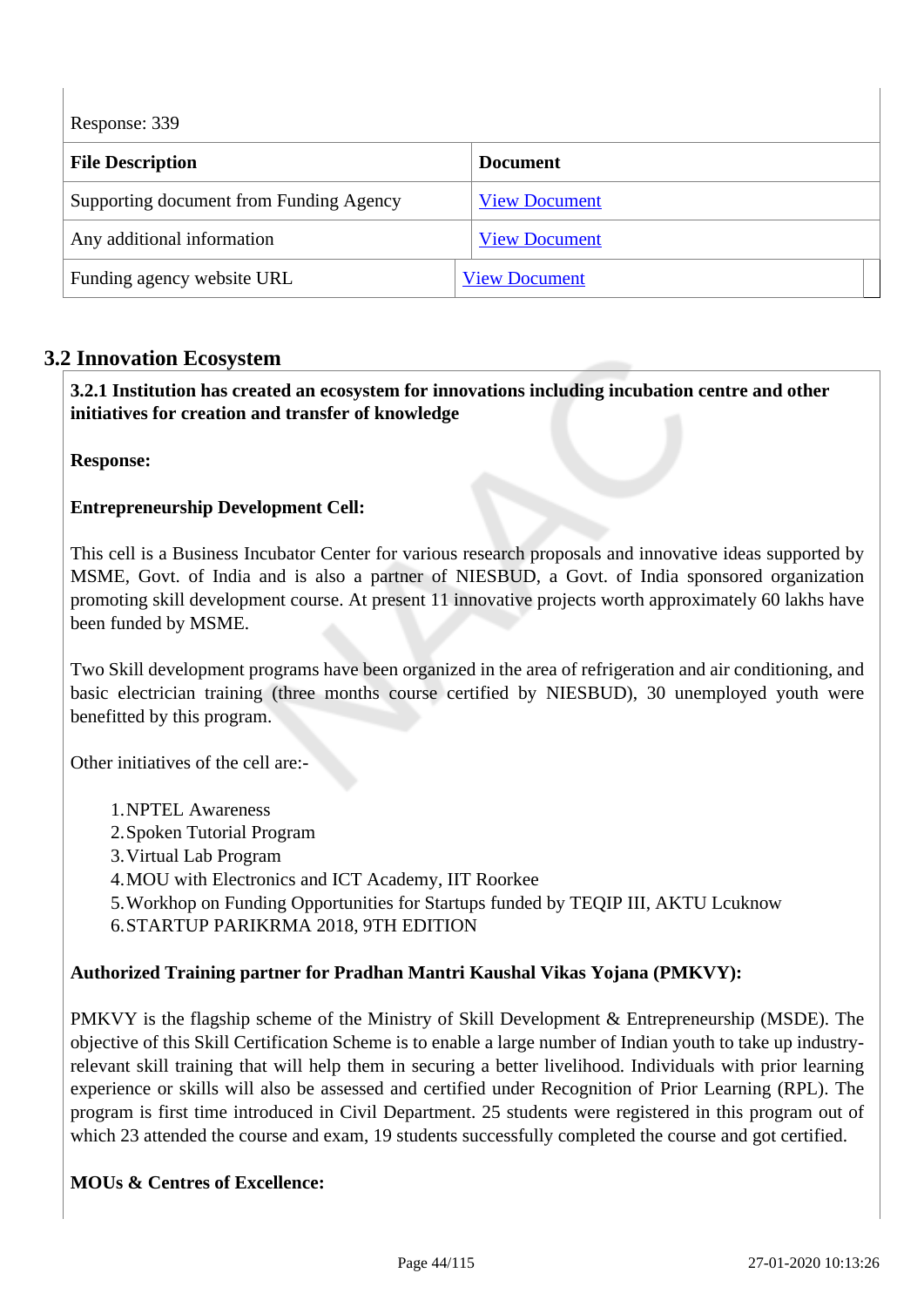MOUs are signed between the Institute/Programs and the related industries/research organizations for effective transfer of technical knowledge to the students and to relate the theoretical knowledge to relevant applications. At present Institute has signed MOUs with 11 industries including Infosys, Texas Instruments, Microsoft, Tech Aadityaa etc. Besides these MOUs, the institute has 4 center of excellences in collaboration with Texas Instruments, Tech Aadtiyaa, Electronics for You and E-Yantra Robotics Club for effective Industry academia partnership.

#### **Research Laboratory:**

To promote research culture and to conduct research in frontier areas of technology every program has a research lab which is used for development of innovative projects by the faculty members, UG & PG students.

#### **Distinguished lectures & Industry visits**

Institution has good network of industries that play an important role in the growth of the institution. Experts from the industry are invited regularly to deliver lecturers on various topics of relevance which not only enhances the knowledge of students but inspires them to have greater goals. Industry visits are regularly organised to understand the practical applications of theory. Institute arranges the industrial visit for the students and provides the transport facility for the visit.

**Professional Societies and clubs:** The College encourages and promotes setting up of various Societies like ACM, CSI, Genesis, Trinity, Gentronix, Srijan, Mechanica, ISHRAE, Vidyut, E-SAC both at the college level & at the department level to achieve the specific objectives. These societies organize different co-curricular activities to promote innovation among the students. Institute has also established robotics club and hobby club where every student can implement his/her innovative idea.

| <b>File Description</b>         | <b>Document</b>      |  |
|---------------------------------|----------------------|--|
| Any additional information      | <b>View Document</b> |  |
| Link for Additional Information | <b>View Document</b> |  |

## **3.2.2 Number of workshops/seminars conducted on Intellectual Property Rights (IPR) and Industry-Academia Innovative practices during the last five years**

**Response:** 88

3.2.2.1 Number of workshops/seminars conducted on Intellectual Property Rights (IPR) and Industry-Academia Innovative practices year-wise during the last five years

| 2017-18 | 2016-17      | 2015-16 | 2014-15 | 2013-14 |
|---------|--------------|---------|---------|---------|
| 29      | $\sim$<br>∠∠ | 13      | 14      | 10      |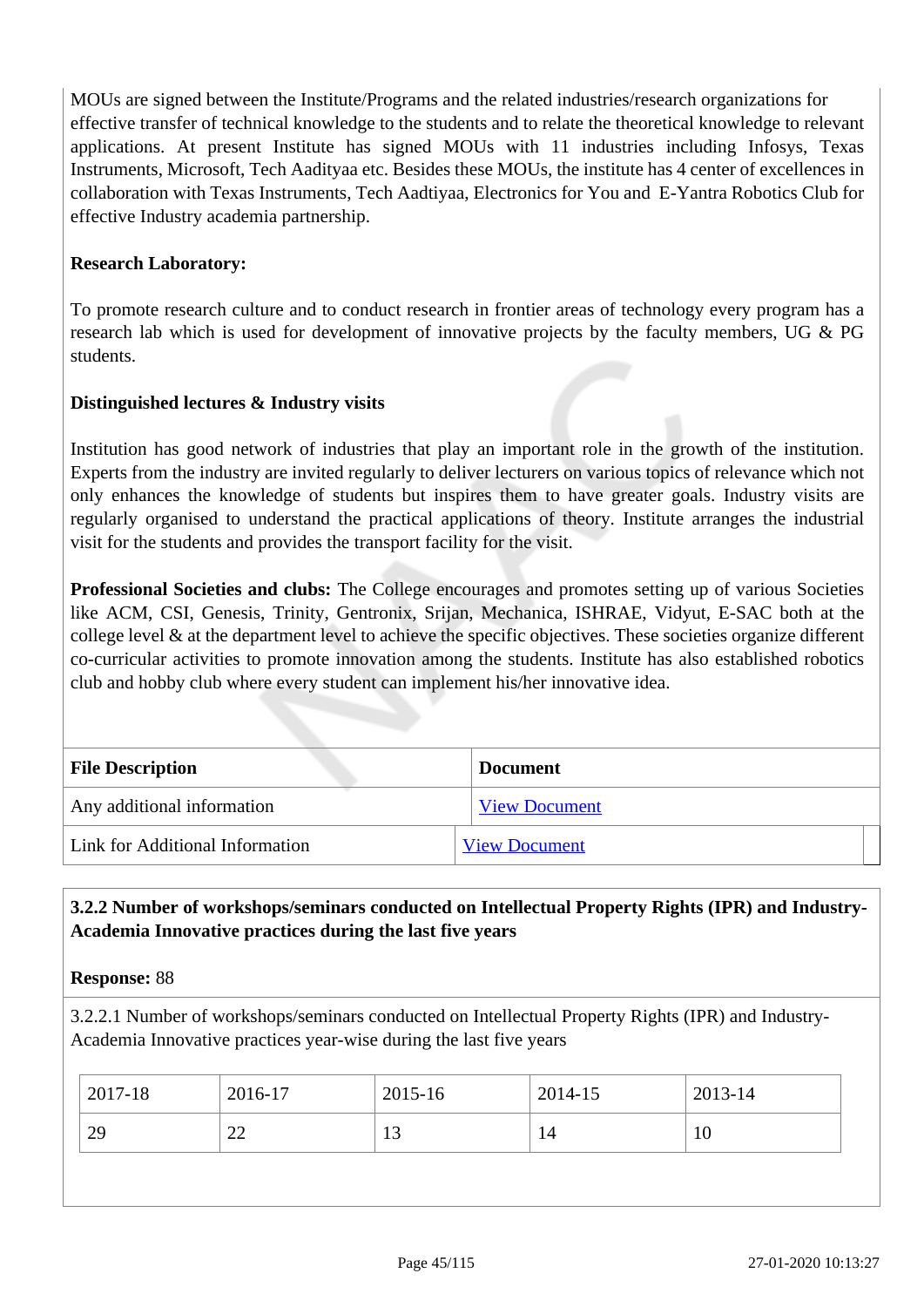| <b>File Description</b>                            | <b>Document</b>      |
|----------------------------------------------------|----------------------|
| Report of the event                                | <b>View Document</b> |
| List of workshops/seminars during the last 5 years | <b>View Document</b> |

## **3.3 Research Publications and Awards**

**3.3.1 The institution has a stated Code of Ethics to check malpractices and plagiarism in Research**

**Response:** Yes

| <b>File Description</b>                 | <b>Document</b>      |
|-----------------------------------------|----------------------|
| Institutional data in prescribed format | <b>View Document</b> |
| Any additional information              | <b>View Document</b> |

#### **3.3.2 The institution provides incentives to teachers who receive state, national and international recognition/awards**

#### **Response:** Yes

| <b>File Description</b>           | <b>Document</b>      |
|-----------------------------------|----------------------|
| e-copies of the letters of awards | <b>View Document</b> |
| Any additional information        | <b>View Document</b> |

## **3.3.3 Number of Ph.D.s awarded per teacher during the last five years**

#### **Response:** 0

3.3.3.1 How many Ph.Ds awarded within last five years

Response: 2

3.3.3.2 Number of teachers recognized as guides during the last five years

| <b>File Description</b>                                                                              | <b>Document</b>      |
|------------------------------------------------------------------------------------------------------|----------------------|
| List of PhD scholars and their details like name of<br>the guide, title of thesis, year of award etc | <b>View Document</b> |
| Any additional information                                                                           | <b>View Document</b> |

 **3.3.4 Number of research papers per teacher in the Journals notified on UGC website during the last five years**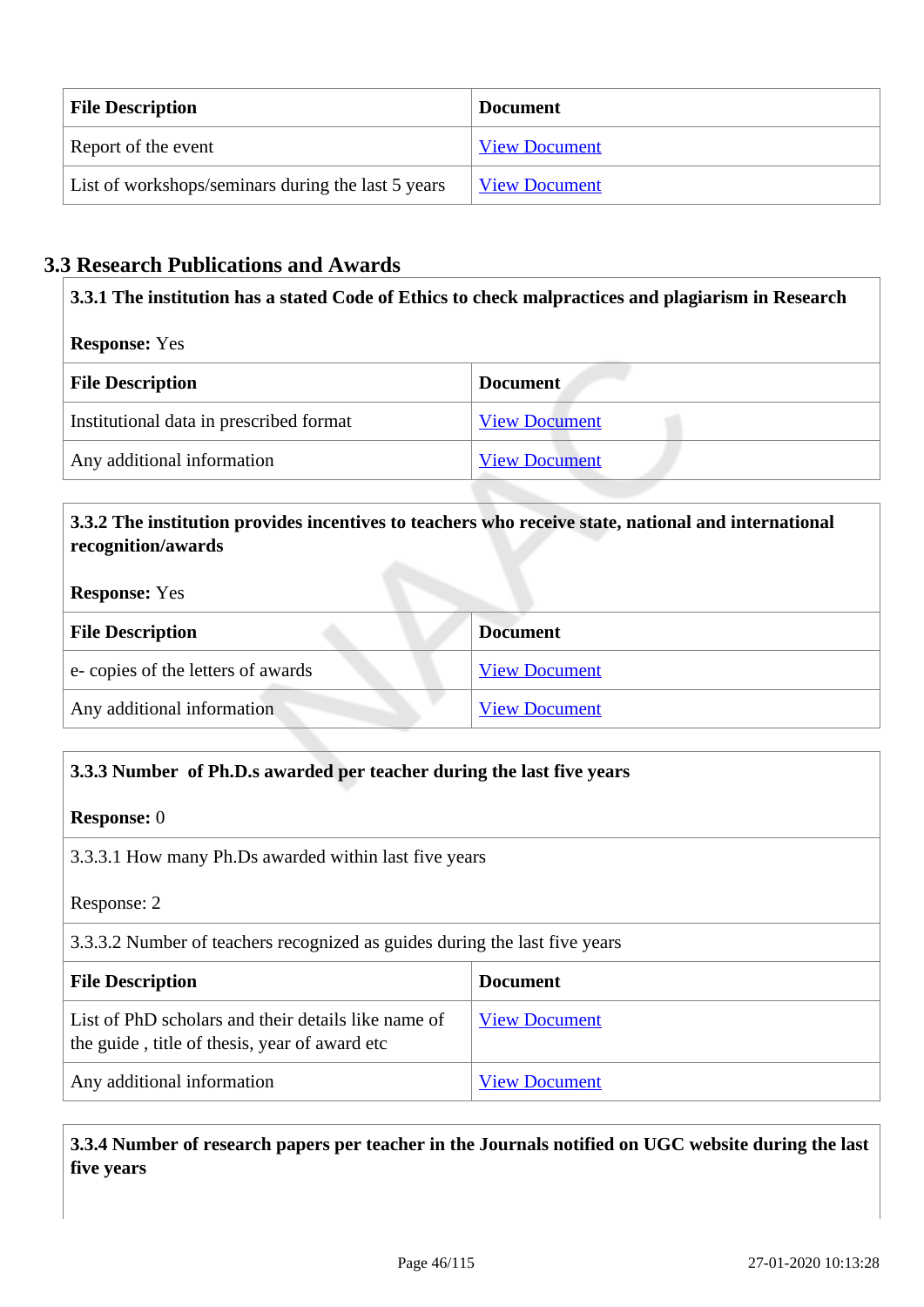#### **Response:** 0.47

| 3.3.4.1 Number of research papers in the Journals notified on UGC website during the last five years |         |         |                      |  |         |         |  |
|------------------------------------------------------------------------------------------------------|---------|---------|----------------------|--|---------|---------|--|
|                                                                                                      | 2017-18 | 2016-17 | 2015-16              |  | 2014-15 | 2013-14 |  |
|                                                                                                      | 27      | 20      | 19                   |  | 25      | 13      |  |
|                                                                                                      |         |         |                      |  |         |         |  |
| <b>File Description</b>                                                                              |         |         | <b>Document</b>      |  |         |         |  |
| List of research papers by title, author, department,<br>name and year of publication                |         |         | <b>View Document</b> |  |         |         |  |
| Any additional information                                                                           |         |         | <b>View Document</b> |  |         |         |  |
|                                                                                                      |         |         |                      |  |         |         |  |

#### **3.3.5 Number of books and chapters in edited volumes/books published and papers in national/international conference proceedings per teacher during the last five years**

**Response:** 1.31

3.3.5.1 Total number of books and chapters in edited volumes / books published, and papers in national/international conference-proceedings year-wise during the last five years

| 2017-18 | 2016-17               | 2015-16 | 2014-15 | 2013-14                         |
|---------|-----------------------|---------|---------|---------------------------------|
| 70      | O <sub>1</sub><br>0 I | 50      | 38      | $\overline{\phantom{a}}$<br>ے ب |

| <b>File Description</b>                                        | <b>Document</b>      |
|----------------------------------------------------------------|----------------------|
| List books and chapters in edited volumes / books<br>published | <b>View Document</b> |
| Any additional information                                     | <b>View Document</b> |

## **3.4 Extension Activities**

 **3.4.1 Extension activities in the neighbourhood community in terms of impact and sensitising students to social issues and holistic development during the last five years**

**Response:** 

**Institute is well aware of its social responsibility that's why it conducts a lot of extension activities. Some of the major contribution of the institute for the society are as follows:**

1.**Rope of Hope:** This is a society formed by the students under the mentorship of the faculty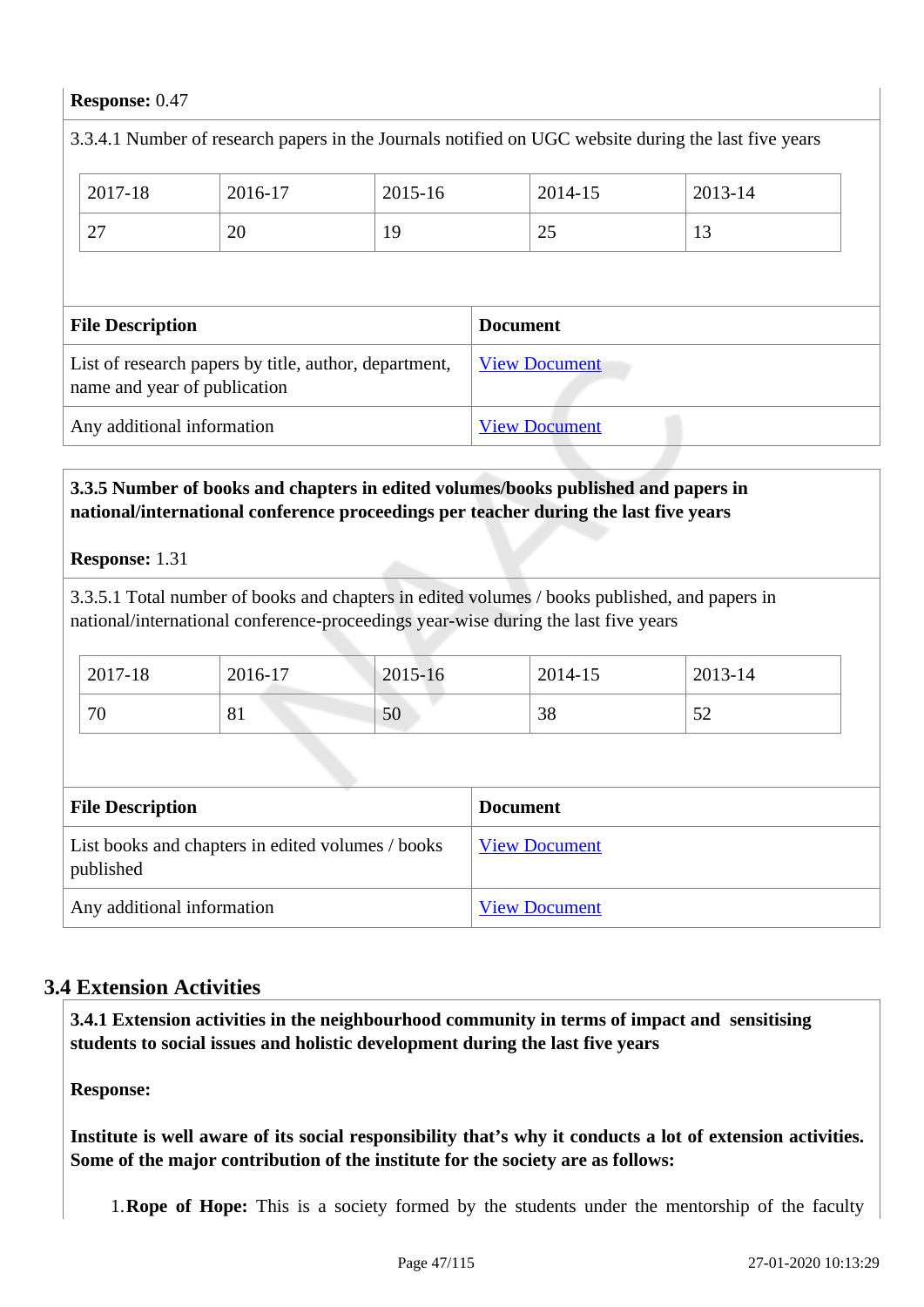members in which they take care of the poor children of the neighboring society. As the institute is situated in the industrial area so in the surrounding there are a lot of children of laborer who are not able to get education. So the institute and the students have taken an initiative to literate such students by conducting the classes in the evening hours after the college timings. Nearly thirty students from the nearby area come regularly to attend such classes. Those students are also provided school bags and the uniform to join the school.

- 2.**Blood Donation & health checkup camp:** Institute is aware that the blood donation is one of the most significant contributions by the human being. Donation of blood can save a life of many individuals that's why institute organize blood donation camp every year. In blood donation camp the faculty & staff members and the students donate the blood. All the donors are facilitated with a Blood Donor card and institute awarded by the Memento. Besides this the institute regularly organizes the health checkup camp in collaboration with the renowned hospitals of the city for the neighboring society, students and staff time to time.
- 3.**Pradhan Mantri Kaushal Vikas Yojana (PMKVY):** institute is a center for Pradhan Mantri Kaushal Vikas Yojana (PMKVY) . The objective of this Skill Certification Scheme is to enable a large number of Indian youth to take up industry-relevant skill training that will help them in securing a better livelihood. This will be helpful in fulfilling the vision of our honourable prime minister "Skilling is building a better india.if we have to move india towards development then skill development should be our mission".Institute has contributed significantly in the PMKVY and provided training on the topics like solar system and Computer networking to the unskilled person of the nearby society.
- 4.**AICTE Village Development program:** Institute is a part of AICTE village development program. Under this program institute has adopted a village in the Ghaziabad district. Program Coordinator with students regularly visit to the village and help them to fulfill the basic necessities. They also explain the resident of that village about the different government schemes and policies for their betterment.
- 5.**Plantation:** Institute is very much inclined towards the green initiatives that why institute initiates a drive of plantation every year in monsoon**.**
- 6.**Sewage Methane Bio Gas Project:** Abhishek verma, student of IPEC, in guidance of faculty has developed a system using which the cooking gas can be generated from the sewage. The gas has been supplied to the nearby tea shop. This project was funded by MSME. It project was praised by the honorable prime minister of India in his speech on world environment day-2018.

| <b>File Description</b>                | <b>Document</b>      |
|----------------------------------------|----------------------|
| Any additional information             | <b>View Document</b> |
| <b>Link for Additional Information</b> | <b>View Document</b> |

#### **3.4.2 Number of awards and recognition received for extension activities from Government /recognised bodies during the last five years**

**Response:** 10

3.4.2.1 Total number of awards and recognition received for extension activities from Government /recognised bodies year-wise during the last five years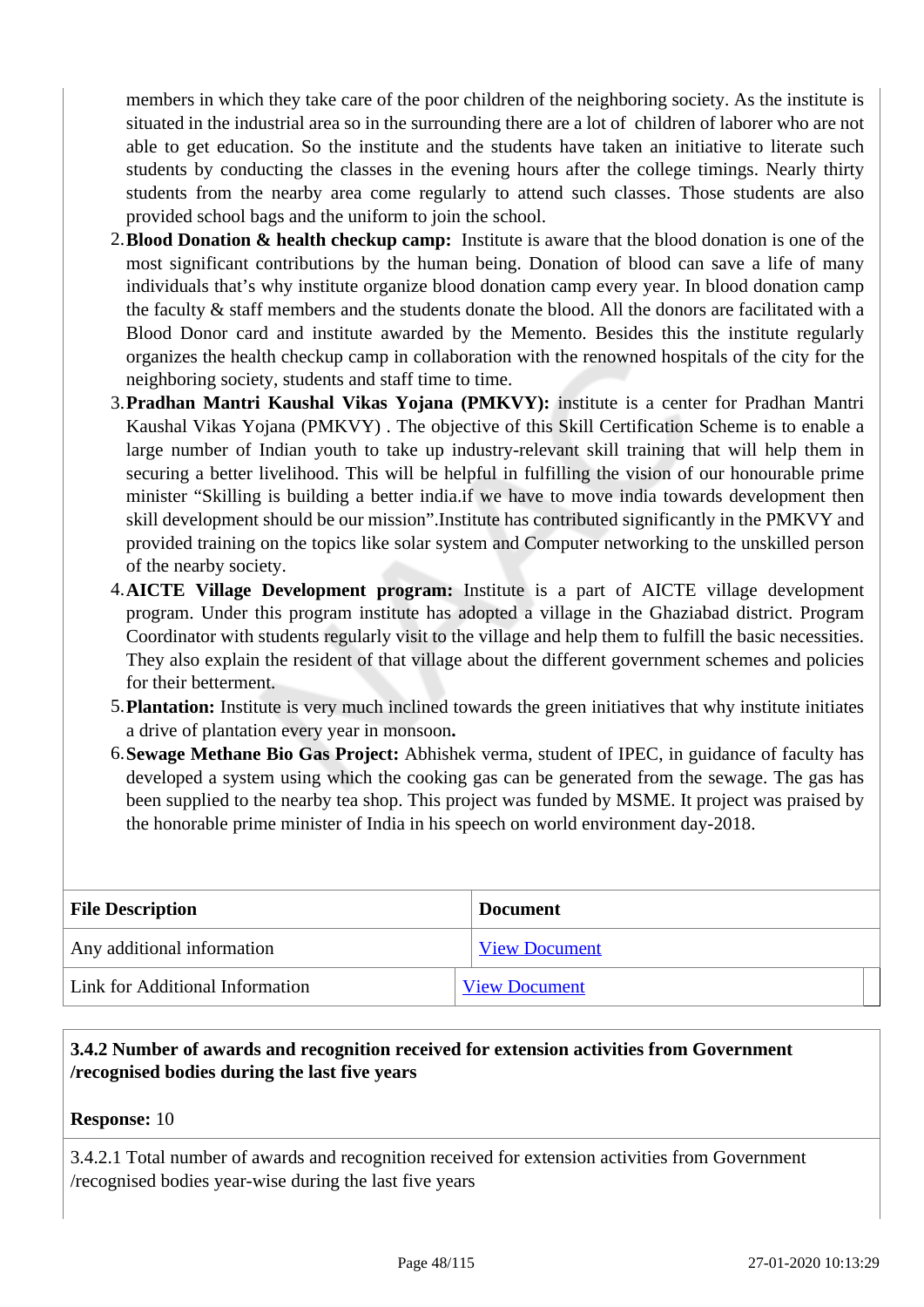| 2017-18                                                      | 2016-17 | 2015-16         |                      | 2014-15 | 2013-14 |
|--------------------------------------------------------------|---------|-----------------|----------------------|---------|---------|
|                                                              |         | 3               |                      |         | 3       |
|                                                              |         |                 |                      |         |         |
| <b>File Description</b>                                      |         | <b>Document</b> |                      |         |         |
| Number of awards for extension activities in last 5<br>years |         |                 | <b>View Document</b> |         |         |

 **3.4.3 Number of extension and outreach Programs conducted in collaboration with Industry, Community and Non- Government Organizations through NSS/ NCC/ Red Cross/ YRC etc., during the last five years** 

#### **Response:** 39

3.4.3.1 Number of extension and outreach Programs conducted in collaboration with Industry, Community and Non- Government Organizations through NSS/ NCC/ Red Cross/ YRC etc., year-wise during the last five years

| 2017-18                   | 2016-17 | 2015-16        | 2014-15 | 2013-14 |
|---------------------------|---------|----------------|---------|---------|
| $\overline{ }$<br>$\perp$ |         | $\overline{ }$ | ັ       | ັ       |

| <b>File Description</b>                                                                                        | <b>Document</b>      |
|----------------------------------------------------------------------------------------------------------------|----------------------|
| Reports of the event organized                                                                                 | <b>View Document</b> |
| Number of extension and outreach programs<br>conducted with industry, community etc for the last<br>five years | <b>View Document</b> |

#### **3.4.4 Average percentage of students participating in extension activities with Government Organisations, Non-Government Organisations and programs such as Swachh Bharat, Aids Awareness, Gender Issue, etc. during the last five years**

#### **Response:** 29.87

3.4.4.1 Total number of students participating in extension activities with Government Organisations, Non-Government Organisations and programs such as Swachh Bharat, Aids Awareness, Gender Issue, etc. yearwise during the last five years

| 2017-18 | 2016-17 | 2015-16 | 2014-15 | 2013-14 |
|---------|---------|---------|---------|---------|
| 1598    | 1218    | 989     | 717     | 467     |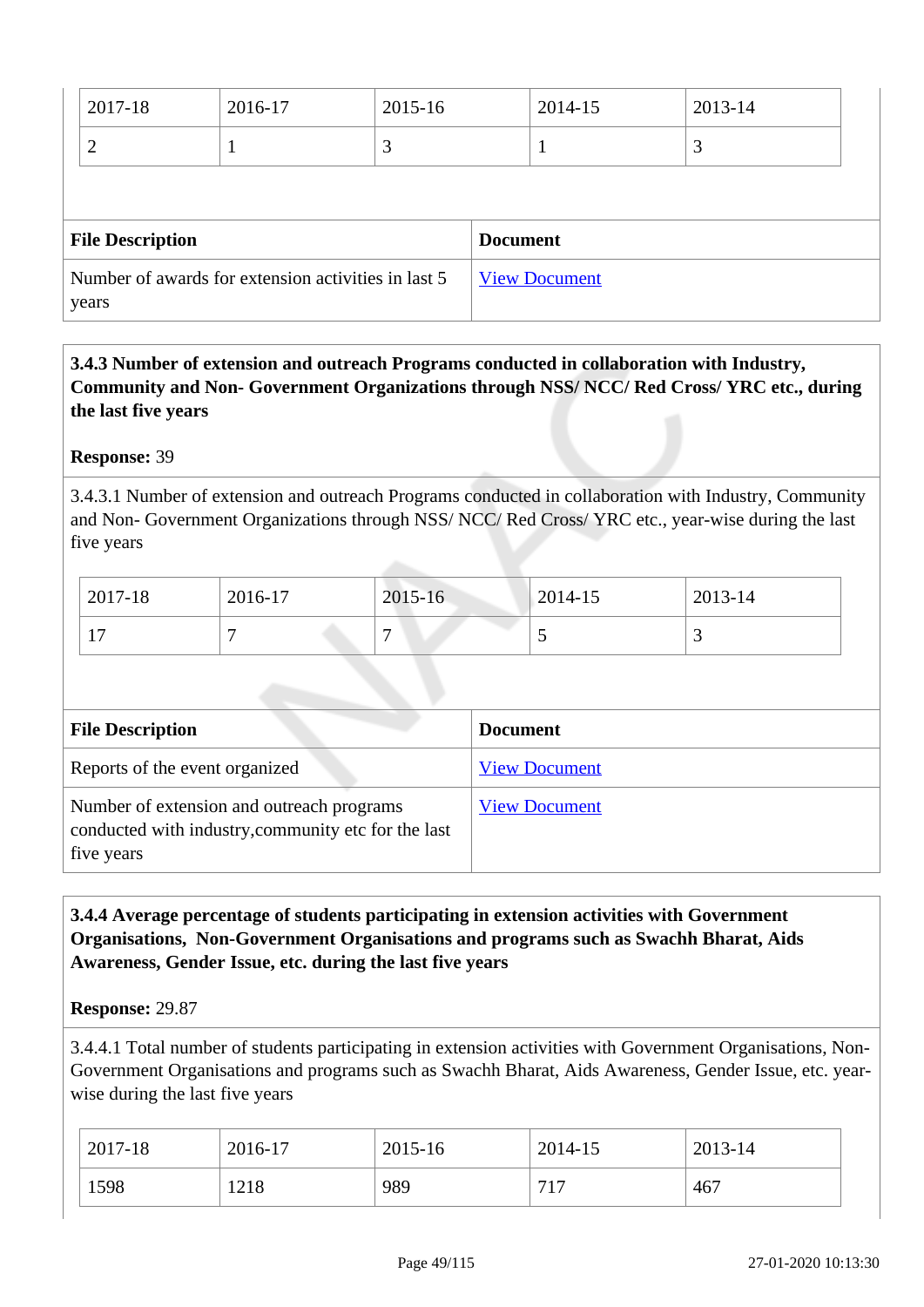| <b>File Description</b>                                                                      | <b>Document</b>      |
|----------------------------------------------------------------------------------------------|----------------------|
| Report of the event                                                                          | <b>View Document</b> |
| Average percentage of students participating in<br>extension activities with Govt or NGO etc | <b>View Document</b> |

## **3.5 Collaboration**

 **3.5.1 Number of linkages for faculty exchange, student exchange, internship, field trip, on-the-job training, research, etc during the last five years**

#### **Response:** 95

3.5.1.1 Number of linkages for faculty exchange, student exchange, internship, field trip, on-the-job training, research, etc year-wise during the last five years

| 2017-18 | 2016-17         | 2015-16 | 2014-15  | 2013-14           |
|---------|-----------------|---------|----------|-------------------|
| 28      | $\rightarrow$ 1 | 14      | ററ<br>∠∪ | $1^{\prime}$<br>∸ |

| <b>File Description</b>                                         | <b>Document</b>      |
|-----------------------------------------------------------------|----------------------|
| Number of Collaborative activities for research,<br>faculty etc | <b>View Document</b> |
| Copies of collaboration                                         | <b>View Document</b> |
| Any additional information                                      | <b>View Document</b> |

## **3.5.2 Number of functional MoUs with institutions of National/ International importance, Other Institutions, Industries, Corporate houses etc., during the last five years (only functional MoUs with ongoing activities to be considered)**

#### **Response:** 40

3.5.2.1 Number of functional MoUs with institutions of national, international importance, other universities, industries, corporate houses etc. year-wise during the last five years (only functional MoUs with ongoing activities to be considered)

| 2017-18 | 2016-17 | 2015-16 | 2014-15 | 2013-14 |
|---------|---------|---------|---------|---------|
| 20      |         | 4       |         | ້       |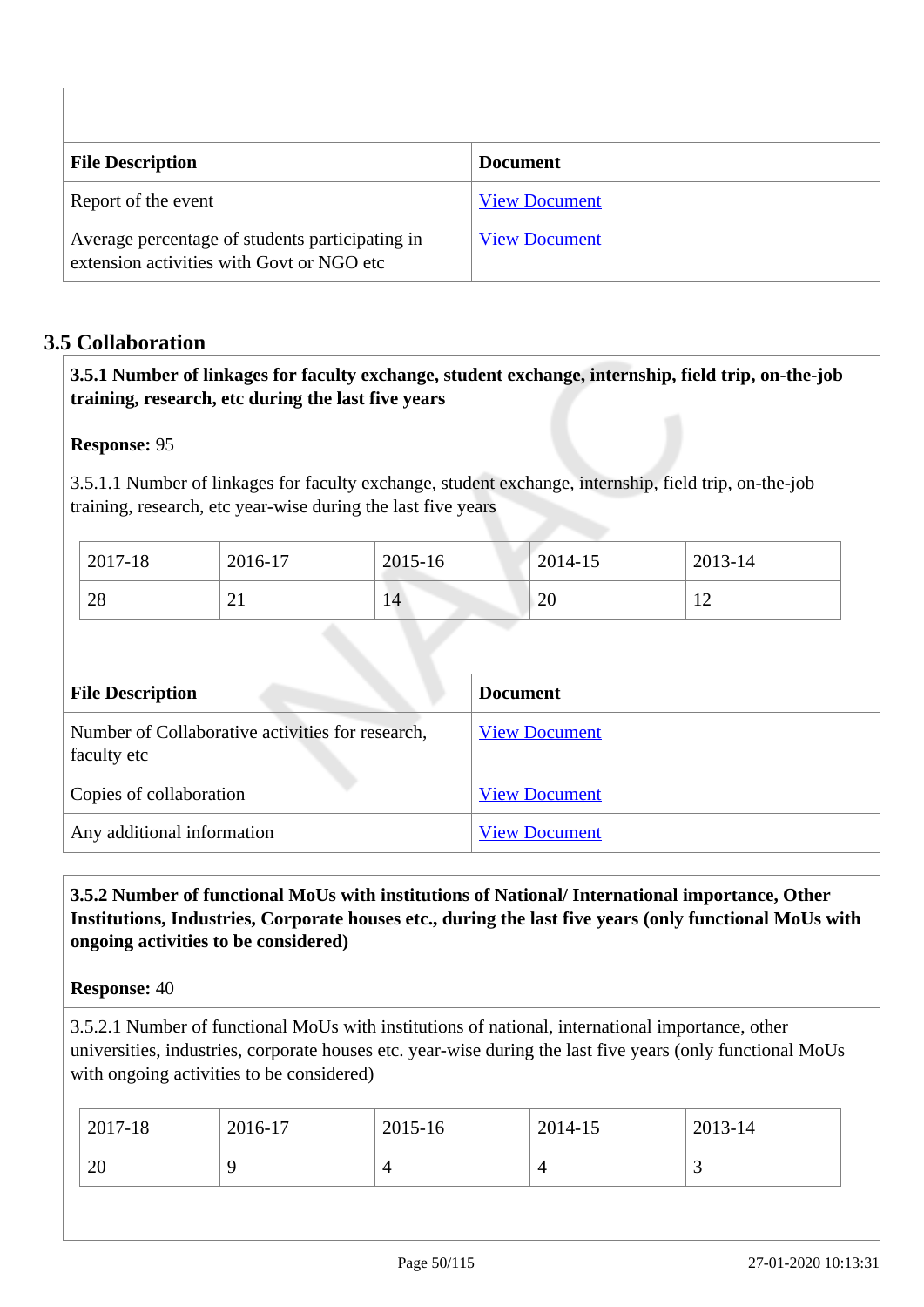| <b>File Description</b>                                                                                                                     | <b>Document</b>      |
|---------------------------------------------------------------------------------------------------------------------------------------------|----------------------|
| e-copies of the MoUs with institution/industry/<br>corporate house                                                                          | <b>View Document</b> |
| Details of functional MoUs with institutions of<br>national, international importance, other universities<br>etc during the last five years | <b>View Document</b> |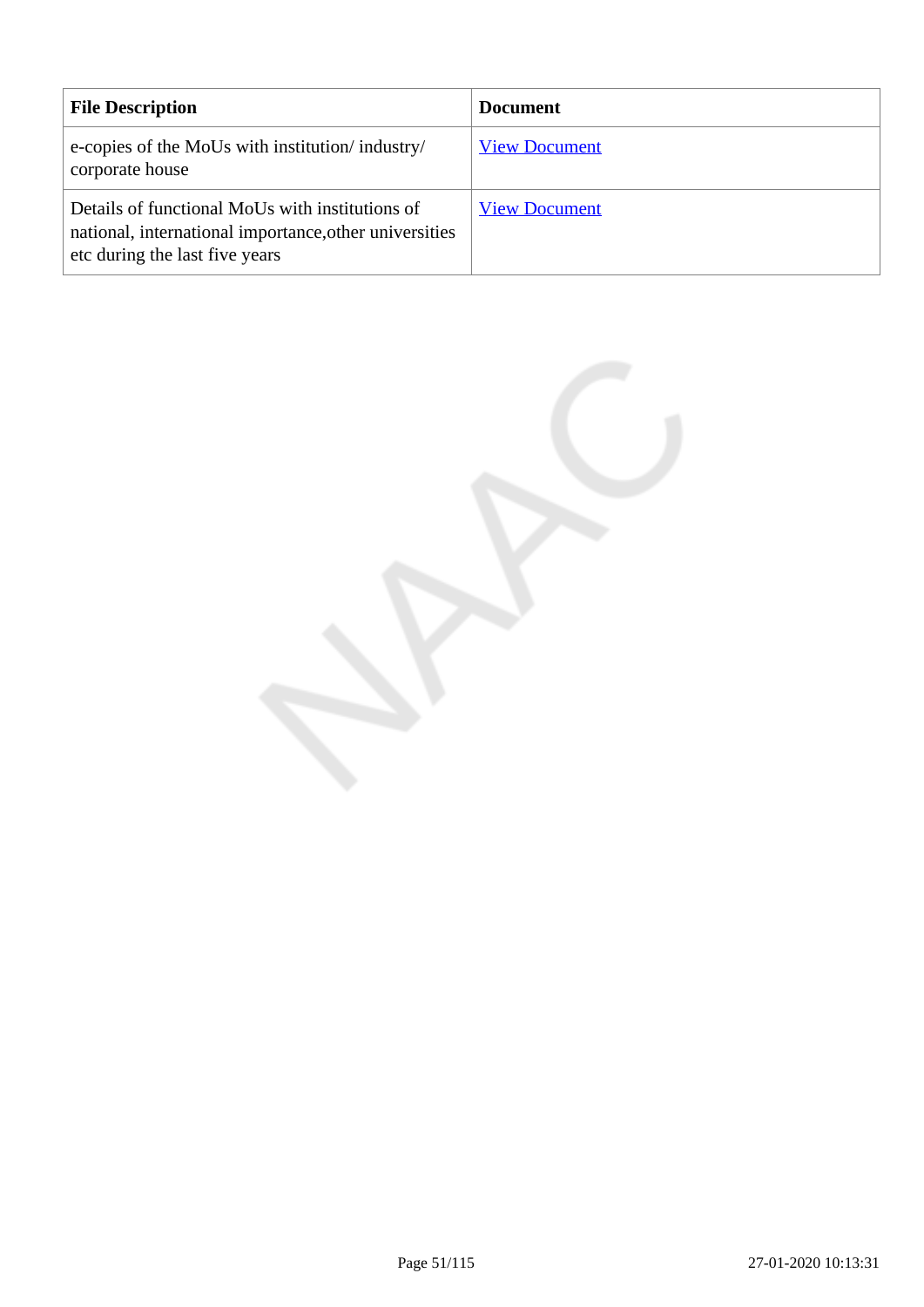## **Criterion 4 - Infrastructure and Learning Resources**

## **4.1 Physical Facilities**

 **4.1.1 The institution has adequate facilities for teaching- learning. viz., classrooms, laboratories, computing equipment, etc.**

#### **Response:**

Each Institution offering Technical Programme shall submit an application to the Council (AICTE), every year for Extension of Approval of Course(s) offered by the Institution. The availability of adequate Infrastructural facilities as per the Norms of AICTE Approval Process Handbook 2018-19 is given in table:-

#### **Availability of Instructional Facility (in Sq.m.) UG/PG**

| S.No.             | Type                       | <b>Available</b><br>Required<br>perArea<br>Area<br>as | inNo |
|-------------------|----------------------------|-------------------------------------------------------|------|
|                   |                            | <b>AICTE</b><br><b>College</b>                        | A    |
| 01                | Class Room & Tutorial Room | 3498<br>5204                                          |      |
| $\bf{02}$         | Additional Workshop/Labs   | 400<br>849                                            | 14   |
| $\boldsymbol{03}$ | Class Room (PG)            | 217<br>99                                             | 6    |
| 04                | Laboratory - All           | 3486<br>5337                                          |      |
| 05                | Workshop - Basic           | 200<br>404                                            |      |
| 06                | Drawing Halls              | 132<br>299                                            |      |
| 07                | Seminar Hall               | 802<br>396                                            |      |

#### **Availability of Administrative Area (in Sq.m.)**

| S.No.             | Type                             | <b>Required as per AICTE</b> | <b>Available in</b> |
|-------------------|----------------------------------|------------------------------|---------------------|
| 01                | Director Office                  | 30                           | 54                  |
| 02                | <b>Board Room</b>                | 20                           | 38                  |
| $\boldsymbol{03}$ | Office all inclusive             | 150                          | 363                 |
| 04                | Department office/cabin for HOD  | 120                          | 277                 |
| 05                | <b>Central Store</b>             | 30                           | 63                  |
| 06                | Maintenance                      | 10                           | 100                 |
| 07                | Security                         | 10                           | 10                  |
| 08                | Housekeeping                     | 10                           | 16                  |
| $\bf{0}9$         | Pantry for staff/faculty         | 10                           | 10                  |
| 10                | Exam Control Office              | 30                           | 70                  |
| 11                | <b>Training Placement office</b> | 30                           | 95                  |

#### **Availability of Amenities Area (in Sq,m,)**

| S.No.                    | Type                    | <b>Required as per AICTE</b> | Available in |
|--------------------------|-------------------------|------------------------------|--------------|
| 01                       | <b>Boys Common Room</b> |                              | 100          |
| $\overline{\mathbf{02}}$ | Girls Common Room       |                              | 137          |
| $\boldsymbol{03}$        | Cafeteria               | 150                          | 500          |
| 04                       | <b>Stationery Store</b> | 10                           |              |
| 05                       | First Aid cum Sick Room | 10                           | 10           |
| .                        |                         |                              |              |

**Availability of Computational Facilities**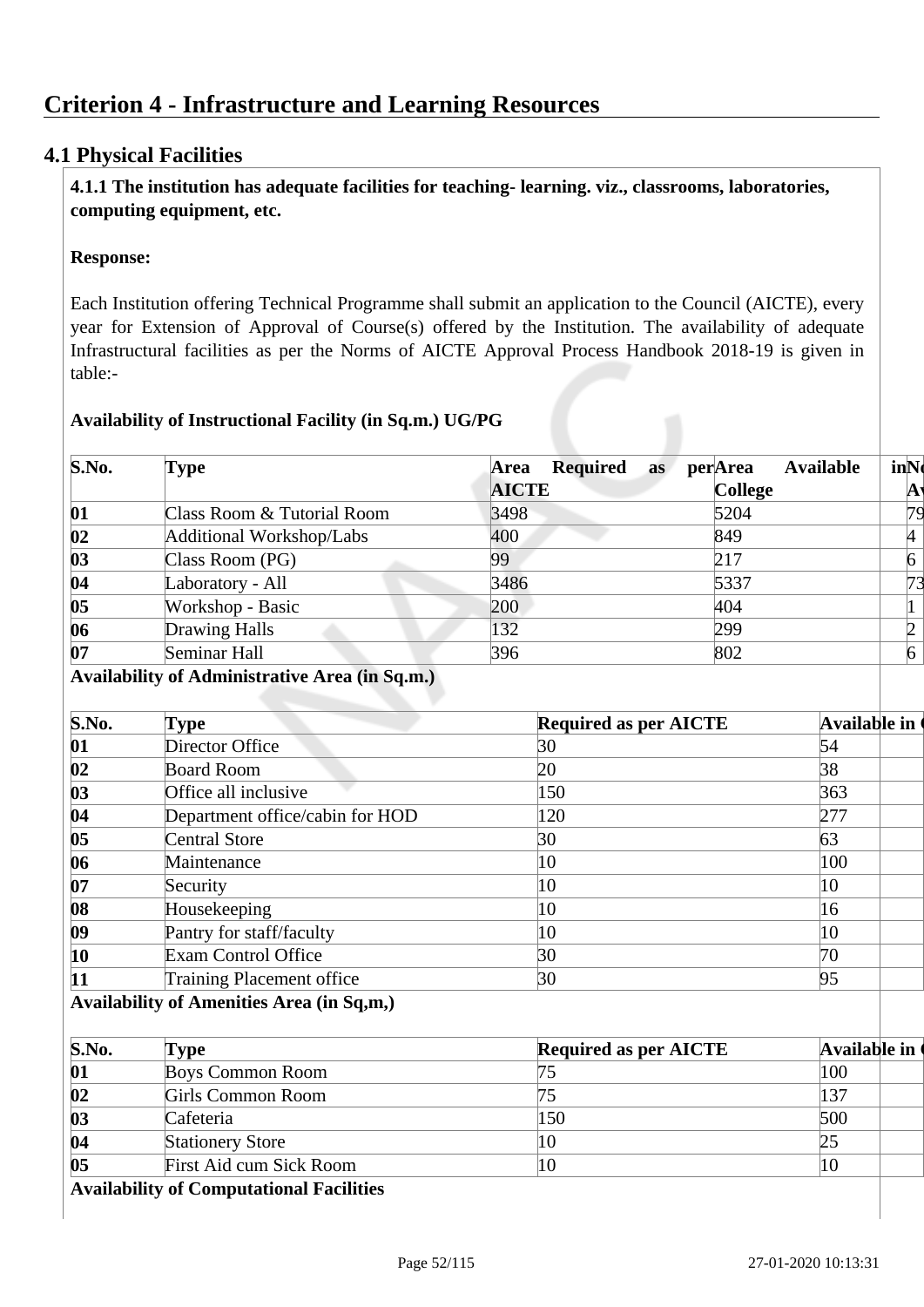| S.No.                    | <b>Type</b>                                                     | <b>Required as per AICTE</b> | <b>Available in</b>   |
|--------------------------|-----------------------------------------------------------------|------------------------------|-----------------------|
| 01                       | <b>Internet Bandwith</b>                                        | 64 Mbps                      | 155 Mbps              |
| 02                       | Printers                                                        | 33                           | 87                    |
| 03                       | Legal Application S/W                                           | 20                           | 30                    |
| 04                       | Legal System S/W                                                | 3                            | 11                    |
| 05                       | PCs to Student ratio                                            | 657                          | 817                   |
|                          | <b>Availability of Library Facility</b>                         |                              |                       |
| S.No.                    | <b>Type</b>                                                     | <b>Required as per AICTE</b> | <b>Available in</b>   |
| 01                       | Volumes                                                         | 24500                        | 117892                |
| $\overline{\mathbf{02}}$ | <b>Titles</b>                                                   | 4400                         | 10585                 |
| 03                       | National Journal                                                | 51                           | 115                   |
| 04                       | <b>Library Management Software</b>                              |                              |                       |
| 05                       | <b>Reading Room Capacity</b>                                    | 150                          | 270                   |
| 06                       | Multimedia PC                                                   | 10                           | 14                    |
|                          | Availability of Instructional Area-Common Facilities (in Sq.m.) |                              |                       |
|                          |                                                                 |                              |                       |
| S.No.                    | <b>Type</b>                                                     | <b>Required as per AICTE</b> | <b>Available in</b>   |
| 01                       | <b>Computer Center</b>                                          | 300                          | 310                   |
| $\overline{\mathbf{02}}$ | Library and Reading Room                                        | 845                          | 1033                  |
| $\boldsymbol{03}$        | Language Laboratory                                             | 66                           | 67                    |
|                          | <b>Availability of Other Facilities</b>                         |                              |                       |
| S.No.                    | <b>Type</b>                                                     |                              | Available in <b>(</b> |
| 01                       | All weather approach (motorized road)                           |                              | Yes                   |
| 02                       | <b>Barrier Free Environment</b>                                 |                              | Yes                   |
| 03                       | <b>Electric Supply</b>                                          |                              | Yes                   |
| 04                       | <b>General Insurance</b>                                        |                              | Yes                   |
| 05                       | <b>Institutional Website</b>                                    |                              | Yes                   |
| 06                       | <b>Standalone Language Laboratory</b>                           |                              | Yes                   |
| 07                       | Medical & counseling                                            |                              | Yes                   |
| 08                       | Notice Board                                                    |                              | Yes                   |
| $\boldsymbol{09}$        | Potable Water Supply                                            |                              | Yes                   |
| 10                       | <b>Safety Provisions</b>                                        |                              | Yes                   |
| 11                       | Sewage Disposal System                                          |                              | Yes                   |

## **Apart from above, we have**

- Entrepreneurship Development Cell (EDC) to foster the growth of innovation and entrepreneurship amongst the faculty and students.
- 3 standby power generator of 320 KVA, 250 KVA, 125KVA and One Solar power plant of 100KVA to take care of the power shut-down.
- 2 state-of-art Auditorium for conducting Workshop/Seminar/Conference.
- Playground for Cricket, Volley Ball, Football, Basket Ball etc.
- 3 Boys and 3 Girls Hostel.
- Solar water Heating System, GYM, RO Plant, Fire Extinguisher etc.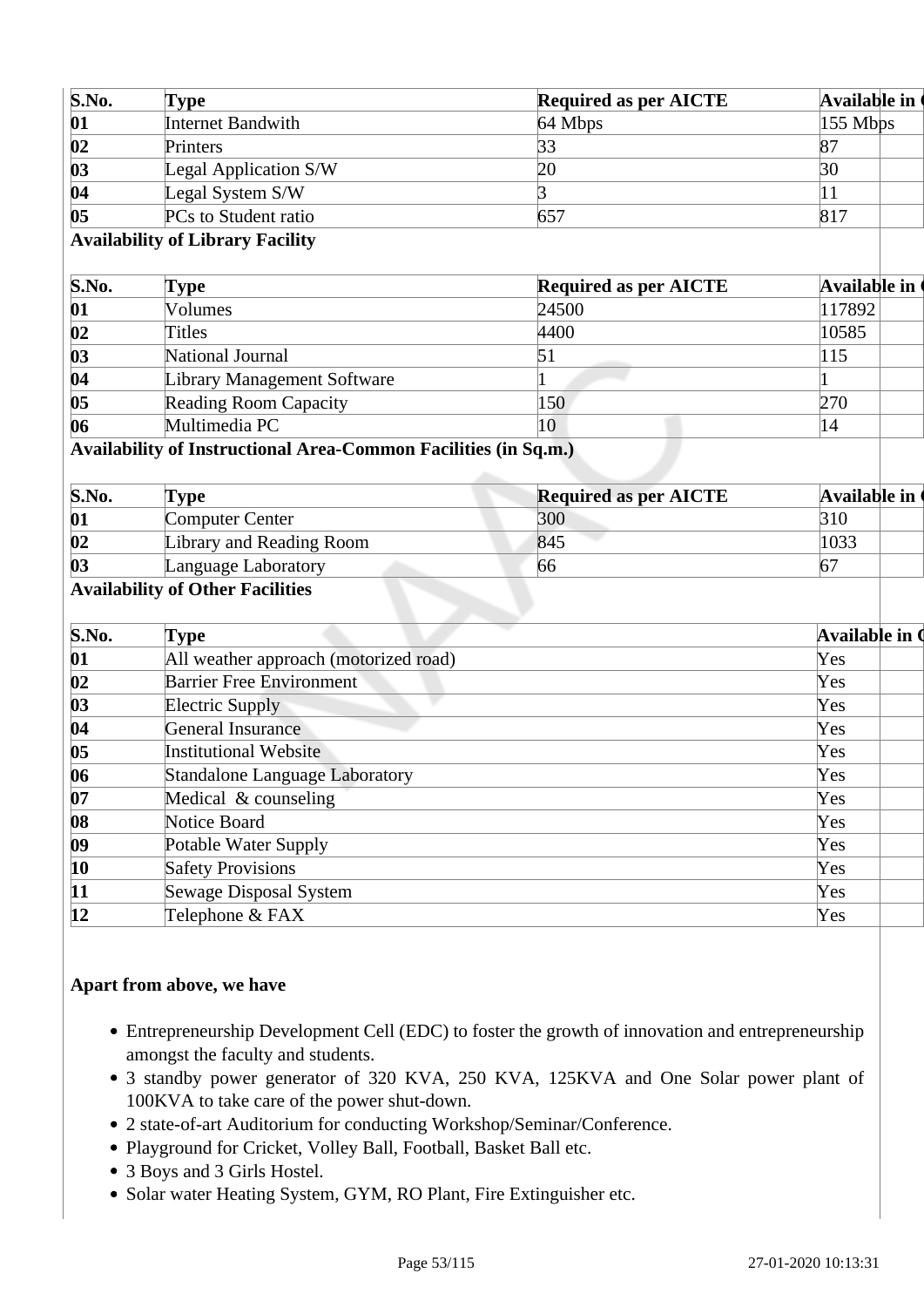| <b>File Description</b>         | <b>Document</b>      |
|---------------------------------|----------------------|
| Any additional information      | <b>View Document</b> |
| Link for Additional Information | <b>View Document</b> |

#### **4.1.2 The institution has adequate facilities for sports, games (indoor, outdoor),gymnasium, yoga centre etc., and cultural activities**

## **Response:**

**The institution has facilities to promote extracurricular activities like sports and cultural events, as mentioned below.**

## **Sports and Games**

The college campus has a sports arena in which there are three badminton courts and Table Tennis courts. Their area is 42x15.22 sq.m. & about 75 students play daily in morning and evening. Billiards hall of about an are of 7x6.05 sq.m. which is used as per the slots provided to the students. A small hall of about 6.09x4.62 sq.m. is meant for those students who want to play chess and carom. The place is sufficient for 3 carom boards and 4 tables for chess. Institute has a cemented basketball court of area 28x15 sq.m. It is utilized for practice sessions as well as team matches. Institute also has an open volleyball court having an area of 18x9 sq.m. which is utilized by the students & employees in both day and night time. Near about 10 to 15 students practice long and high jump daily .Besides this, Also there are few who come for short put practice.

Apart from above, the institute also has large playground which is used for various outdoor games like. Cricket & Football.

## **Gymnasium**

The institute has a well organized gymnasium of 1065 sq.ft. and 485 sq.ft.for boys and girls respectively. There are various types of machines such as Leg Pull-Down, Leg Extension, Butterfly, Hack Squat, Cable-Cross Bar, Flat Bench, Incline Bench, Decline Bench, Biceps machine, double twister, weighted chin up, Free weights of about 600 kg and various types of rods. Machines available in girls Gym include Tread Mill, Cross Trainer, Spin bike, Double Twister etc.

## **Yoga Center**

Institute has a Yoga Center for students and its Employees. Daily yoga exercise takes place under the guidance of instructor to sharpen the intellect &improve concentration . Every year June 21st, international yoga day is celebrated to create awareness.

## **Cultural Activities**

The institute has ample and well maintained **auditoriums/open theatre and seminar halls** for organizing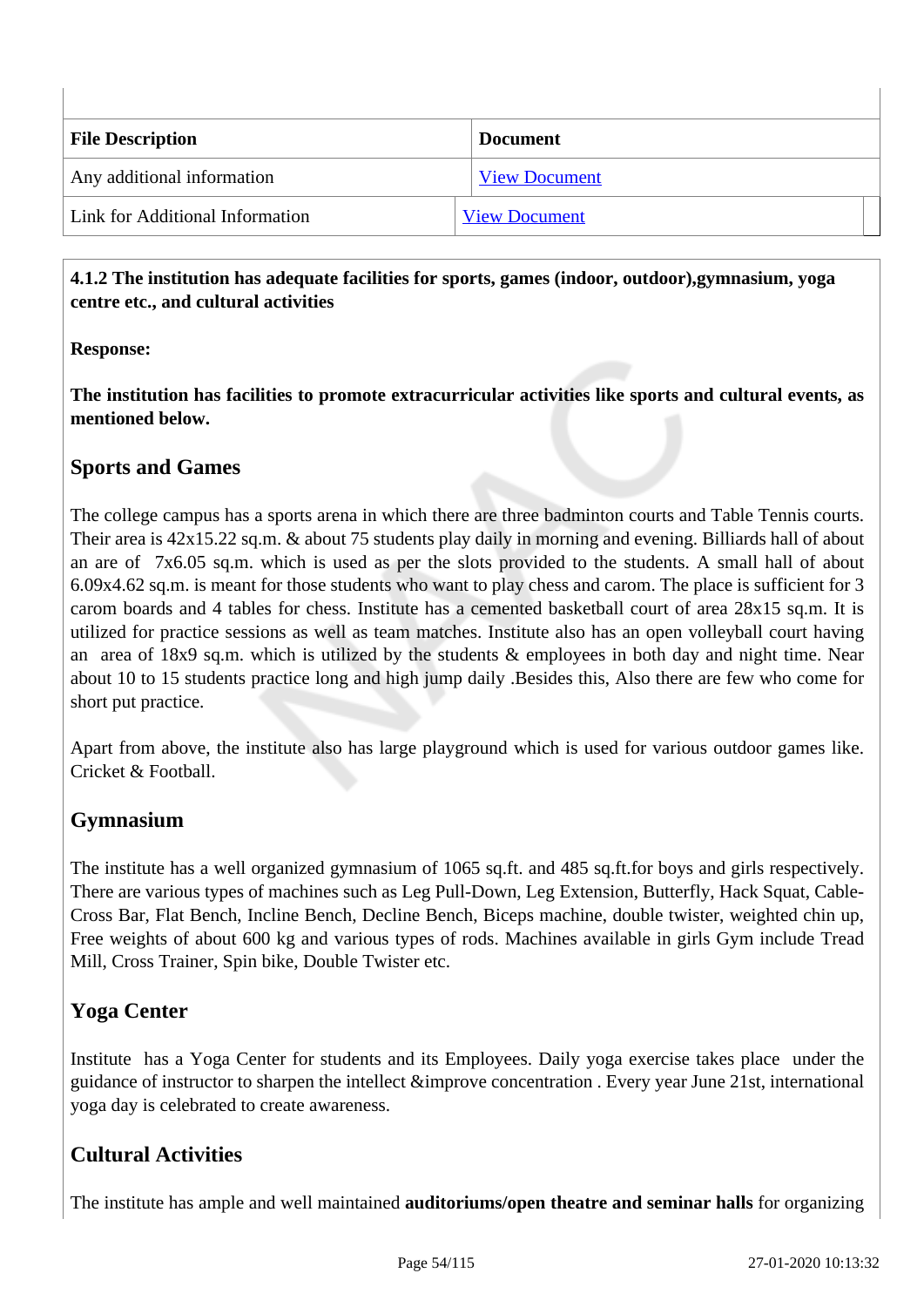various indoor and outdoor cultural activities on regular basis.

There is one **open theatre (Rangpeeth**) to organize various outdoor activities whereas there are 2 state-ofart auditoriums, one with a seating capacity of **410** and another with a capacity of **200**. Besides this, the institute has **6** Seminar halls which are also utilized for conducting various events.

The institute has an active **Student Activity Cell (E-SAC)** wherein the students are provided with a platform to participate in various Cultural, Arts & Literary activities at intra collegiate level. For regular meetings and practice, there is a well maintained dedicated room allocated for this purpose. Every year, Inderprastha Engineering college has a vibrant celebration of UDBHAV(The inter college tech& cultural fest). During the cultural festival, talents of the students are established through on-stage and off-stage events like Solo Dance, Group Dance, Solo Singing, Group Singing, Mime, Essay Writing, Rangoli etc. Renowned Celebrities honor the day by their performance on the last day of the fest which is known as celebrity night.

| <b>File Description</b>         | <b>Document</b>      |
|---------------------------------|----------------------|
| Any additional information      | <b>View Document</b> |
| Link for Additional Information | <b>View Document</b> |

#### **4.1.3 Percentage of classrooms and seminar halls with ICT - enabled facilities such as smart class, LMS, etc**

**Response:** 100

4.1.3.1 Number of classrooms and seminar halls with ICT facilities

Response: 70

| <b>File Description</b>                                               | <b>Document</b>      |
|-----------------------------------------------------------------------|----------------------|
| Number of classrooms and seminar halls with ICT<br>enabled facilities | <b>View Document</b> |
| Link for additional information which is optional                     | <b>View Document</b> |

#### **4.1.4 Average percentage of budget allocation, excluding salary for infrastructure augmentation during the last five years.**

**Response:** 17.21

4.1.4.1 Budget allocation for infrastructure augmentation, excluding salary year-wise during the last five years (INR in Lakhs)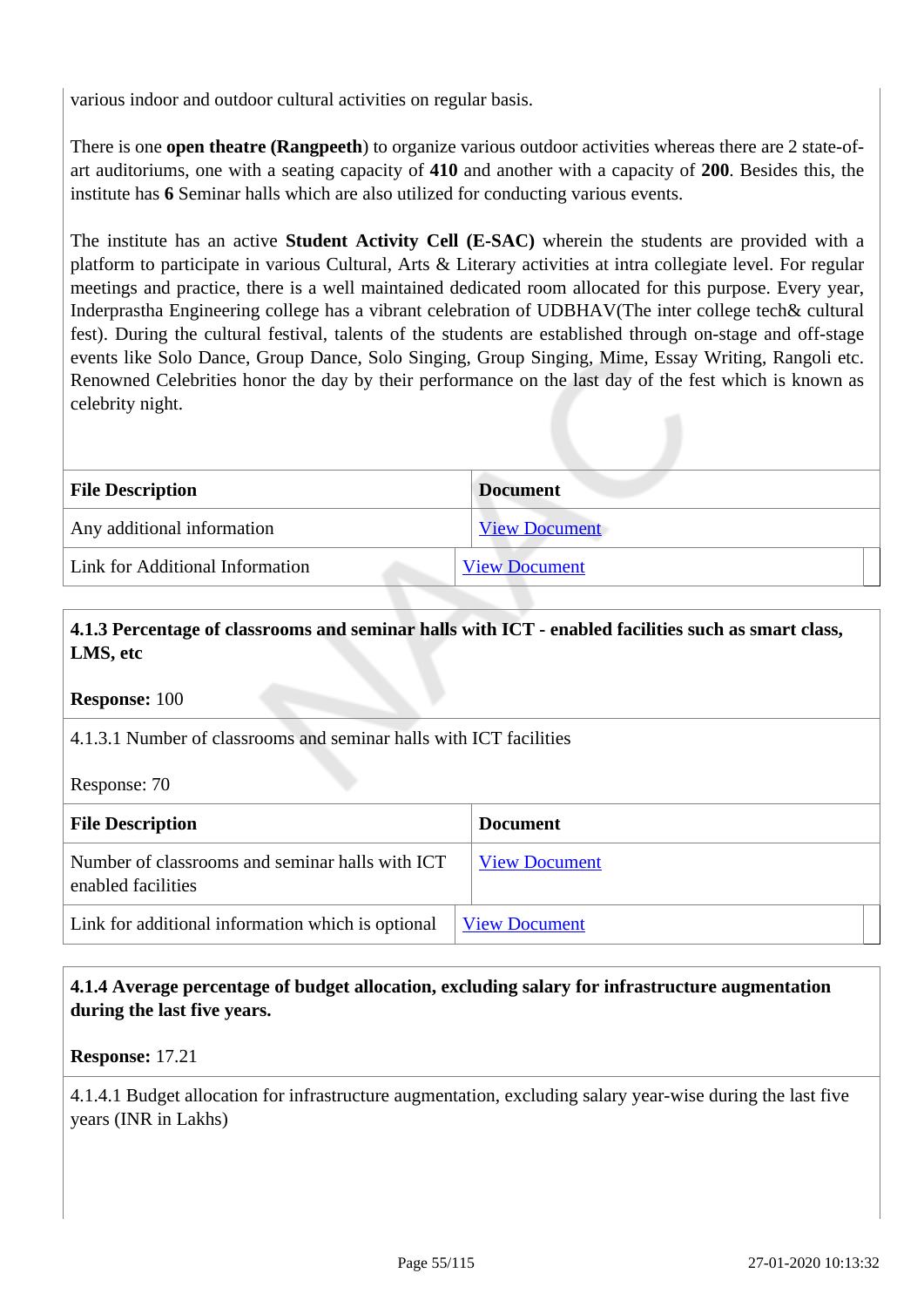| 2017-18                 | 2016-17                                               | 2015-16 |                 | 2014-15              | 2013-14 |  |
|-------------------------|-------------------------------------------------------|---------|-----------------|----------------------|---------|--|
| 239.33                  | 437.34                                                | 285.34  |                 | 284.45               | 259.21  |  |
|                         |                                                       |         |                 |                      |         |  |
|                         |                                                       |         |                 |                      |         |  |
| <b>File Description</b> |                                                       |         | <b>Document</b> |                      |         |  |
| the last five years     | Details of budget allocation, excluding salary during |         |                 | <b>View Document</b> |         |  |

## **4.2 Library as a Learning Resource**

## **4.2.1 Library is automated using Integrated Library Management System (ILMS)**

#### **Response:**

Inderprastha Engineering College (IPEC) Library is automated with ERP based IPECSoft Software, Version 15.2.1, It is In-house developed Software working effectively since 2009. IPECSoft, an integrated Library Automation Management Software materializes the need of Library and Library Users. The functions of IPECSoft are grouped into Library Management Module and Web Module. These modules cover Acquisition, OPAC (Online Public Access Catalogue), Circulation, Membership, Library Statistics and System Administration. Web Module of IPECSoft covers OPAC for all the Users, Daily, Weekly, Monthly Circulation Statistics, Summary and Usages of Books for Higher Authorities.

## **The Important features of different Modules of IPECSoft Software are as below:**

**1. Acquisition Control :** Book acquisition means the methods by which collection is build or added to the library stack. Acquisition Section is responsible for selection and purchase of Books. The library may select vendors, negotiate price, place an order, and select individual titles. There are generally five steps taken in order to acquire Books for a library collection.

- Request Processing
- Verification and Approval : Check the availability and Approval of Authorities.
- Ordering : Order Placed with Approved Vendors.
- Receiving Orders and Verify the Books from Purchase Order.
- Technical Work : Accessioning, Classification, Data Entry in IPECSoft and Shelving.

**2. OPAC (Online Public Access Catalogue):** Users can search library Catalogue to locate book(s) available in library. In simple language, it is an electronic version of the card catalogue. OPAC is the gateway to library collection. Thus OPAC is a systematic record of the holdings of a collection. Its purpose is to enable a user of the collection to find out the physical location of the information in the collection. It is an access tool and resource guide to the collection of a library or libraries which provides bibliographic data in machine readable form, facilitates search interactively on computer terminal by a user.

The OPAC has simple and advanced search facility with the minimum information of the item by using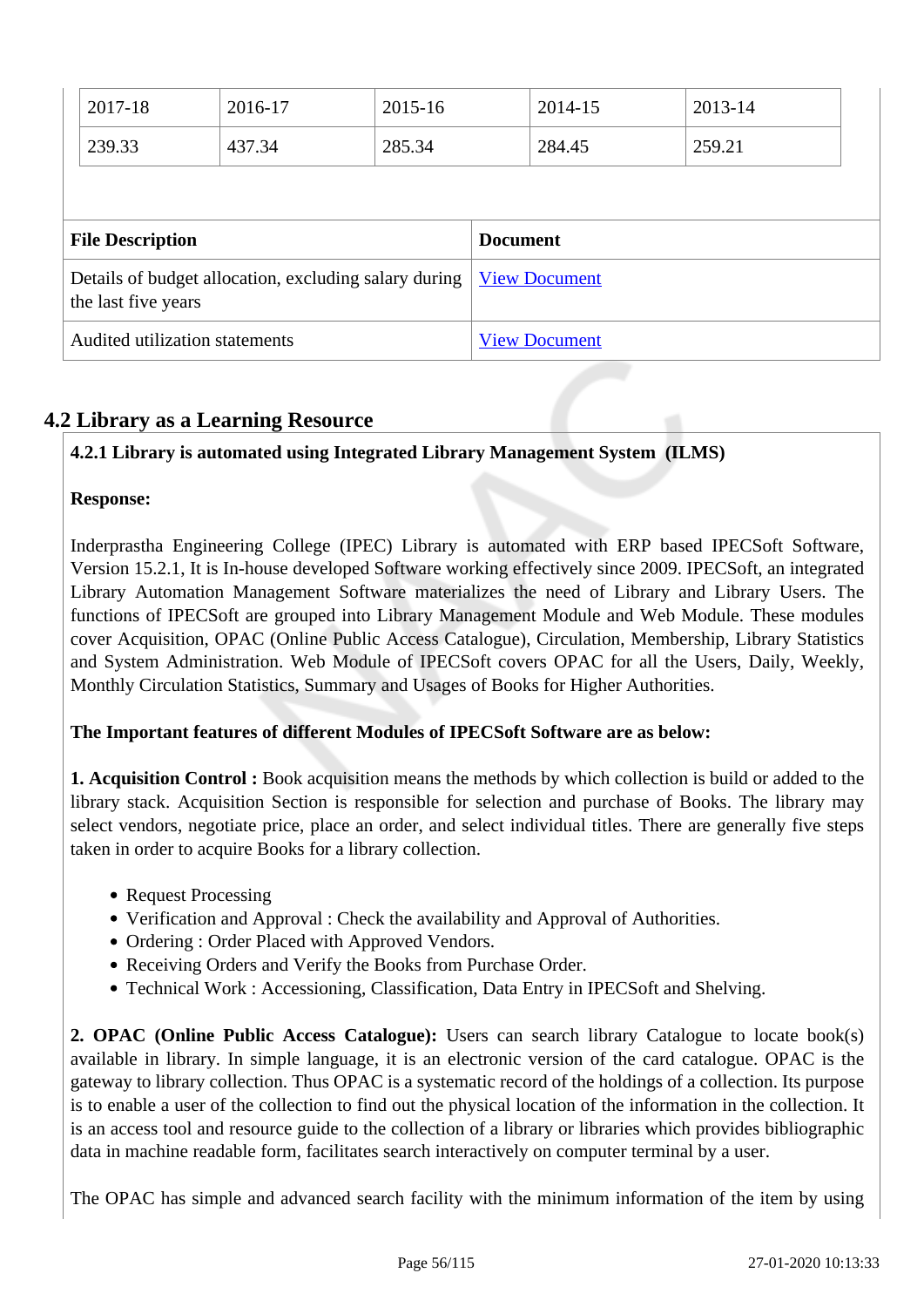Author, Title, Subject, Keywords, Department, Class Number, Accession No., Publisher and Member ID. or combination of any of two or more information regarding the item. Major functions provided in the module are:

- Simple Search
- Advanced Search

**3. Circulation Management:** The circulation module makes it possible to define different and independent circulation policies for library,irrespective of the complexity of the circulation policies. This module takes care of all possible functions of circulation like Issue, Returns, Renewal and Reminders for Overdue of library Books according to Borrower's Limit for Books and Duration.

**4. Membership Management:** This module deals with membership management, maintenance and No Dues status of library Members. Database of Users (Students, Faculty Members and Staff) Maintained by registrar office and library share this data with permission to users.

5. Library Reports and Statistics : Generates Various Statistical Reports of available Resources, Users and uses of the material. based on Specific filters, According to the particular needs of the Library, export information from the reports to spreadsheets or text files to use them in other applications.

| <b>File Description</b>         | <b>Document</b>      |
|---------------------------------|----------------------|
| Any additional information      | <b>View Document</b> |
| Link for Additional Information | <b>View Document</b> |

## **4.2.2 Collection of rare books, manuscripts, special reports or any other knowledge resources for library enrichment**

#### **Response:**

The college has fully automated Central Library and all the departments have its own departmental Libraries. The library has a good collection of books of 117892 volumes with 8299 titles on different disciplines with separate section, 144 National/International Journals/Magazines, 315 Bound Volumes, 337 E-Journals. College has the practice of collecting and maintaining rare books, special report and other Knowledge Resources to the benefit of the student and faculty members for their knowledge enhancement and their research activity. Overall Central Library has a collection of 130 Rare books and Knowledge Resources for Reference, Higher Studies, Career Development and research Purpose. Separate Reference Section supplies with the collection of books for GATE, GRE, TOFEL, IELTS and other Competitive exam. Apart from this, it provides other knowledge resources like E-Learning resources from NPTEL, NDL also.

List of such books is attached.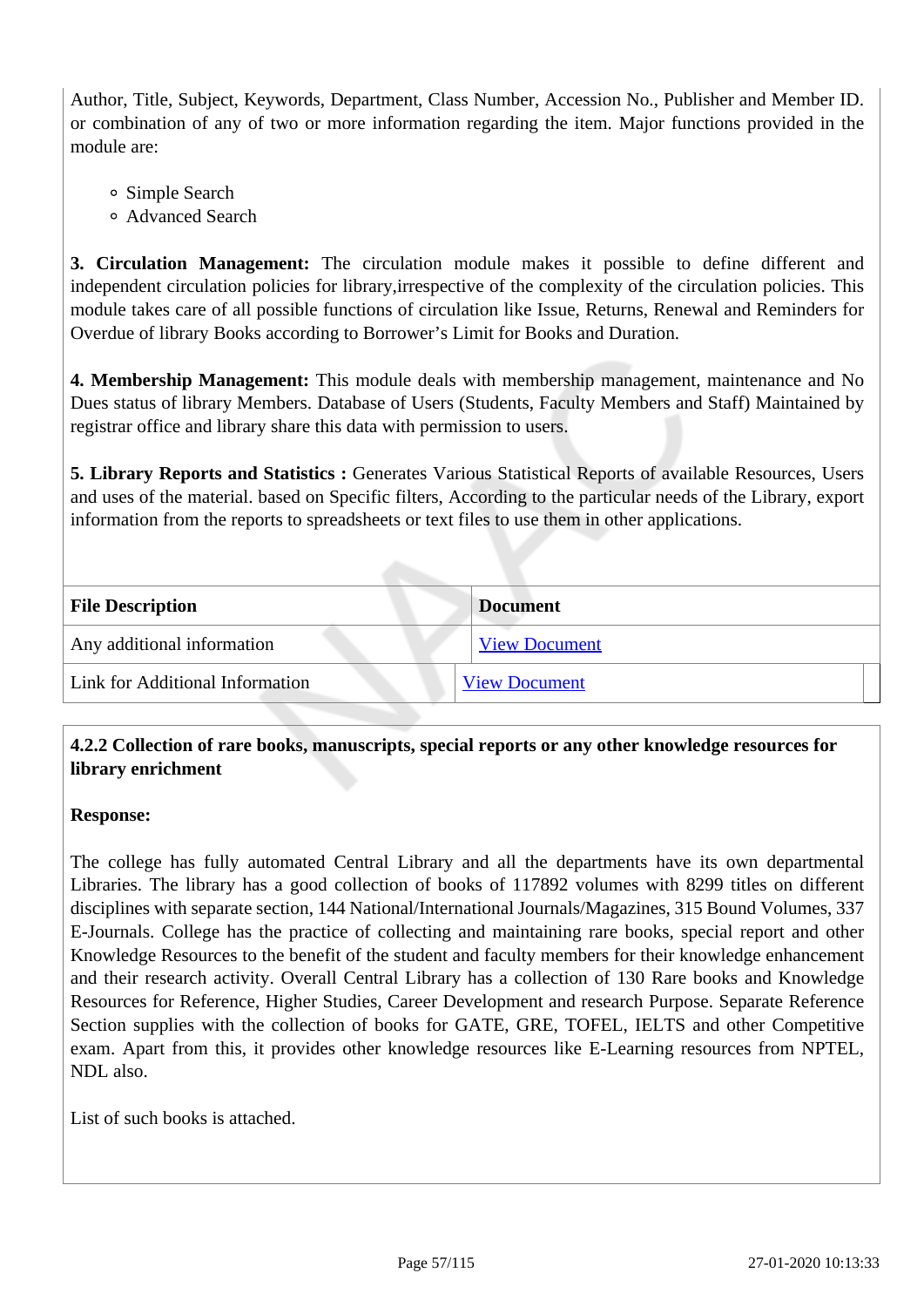| <b>File Description</b>         | <b>Document</b>      |
|---------------------------------|----------------------|
| Any additional information      | <b>View Document</b> |
| Link for Additional Information | <b>View Document</b> |

# **4.2.3 Does the institution have the following: 1.e-journals 2.e-ShodhSindhu 3.Shodhganga Membership 4.e-books 5.Databases A. Any 4 of the above B. Any 3 of the above C. Any 2 of the above D. Any 1 of the above Response:** C. Any 2 of the above **File Description Document** Details of subscriptions like e-journals,e-ShodhSindhu,Shodhganga Membership etc [View Document](https://assessmentonline.naac.gov.in/storage/app/hei/SSR/101567/4.2.3_1546511848_1667.xlsx)

Any additional information [View Document](https://assessmentonline.naac.gov.in/storage/app/hei/SSR/101567/4.2.3_1546513045_1667.pdf)

#### **4.2.4 Average annual expenditure for purchase of books and journals during the last five years (INR in Lakhs)**

**Response:** 82.26

4.2.4.1 Annual expenditure for purchase of books and journals year-wise during the last five years (INR in Lakhs)

|                                            | 2017-18 | 2016-17 | 2015-16 | 2014-15 | 2013-14 |
|--------------------------------------------|---------|---------|---------|---------|---------|
| 66.07<br>63.38<br>73.01<br>139.01<br>69.84 |         |         |         |         |         |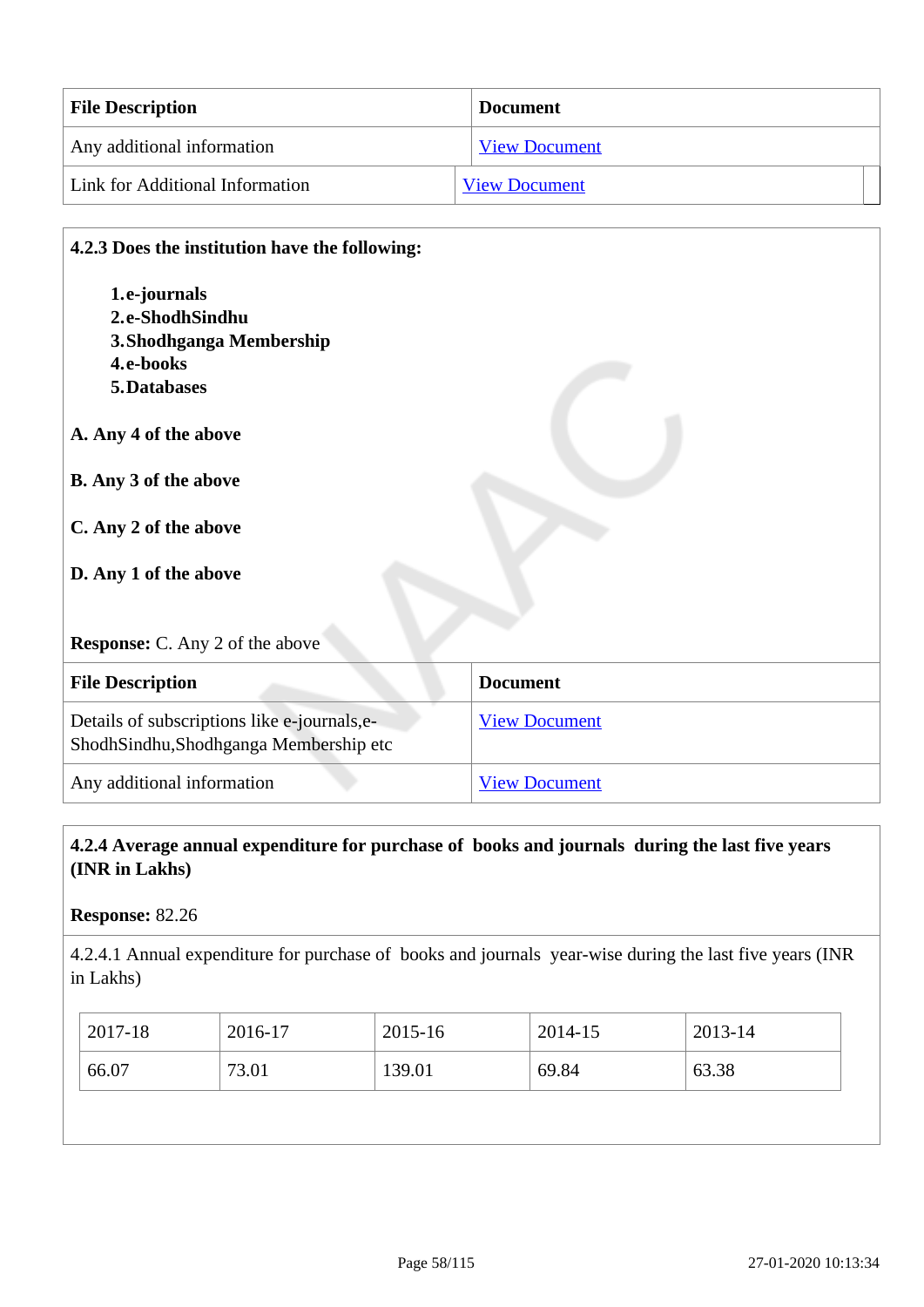| <b>File Description</b>                                                                        | Document             |
|------------------------------------------------------------------------------------------------|----------------------|
| Details of annual expenditure for purchase of books<br>and journals during the last five years | <b>View Document</b> |
| Audited statements of accounts                                                                 | <b>View Document</b> |

| 4.2.5 Availability of remote access to e-resources of the library                        |                      |  |
|------------------------------------------------------------------------------------------|----------------------|--|
| <b>Response:</b> No                                                                      |                      |  |
| 4.2.6 Percentage per day usage of library by teachers and students                       |                      |  |
| <b>Response: 6.57</b>                                                                    |                      |  |
| 4.2.6.1 Average number of teachers and students using library per day over last one year |                      |  |
| Response: 223                                                                            |                      |  |
| <b>File Description</b>                                                                  | <b>Document</b>      |  |
| Any additional information                                                               | <b>View Document</b> |  |

## **4.3 IT Infrastructure**

**4.3.1 Institution frequently updates its IT facilities including Wi-Fi**

## **Response:**

Institution has adequate and latest IT infrastructure including Rack Mounted Database server, Application server and File Server behind the Firewall with Gateway level Antivirus and user authentication. There are more than 1000 Desktop computers most of which are configured with i3 and i5 series CPU. Application level and User Access Control mange with Firewall. IDS and traffic monitoring on different ethernet port is executed by Firewall. Internet backbone is fiber optic with 155 Mbps & 20 Mbps backup leased line. All the internal building are also having Fiber Optic Connectivity. Connectivity is extended in Labs and offices through CAT6 Cable and Gigabyte Switches. Controlled Wi-Fi access with user level and application level control is provided where Students, Faulty & Staff members can access internet freely through their mobile phone, tablet or laptop. Moreover, Faculty & Staff is also provided with individual system (Desktop) with internet facility.

## **The plans for infrastructural development are given top priority as the College realizes the correlation between adequate infrastructure and effective teaching–learning. The strategies adopted for ensuring adequate infrastructure are as follows:**

1.At the beginning of the academic year, need/assessment for replacement /upgradation/addition of the existing infrastructure is carried out based on the suggestions from Governing Council, Heads of the Departments, System Administrator and Lab Technicians after reviewing course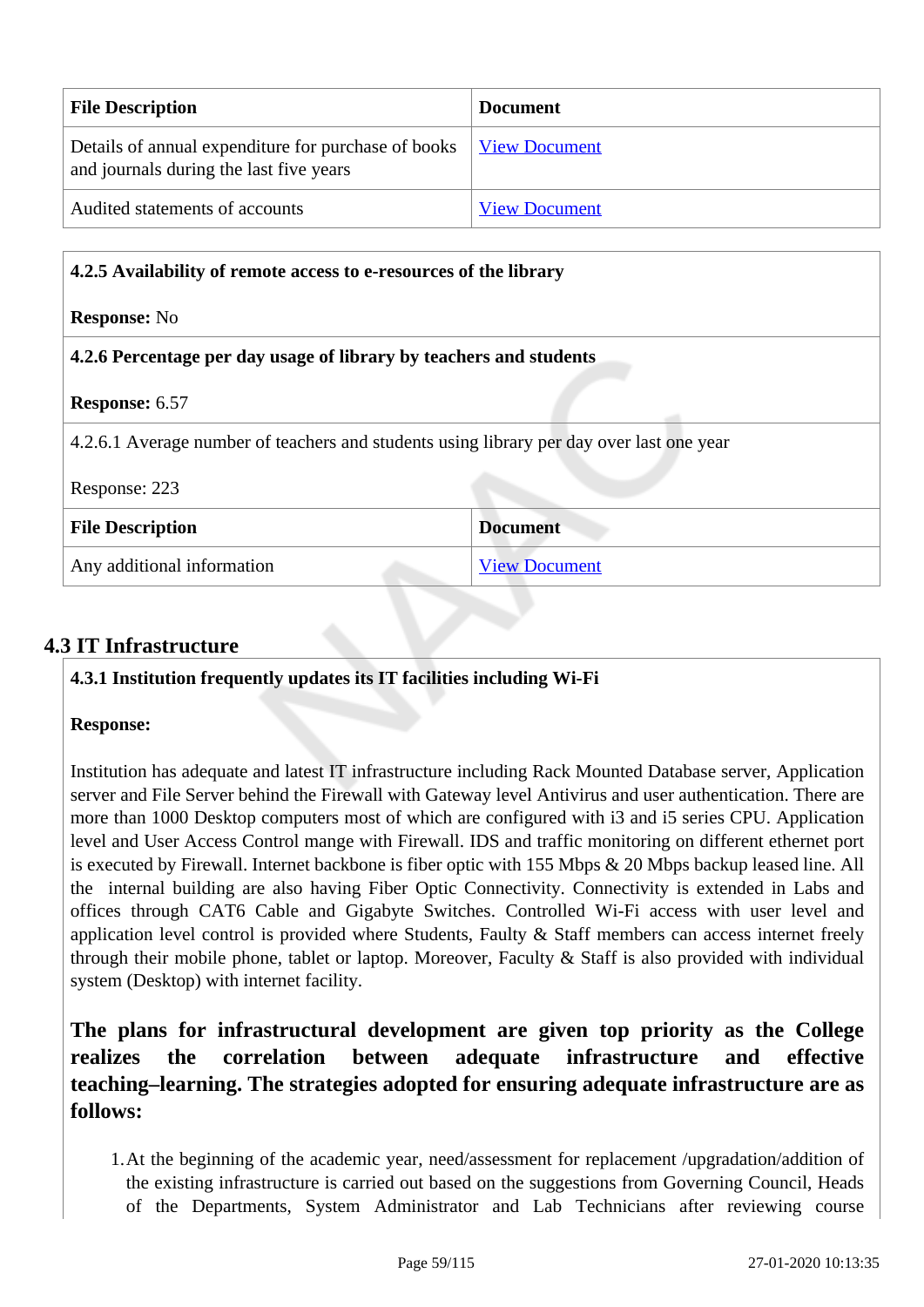requirements, computer–student ratio, budget constraints, working condition of the existing equipment and student's grievances.

- 2.Optimal deployment of infrastructure is ensured through conducting workshops/awareness programs/training programs for faculty on the use of new technology.
- 3.Effective utilization of infrastructure is ensured through appointment of adequate and well qualified lab technicians/system administrator.
- 4.Renewal of AMC is done at the beginning of the academic year for the deployed Software applications, UPS and Generators.
- 5.The institute has always been reviewing the current needs and accordingly the internet bandwidth is upgraded from time to time.

## **Year wise upgradation of IT infrastructure and Wi-Fi is given in the table below: -**

- 1.Institute has upgraded the 70 Mbps Leased line to 100 Mbps Leased Line Internet connectivity and then to 155 Mbps Leased Line over RF.
- 2.Internet connectivity is available in all the class rooms through high speed Jio WiFi network.
- 3.CCTV cameras have been installed in the campus for 24x7 surveillance.
- 4.A new state-of-art Auditorium equipped with latest technology is in use.
- 5.All the classroom and Seminar halls are equipped with LCD/OHP Projector.

|                          | $2014 - 15$ | $2015 - 16$ | 2016-17   | $2017 - 18$ |
|--------------------------|-------------|-------------|-----------|-------------|
| <b>Desktop Computers</b> | 100         | 48          | 30        | 132         |
| Laptop                   |             |             |           |             |
| Printers                 |             | 13          | ∣ว        |             |
| Scanner                  |             |             |           |             |
| Server                   |             |             |           |             |
| Projectors               | 42          |             | 13        | 11          |
| UPS <sup>1</sup>         |             |             |           |             |
| Software                 | 15          | 11          | 13        | 11          |
| Access Points (Switch)   | 14          |             | 22        | 17          |
| <b>CCTV/IP Cameras</b>   |             |             | 37        | 42          |
| Firewall                 |             |             |           |             |
| Internet Bandwidth       | $30$ Mbps   | 70 Mbps     | $70$ Mbps | $100$ Mbps  |

| <b>File Description</b>         | <b>Document</b>      |  |
|---------------------------------|----------------------|--|
| Any additional information      | <b>View Document</b> |  |
| Link for Additional Information | <b>View Document</b> |  |

| 4.3.2 Student - Computer ratio |                      |  |
|--------------------------------|----------------------|--|
| <b>Response: 3.88</b>          |                      |  |
| <b>File Description</b>        | <b>Document</b>      |  |
| Any additional information     | <b>View Document</b> |  |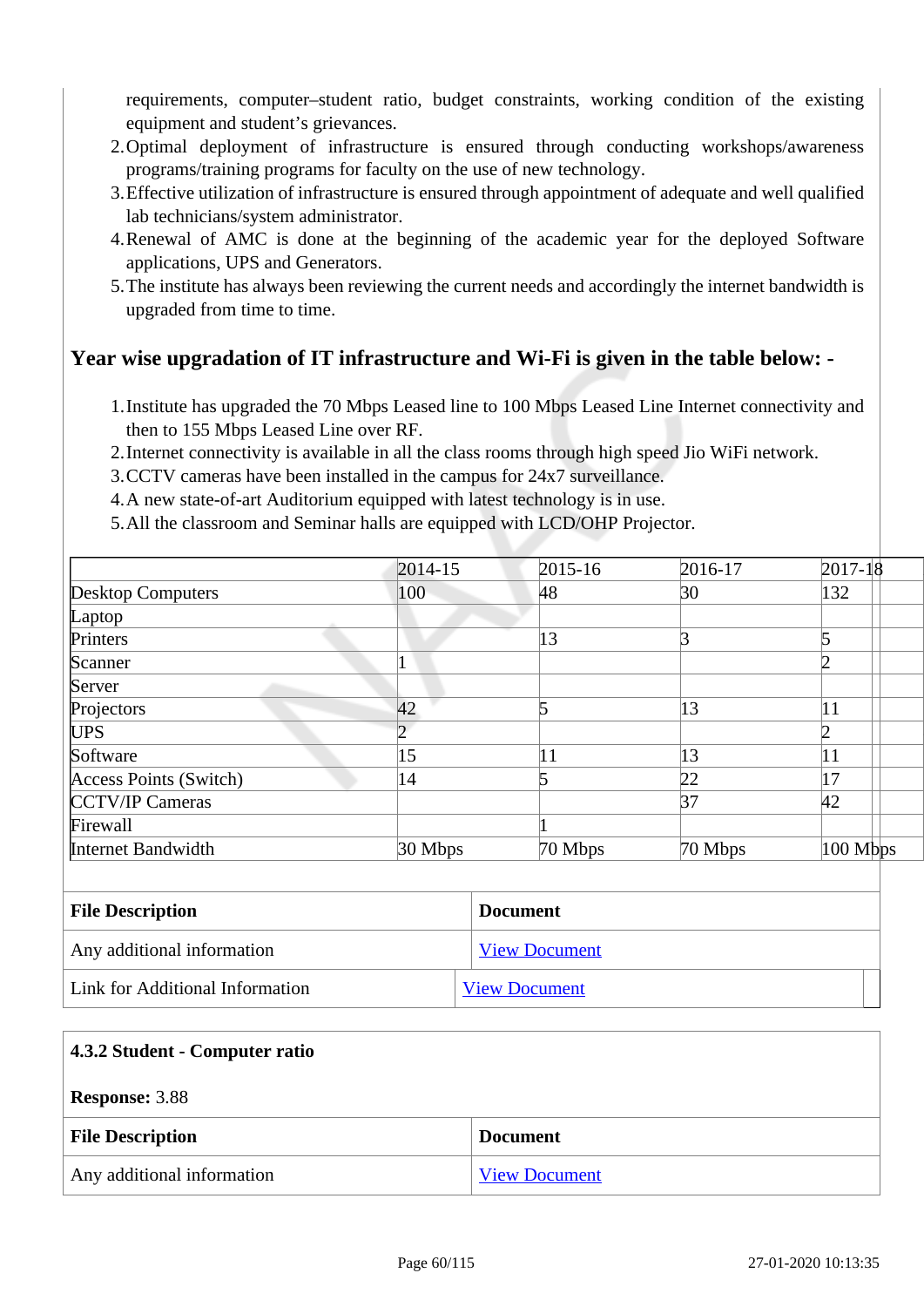| 4.3.3 Available bandwidth of internet connection in the Institution (Lease line)<br>$>=50$ MBPS |                      |  |
|-------------------------------------------------------------------------------------------------|----------------------|--|
| 35-50 MBPS                                                                                      |                      |  |
| <b>20-35 MBPS</b>                                                                               |                      |  |
| <b>5-20 MBPS</b>                                                                                |                      |  |
|                                                                                                 |                      |  |
| <b>Response:</b> $>=50$ MBPS                                                                    |                      |  |
| <b>File Description</b>                                                                         | <b>Document</b>      |  |
| Any additional information                                                                      | <b>View Document</b> |  |

## **4.3.4 Facilities for e-content development such as Media Centre, Recording facility, Lecture Capturing System (LCS)**

#### **Response:** No

| <b>File Description</b>                                                               | <b>Document</b>      |
|---------------------------------------------------------------------------------------|----------------------|
| Facilities for e-content development such as Media<br>Centre, Recording facility, LCS | <b>View Document</b> |

## **4.4 Maintenance of Campus Infrastructure**

 **4.4.1 Average Expenditure incurred on maintenance of physical facilities and academic support facilities excluding salary component, as a percentage during the last five years**

#### **Response:** 11.67

4.4.1.1 Expenditure incurred on maintenance of physical facilities and academic support facilities excluding salary component year-wise during the last five years (INR in Lakhs)

| 2017-18 | 2016-17 | 2015-16 | 2014-15 | 2013-14 |
|---------|---------|---------|---------|---------|
| 0.00    | 105.90  | 517.28  | 442.97  | 0.00    |

| <b>File Description</b>                                                                         | <b>Document</b>      |
|-------------------------------------------------------------------------------------------------|----------------------|
| Details about assigned budget and expenditure on<br>physical facilities and academic facilities | <b>View Document</b> |
| Audited statements of accounts.                                                                 | <b>View Document</b> |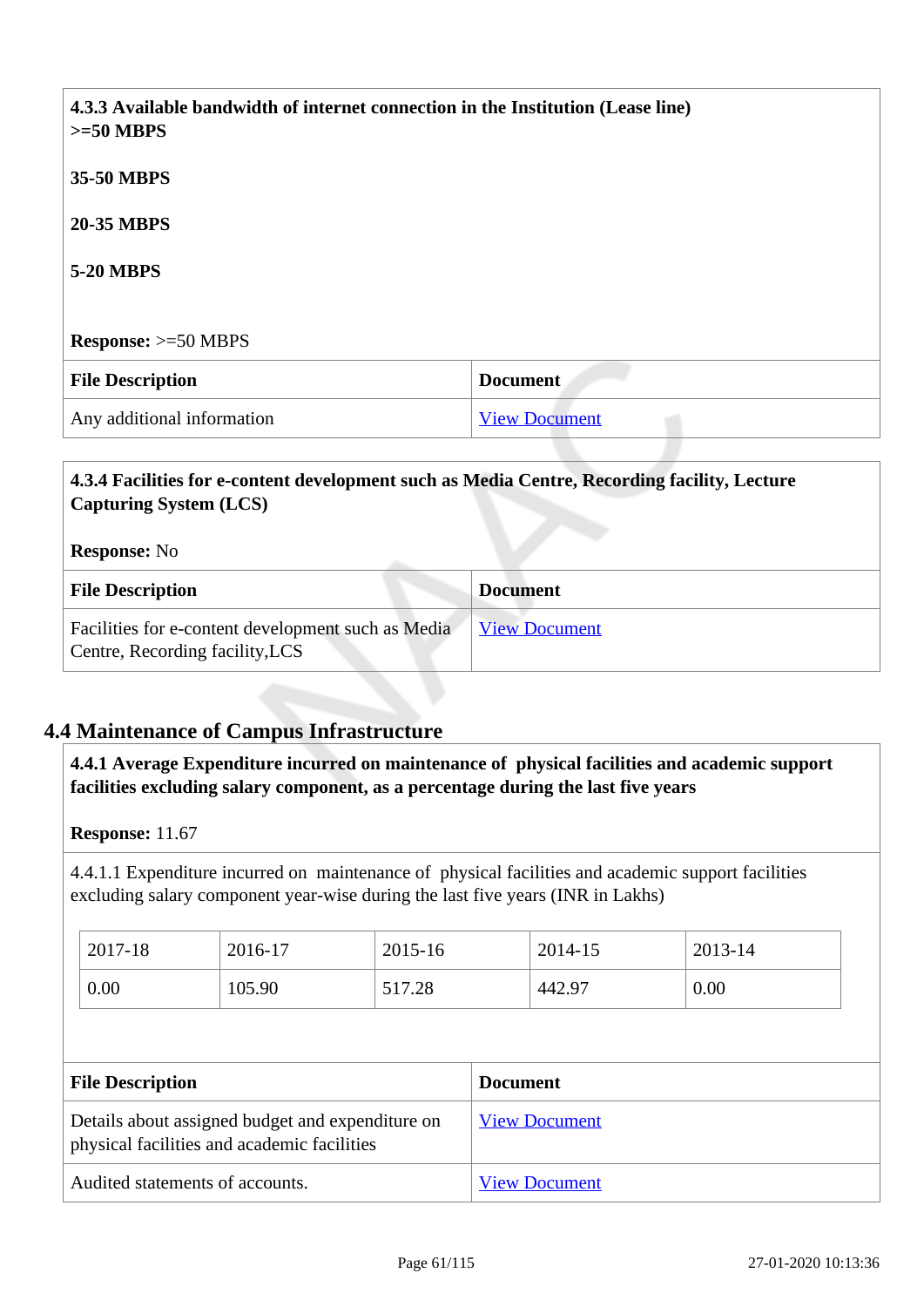**4.4.2 There are established systems and procedures for maintaining and utilizing physical, academic and support facilities - laboratory, library, sports complex, computers, classrooms etc.**

#### **Response:**

The comprehensive infrastructure of the College is constituted by elementary features like buildings, classrooms and playgrounds, and advanced attributes like ICT-enabled classrooms and laboratory facilities.

The Institute has Civil Engineer/Administration Department that oversees the maintenance of buildings, classrooms, library, sports complex and laboratories etc. The Civil Engineer/Administrative officer is headed by the Director who in turn monitors their work at the next level. They both are accountable to the Director and function as the coordinator for efficiently organizing the workforce, maintaining duty files containing details about their individual floor - wise responsibilities, timings, leave etc. They conduct periodic checks to ensure the efficiency / working condition of the infrastructure. They also look after the regular maintenance of civil works such as furniture repairs, masonry and plaster works, painting, carpentry, plumbing and house-keeping. The quality of drinking water is tested time-to-time. The fire extinguishers are refilled timely. Overhead water tanks are cleaned periodically.

Adequate House-Keeping staff is employed to meticulously maintain hygiene, cleanliness and infrastructure in the campus so as to provide a congenial learning environment. Classrooms, Faculty  $\&$ Staff rooms, Seminar halls and Laboratories, etc are cleaned and maintained regularly by House-Keeping staff assigned for each floor. Wash rooms and rest rooms are well maintained. Dustbins are placed on every floor. The Green Cover of the campus is well maintained by a full time gardener.

Optimum working condition of all properties/equipment in the campus is ensured through annual maintenance contracts (AMC). The AMC purview includes maintenance of Generator, Air-Conditioners, CCTV cameras and Water Purifiers. Instruments, small equipment like balance, microscope, pH meter, dissolution appratus, mixer, hot plate are repaired time-to-time and maintained periodically. Apart from contract workers, the college has trained in - house electricians and plumbers.

Lab assistants under the supervision of the System administrator maintain the efficiency of the computers and accessories. All computers and peripherals are checked by respective technical assistant for any problem. The software updates and ICT tool and internet related problems are resolved from the respective service providers. Proper inspection is done and verification of stock takes place at the end of every year. As per requirement of the maintenance of the IT equipments, the local hardware technician/service provider is called.

The institute has a library chairman. The chairman follows up with the librarian and regularly monitors the library to ensure and maintain all text books, reference books, articles, competitive examination books, magazines, journals, e-magazines, e-books and e-journals. The librarian regularly updates other resources such as NPTEL, SWAYAM, and NDL. The maintenance of the reading room and stock verification of library books is done regularly by library staff.

The institute has appointed a full time sports officer to look after all the sports activities. The institute has a large ground which has a separate court for Cricket, Kabbadi, Volley ball, basketball, and indoor sports arena having 3 badminton and Table Tennis courts. The institute also has a billiards hall and a separate hall to play carom and chess.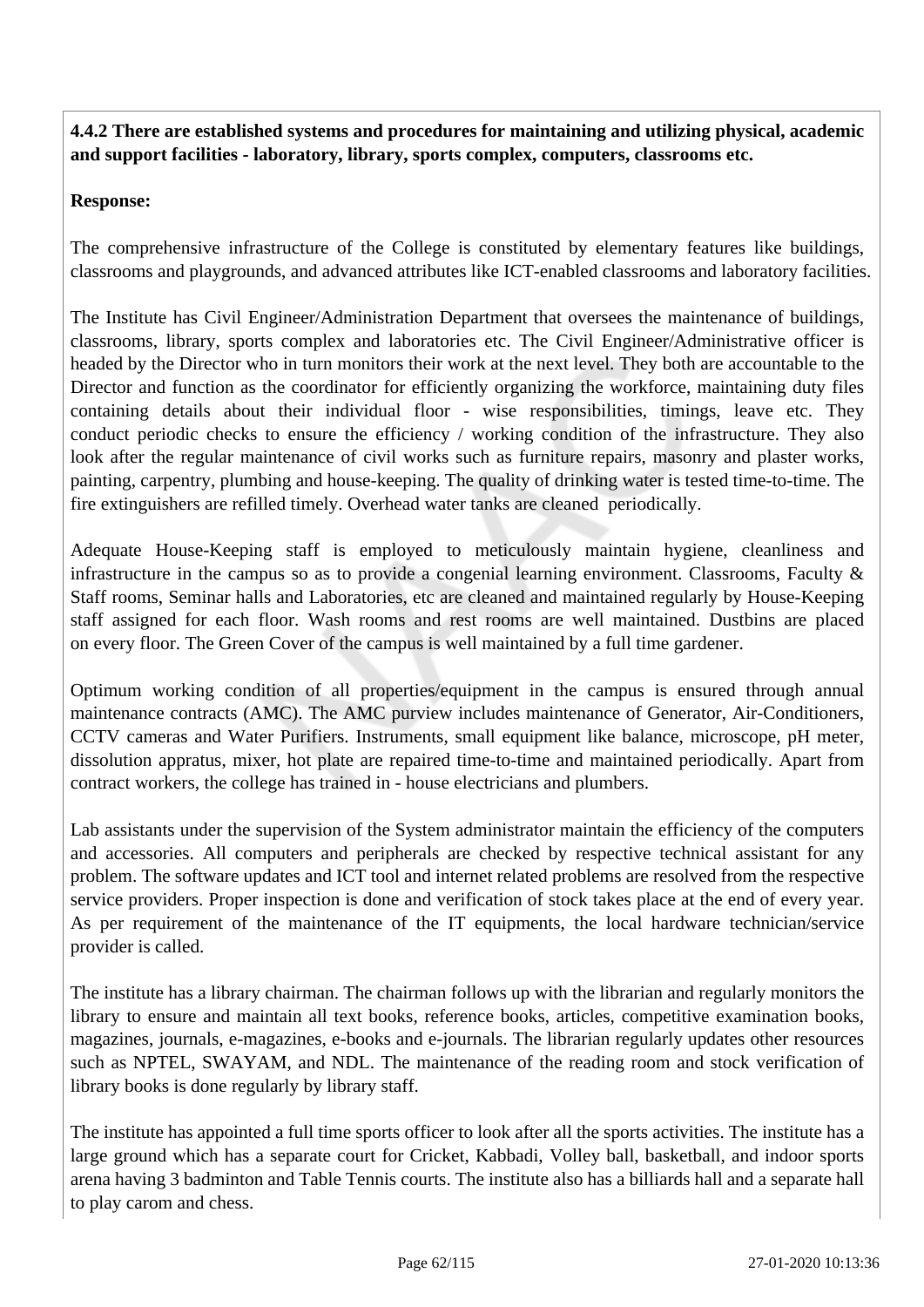| <b>File Description</b>         | <b>Document</b>      |
|---------------------------------|----------------------|
| Any additional information      | <b>View Document</b> |
| Link for Additional Information | <b>View Document</b> |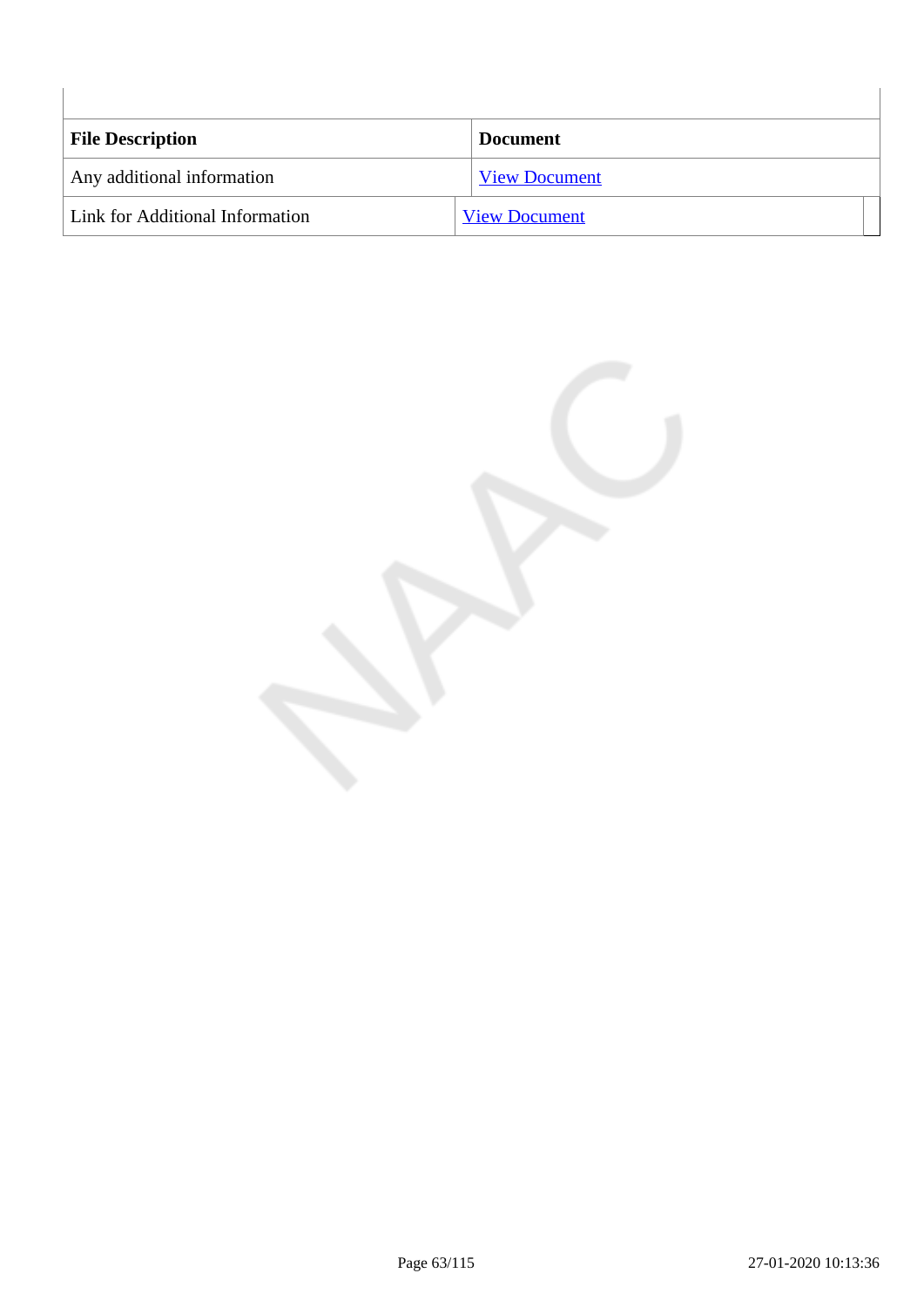## **Criterion 5 - Student Support and Progression**

#### **5.1 Student Support**

#### **5.1.1 Average percentage of students benefited by scholarships and freeships provided by the Government during the last five years**

#### **Response:** 0

5.1.1.1 Number of students benefited by scholarships and freeships provided by the Government year-wise during the last five years

| 2017-18 | 2016-17 | 2015-16 | 2014-15 | 2013-14 |
|---------|---------|---------|---------|---------|
| 00      | 00      | 00      | 00      | 00      |

| <b>File Description</b>                                                                                                            | <b>Document</b>      |
|------------------------------------------------------------------------------------------------------------------------------------|----------------------|
| Upload self attested letter with the list of students<br>sanctioned scholarships                                                   | <b>View Document</b> |
| Average percentage of students benefited by<br>scholarships and freeships provided by the<br>Government during the last five years | <b>View Document</b> |

#### **5.1.2 Average percentage of students benefited by scholarships, freeships, etc. provided by the institution besides government schemes during the last five years**

#### **Response:** 3.25

5.1.2.1 Total number of students benefited by scholarships, freeships, etc provided by the institution besides government schemes year-wise during the last five years

| 2017-18                 | 2016-17 | 2015-16 | 2014-15         | 2013-14 |
|-------------------------|---------|---------|-----------------|---------|
| 102                     | 106     | 106     | 110             | 116     |
|                         |         |         |                 |         |
|                         |         |         |                 |         |
| <b>File Description</b> |         |         | <b>Document</b> |         |

#### **5.1.3 Number of capability enhancement and development schemes –**

#### **1.For competitive examinations**

#### **2.Career counselling**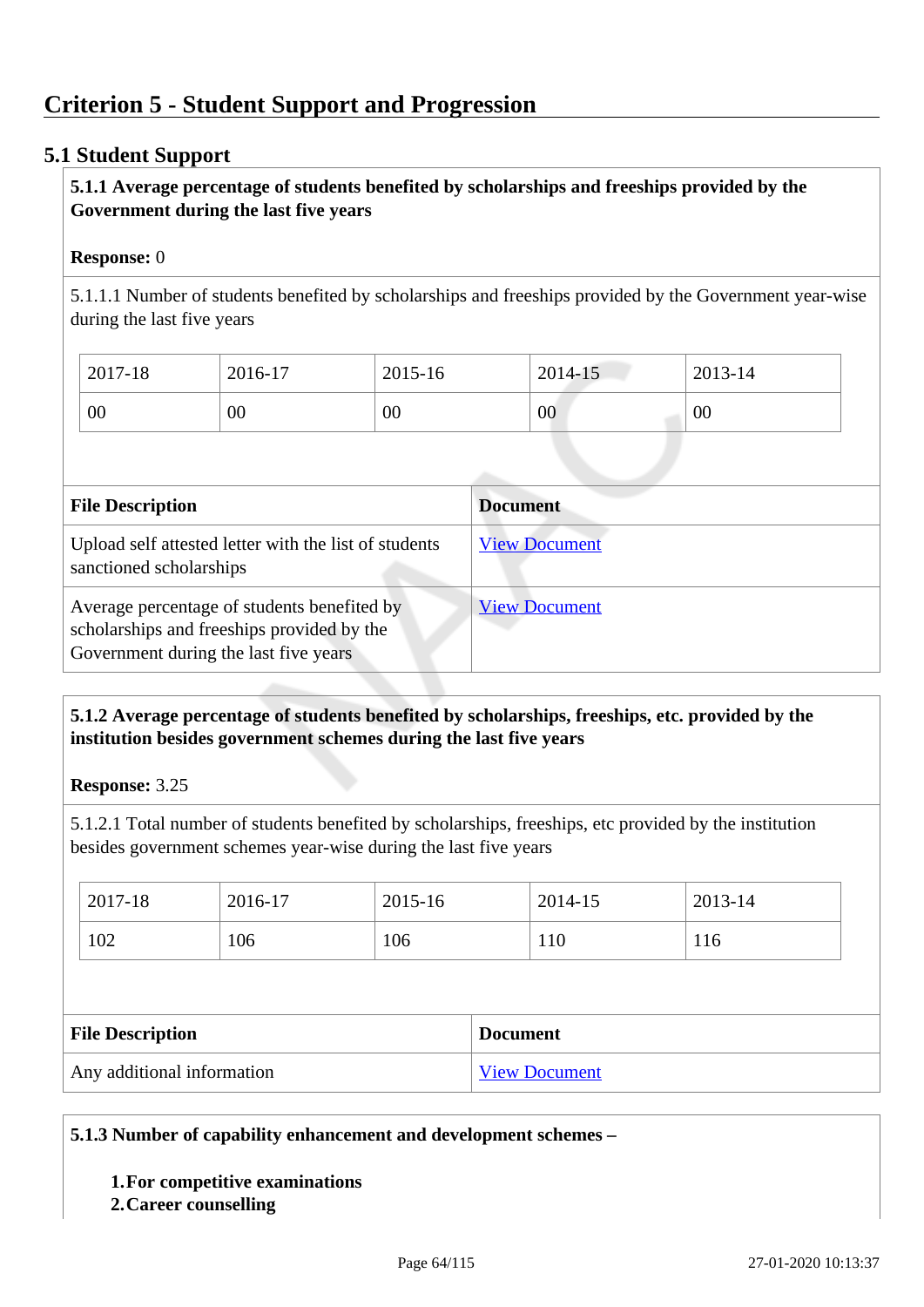| 3. Soft skill development<br><b>4. Remedial coaching</b><br>5. Language lab<br><b>6. Bridge courses</b><br>7. Yoga and meditation<br><b>8. Personal Counselling</b><br>A. 7 or more of the above<br><b>B.</b> Any 6 of the above<br>C. Any 5 of the above<br>D. Any 4 of the above<br><b>Response:</b> A. 7 or more of the above |                      |
|----------------------------------------------------------------------------------------------------------------------------------------------------------------------------------------------------------------------------------------------------------------------------------------------------------------------------------|----------------------|
| <b>File Description</b>                                                                                                                                                                                                                                                                                                          | <b>Document</b>      |
| Details of capability enhancement and development<br>schemes                                                                                                                                                                                                                                                                     | <b>View Document</b> |
| Any additional information                                                                                                                                                                                                                                                                                                       | <b>View Document</b> |
| Link to Institutional website                                                                                                                                                                                                                                                                                                    | <b>View Document</b> |

## **5.1.4 Average percentage of student benefited by guidance for competitive examinations and career counselling offered by the institution during the last five years**

**Response:** 56.04

5.1.4.1 Number of students benefited by guidance for competitive examinations and career counselling offered by the institution year-wise during the last five years

| 2017-18                                                                                                                       | 2016-17 | 2015-16 |                 | 2014-15              | 2013-14 |
|-------------------------------------------------------------------------------------------------------------------------------|---------|---------|-----------------|----------------------|---------|
| 2830                                                                                                                          | 1769    | 1871    |                 | 1523                 | 1310    |
|                                                                                                                               |         |         |                 |                      |         |
| <b>File Description</b>                                                                                                       |         |         | <b>Document</b> |                      |         |
| Number of students benefited by guidance for<br>competitive examinations and career counselling<br>during the last five years |         |         |                 |                      |         |
|                                                                                                                               |         |         |                 | <b>View Document</b> |         |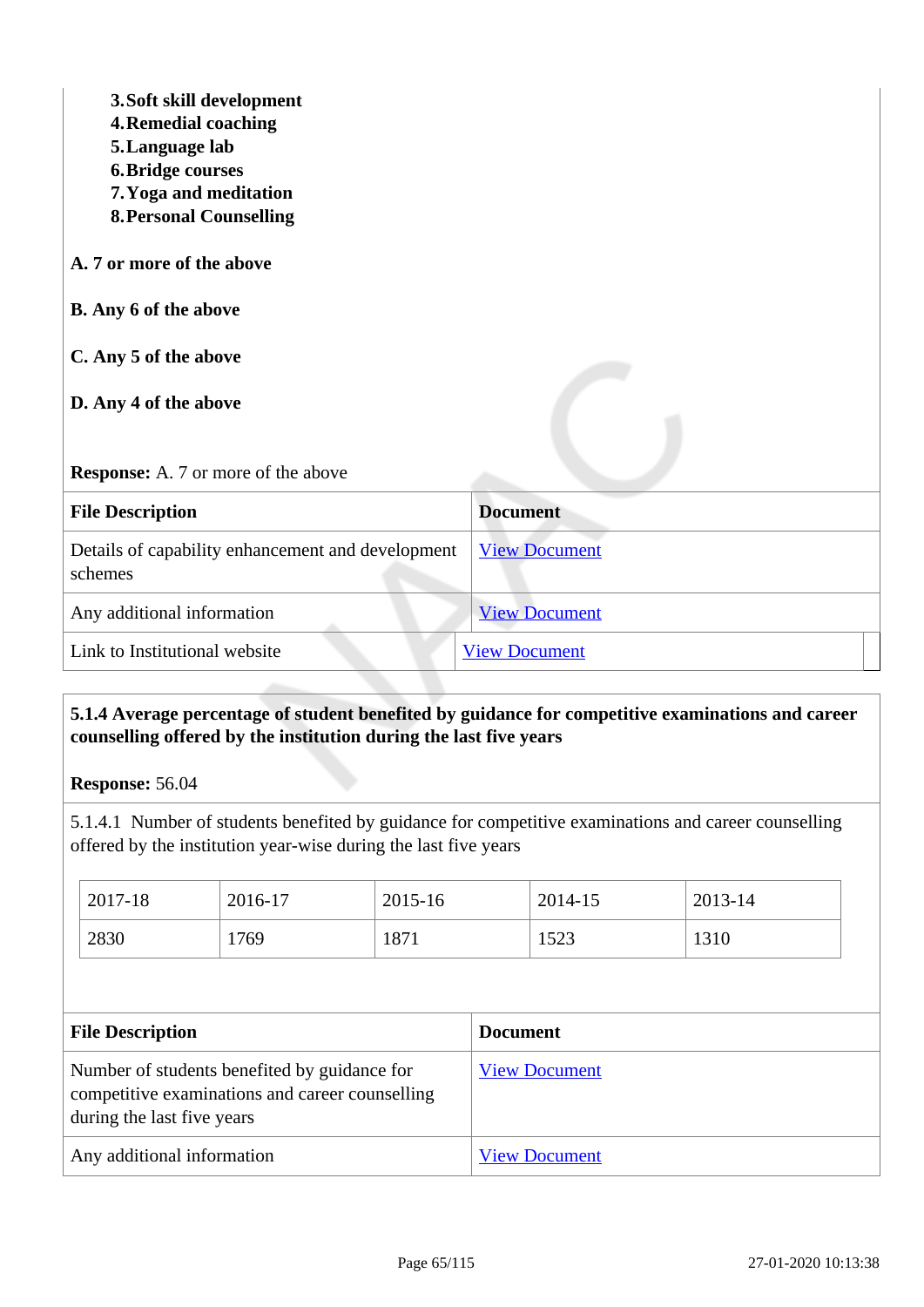## **5.1.5 Average percentage of students benefited by Vocational Education and Training (VET) during the last five years**

#### **Response:** 56.69

5.1.5.1 Number of students attending VET year-wise during the last five years

| 2017-18 | 2016-17 | 2015-16 | 2014-15 | 2013-14 |
|---------|---------|---------|---------|---------|
| 2628    | 1894    | 1911    | 1601    | 1390    |

| <b>Document</b>      |
|----------------------|
| <b>View Document</b> |
| <b>View Document</b> |
|                      |

## **5.1.6 The institution has a transparent mechanism for timely redressal of student grievances including sexual harassment and ragging cases**

#### **Response:** Yes

| <b>File Description</b>                                                                                                            | <b>Document</b>      |
|------------------------------------------------------------------------------------------------------------------------------------|----------------------|
| Minutes of the meetings of student redressal<br>committee, prevention of sexual harassment<br>committee and Anti Ragging committee | <b>View Document</b> |
| Details of student grievances including sexual<br>harassment and ragging cases                                                     | <b>View Document</b> |

## **5.2 Student Progression**

| <b>Response: 63.62</b> |         |             |                                                                                 |         |
|------------------------|---------|-------------|---------------------------------------------------------------------------------|---------|
|                        |         |             | 5.2.1.1 Number of outgoing students placed year-wise during the last five years |         |
| 2017-18                | 2016-17 | $2015 - 16$ | 2014-15                                                                         | 2013-14 |
| 733                    | 591     | 517         | 369                                                                             | 288     |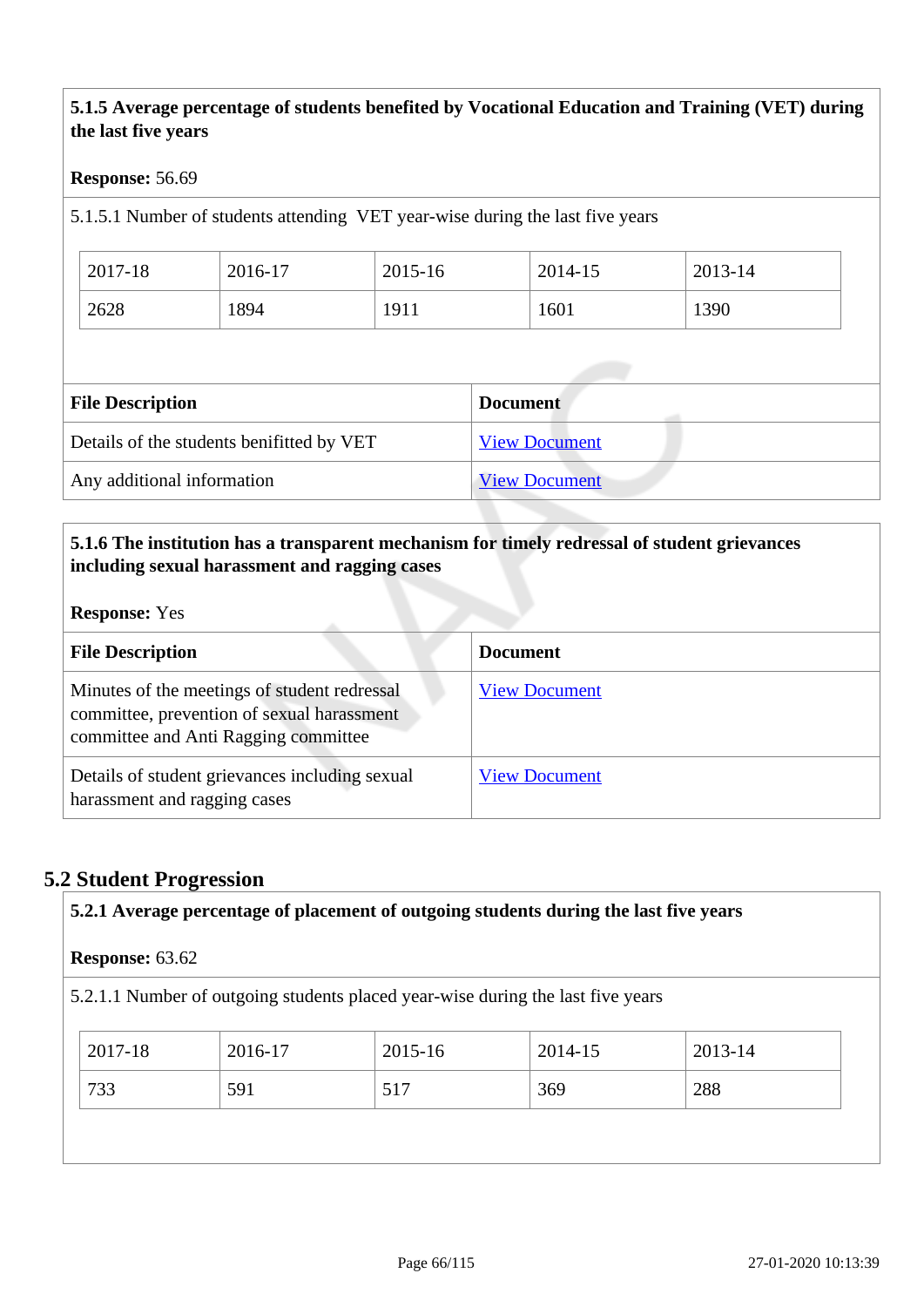| <b>File Description</b>                                    | <b>Document</b>      |
|------------------------------------------------------------|----------------------|
| Self attested list of students placed                      | <b>View Document</b> |
| Details of student placement during the last five<br>years | <b>View Document</b> |
| Any additional information                                 | <b>View Document</b> |

#### **5.2.2 Percentage of student progression to higher education (previous graduating batch)**

#### **Response:** 1.78

5.2.2.1 Number of outgoing students progressing to higher education

Response: 16

| <b>File Description</b>                            | <b>Document</b>      |
|----------------------------------------------------|----------------------|
| Details of student progression to higher education | <b>View Document</b> |

## **5.2.3 Average percentage of students qualifying in State/ National/ International level examinations during the last five years (eg: NET/ SLET/ GATE/ GMAT/ CAT/ GRE/ TOEFL/ Civil Services/State government examinations)**

#### **Response:** 80

5.2.3.1 Number of students qualifying in state/ national/ international level examinations (eg: NET/ SLET/ GATE/ GMAT/ CAT/ GRE/ TOEFL/ Civil services/ State government examinations) year-wise during the last five years

| 2017-18          | 2016-17 | 2015-16        | 2014-15  | 2013-14 |
|------------------|---------|----------------|----------|---------|
| $\bigcap$<br>ا ت | 50      | $\Omega$<br>∠∪ | <u>ب</u> | ◡       |

5.2.3.2 Number of students who have appeared for the exams year-wise during the last five years

| $2017 - 18$               | 2016-17 | 2015-16 | 2014-15                  | 2013-14 |
|---------------------------|---------|---------|--------------------------|---------|
| $\mathcal{L}$<br>$\sim$ 1 | 50      | 20      | $\overline{\phantom{0}}$ |         |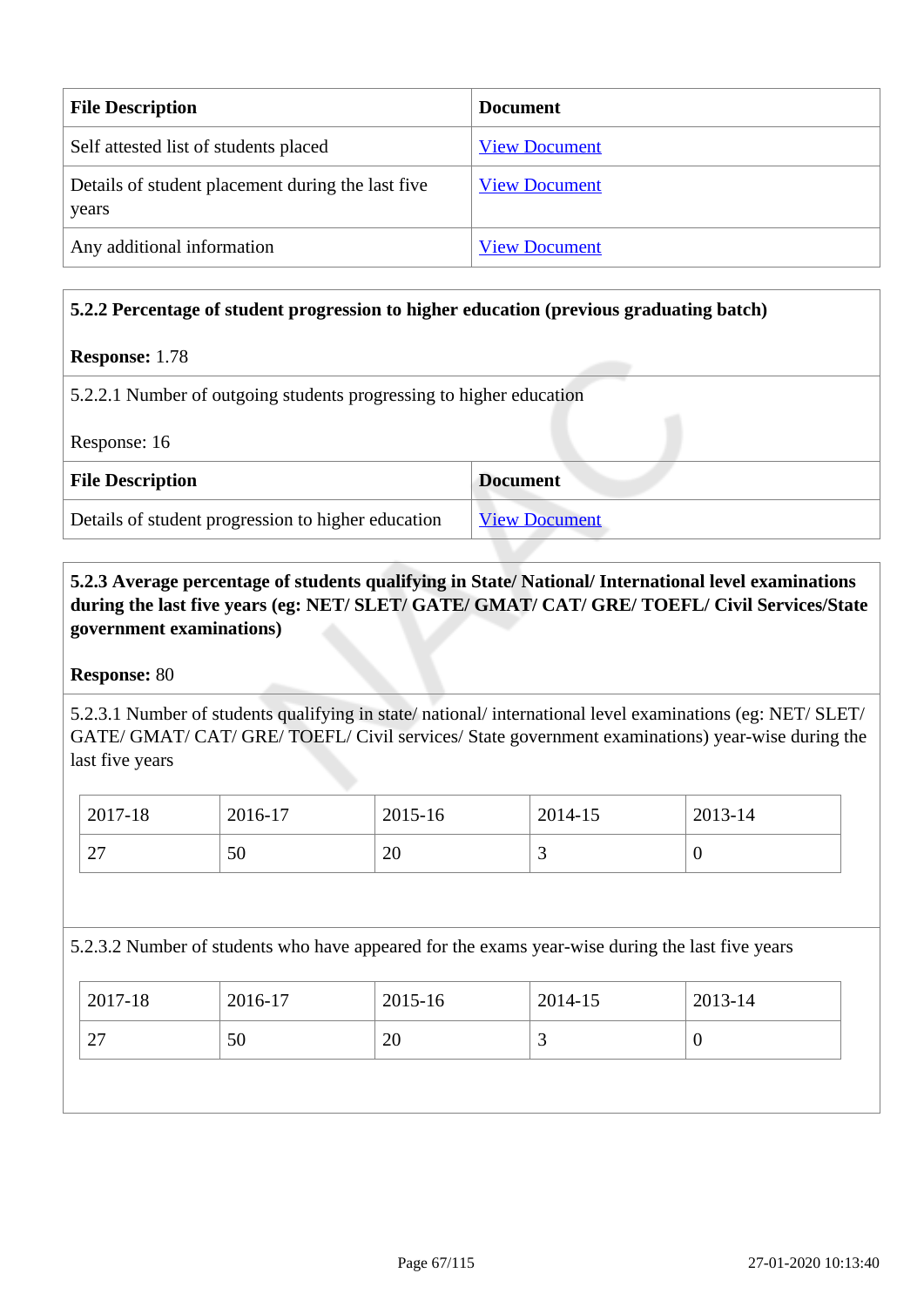| <b>File Description</b>                                                                                            | <b>Document</b>      |
|--------------------------------------------------------------------------------------------------------------------|----------------------|
| Upload supporting data for the same                                                                                | <b>View Document</b> |
| Number of students qualifying in state/national/<br>international level examinations during the last five<br>years | <b>View Document</b> |

## **5.3 Student Participation and Activities**

 **5.3.1 Number of awards/medals for outstanding performance in sports/cultural activities at national / international level (award for a team event should be counted as one) during the last five years.**

#### **Response:** 129

5.3.1.1 Number of awards/medals for outstanding performance in sports/cultural activities at national/international level (award for a team event should be counted as one) year-wise during the last five years

| $2017 - 18$ | 2016-17 | 2015-16          | 2014-15 | 2013-14 |
|-------------|---------|------------------|---------|---------|
| 99          | 30      | $\boldsymbol{0}$ |         | v       |

| <b>File Description</b>                                                                                                                            | <b>Document</b>      |
|----------------------------------------------------------------------------------------------------------------------------------------------------|----------------------|
| Number of awards/medals for outstanding<br>performance in sports/cultural activities at<br>national/international level during the last five years | <b>View Document</b> |
| e-copies of award letters and certificates                                                                                                         | <b>View Document</b> |

## **5.3.2 Presence of an active Student Council & representation of students on academic & administrative bodies/committees of the institution**

#### **Response:**

Institute strongly believes in the philosophy of participative management. Students and faculty members are given representation in the committee where their representation is required. Students are empowered to play an active role as a coordinator of students associations, co-curricular and extracurricular activities.Each department has its own technical student council/forum viz. Gentronix(ECE Forum), Genesis(CSE Forum), Trinity(IT Forum), Srijan(CE Forum) and Mechanica(Mechanical Forum). These councils are responsible for conduction of various co-curricular and extracurricular activities throughout the year in their respective departments. These councils run under the leadership of the student incharge with a faculty as mentor. These forums organize various events on regular basis such as Invited talks from industry personnel, project exhibitions and competitions, Alumni talks, Hackathon etc.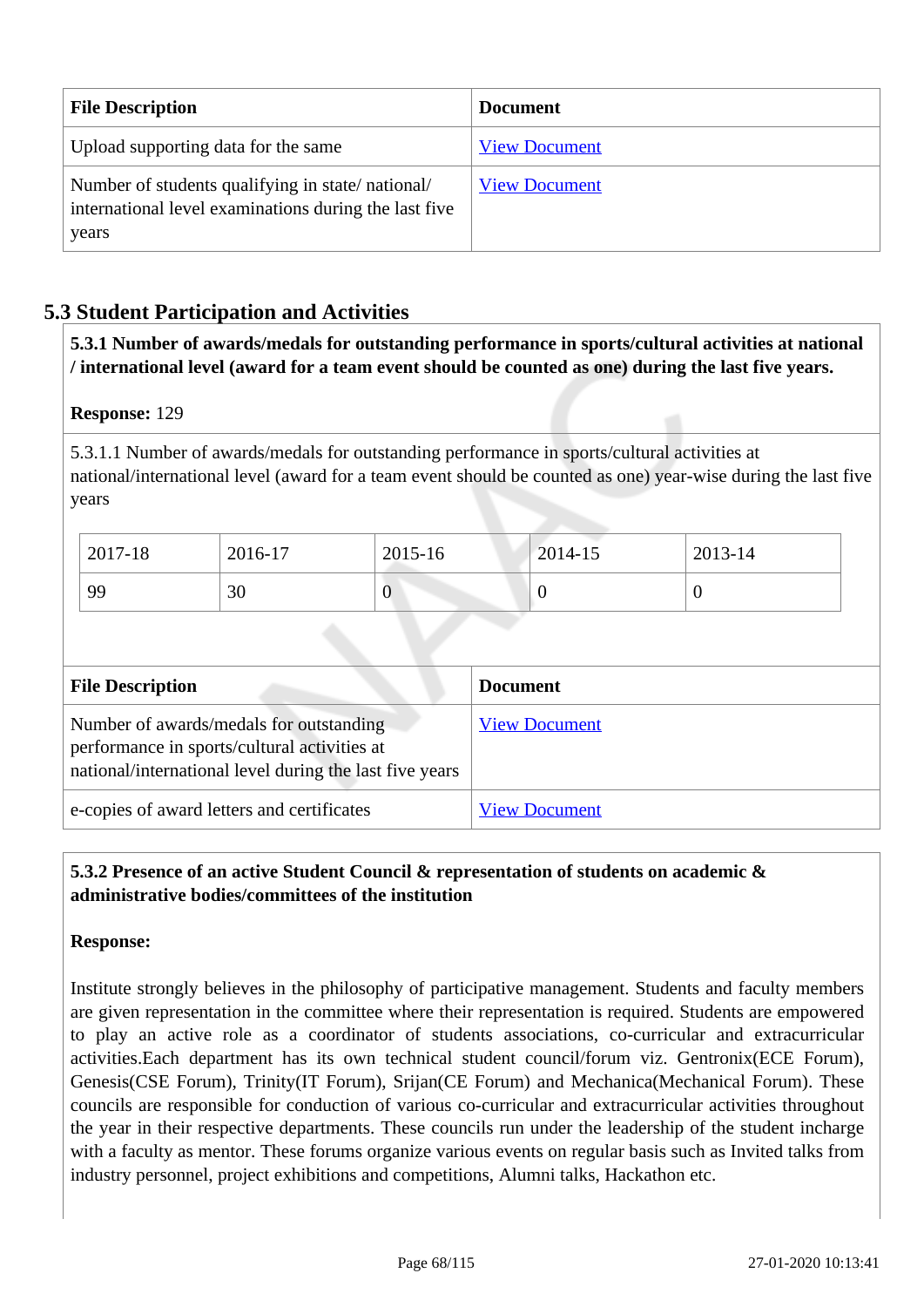There also exists a student council at institute level viz. E-SAC(Expressions - Student Activity Cell) wherein students of all streams play a pivotal role in managing activities related to literary (Medha), Cultural(Nivedha), Technical(Vividha) and Sports(Spardha). Every year, fresh student organizing teams are forwarded from each department. This student council further, under the mentorship of respective faculty conveners formulate an activity planner for the entire semester in accordance with the academic calendar of the institute.

Besides this, both boys and girls mess have a proper elected mess committee headed by students who administer and monitor the various activities related to their hostel mess. They are authorized to formulate the menu by taking the consensus of other hostel inmates.

The role of a student is very important in academics. In every class there is a provision of class representative who works as a bridge between the faculty members and the students. Class representative communicates the different issues faced by the students to the faculty members and head of department.

There is also provision of class committee meeting which includes five students from every class. This meeting takes place once in every month. This meeting is chaired by the head of respective department. Class coordinator is the member of the committee. This committee has the representation of students from all the segments of the students on the merit basis that means one student from top five, three students from average group and one from the weak student group. In class committee interaction, different issues related to academics and infrastructure are discussed. Various issues discussed are the feedback related to course content delivery, understandability, whether the doubts are properly addressed or not, etc. On this basis, the gaps are identified and rectified.

The institute has a Grievance Redressal Cell in which a few students are made a part of it wherein they are also equally given a right to put forth their opinion and suggestions.

Institute has a strong Alumni association and a student council plays an important role in organizing the alumni meet annually.

Following are the committees where students have been given representation:

- Class committee
- Cultural Activities Committee
- Literary Committee
- Technical Committee
- Mess Committee
- Discipline Committee
- Sports Committee
- Alumni Committee

| <b>File Description</b>         | <b>Document</b>      |  |  |
|---------------------------------|----------------------|--|--|
| Any additional information      | <b>View Document</b> |  |  |
| Link for Additional Information | <b>View Document</b> |  |  |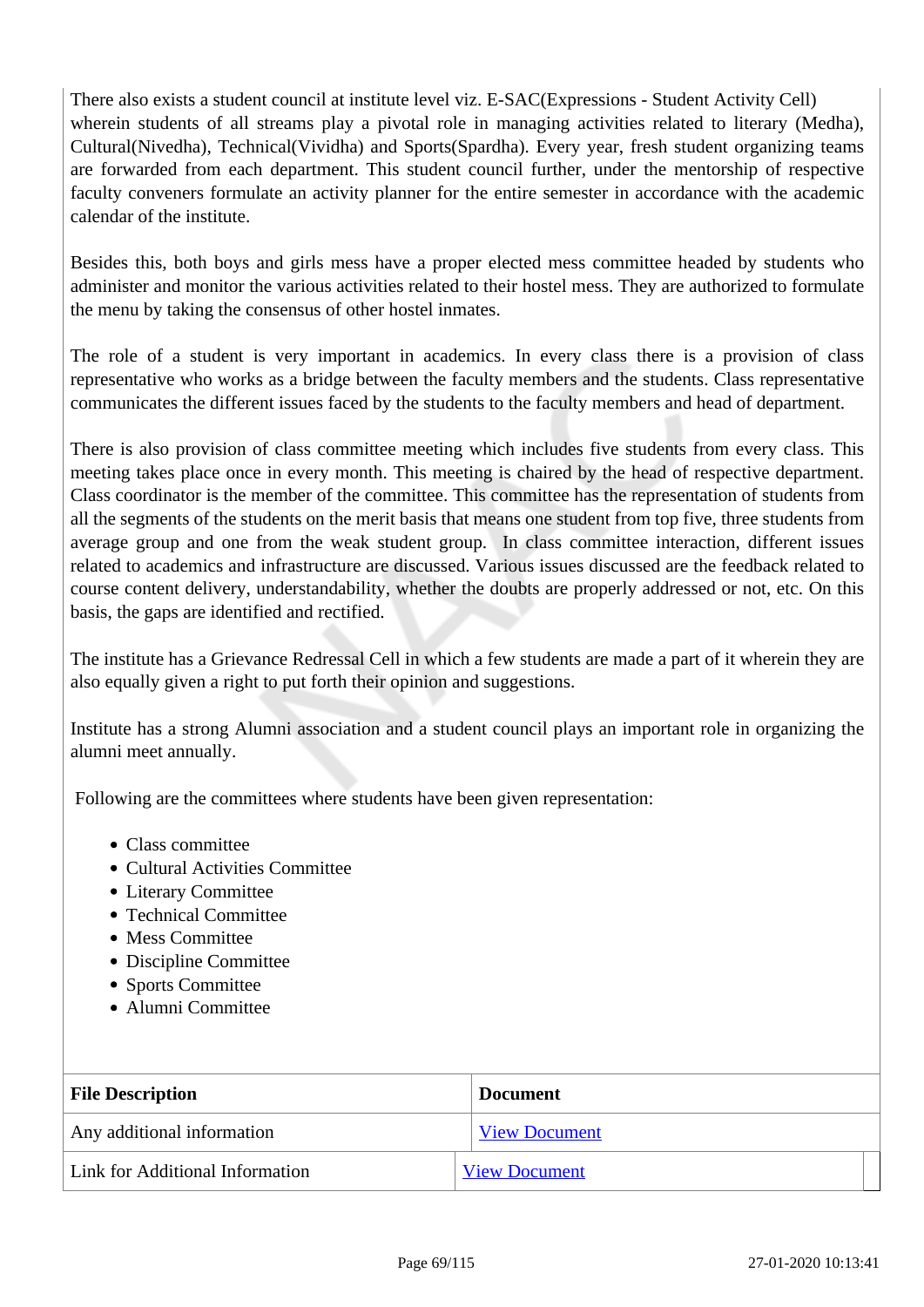#### **5.3.3 Average number of sports and cultural activities/ competitions organised at the institution level per year**

#### **Response:** 24.8

5.3.3.1 Number of sports and cultural activities / competitions organised at the institution level year-wise during the last five years

|                                                                               | 2017-18                    | 2016-17 | 2015-16              |                      | 2014-15              | 2013-14 |
|-------------------------------------------------------------------------------|----------------------------|---------|----------------------|----------------------|----------------------|---------|
|                                                                               | 37                         | 29      | 29                   |                      | 14                   | 15      |
|                                                                               |                            |         |                      |                      |                      |         |
|                                                                               | <b>File Description</b>    |         |                      | <b>Document</b>      |                      |         |
|                                                                               | Report of the event        |         |                      | <b>View Document</b> |                      |         |
| Number of sports and cultural activities /<br>competitions organised per year |                            |         | <b>View Document</b> |                      |                      |         |
|                                                                               | Any additional information |         |                      |                      | <b>View Document</b> |         |

## **5.4 Alumni Engagement**

 **5.4.1 The Alumni Association/Chapters (registered and functional) contributes significantly to the development of the institution through financial and non financial means during the last five years**

#### **Response:**

The involvement of alumni in supporting and providing contributions voluntarily to the institute is important for maintaining and expanding an institute's development. By establishing channels that facilitate closer ties between the alumni, students and institute, it provides crucial benefits in enriching the student's experience while being at the institute. Every alumni has experienced being a student to becoming a unique and different graduate, hence there is potential for all alumni to contribute to the institute in different ways and scale and they are doing their job very well for the institute.

- **1.Role model and inspiration**: Alumni is an effective role model and are easily accepted by students. With the return of the alumni to support the institute, they bring with them credibility and justification as part of a successful institute, having breathed the same air and encountering similar challenges faced by the students. Experiences that are shared by the alumni with students whether in time management, development of self-discipline and character, or in career management can be more easily accepted as guidance and inspiration by students. Through this way, alumni assist in strengthening confidence, improve motivation and inculcate the right culture in line with what the institute intends to convey to its students time to time.
- 2.**Career mentor:** Competition in entering the work force is becoming more intensive as a result of a higher number of graduates compared with a limited number of job opportunities. Job availability is more critical in certain sectors. In the final year of their studies, students must identify seriously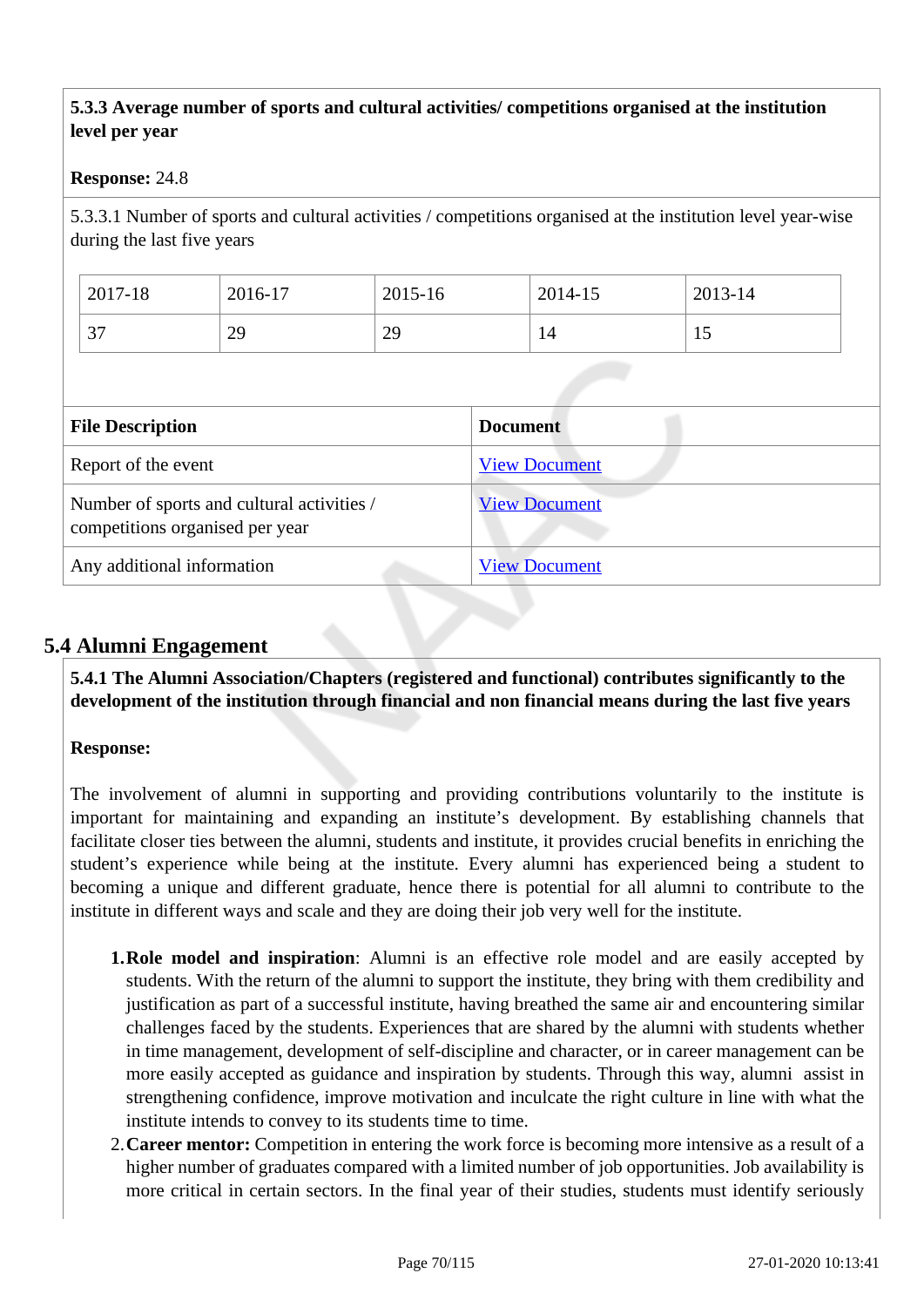their career prospects. This is the right time for alumni to support the students by mentoring them on their career opportunities in the industry and opening channels for the students for acceptance, either in undergoing practical learning or work experience in the institutions where the alumni reside in.

- **3.Distinguished Lecture Series:** It is an academic activity that is created and organized by IPEC, Ghaziabad with the generous support and cooperation in the form of our alumni members & other well wishers. Under these lectures, the respective department organizes one or two lectures every year by inviting distinguished personnel in the concerned area.
- 4.**Student's activities & development:** Alumni Portal is used to support the Students placement activities, initiatives undertaken under the experienced alumni, creation of references towards institute.
- **5.Community Outreach Activities**:While IPEC Ghaziabad focuses on excellence in knowledge and research, it is important for us to be aware of the needs of the community lying in the immediate vicinity and make a meaningful contribution towards them. In fact, a number of groups on campus. have been active in addressing some of their problems. Their activities have been supported in part by campus residents, alumni and the Institute. The contributions from the alumni are routed through the portal of the Institute, which is handled by the **Alma connect** .

| <b>File Description</b>         | <b>Document</b>      |
|---------------------------------|----------------------|
| Any additional information      | <b>View Document</b> |
| Link for Additional Information | <b>View Document</b> |

| 5.4.2 Alumni contribution during the last five years(INR in Lakhs)<br>? 5 Lakhs |  |  |  |  |
|---------------------------------------------------------------------------------|--|--|--|--|
| 4 Lakhs - 5 Lakhs                                                               |  |  |  |  |
| 3 Lakhs - 4 Lakhs                                                               |  |  |  |  |
| 1 Lakh - 3 Lakhs                                                                |  |  |  |  |
| <b>Response:</b> <1 Lakh                                                        |  |  |  |  |
| <b>Document</b><br><b>File Description</b>                                      |  |  |  |  |
| Alumni association audited statements<br><b>View Document</b>                   |  |  |  |  |

#### **5.4.3 Number of Alumni Association / Chapters meetings held during the last five years**

#### **Response:** 5

5.4.3.1 Number of Alumni Association /Chapters meetings held year-wise during the last five years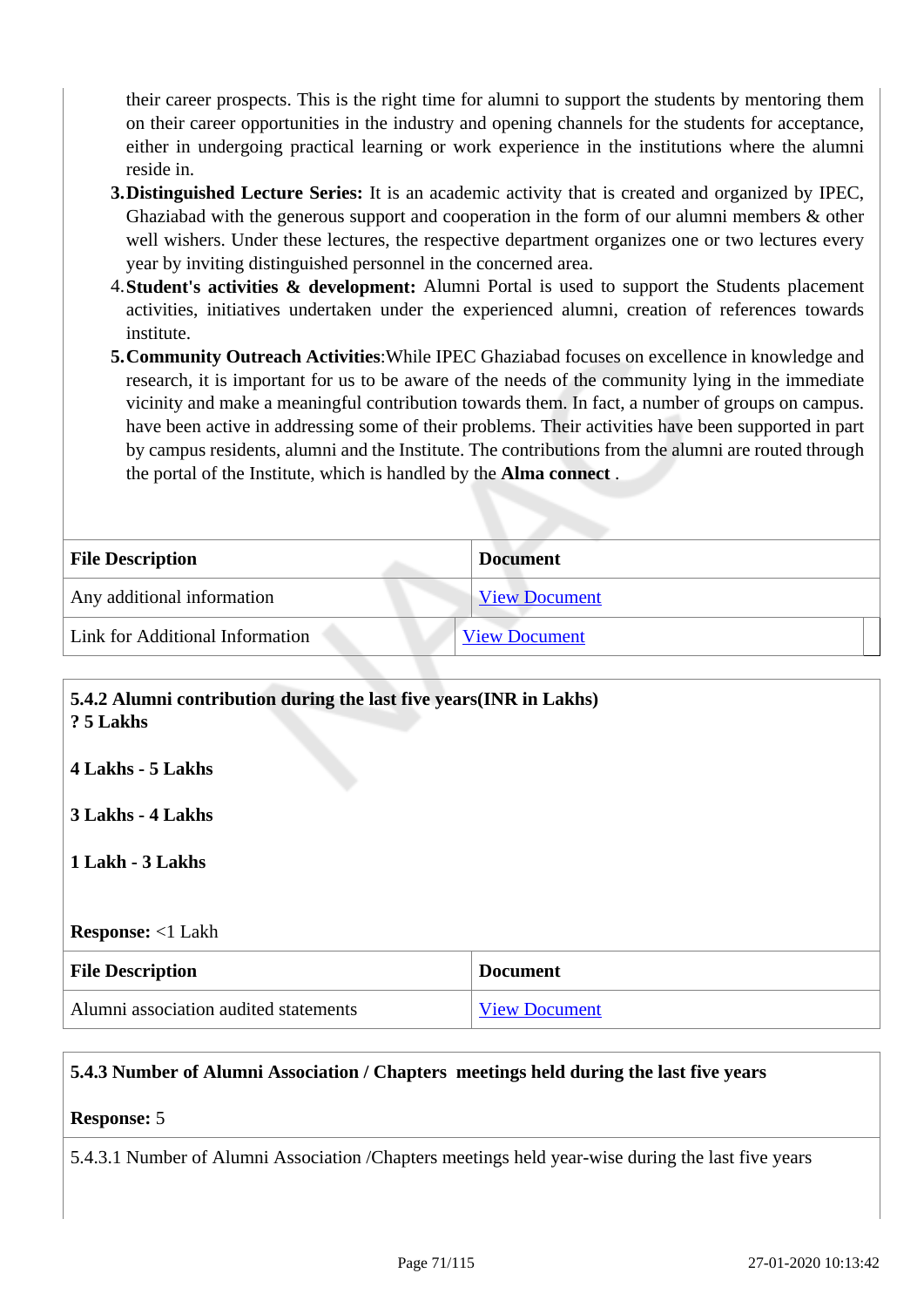|                                                                                          | 2017-18 | 2016-17 | 2015-16              |                      | 2014-15         | 2013-14 |  |
|------------------------------------------------------------------------------------------|---------|---------|----------------------|----------------------|-----------------|---------|--|
|                                                                                          |         |         | л                    |                      |                 | -1      |  |
|                                                                                          |         |         |                      |                      |                 |         |  |
| <b>File Description</b>                                                                  |         |         |                      |                      | <b>Document</b> |         |  |
| Number of Alumni Association / Chapters meetings<br>conducted during the last five years |         |         |                      | <b>View Document</b> |                 |         |  |
| Any additional information                                                               |         |         |                      | <b>View Document</b> |                 |         |  |
| Report of the event                                                                      |         |         | <b>View Document</b> |                      |                 |         |  |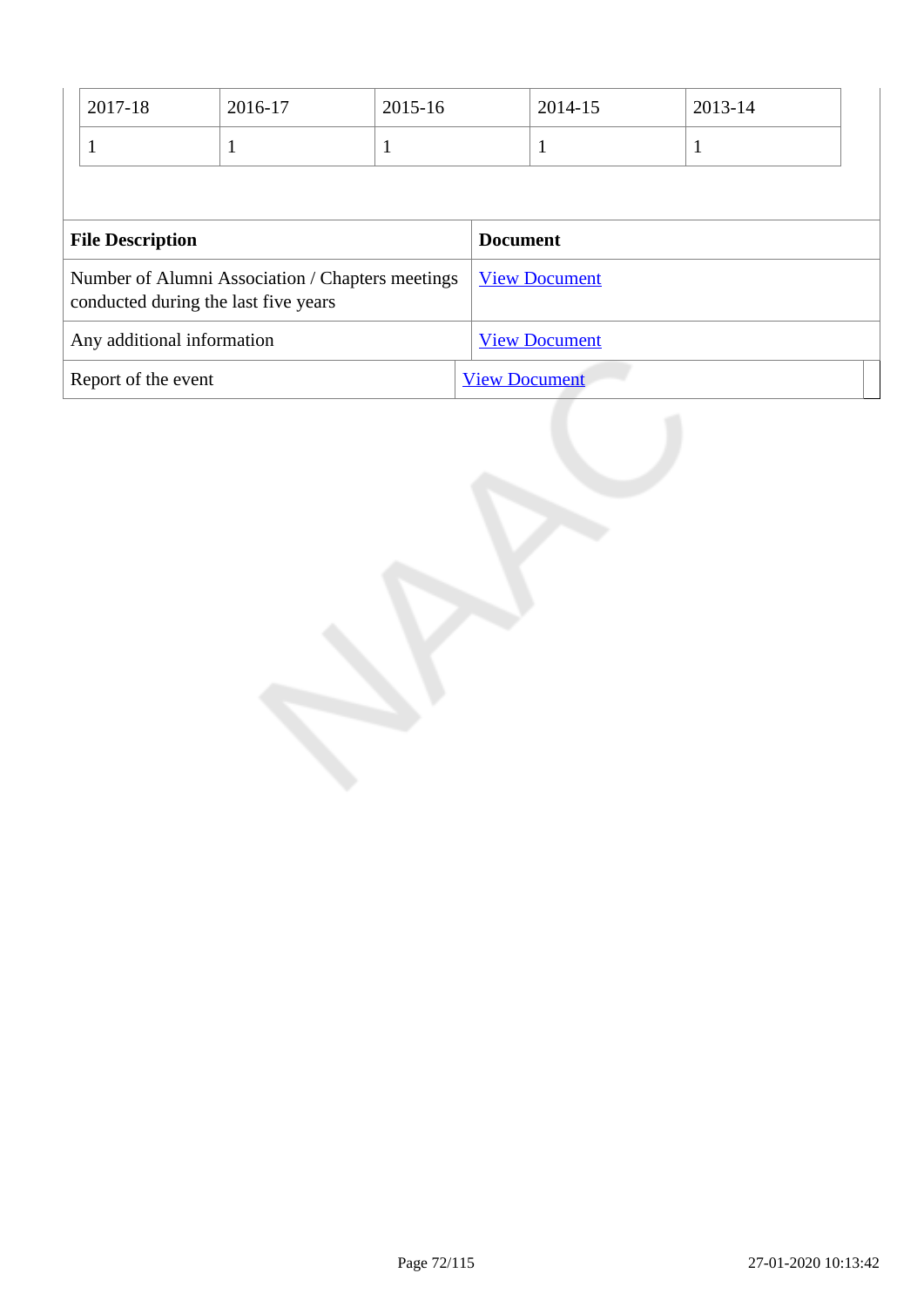# **6.1 Institutional Vision and Leadership**

 **6.1.1 The governance of the institution is reflective of an effective leadership in tune with the vision and mission of the institution**

#### **Response:**

The Vision & Mission of the institute are prepared taking into consideration the views of all the stakeholders namely management, faculty, students, parents, alumni, and industry persons. The Institute strongly believes in transparency, participative leadership and delegation of powers at various levels.

# **The vision of IPEC is as follows:**

*"National leadership in Human Resource Development, Excellence in Education and impacting Society through Globally Competent Technologies".*

# **The Institute achieves its vision through the following mission statements:**

- *Be the most preferred choice of Student, Faculty and Industry.*
- *Be a National Level Technical Institution fostering Teaching, Research, Extension Education, Innovation, Leadership and Entrepreneurship Spirit.*

The Governing Council of the institute is constituted as per the guidelines of AICTE.It consists of members from Management, Academic Institutions, Industry, Statutory bodies and representatives from faculty with Director as member secretary. All the academic & administrative issues like budget, recruitment, purchases, admissions, promotions, conferences, variation in intake etc., are discussed, approved and implemented by the governing council.

The council of HODs meets on fortnightly basis where all the academic issues are discussed, appropriate decisions are taken and communicated to the staff through circulars. In addition, members of management ,Director, Dean academics and registrar conduct meeting on weekly basis to take stock of the progress and deliberate on challenges and also give proper direction to the institute in line with the Vision & Mission. Also, PAC meetings are held in every department once in a semester to discuss the progress made, set targets and plan of action taken by the PAC. The recruitment committee consisting of members of management, Two external expert, Director & concerned HOD recruits staff following standard procedure in a free and fair manner. Similarly, all the purchases are made by the purchase committee that has a faculty representation.

Apart from the council of HODs following important committees have been constituted for smooth, transparent and effective functioning of the institute like, Anti-ragging, Accreditation, IQAC, Research, Examination, Women Safety and Grievance Redressal Committee/ Internal Complaint Committee (ICC) & so on.

The institution adopts a mechanism of self-appraisal of teachers and comprehensive evaluation of teachers by Head of the department and the basis of students feedback. Student's feedback about the faculties is taken once a semester. All the faculties are briefed about the appraisal criteria  $\&$  the corresponding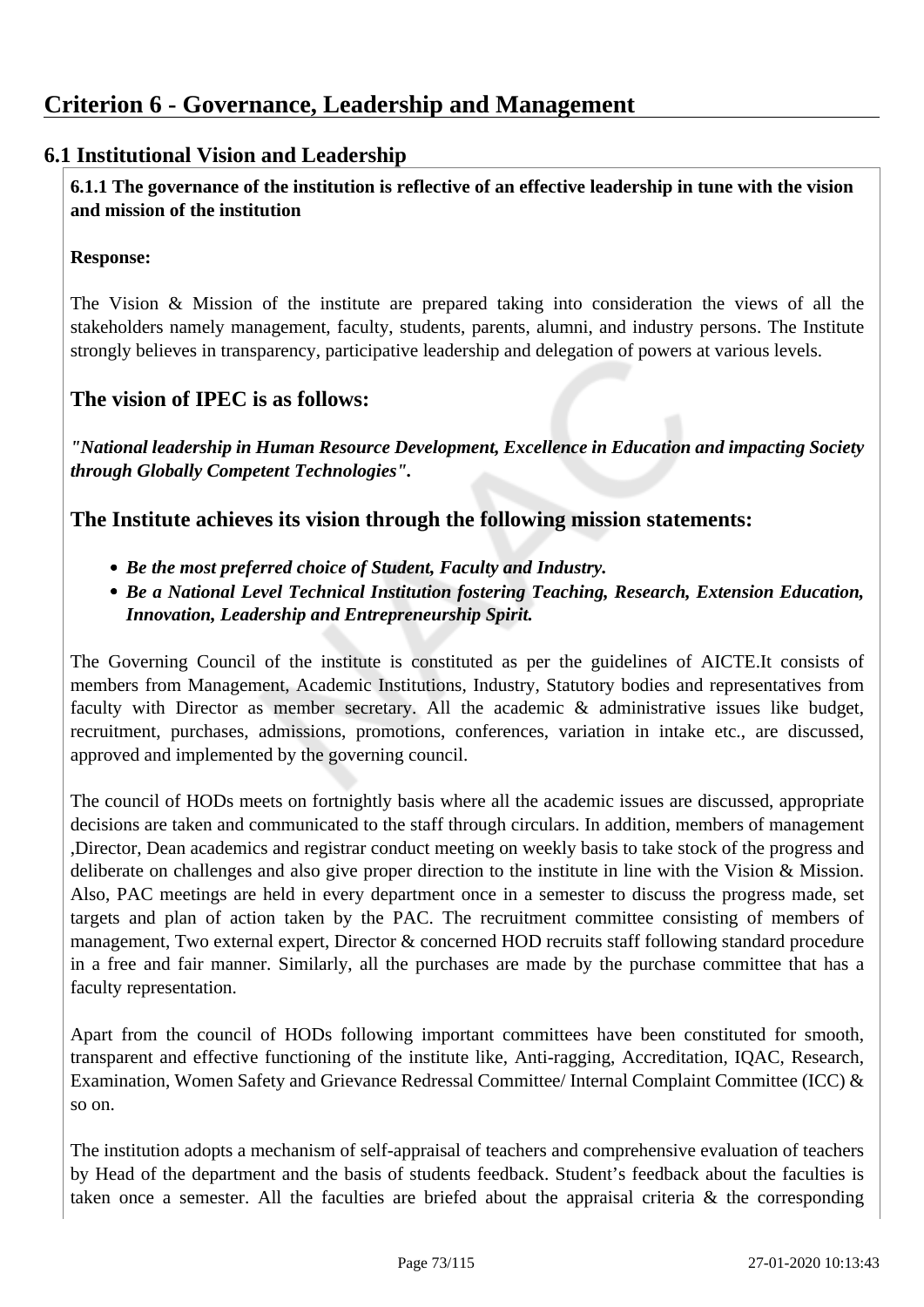weightage at the beginning of the academic year. Through participative management , the faculties are involved in various decision making bodies of the institute.

In addition, class committee meeting are held once in a month in presence of HOD and respective class coordinator to brief the students on important decisions taken, listen to their suggestions and also to address the grievances, if any.

The students are taken into confidence before implementing any policy. Similarly, faculty interaction meetings are held once in a month to discuss academic issues, obtain feedback and to take everyone into confidence in all the important academic decisions. The institute follows very effective, transparent and participative governance for effective growth of Institute.

| <b>File Description</b>         | <b>Document</b>      |
|---------------------------------|----------------------|
| Any additional information      | <b>View Document</b> |
| Link for Additional Information | <b>View Document</b> |

### **6.1.2 The institution practices decentralization and participative management**

#### **Response:**

#### **Decentrization in working**

The institute functions with decentralized administration that has complete transparency in the decision making process. The Governing council has delegated powers to the Director to conduct the Academics, institutional development, curricular and extra-curricular activities. The Director in turn has delegated certain powers to the Dean academics, HODs and office staff. The council of Dean & HODs with director as its chairman meets every week to discuss academic & administrative issues and to take appropriate decisions from time to time. The Director, Dean & HODs are delegated adequate powers for smooth functioning of the Institute.

The council of HODs has constituted many committees to decentralize the activities and for smooth functioning of the Institute. Each committee consists of members from all departments who meet regularly to carry out the duties and functions of the committee effectively. The coordinator of the committee briefs the Director on important decisions taken and the progress of their implementation.

#### **Participative management**

The institute practices a participative management at all levels. Whenever the management takes important decisions, it ensures that such issues are discussed in the HOD Meeting & in the Governing council, then only they are implemented. Director always discusses all important issues in the council of HODs meeting for their suggestions and opinions. In the faculty meeting which takes place on regular interval all academic issues, innovations, requirements are discussed and opinions are sought. Issues concerning with students are discussed in the class committee meeting which takes place on monthly basis, their suggestions are taken and are taken into confidence before implementation. Suggestions from stakeholders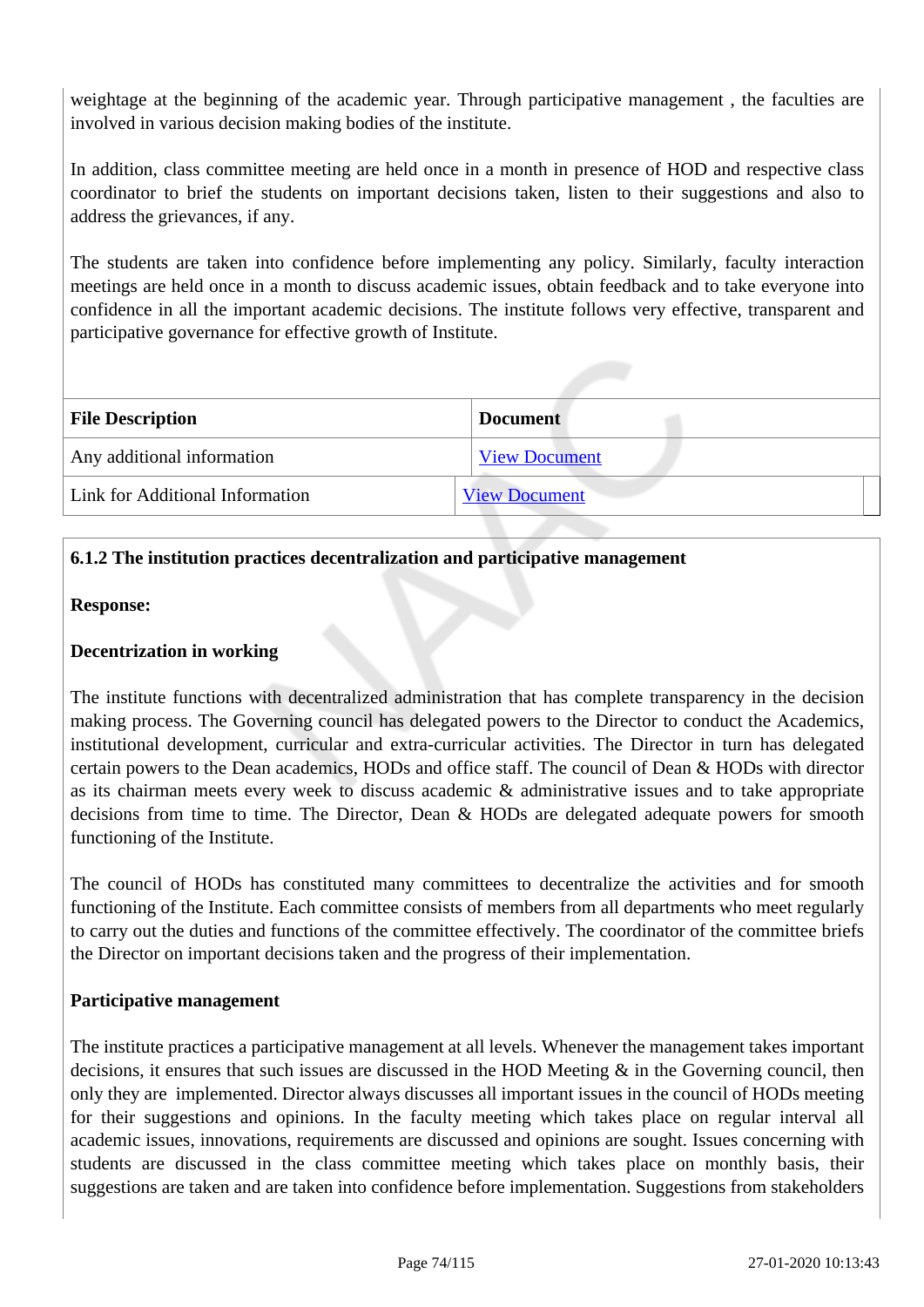are considered, discussed and if found suitable, implemented following transparency and fairness.

All the academic & administrative issues like budget, recruitment, purchases, admissions, promotions, conferences, variation in intake etc., are discussed transparently considering the joint consensus of all the concerned and decisions are taken for implementation.

# **Case study**

Academic Committee is one of the case studies to illustrate the decentralization and participative management being practiced in the institute. The objective of the Academic Committee is to take stock of the present status and deliberate on strategies, requirements and decide on the road map to achieve the vision of the institute. The Academic Committee consists of Director, Dean, HODs, Registrar and Head-HR. In the Academic commitee, all the members present their views freely on various issues concerning the institute. All important issues on all aspects of the Institute are discussed there and decisions are taken considering the interest of the institute into account. Important decisions taken by the academic committee are communicated to the management of the institute. The institute has made remarkable progress in the last ten years as most of the decisions that were taken in the academic commitee have been implemented successfully after consulting faculty and students wherever required. Some of them are

- 1.NBA accreditation
- 2.NAAC accreditation
- 3.Establishment of centre of excellence
- 4.Upgradation of labs
- 5.Signing of MOU with different industry
- 6.Improvements in teaching-learning process as per the outcome based education Model.

| <b>File Description</b>         | <b>Document</b>      |  |
|---------------------------------|----------------------|--|
| Any additional information      | <b>View Document</b> |  |
| Link for Additional Information | <b>View Document</b> |  |

# **6.2 Strategy Development and Deployment**

#### **6.2.1 Perspective/Strategic plan and Deployment documents are available in the institution**

#### **Response:**

The Institution has designed a perspective plan for the development. Some of the characteristics of the plan involve the following:

#### **Teaching and Learning**

- Creating a conducive learning environment.
- Improvising the infrastructure to facilitate learning.
- Incorporating creative ideas in delivering the subject area. This helps in generating interest towards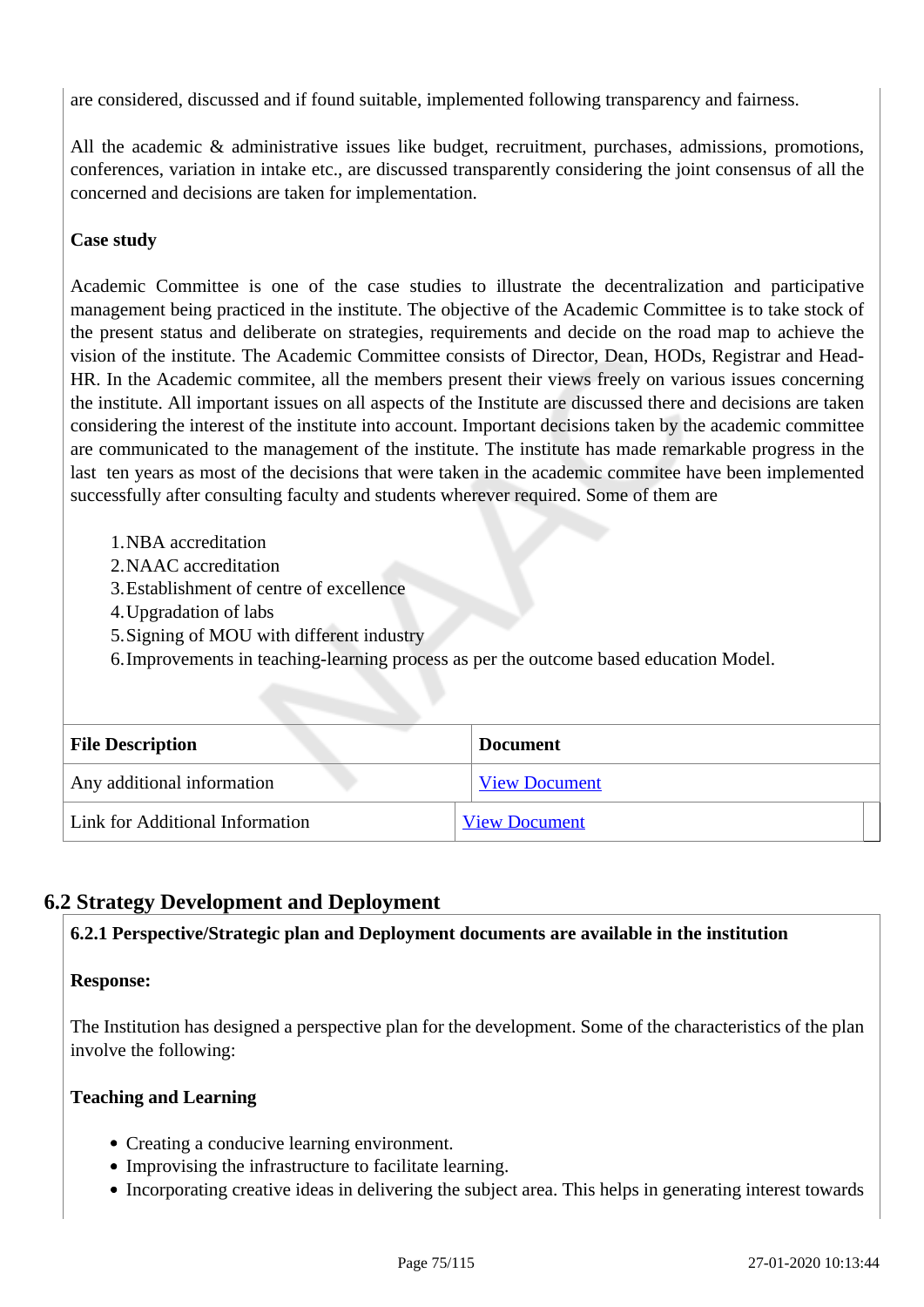the subject. By this approach, the student success rate increases.

Disseminating best practices for Teaching and Learning to the faculties.

#### **Research Development**

- Establishment of research amenities to encourage and cultivate the research culture among the learner community.
- Promotion of consultancy and research to the staff and students.
- Highlight the innovation and creativity in all aspects of activities of the Institution.
- To promote collaborative research

#### **Industry Interaction**

Focusing on multi-dimensional evaluation areas. This helps in moulding the students to meet employer's requirements.

#### **Activity successfully implemented based on the strategic plan (NBA Accreditation)**

Institute always believes to provide quality education to its students and tries its level best to produce socially responsible and innovative engineering graduates for the nation.For an engineering institute it is important that its quality of education should be certified by any external agency due to following advantages:

- Institution builds up a Brand.
- Students and parents select the institutions and programs for admission on the basis of accreditation.
- Students get quality education and better employment opportunity.
- Employers in deciding about the institutions for recruitment of graduates.
- Institutions to avail the benefits from regulatory bodies and funding agencies institutions.
- Graduation from an accredited program is an Educational Passport for engineer's mobility across good number of advanced nations and emerging economies.
- Graduates may get leadership positions and challenging technology development opportunities.

Keeping in view the above mentioned advantages institute always tries to fulfill norms and standards for accreditation. The quality of education of our institute has been accreditated two times earlier by the National board of accreditation. As per the strategic plan of the institute, the short term goal(2016-19) was to initiate accreditation(NBA/NAAC) processes for quality enhancement and get accreiditated by the NBA as well as NAAC. Accreditation as per current norms is based on the outcome based education, so the institute adopted OBE model of education and implemented it in the entire institute. Under OBE model of the education, the outcomes are measured at each and every step and the gaps are filled immediately.

As per the strategic plan, institute applied for NBA accreditation for three Programs as follows:

- 1.Computer Science & Engineering
- 2.Electronics & Communication Engineering
- 3.Mechanical Engineering.

NBA scheduled a visit of expert team to evaluate our institute on 06-08 October, 2017 Experts of the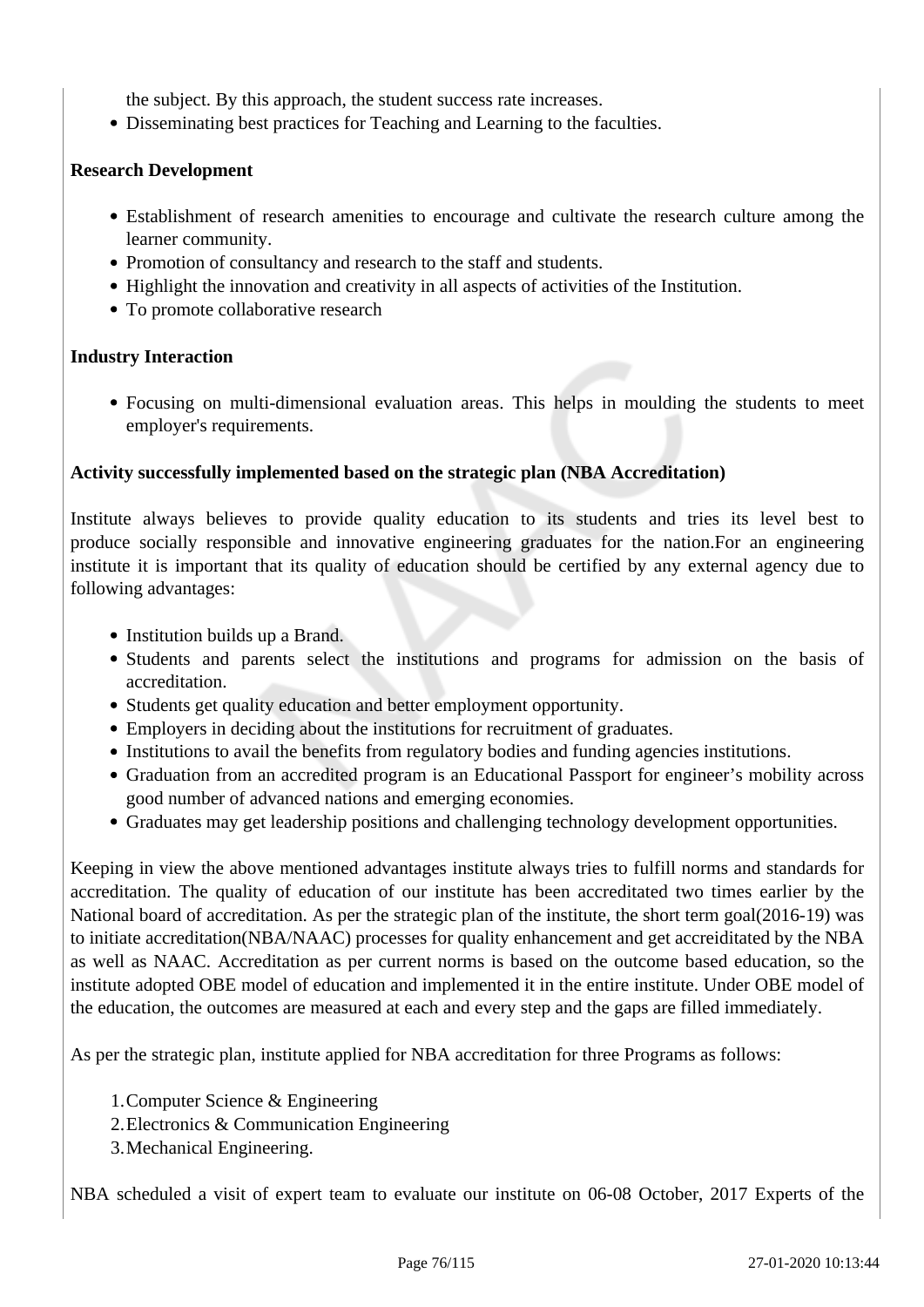accreditation team evaluated our three programs on the parameters defined by NBA and the three programs mentioned above got accreditation from the NBA for three years.

In the second phase, institute is planning to apply for NAAC accreditation for the institute and NBA accreditation for two more programs i.e. Information technology and Civil engineering for which institution has already submitted the SAR for evaluation.

| <b>File Description</b>                                   | <b>Document</b>      |
|-----------------------------------------------------------|----------------------|
| Any additional information                                | <b>View Document</b> |
| Link for Additional Information                           | <b>View Document</b> |
| Strategic Plan and deployment documents on the<br>website | <b>View Document</b> |

# **6.2.2 Organizational structure of the institution including governing body, administrative setup, and functions of various bodies, service rules, procedures, recruitment, promotional policies as well as grievance redressal mechanism**

#### **Response:**

There are different bodies that give academic and administrative leadership to the institution. An optimum level of decentralization through the autonomous departmental system and participative decision making process are in practice. For proper implementation of the polices framed by the governing council and to fullfil the statutory requirements there are following major bodies/committees/cell in the institute

| <b>Committees</b>                                              | <b>Role &amp; Responsibilities</b>            |  |
|----------------------------------------------------------------|-----------------------------------------------|--|
| Governing Council                                              | 1. Framing/Approval of Rules and Regulations  |  |
| (This is the supreme body of the and Policies of the Institute |                                               |  |
| institute)                                                     | 2. Approval of Appointments                   |  |
|                                                                | 3. Approval of allocations of budget          |  |
|                                                                | 4. Planning for continuous growth of the      |  |
|                                                                | Institute                                     |  |
|                                                                | 5. Academic Review                            |  |
| Academic Committee                                             | 1. Draw Academic Calendar                     |  |
| (This committee is constituted for the 2. Conduct of Sessional | <b>AKTU</b><br>and                            |  |
| academic monitoring of the institute)                          | Examinations                                  |  |
|                                                                | 3. Analysis of Examination results and draw   |  |
|                                                                | strategy for better performance in future     |  |
|                                                                | Examinations.                                 |  |
|                                                                | 4. Students Feedback and Analysis             |  |
|                                                                | 5. Analysis of Attainments of PEOs and POs of |  |
|                                                                | Academic Departments                          |  |
|                                                                | 6. Organizing Conference, workshops, STC,     |  |
|                                                                | FDP, Appraisals of Faculty & Staff, etc.      |  |
| Training & Placement Cell (TPC)                                | 1. Assist in Training of students in various  |  |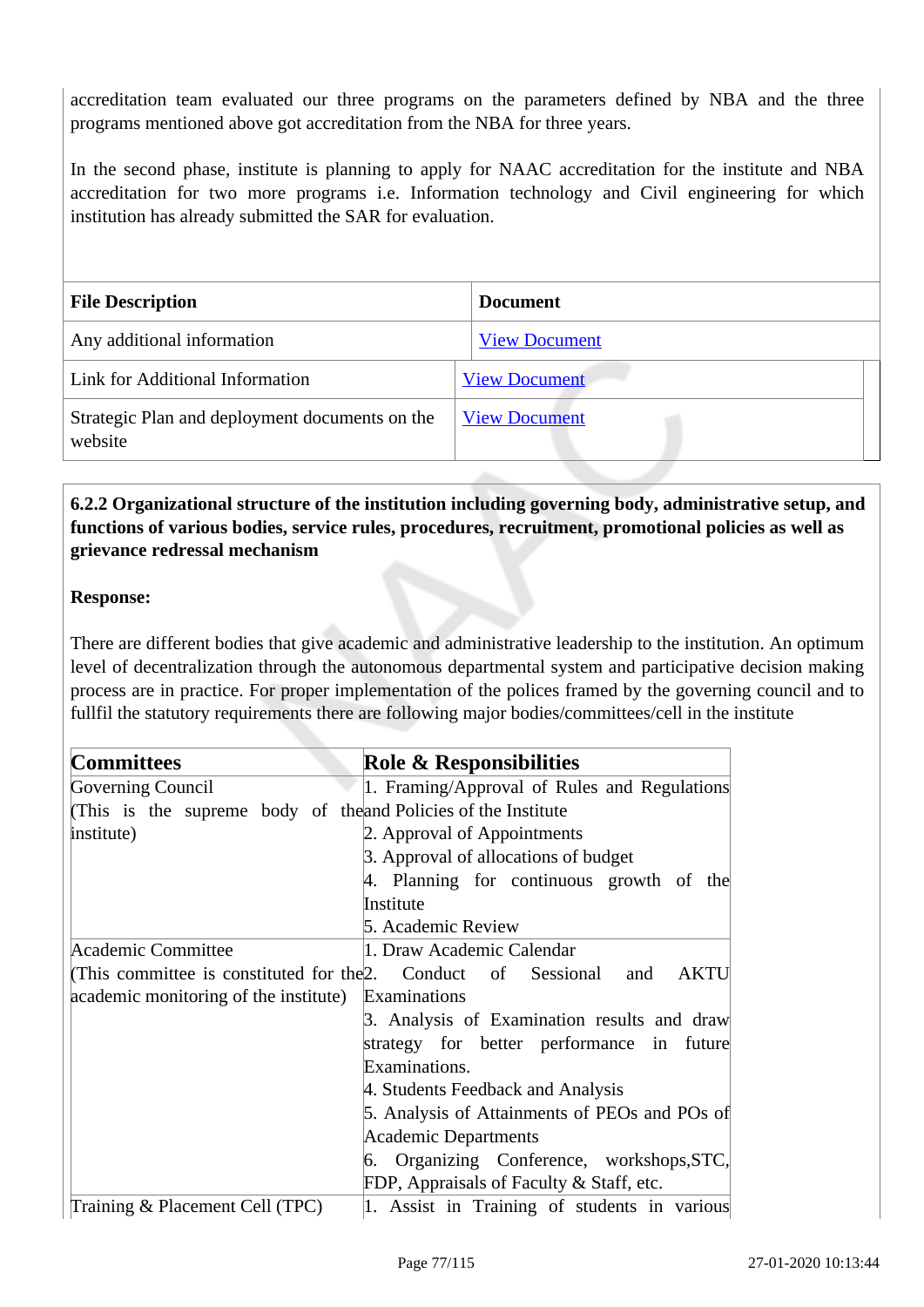|                                                                     | (This Cell is constituted to provide the Industries/Organizations in India and abroad.) |  |  |  |
|---------------------------------------------------------------------|-----------------------------------------------------------------------------------------|--|--|--|
|                                                                     | support to the students regarding the 2. Placement of students in various Industries    |  |  |  |
| placement)                                                          | and organizations.                                                                      |  |  |  |
|                                                                     | Conduct programs for Personality<br>3.                                                  |  |  |  |
|                                                                     | Development, Improvement of Communication                                               |  |  |  |
|                                                                     | skills and Career Guidance                                                              |  |  |  |
| Alumni Affairs Committee (AAC)                                      | 1. To arrange Alumni Meet                                                               |  |  |  |
| (This committee is constituted to deal). To coordinate with Alumni. |                                                                                         |  |  |  |
| with the matters related with the                                   |                                                                                         |  |  |  |
| alumni)                                                             | 3. Creation of social group for information to                                          |  |  |  |
|                                                                     | Alumni                                                                                  |  |  |  |
| Grievance Redressal Cell                                            | 1. Grievances received from students, faculty                                           |  |  |  |
|                                                                     | and staff are discussed in the cell.                                                    |  |  |  |
|                                                                     | 2. Opportunity is provided to the aggrieved                                             |  |  |  |
|                                                                     | persons to explain their view point.                                                    |  |  |  |
|                                                                     | 3. Redressal is provided in accordance with                                             |  |  |  |
|                                                                     | institute rules and proper counselling is done to                                       |  |  |  |
|                                                                     | fully satisfy aggrieved faculty/staff/students.                                         |  |  |  |
| Anti-Ragging Committee                                              | 1. To ensure compliance with the provision of                                           |  |  |  |
|                                                                     | UGC regulation 2009 at the institute level.                                             |  |  |  |
|                                                                     | 2. To monitor and oversee the performance of                                            |  |  |  |
|                                                                     | anti ragging squad in prevention of ragging in                                          |  |  |  |
|                                                                     | the institution.                                                                        |  |  |  |

#### **Service rules, procedures & Recruitment Policies:**

The institution strictly follows the service rules according to the AICTE and AKTU norms. The teaching and non-teaching faculty have the benefits of EPF/GIS/Gratuity and Casual/Earned/Medical/ Maternity/Compensatory Leaves. Recruitment takes place according to the norms of the AICTE & University. The university/management selection committee comprising of Director, HOD and Subject experts decide the worthiness of the faculty member through his/her performance in the interview according to the parameters. The institute follows AICTE/AKTU norms for staff recruitment. The HoDs review requirements as per Teaching Load and submit the consolidated staff requirement to Director and conduct the recruitment as per the norms.

#### **Promotional Policies:**

Promotion is the shift of an employee from one position to another with more responsible duties or requiring more skills. Promotions are based on performance, merit and qualifications required for the higher position. A pay rise is eminent in case of promotions but the Management reserves the right to do so.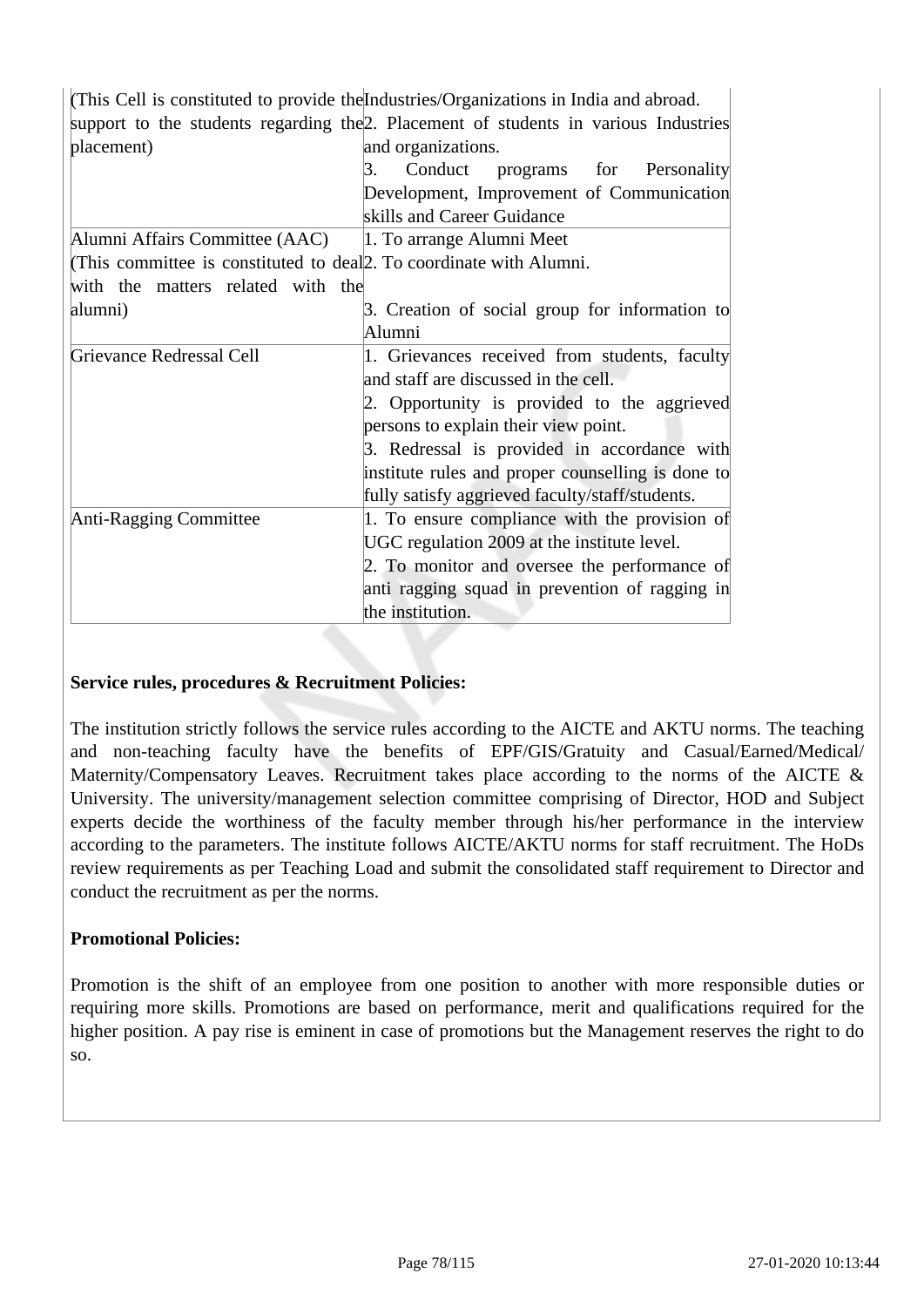| <b>File Description</b>         | <b>Document</b>      |
|---------------------------------|----------------------|
| Any additional information      | <b>View Document</b> |
| Link for Additional Information | <b>View Document</b> |

# **6.2.3 Implementation of e-governance in areas of operation**

- **1.Planning and Development**
- **2.Administration**
- **3.Finance and Accounts**
- **4.Student Admission and Support**
- **5.Examination**
- **A. All 5 of the above**
- **B. Any 4 of the above**
- **C. Any 3 of the above**

# **D. Any 2 of the above**

#### **Response:** A. All 5 of the above

| <b>File Description</b>                                                                                            | <b>Document</b>      |
|--------------------------------------------------------------------------------------------------------------------|----------------------|
| Screen shots of user interfaces                                                                                    | <b>View Document</b> |
| <b>ERP</b> Document                                                                                                | <b>View Document</b> |
| Details of implementation of e-governance in areas<br>of operation Planning and<br>Development, Administration etc | <b>View Document</b> |

# **6.2.4 Effectiveness of various bodies/cells/committees is evident through minutes of meetings and implementation of their resolutions**

**Response:** 

# **Activity Successfully Implemented based on the Minutes of the Governing Council**

The institute functions with decentralized administration that has complete transparency in the decision making process. For the effective governance, the institute has a well defined organizational structure with duly defined role and responsibility. For effective monitoring and implementation of the policies, the Governing council and Academic commitee have constituted many committees in the institution. Every committee has a convener and has its meeting scheduled on regular intervals. The minutes of the every meeting are properly documented and sent to all concerned person.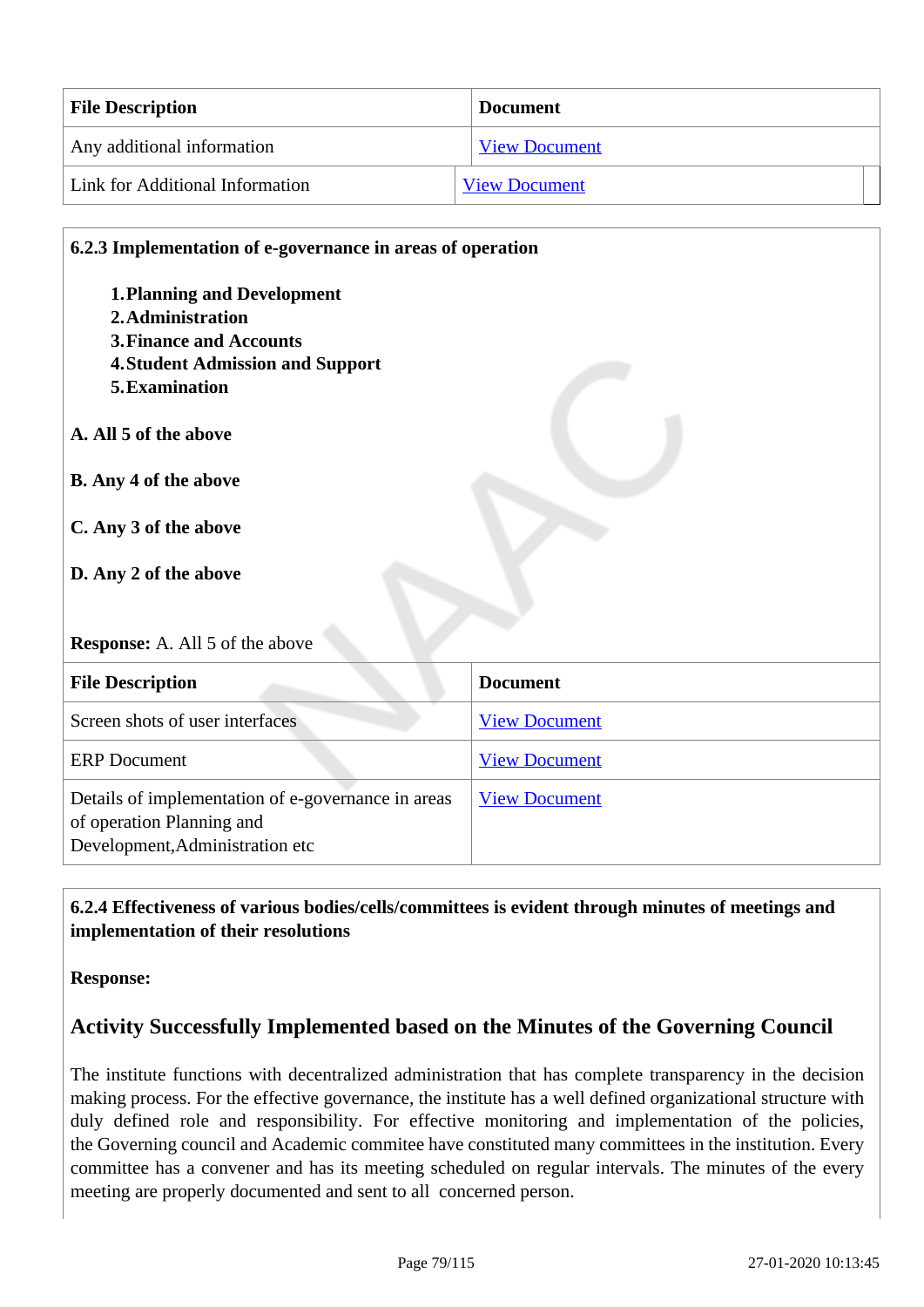The vision of the institute is **"National leadership in Human Resource Development, Excellence in Education and impacting Society through Globally Competent Technologies"**. As per the vision of the institute, the institute wants to achieve the national leadership in placement. That is the reason why the governing council of the institute, which is the highest decision making body of the institute is always concerned about the placement as placement is the key component to attain the vision of the institute.

**As per the 15th meeting of the governing council held on 28 Jan 2016 (point No. 12)** the governing council reviewed the status of the placement of the institution. The Director of the institute briefed the governing council that total number of offers available to the students were 369 for the session 2014-15. This is 80% of the total of the students eligible as per the norms defined by different recruiting companies. Governing council instructed the Head Training and placement to focus more on increasing the placement. The Head Training and placement assured the governing council that the department will try its level best to increase the placement and they will try to achieve the target of 400 placement offers in the coming session.

The training and placement cell as per the instruction of governing council incorporated the following measures to increase the placement:

- Soft Skill Development: The placement cell constituted a committee at the level of every department in consultation with the concerned HOD for the effective implementation and monitoring of the personality development classes run by different expert agencies hired by the institution.
- **Student Committee for Placement:** The training and placement cell also constituted a student committee involving two students from each branch for effective communication with the students. This helped the cell to understand the need and problem faced by the students.
- **Meeting with the Placement Aspirant:** The placement cell had a open discussion with all the eligible students making them aware about the prerequisites and eligibility criterion of major companies.

By these measures, the training and placement cell was able to increase the placement of the institution and achieve the target of the 480 placement offers which is 90% of the total eligible students against the target of 400 placement offers given by the governing council. This is evident through **point number 5** of the minutes of the **16th governing council meeting held on 17th November 2016.**

| <b>File Description</b>         | <b>Document</b>      |  |
|---------------------------------|----------------------|--|
| Any additional information      | <b>View Document</b> |  |
| Link for Additional Information | <b>View Document</b> |  |

# **6.3 Faculty Empowerment Strategies**

**6.3.1 The institution has effective welfare measures for teaching and non-teaching staff**

#### **Response:**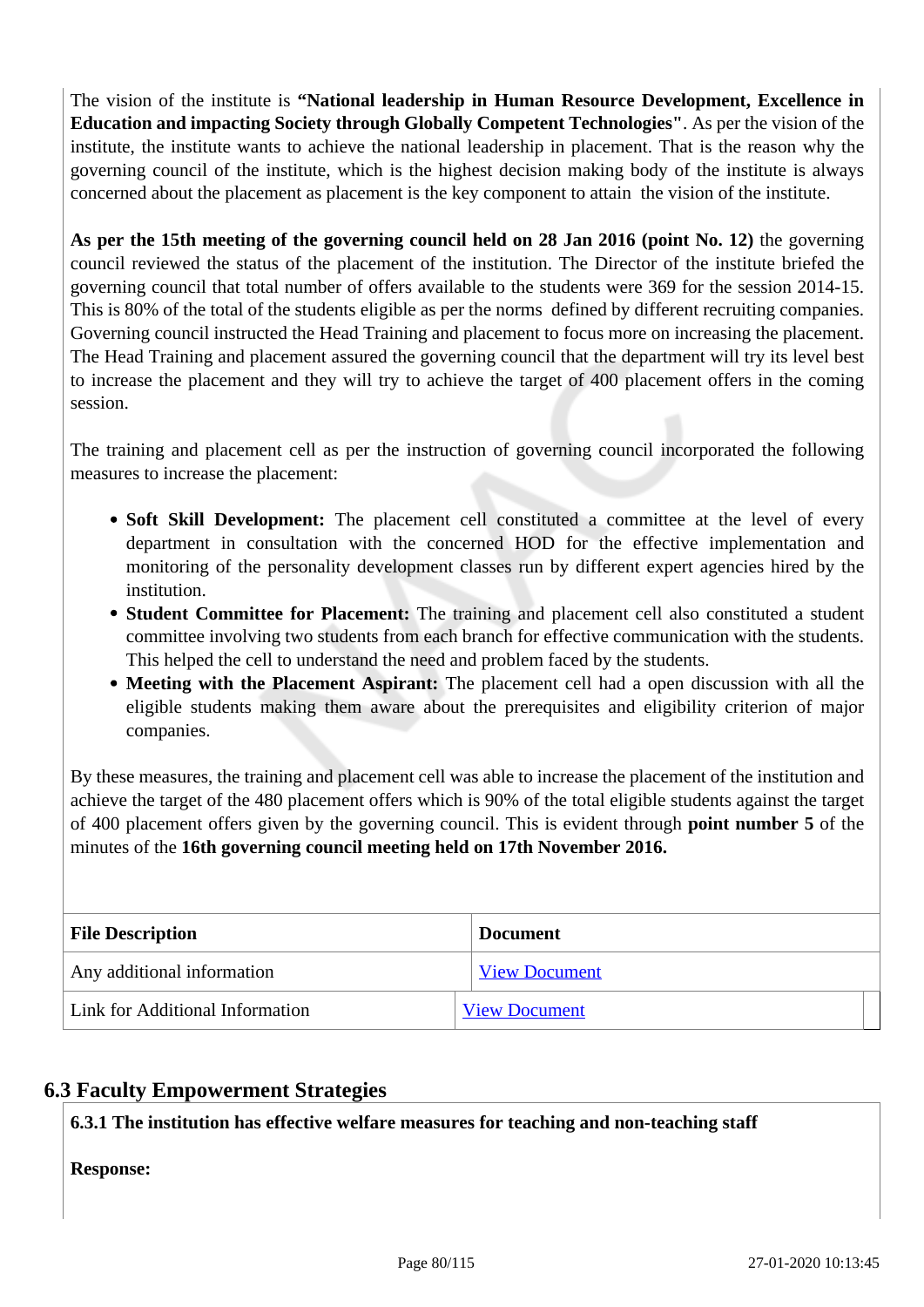# **Institutes provide the following welfare measures to their employees:-**

- 1.**Study Leave:** Study leave is sanctioned to Faculty members who want to pursue higher studies while being on roll of the institute.
- 2.**Psychological Counseling:** Institute is visited by Psychologist for the students and Faculty to get the help and facility of counseling in this regard.
- 3.**Sports Room & Facilities:** Sport facilities are provided by the Institute to encourage sports activities among the faculty members and staff.
- 4.**Employee Assistance Program such as FDP/STC/ Workshop:** Institutes provides assistance to Faculty for research and academic development related work by reimbursing their expenses on registration, TA/DA. In addition to this, Institute provides duty leave to attend such programm.
- 5.**Medical Facilities:** Medical facilities are provided in institute for Faculty/ Staff during their stay in the premises. A Medical practitioner is available during working hours in Administration department for medical treatment to employees. Specialist medical practitioner such as Gynecologist are also available intermittently. Homeopathy medicine is also being administered in addition to allopathic medicines.In addition College has tie up with Paras Hospital for immergency cases.
- 6.**Employees' Engagement Activities:** Employee engagement activities such as festival celebration, Picnic are being arranged by the Institute in order to provide coherent and conducive environment.
- 7.**Uniforms Facilities:** All class four personnel are provided one set of winter and summer uniforms once in a year.
- 8.**Yoga Classes**: Yoga classes are arranged for Faculty and staff in the Institute to prepare themselves for creative activities through spiritual & holistic development.
- 9.**Employee State Insurance Scheme:** Employees' State Insurance (ESI) is an integrated social security scheme, stated to provide social protection to employees in the institute and their dependents in contingencies such as sickness, maternity, or disablement or death due to employment injury or occupational diseases. This Scheme provides full facilities to insured persons and their dependents as well as cash benefits to compensate for the loss of wages or earning capacity in various situations.
- 10.**Employees' Provident Fund Scheme:** Employees' provident fund scheme is applicable to the institute employees under the employees' Provident Fund & Miscellaneous Provision act 1952 in order to assist the employee after retirement and have benefits to sustain their life in old age.
- 11.**Maternity Leave:** The employees can avail maternity benefit as per the rules of the institute.
- 12.**Accidental Insurance Scheme:**The accidental insurance cover is provided by the instituteto its employees for any expenses of untoward incidents during course of their employment.
- 13.**Internal Complaint Committee:** Internal complaint committee has been formed as per the Sexual Harassment Act to protect the employee from harassments of any kind. Guidelines are provided for proper action and also for protecting the aggrieved employee. Grievance Redressal Cell: Whether or not such conduct constitutes an offence under law or a breach of the service rules, an appropriate complaint mechanism is created in the institute for redressal of the complaint made by the employee.
- 14.**Fixed Holiday:** Employees are provided 1st and 3rd Saturday as fixed holidays apart from Gazetted and restricted holidays declared by government of Uttar Pradesh.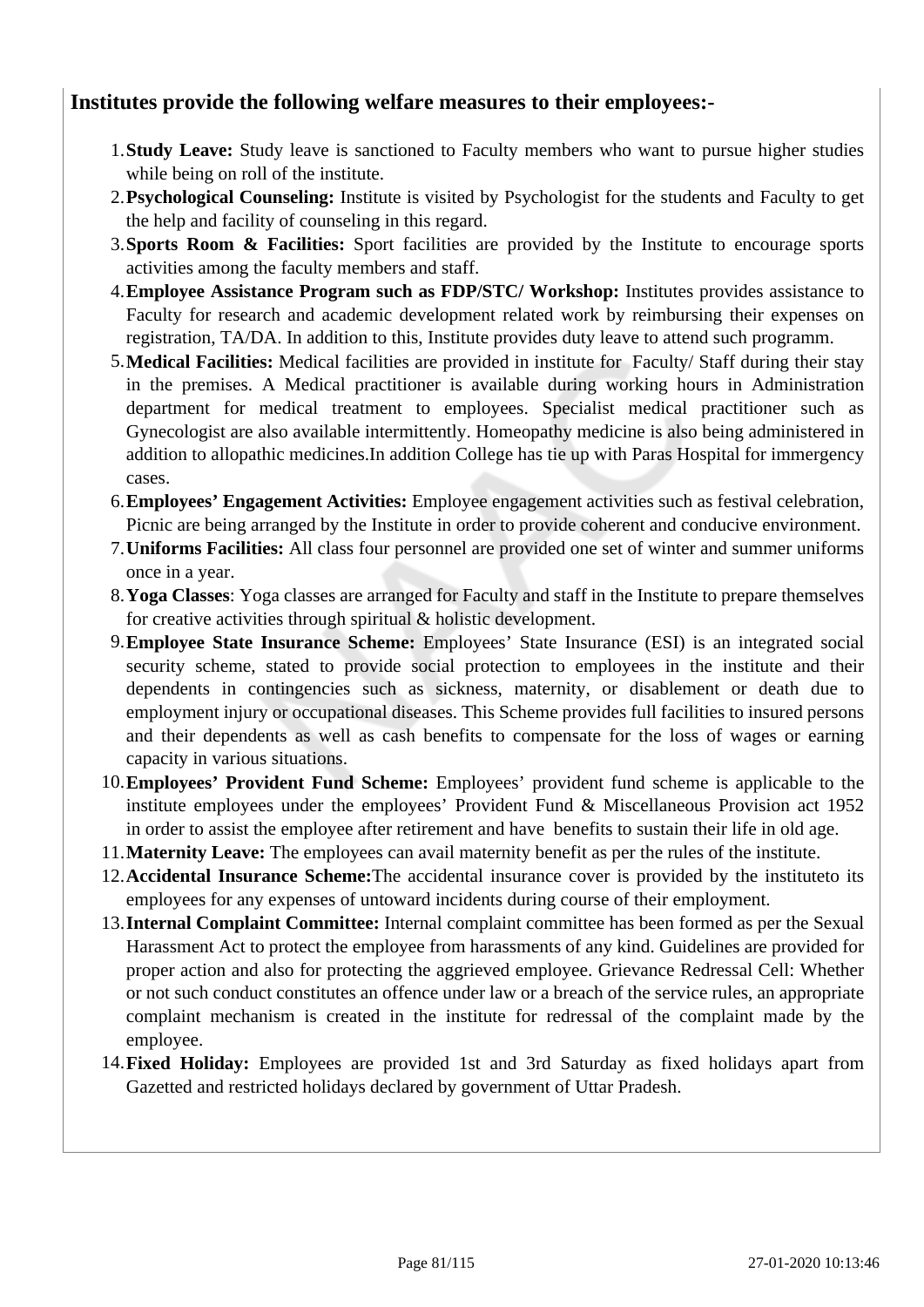| <b>File Description</b>         | <b>Document</b>      |  |
|---------------------------------|----------------------|--|
| Any additional information      | <b>View Document</b> |  |
| Link for Additional Information | <b>View Document</b> |  |

#### **6.3.2 Average percentage of teachers provided with financial support to attend conferences/workshops and towards membership fee of professional bodies during the last five years**

#### **Response:** 13.68

6.3.2.1 Number of teachers provided with financial support to attend conferences / workshops and towards membership fee of professional bodies year-wise during the last five years

| 2017-18  | 2016-17 | 2015-16    | 2014-15 | 2013-14 |
|----------|---------|------------|---------|---------|
| $\sim$ 1 | 18      | 1 Q<br>-12 | 40      | 49      |

| <b>File Description</b>                                                                                                   | <b>Document</b>      |  |
|---------------------------------------------------------------------------------------------------------------------------|----------------------|--|
| Details of teachers provided with financial support<br>to attend conferences, workshops etc during the last<br>five years | <b>View Document</b> |  |
| Any additional information                                                                                                | <b>View Document</b> |  |

# **6.3.3 Average number of professional development /administrative training programs organized by the institution for teaching and non teaching staff during the last five years**

#### **Response:** 13

6.3.3.1 Total number of professional development / administrative training programs organized by the Institution for teaching and non teaching staff year-wise during the last five years

| 2017-18 | 2016-17        | 2015-16      | 2014-15 | 2013-14 |
|---------|----------------|--------------|---------|---------|
| 28      | $\overline{1}$ | $\sim$<br>-- | ◡       | -       |

| <b>File Description</b>                                                                                                                       | <b>Document</b>      |
|-----------------------------------------------------------------------------------------------------------------------------------------------|----------------------|
| Details of professional development / administrative<br>training programs organized by the Institution for<br>teaching and non teaching staff | <b>View Document</b> |
| Any additional information                                                                                                                    | <b>View Document</b> |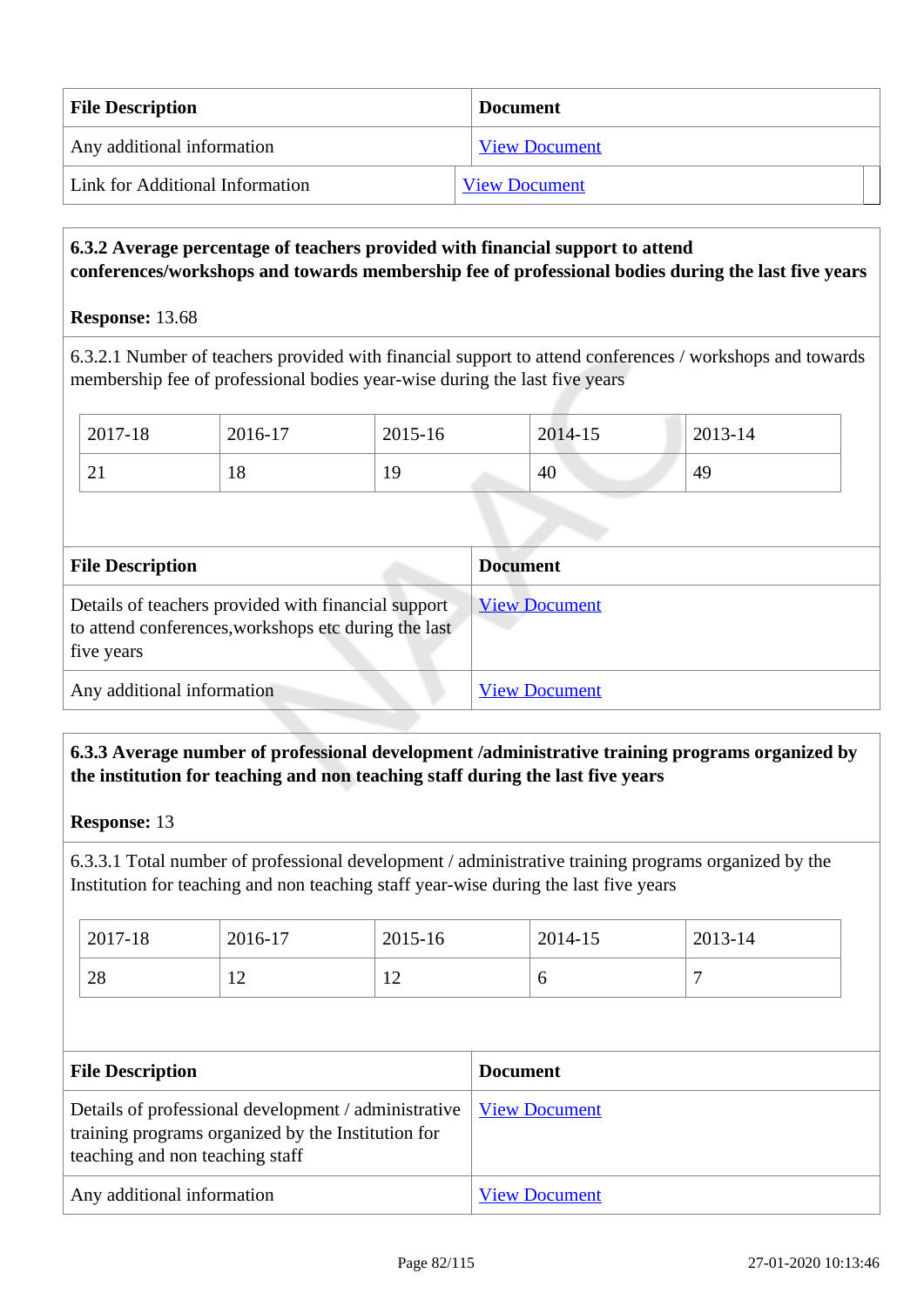# **6.3.4 Average percentage of teachers attending professional development programs viz., Orientation Program, Refresher Course, Short Term Course, Faculty Development Program during the last five years**

#### **Response:** 53.38

6.3.4.1 Total number of teachers attending professional development programs, viz., Orientation Program, Refresher Course, Short Term Course, Faculty Development Programs year-wise during the last five years

| 2017-18 | 2016-17 | 2015-16 | 2014-15 | 2013-14 |
|---------|---------|---------|---------|---------|
| 209     | 127     | 105     | 91      | 63      |

| <b>File Description</b>                                                                       | <b>Document</b>      |
|-----------------------------------------------------------------------------------------------|----------------------|
| Details of teachers attending professional<br>development programs during the last five years | <b>View Document</b> |
| Any additional information                                                                    | <b>View Document</b> |

# **6.3.5 Institution has Performance Appraisal System for teaching and non-teaching staff**

#### **Response:**

Performance Appraisal system is one of the essential drive for providing quality education. The Institute strictly follows all the basic recruitment and promotional policies as stipulated by AICTE, AKTU as well as Government of Uttar Pradesh. A well-defined faculty and non-teaching staff appraisal system is adopted in the institute. The faculty appraisal contains the following salient features to capture all the aspects of academic performance.

- 1.End Semester results
- 2. Feedback from the students
- 3. Research publications by the faculty
- 4. Consultancy done by the faculty member
- 5. Book published by the faculty member
- 6. FDP/Workshop conducted or attended
- 7. Grant received from funding agencies
- 8. Conference,Seminar, workshop attended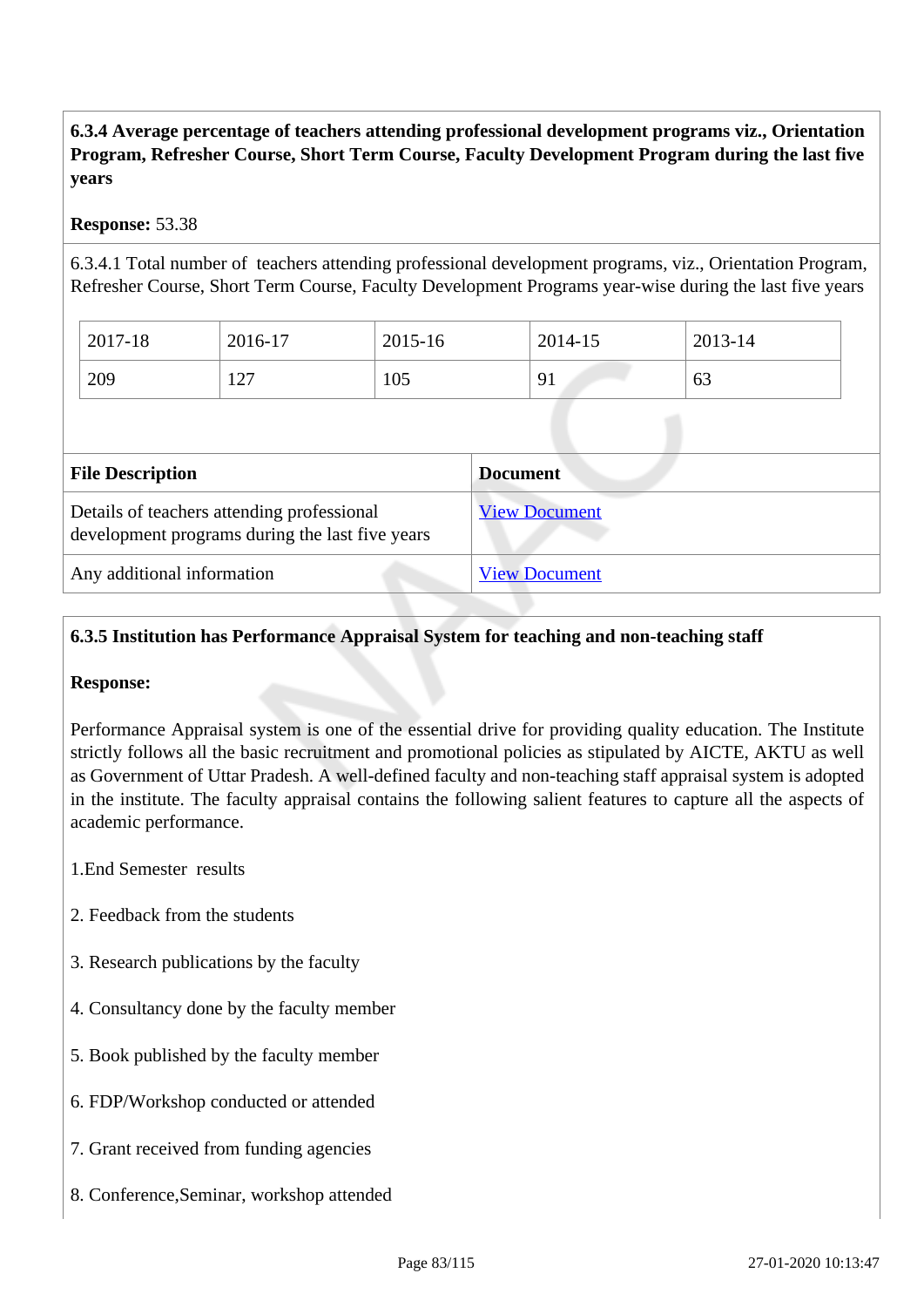#### 9. Contribution at department & institute level

#### 10.HODs/Director report covering

- Professionalism
- Attitude
- Attendance & punctuality
- Adaptability/Response to change
- Dependability
- Leadership
- Public relation & interpersonal skills
- Effective counseling of students
- Proposals sent for funding agencies
- Awards/Prizes won at state or national level

All the faculty members are briefed about the appraisal criteria  $\&$  the corresponding weightage to create awareness and also to obtain feedback for improvement of the appraisal system in the beginning of the academic year itself. Faculty members are reminded & encouraged periodically by their respective HODs on appraisal criteria to ensure that faculty members put in maximum efforts to score maximum points in the appraisal. At the end of the academic year, faculty members carry out self appraisal & submit to the concerned HOD. HOD, in-turn, discusses with the concerned faculty member before sending the appraisal report to the Director. He discusses with HOD& recommends to the management for the sanction of annual increment if the report is Satisfactory. In case of extraordinary performance by any faculty member, extra increments are also given to them. In case the report is not satisfactory, concerned faculty member is not sanctioned as increment. Concerned faculty member is also informed about this. There are many cases where faculty member who joined as lecturer have been promoted to the post of professor. This shows the effectiveness of the faculty appraisal system of the institute.

The appraisal criteria for non-teaching staff is different from that of teaching. However, the procedure followed is similar to that of faculty. In case of nonteaching staff, appraisal is done by the reporting officer of the particular staff in discussion with the concerned staff.The staff appraisal system is comprehensive and ensures continued effective staff performance.

| <b>File Description</b>    | <b>Document</b>      |
|----------------------------|----------------------|
| Any additional information | <b>View Document</b> |

# **6.4 Financial Management and Resource Mobilization**

#### **6.4.1 Institution conducts internal and external financial audits regularly**

#### **Response:**

The institute has a mechanism for internal and external audit. We have our own internal audit mechanism where internal audit is an ongoing continuous process in addition to the external auditors to verify and certify the entire Income and Expenditure and the Capital Expenditure of the Institute each year. Qualified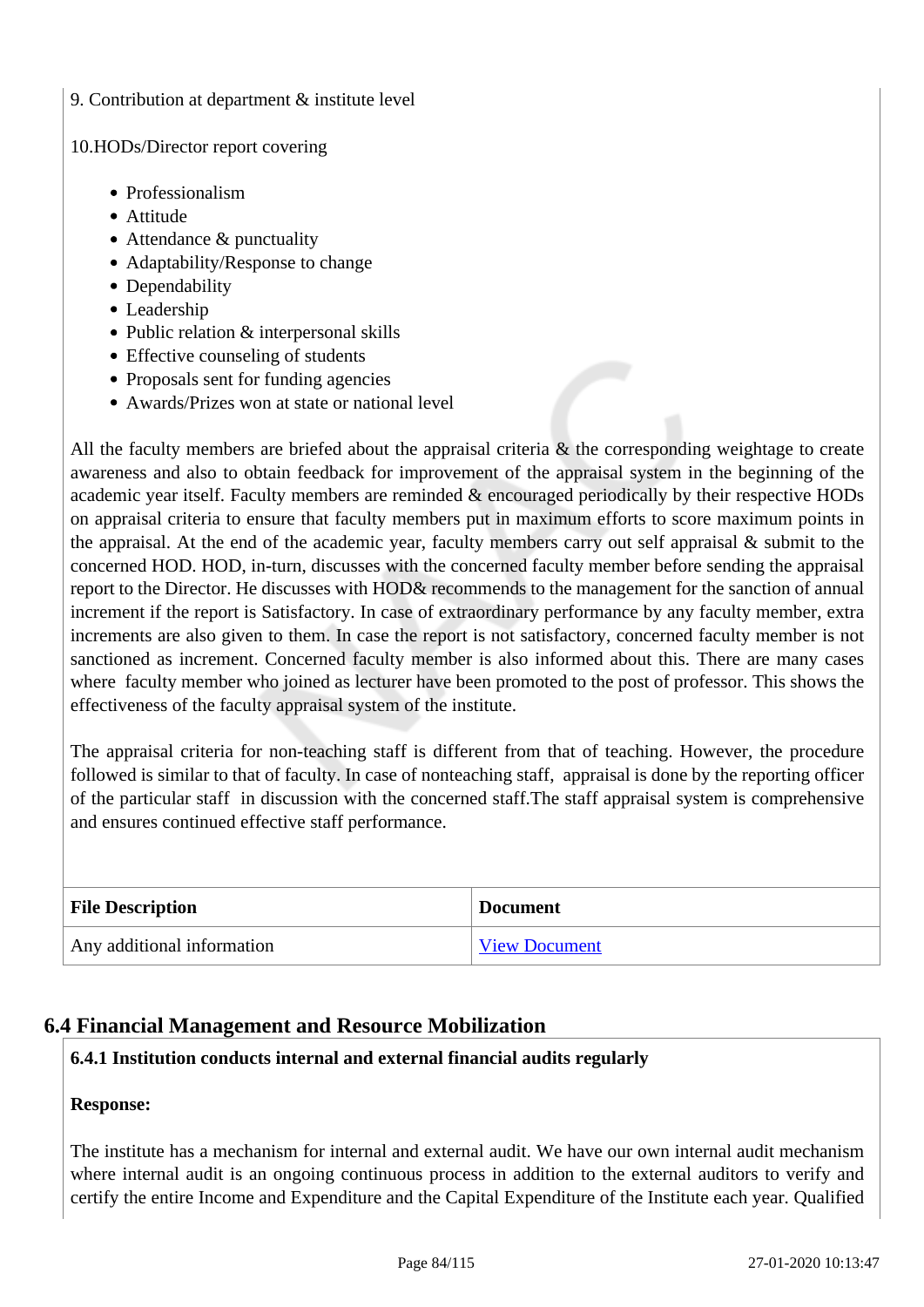Internal Auditors from external resources have been permanently appointed and a team of staff under them do a thorough check and verification of all vouchers of the transactions that are carried out in each financial year. Likewise, an external audit is also carried out on in elaborated way on quarterly basis. The institutional accounts are audited regularly by both Internal and statutory audits. So far there have been no major findings / objections. Minor errors of omissions and commissions when pointed out by the audit team are immediately corrected / rectified and precautionary steps are taken to avoid recurrence of such errors in future. The institute regularly follows Internal & external financial audit system. The Institute has maintained the highest level of transparency in all financial transactions. It may be seen from the audited reports that all the financial transactions are carried out as per the standard norms. The audited reports are uploaded in the college website as per AICTE norms.

The financial audits are conducted on following dates for last five years:

Audit of the books of accounts of IPEC for AY 2013-14 was done on 22.09.2014

Audit of the books of accounts of IPEC for AY 2014-15 was done on 21.09.2015

Audit of the books of accounts of IPEC for AY 2015-16 was done on 26.09.2016

Audit of the books of accounts of IPEC for AY 2016-17 was done on 26.09.2017

Audit of the books of accounts of IPEC for AY 2017-18 was done on 24.09.2018

An extract of the audited report by the external agency is attached.

| <b>File Description</b>         | <b>Document</b>      |
|---------------------------------|----------------------|
| Any additional information      | <b>View Document</b> |
| Link for Additional Information | <b>View Document</b> |

# **6.4.2 Funds / Grants received from non-government bodies, individuals, Philanthropists during the last five years (not covered in Criterion III) (INR in Lakhs)**

**Response:** 66.52

6.4.2.1 Total Grants received from non-government bodies, individuals, philanthropists year-wise during the last five years (INR in Lakhs)

| 2017-18 | 2016-17 | 2015-16         | 2014-15 | 2013-14 |
|---------|---------|-----------------|---------|---------|
| 4.07    | 2.43    | 23.37<br>ا د.ر. | 5.63    | 31.02   |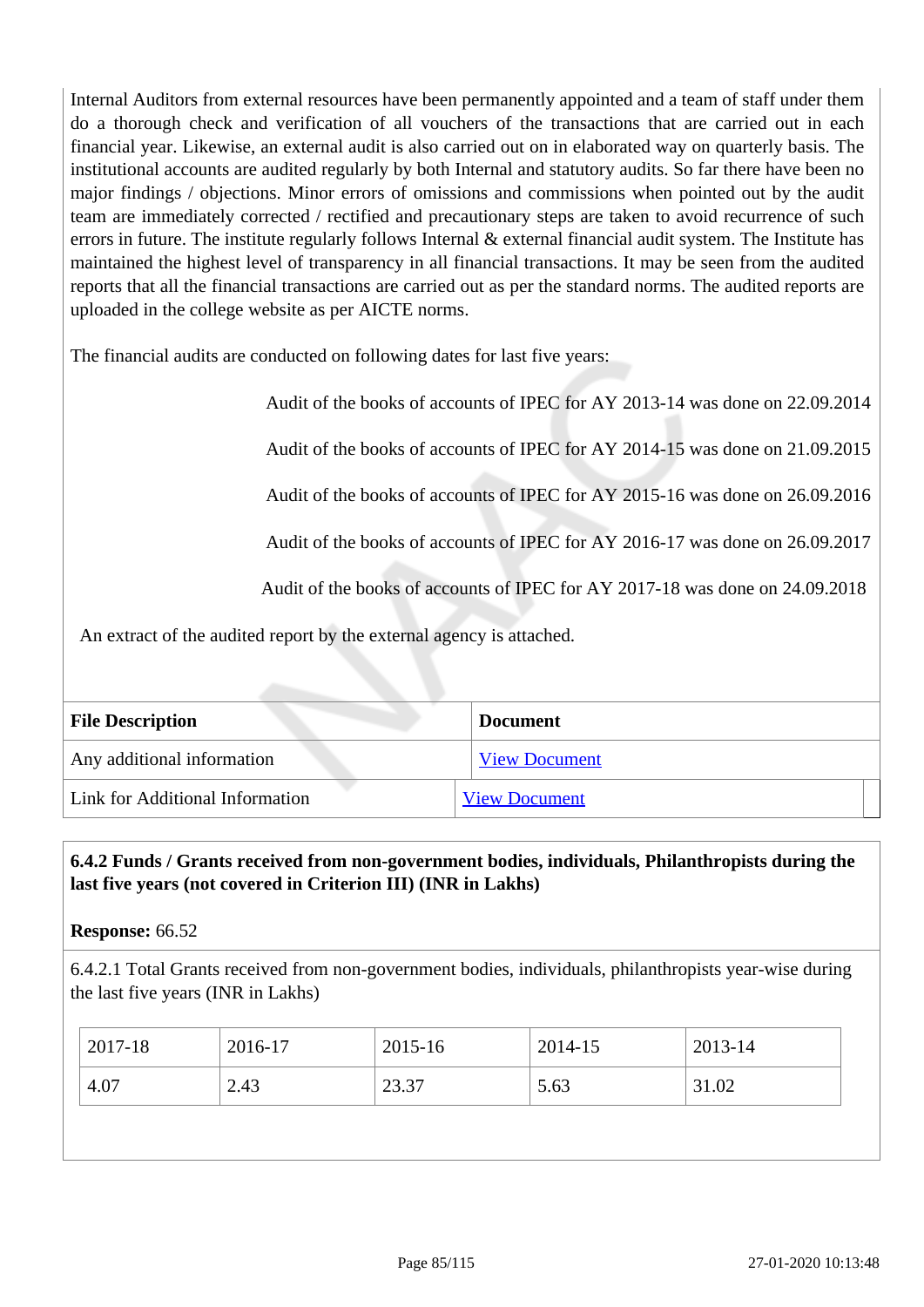| <b>File Description</b>                                                                      | <b>Document</b>      |
|----------------------------------------------------------------------------------------------|----------------------|
| Details of Funds / Grants received from non-<br>government bodies during the last five years | <b>View Document</b> |

#### **6.4.3 Institutional strategies for mobilisation of funds and the optimal utilisation of resources**

#### **Response:**

#### **Mobilisation:**

IPEC is a self-financed institution, where the funds are generated through the fees paid by the students. Deficit is managed by taking advance from the parent trust/bank. Additional funding is obtained by faculty members from funding agencies like AICTE, DST, AKTU, MSME, PMKVY through Research proposals. These funds are utilized for the research and laboratory development.

#### **Utilisation of Resources**

The institute has a well-defined mechanism to monitor effective and efficient utilization of available financial resources for the development of the academic processes and infrastructure .The master key for taking the finanacial decision and related maters are Governing Council constantly monitor and encourage for the proper utilization of allocated funds as per need. The funds are allocated to each department during the preparation of yearly budget. This budget is generally for the requirement or up-gradations.In case of any need where the financial support is required, proper demand in writing is made from the concerned Department. For e.g. in case of any requirement, the details of the requirement of the equipment's, maintenance infrastructures etc are prepared and proper procedure for purchase is adopted. A statement of accounts containing details of income and expenditure, including budgetary is placed in front of the Governing Council.

Institutional budget is prepared by Director every year taking into consideration of recurring and nonrecurring expenditures.

Accordingly, all the administrative and academic heads are requested to submit the budget required for the subsequent financial year. Along with this, all coordinators of different cells are instructed to submit their budget to Director. All the major financial decisions are taken by the Governing Council of the institute. All the major financial transactions are analyzed and verified by the governing council under different heads like:

#### **Infrastructure Built-Up**

**Library**

**Laboratory Equipment**

**Laboratory Consumables**

#### **Teaching and Non-Teaching Staff Salary**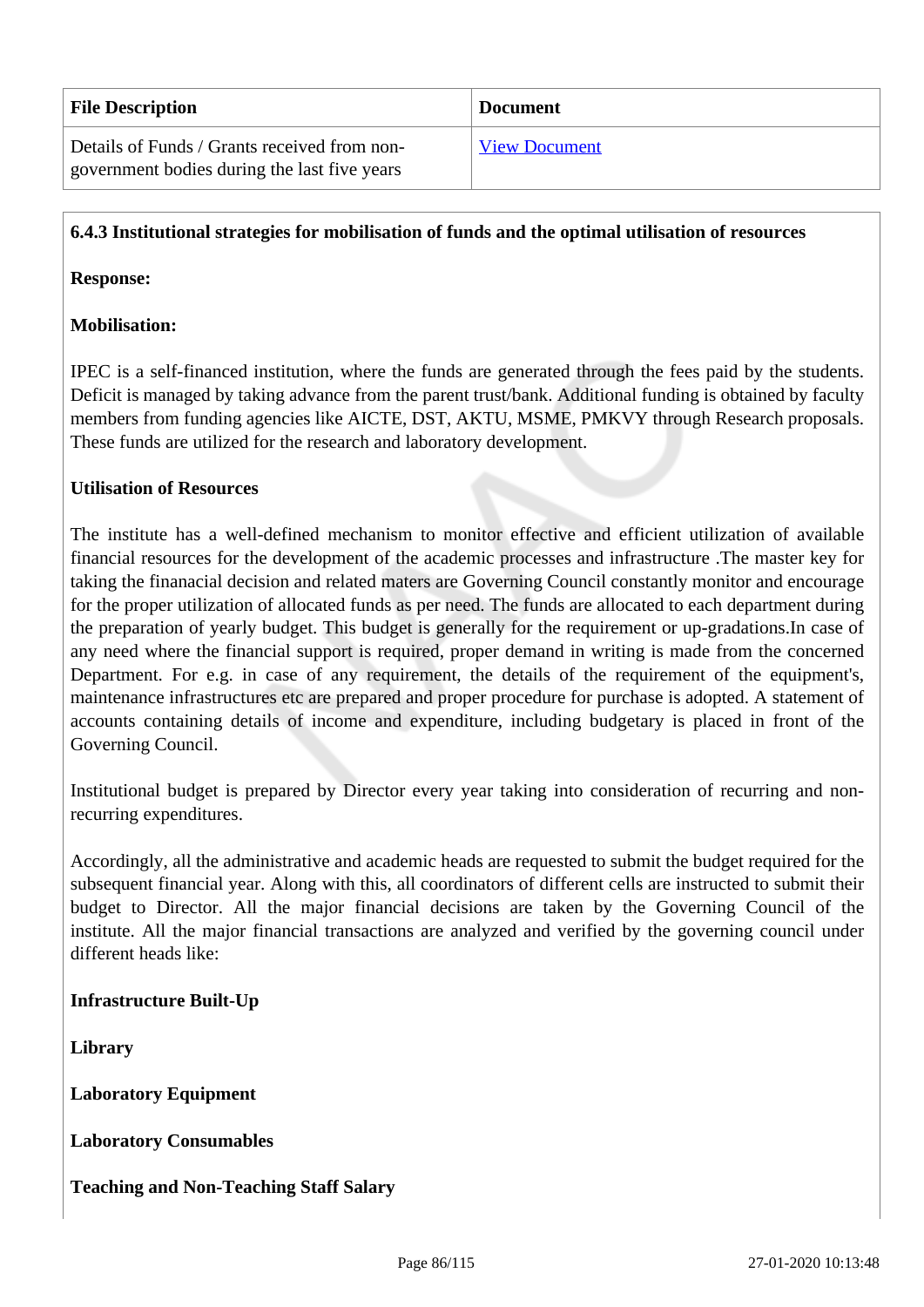**Maintenance and Spares**

**Research & Development**

**Training and Travel**

# **Miscellaneous Exp.**

# **Others**

The details of budget and actual expenses are shown in the table below for the last three financial years.From the below table it is evident that the institute has utilized about 95 percent of the total allocated budget.

| Years                                                             | <b>CFY</b>      |                           | CFYm1           |                           | CFYm2     |                           | <b>CF</b> |
|-------------------------------------------------------------------|-----------------|---------------------------|-----------------|---------------------------|-----------|---------------------------|-----------|
|                                                                   | 2018-2019       |                           | 2017-2018       |                           | 2016-2017 |                           | 201       |
|                                                                   | till 30/09/18   |                           |                 |                           |           |                           |           |
| <b>I</b> tems                                                     | <b>Budgeted</b> | Actual<br><b>Expenses</b> | <b>Budgeted</b> | Actual<br><b>Expenses</b> | Budgeted  | Actual<br><b>Expenses</b> | Bud       |
| Infrastructure<br>Built-Up                                        | 30000000        | 22881585                  | 25500000        | 23933122                  | 47600000  | 42111930                  | 322       |
| Library                                                           | 6000000         | 1789459                   | 7600000         | 6607363                   | 12100000  | 7300717                   | 152       |
| Laboratory<br>equipment                                           | 15000000        | 6288386                   | 16000000        | 13124749                  | 9600000   | 10084233                  | 350       |
| Laboratory<br>consumables                                         | 10000000        | 3667558                   | 14000000        | 12491028                  | 13000000  | 11190647                  | 132       |
| Teaching and non <sup>195000000</sup><br>teaching staff<br>salary |                 | 82040194                  | 198500000       | 193120348                 | 184000000 | 180718748                 | 168       |
| Maintenance and 50000000<br>spares                                |                 | 23435082                  | 56000000        | 50524232                  | 59300000  | 55157518                  | 613       |
| R&D                                                               | 700000          | 160513                    | 600000          | 467403                    | 600000    | 205976                    | 110(      |
| Training and<br>Travel                                            | 2000000         | 946140                    | 2200000         | 1690396                   | 10700000  | 4455931                   | 387       |
| Miscellaneous<br>Exp.                                             | 300000          | 37112                     | 300000          | 113780                    | 200000    | 74580                     | 200       |
| Others, specify                                                   | 60000000        | 29147353                  | 60260000        | 58795581                  | 90560000  | 53342552                  | 8021      |
| Total                                                             | 359000000       | 170393382                 | 380960000       | 360868002                 | 427660000 | 364642832                 | 3791      |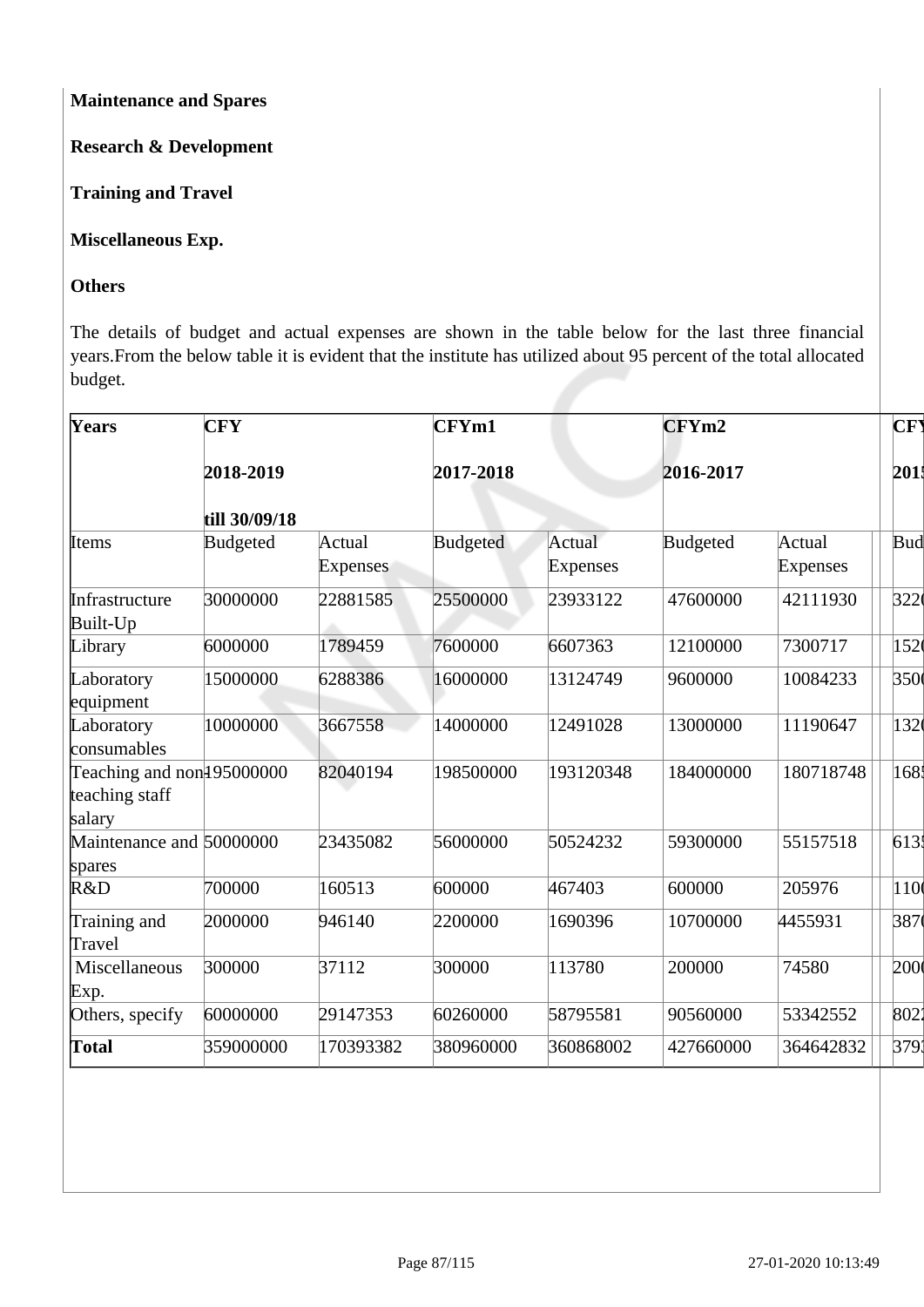| <b>File Description</b>         | <b>Document</b>      |
|---------------------------------|----------------------|
| Any additional information      | <b>View Document</b> |
| Link for Additional Information | <b>View Document</b> |

# **6.5 Internal Quality Assurance System**

 **6.5.1 Internal Quality Assurance Cell (IQAC) has contributed significantly for institutionalizing the quality assurance strategies and processes**

### **Response:**

The institution has formed an Internal Quality Assurance Cell (IQAC) in July, 2017 earlier, academic committee was taking care of all the role and responsibilities of the IQAC. The cell is coordinated by a team of faculty representatives from all the departments. The formation was institutionalized through formal office order of the institute. The Institute's existing policies on academic and administrative systems in respect of process of teaching-learning and evaluation system, level of satisfaction for academic performances, faculty recruitment and training / qualification enhancement, are of high standard.

Two practices institutionalized as a result of IQAC initiatives are:

# **Weekly Test System:**

The institute believes in the process of continous evaluation of the students. In the earlier system the institute was conducting two sessional exam and one pre university test for every subject. It was felt that the student were not getting sufficient time to prepare for the sessional exam as the sessional exams were conducted for all subjects in a duration of three days and there was less time to fill the gap found in the evaluation of the students because first sessional exam is generally scheduled after one and half month since the inception of the sessiona. So IQAC decided to introduce weekly class test system for first year students. Under this system on every Monday morning there will be a class test of two subjects in the first half . The major benefit of the weekly test is that the subject teacher is able to identify the gap and fill those gaps after a very short duration of time as the weekly test starts just after fifteen days since the inception of session.

The impact of the induction of the weekly test was measured on the basis of result of the first year. The clear pass % result of the first year before the induction of the weekly test was 63.2(92% promoted to next year) whereas after the induction of weekly test the result of first year increased to 69.32(98% promoted to next year) and the institute was ranked 8th on the merit list declair by Dr APJ Abdul Kalam Trechnical University, Lucknow based on result of the affiliating University among the 600 affiliated colleges.

#### **Online Certification by the Faculty Members & Students:**

Institute strongly believes that a teacher who is not technically strong and aware with recent technological development cannot produce good engineers for the society. Online resources are the most useful resources to enhance the knowledge level of any faculty member. For this purpose, the IQAC decided to motivate the faculty to join the NPTEL courses themselves and to mentor the students. In 2016-17, total number of certifications were 84 which increased to 243 in 2017-18. In 2017-18 three faculty members were in 1%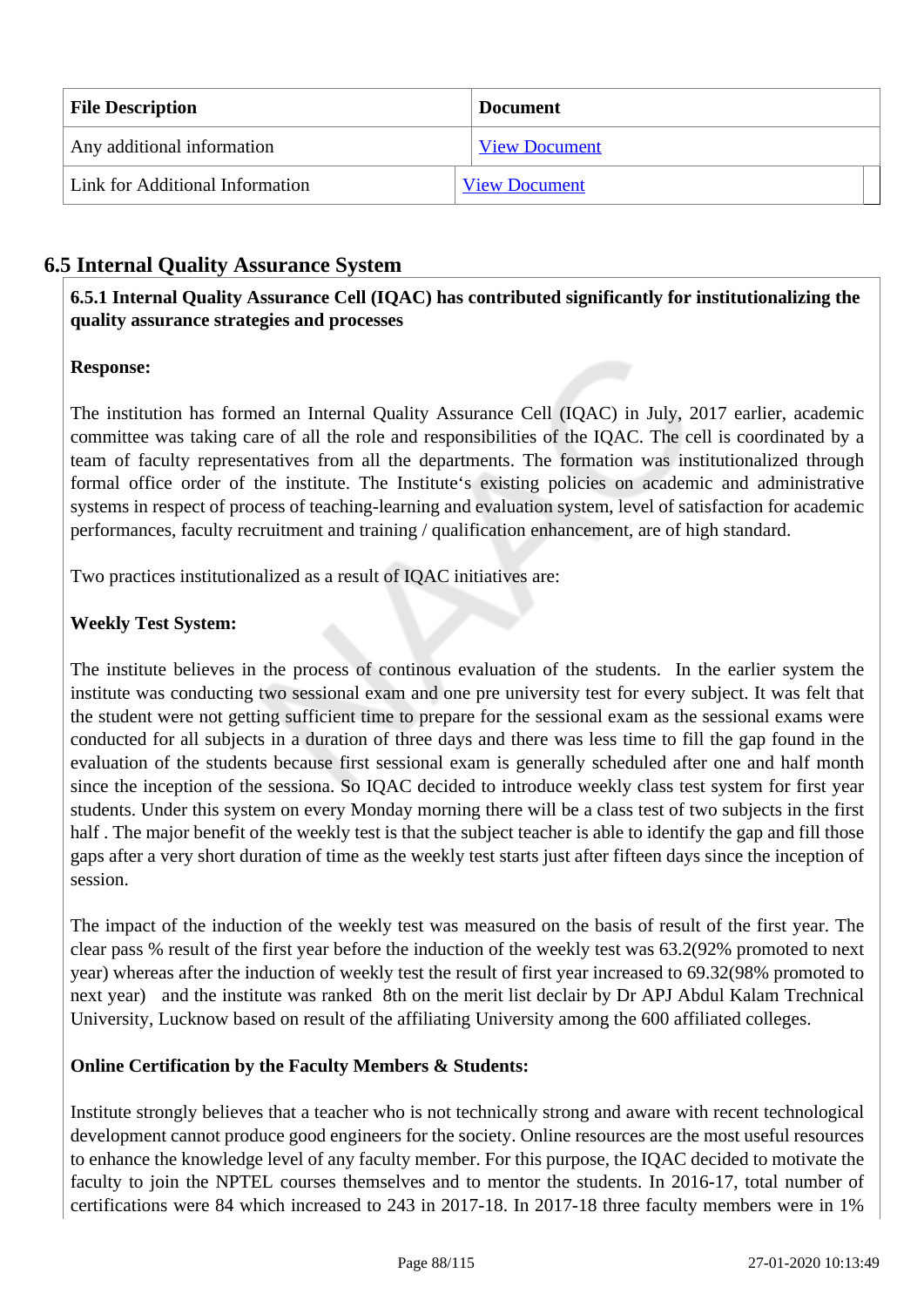toppers of the course whereas three faculty members were in 5% toppers of the course. The comparison between these two academic sessions reflects how effectively the policy of online certification has been implemented by the IQAC.

| <b>File Description</b>         | <b>Document</b>      |
|---------------------------------|----------------------|
| Any additional information      | <b>View Document</b> |
| Link for Additional Information | <b>View Document</b> |

# **6.5.2 The institution reviews its teaching learning process, structures & methodologies of operations and learning outcomes at periodic intervals through IQAC set up as per norms**

### **Response:**

IQAC takes continuous review of teaching learning process in the Institute. It mainly comprises of Director, Dean Academics and Heads of the department. The two policies which are implemented as per the review of IQAC are:

1.**Redefining of Course Outcomes:** Institute has completely implemented Outcome Based Education (OBE)in its teaching methodology. Outcomes are evaluated at each and every step and the corrective actions are taken to fill these gaps. After the recent remarks recieved from NBA accreditation committee IQAC felt that there are certain gaps in the definition of the course outcome so it needs to be redefined as per the Bloom's taxonomy. For this purpose, the institute arranged some expert lecture on Bloom's taxonomy by the faculty members who have undergone the Bloom's Taxonomy thoroughly. Based on the training provided to the faculty members all the course coordinators in consultation with the concerned faculty redefined the course outcomes of all the subjects for the curriculum for all the programs. These course outcomes have been uploaded on the website of the institute for decimination. Sample course outcomes have been given below.

| C215.1                     | Understand the internal structure of semiconductor material and the flow of current in |
|----------------------------|----------------------------------------------------------------------------------------|
|                            | junction under different bias condition.                                               |
| C215.2                     | Explain the working of different Opto electronic devices.                              |
| C215.3                     | Analyze transistor and Mosfet amplifier at low and high frequency                      |
| C215.4                     | Evaluate the performance of different feedback topologies.                             |
| $\overline{\text{C}215.5}$ | Design the different type of LC and RC oscillator                                      |

# **2.Continuous Evaluation of the Final Year Project Work:**

Institute strongly believes that final year project work plays a major role in the learning of the students. It is also very useful for the attainment of program outcomes like Project management and finance, team work,leadership and presentation skill of the student. Due to this, IQAC suggested to all departments to implement the continuous monitoring system of the final year project work.

Following are the steps taken for continuous monitoring of the final year project work: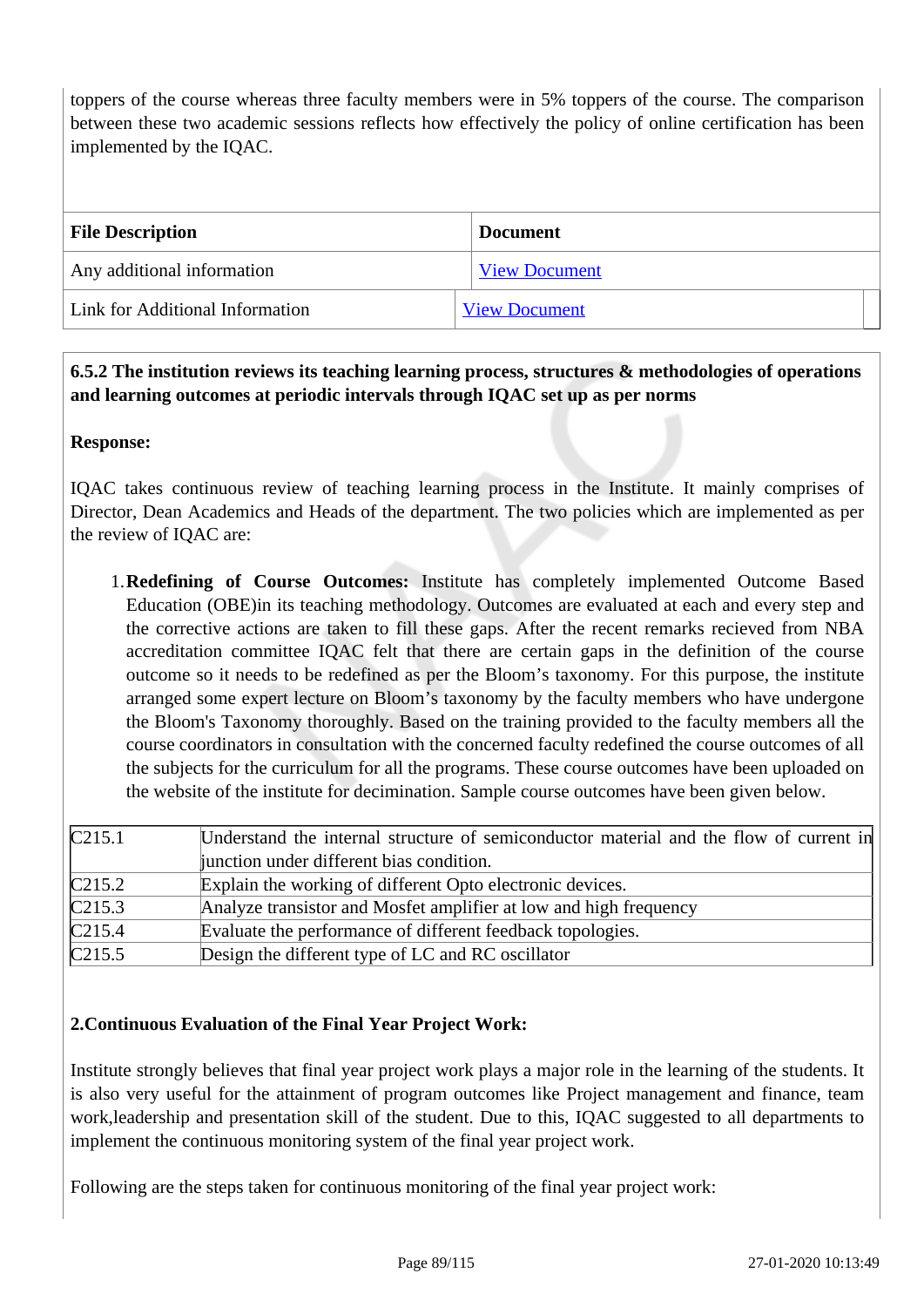- 1.Each faculty member would provide two topics to the students based on their area of specialization.
- 2.Student form their group containing 2-4 students and finalize the mentor for their group based on their interest.
- 3.In first phase of monitoring after one week, the student will present their idea of project with brief synopsis of the project.
- 4.In second phase of monitoring, the work done by the students will be evaluated by a group of faculty members including the project incharge and the mentor of the group with 2-3 senior faculty members of the department.
- 5.In third and final phase of the monitoring, the student will display and defend their working project in front of panel of experts and submit the project report.
- 6.Beyond this monitoring, the mentor will continuously monitor the project group under his/her guidance. Mentor assesment is given due weightage in formulating final marks.
- 7.Evaluation parameters for the evaluation of the project are annexed.

| <b>File Description</b>         | <b>Document</b>      |
|---------------------------------|----------------------|
| Any additional information      | <b>View Document</b> |
| Link for Additional Information | <b>View Document</b> |

#### **6.5.3 Average number of quality initiatives by IQAC for promoting quality culture per year**

#### **Response:** 0.8

6.5.3.1 Number of quality initiatives by IQAC for promoting quality year-wise for the last five years

| 2017-18 | 2016-17 | 2015-16 | 2014-15 | 2013-14 |
|---------|---------|---------|---------|---------|
| ∽       | -       | v       |         |         |

| <b>File Description</b>                                                         | <b>Document</b>      |
|---------------------------------------------------------------------------------|----------------------|
| Number of quality initiatives by IQAC per year for<br>promoting quality culture | <b>View Document</b> |
| Any additional information                                                      | <b>View Document</b> |
| <b>IQAC</b> link                                                                | <b>View Document</b> |

#### **6.5.4 Quality assurance initiatives of the institution include:**

- **1.Regular meeting of Internal Quality Assurance Cell (IQAC); timely submission of Annual Quality Assurance Report (AQAR) to NAAC; Feedback collected, analysed and used for improvements**
- **2.Academic Administrative Audit (AAA) and initiation of follow up action**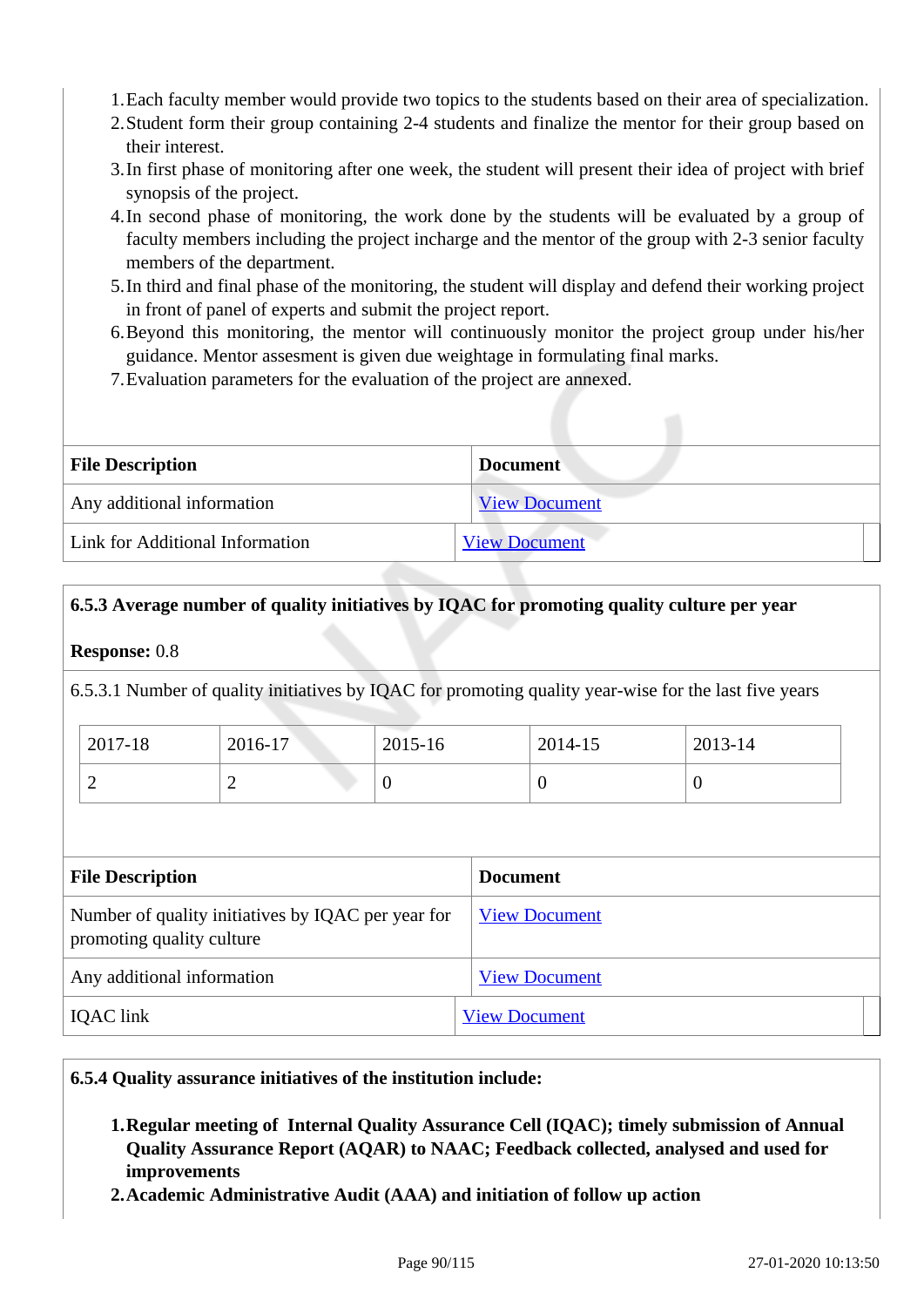**3.Participation in NIRF 4.ISO Certification 5.NBA or any other quality audit**

- **A. Any 4 of the above**
- **B. Any 3 of the above**
- **C. Any 2 of the above**
- **D. Any 1 of the above**

#### **Response:** B. Any 3 of the above

| <b>File Description</b>                                        | <b>Document</b>      |
|----------------------------------------------------------------|----------------------|
| e-copies of the accreditations and certifications              | <b>View Document</b> |
| Details of Quality assurance initiatives of the<br>institution | <b>View Document</b> |
| Annual reports of institution                                  | <b>View Document</b> |

 **6.5.5 Incremental improvements made during the preceding five years** *(in case of first cycle)* **Post accreditation quality initiatives** *(second and subsequent cycles)*

**Response:** 

**The Institute has grown in all aspects in the last five years. Major incremental growth is described below:**

**1. Accreditation from NBA:** The institute has got 3 of its programs accredited by NBA in 2017 and this speaks volumes about the best practices and their successful implementation.

|                                      | $\mu$<br> | 1 U | $\overline{\phantom{a}}$<br>n- | 17.10<br>10 |  |
|--------------------------------------|-----------|-----|--------------------------------|-------------|--|
| No.<br>Accreditated Programs<br>IR A |           |     |                                |             |  |

**2. Ph.D. Faculty :** Five years ago, the Institute had 30 PhDs faculties, this has steadily increased every year to 61 in 2017-18. Also, all the faculty members are with a minimum qualification of Master Degree.

|                                                             | --        | . . | . –<br>. U | .<br><b>.</b> | 1 O<br>1 Q |  |
|-------------------------------------------------------------|-----------|-----|------------|---------------|------------|--|
| .<br>$N_{\Omega}$<br>Dh<br>ties<br>$T^{\alpha}$<br>~-<br>ш. | , י<br>DU | ັັ  | 77<br>. U  | . .           | ОI         |  |

**3. Placement of the students:** A dedicated training & placement department has seen tremendous growth with respect to the number of effective training programs conducted and corresponding placements in leading companies. Number of Students Placed in leading companies during last five years are given as under:-

|                                             | 2O.<br>. . | $\sim$<br>.<br>-<br>$\overline{\phantom{a}}$ | $\sim$ $\sim$ $\sim$<br>- ۱      | $\sim$<br>201<br>. | 0017<br>$1 \Omega$<br>.<br>ΙU |
|---------------------------------------------|------------|----------------------------------------------|----------------------------------|--------------------|-------------------------------|
| $\mathbb{N}^{\text{o}}$<br>Placed<br>$\sim$ | 288        | 369                                          | $\epsilon$ 1 $\tau$<br>$\sim$ 1. | 501<br>. .<br>ັ້   | ro o<br>ັບ ປ                  |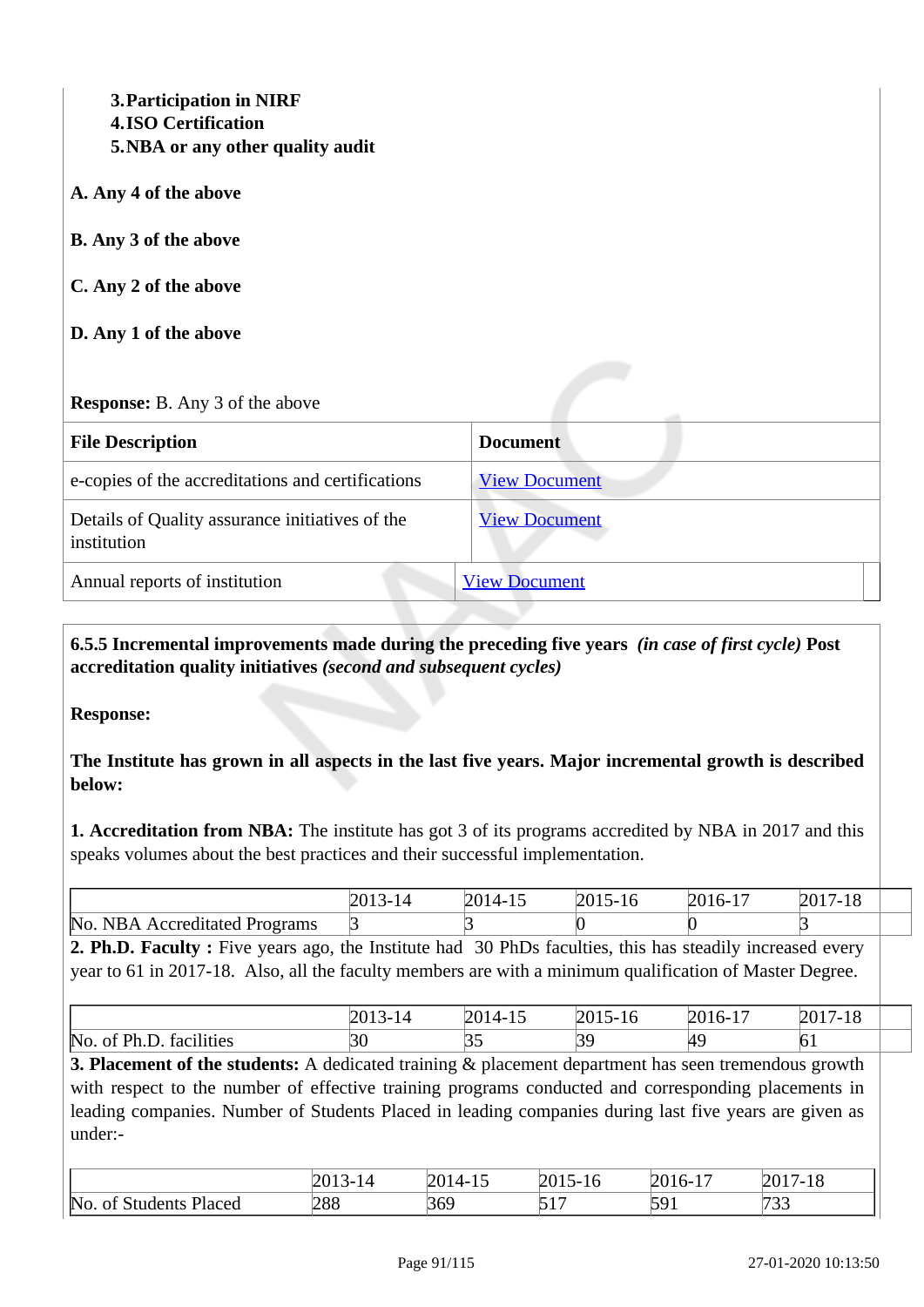**4. Professional Development Training Program organized by the Institution for Teaching Staff :** Professional Development Training Program are organized at an increased frequency. Details are given as under:-

|             |                                                                                                              | 2013-14 | 2014-15 | $2015 - 16$ | 2016-17 | $2017 - 18$ |
|-------------|--------------------------------------------------------------------------------------------------------------|---------|---------|-------------|---------|-------------|
| of<br>No.   | FDP/Conference <sub>7</sub>                                                                                  |         |         | 12          | 12      | 28          |
| Organized   |                                                                                                              |         |         |             |         |             |
|             | <b>5. MOUs:</b> More MoUs with reputed Industries and organisations are signed to bridge the gap between     |         |         |             |         |             |
|             | Industry and Academic. Number of MOUs during last five years is given as under:-                             |         |         |             |         |             |
|             |                                                                                                              |         |         |             |         |             |
|             |                                                                                                              | 2013-14 | 2014-15 | $2015 - 16$ | 2016-17 | $2017 - 18$ |
| No. of MOUs |                                                                                                              |         |         | 10          | 13      | 19          |
|             | <b>6. Infrastructure:</b> Five years ago, the Institute did not have CCTV Cameras and Provision for Lift for |         |         |             |         |             |
|             | Divyangjan. Today, there are 84 CCTV cameras in the campus for 24x7 surveillance and 3 Lifts are             |         |         |             |         |             |
|             | purchased worth Rs. 25 Lakhs to facilitate the differently abled students.                                   |         |         |             |         |             |
|             |                                                                                                              |         |         |             |         |             |
|             |                                                                                                              |         |         |             |         |             |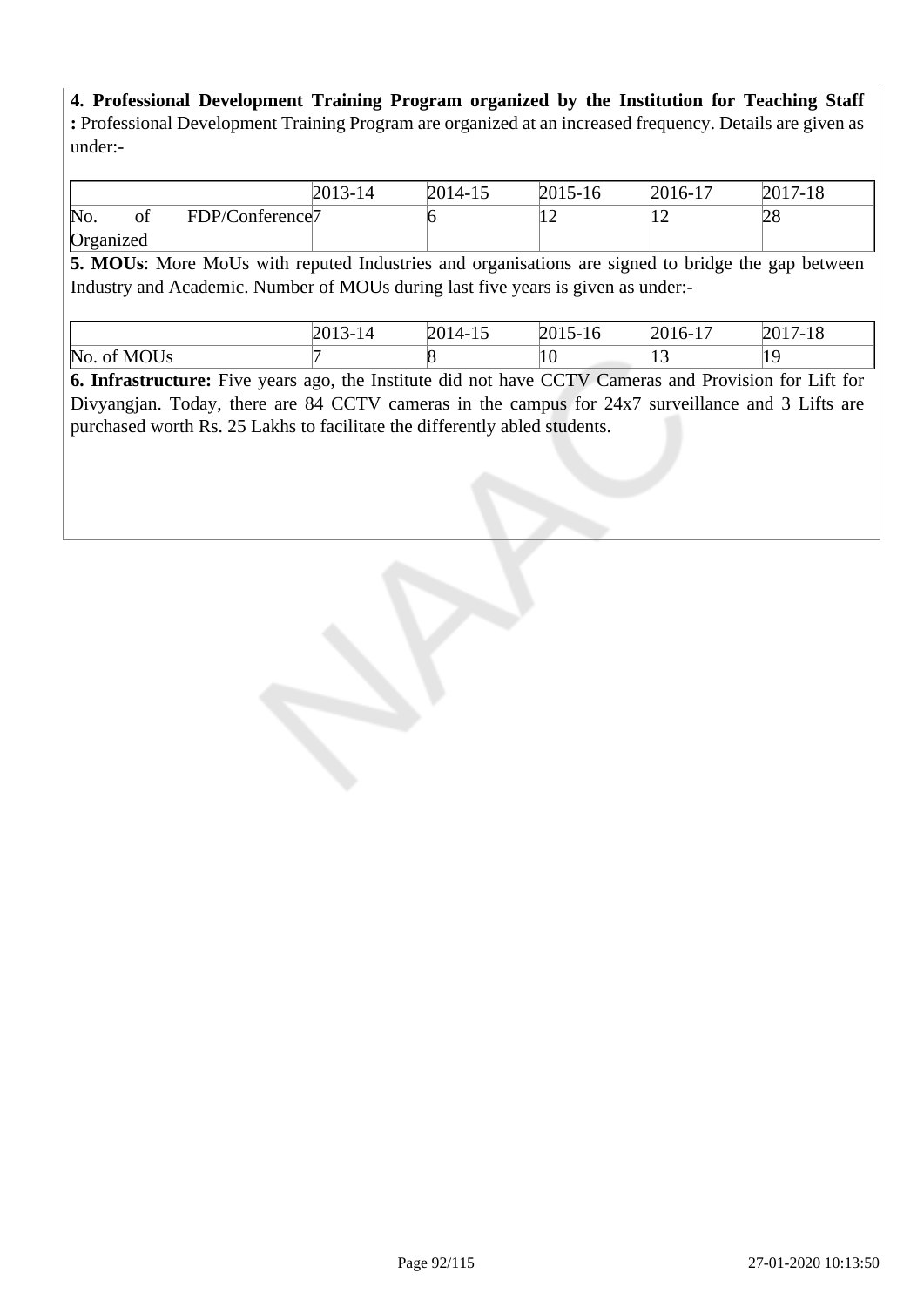# **7.1 Institutional Values and Social Responsibilities**

 **7.1.1 Number of gender equity promotion programs organized by the institution during the last five years** 

### **Response:** 3

7.1.1.1 Number of gender equity promotion programs organized by the institution year-wise during the last five years

| 2017-18 | 2016-17 | 2015-16 | 2014-15 | 2013-14 |
|---------|---------|---------|---------|---------|
| ັ       |         |         | v       |         |

| <b>File Description</b>                                                  | <b>Document</b>      |
|--------------------------------------------------------------------------|----------------------|
| Report of the event                                                      | <b>View Document</b> |
| List of gender equity promotion programs organized<br>by the institution | <b>View Document</b> |
| Any additional information                                               | <b>View Document</b> |

# **7.1.2**

#### **1.Institution shows gender sensitivity in providing facilities such as:**

- **1.Safety and Security**
- **2.Counselling**
- **3.Common Room**

#### **Response:**

#### **Institution shows gender sensitivity in providing facilities such as:**

1.**Safety and Security**: Inderprastha Engineering college, Ghaziabad formally known as IPEC, a prestigious and enknowned educational institution, keeps safety and security in view. We have taken many steps for ensuring safety such as having a separate lady guard provided at various locations like Girls Hostel, who is exclusively taking care of their security related concerns. She plays an important role for not allowing any unauthorized person inside the premises. Also, we have employed 2 female hostel wardens who are available 24\*7 for any assistance.For Girls Hostel, College has provided female housekeeping staff for each building and they remain inside thoughout the day for cleaning and to make sure that the entire hostel must be in fully hygienic condition.Moreover IPEC is concerned about gender sanitization as well. For this, we have provided sanitary napkin vending machine at Girls hostel. This is maintained and checked under the female warden available in the hostel on routine basis. Entire college premises are covered with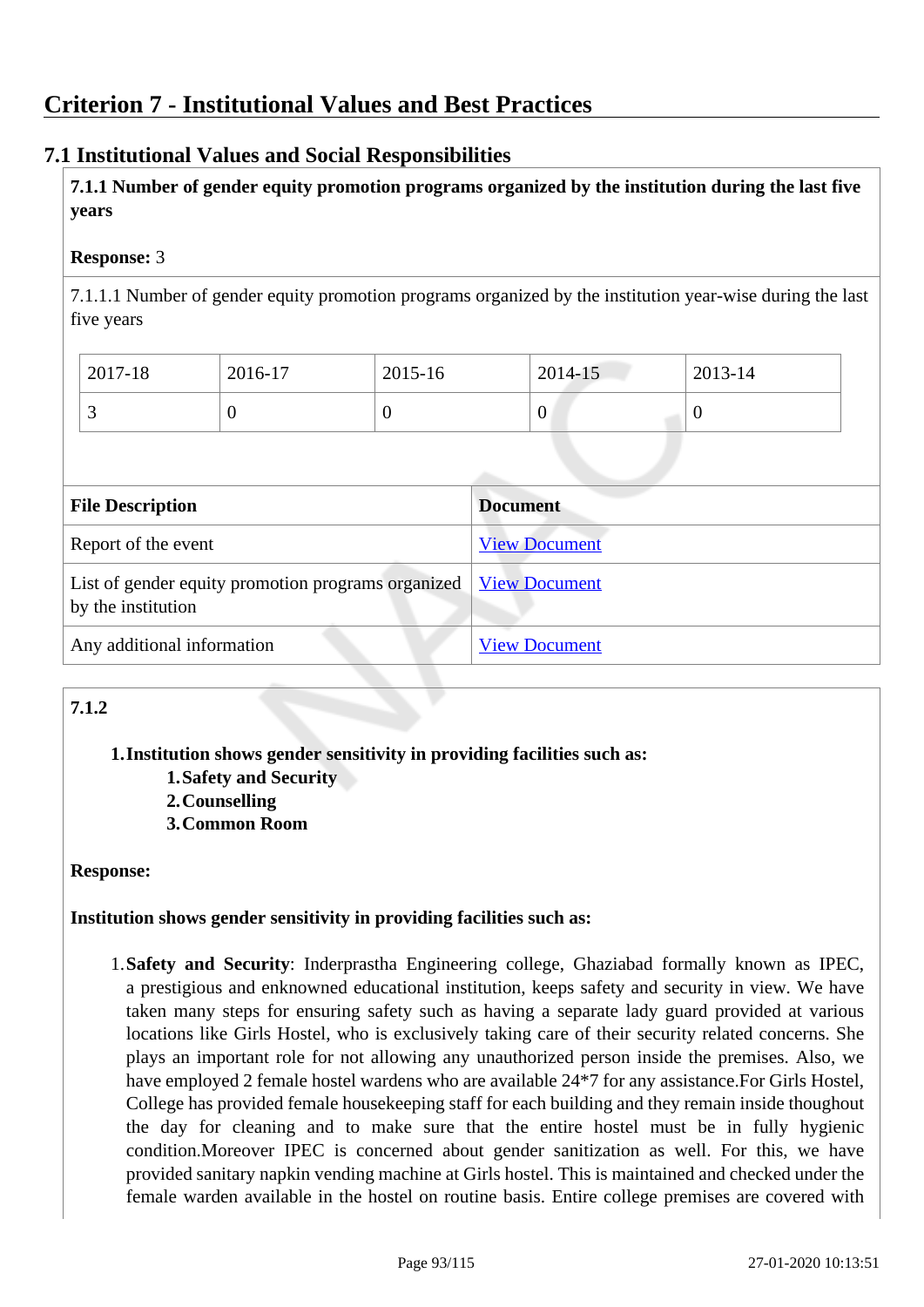CCTV cameras, just to keep an eye on all activities happening inside the campus and for close moniotring and action. Administration department has maintained a good liaison with the local police authority for any kind of help required in such cases. College has appointed especially female faculty member as a chief warden for the girl's hostel and she closely examines routine report from the ladies warden appointed there. Also for our college central library, we have another lady security guard who takes care of female student's frisking, depositing their bags, and making their entry into record register. We have separate committee to look after any issues e.g. Internal Complaint Committee, Internal Grievance redressal committee having more than 50% of female staff members. If they come across with any such issue, then incidents are addressed on immediate basis.Statutory committees like Anti-ragging committee, College Internal Complaint Committee and Anti sexual harassment committee are constituted as per the university guidelines and are functioning effectively. Adequate security forces are maintained round the clock in the campus and also in the hostel premises. The security forces go round the campus at regular intervals of time. Students shall always wear ID cards for easy identification by the security forces.

- 2.**Counseling**: IPEC has appointed one female psychologist Dr. Vidhi Gupta (counselor), to whom the students can come and share personal problems whether it is physical/mental etc.College has provided such an open friendly environment where any one can come and meet Director, Registrar or their respective HODs for any grievances.
- 3.**Common Room:** Common rooms are available for the female hostler candidates in each girl's hostel, where students usually spend their time peacefully. They can play/gather/watch TV or can have discussion, as per their convenience, also there is a gym available to keep them refreshed, healthy and fit for the entire day.

| <b>File Description</b>    | <b>Document</b> |
|----------------------------|-----------------|
| Any additional information | View Document   |

#### **7.1.3 Alternate Energy initiatives such as:**

**1.Percentage of annual power requirement of the Institution met by the renewable energy sources**

#### **Response:** 4.48

7.1.3.1 Annual power requirement met by the renewable energy sources (in KWH)

#### Response: 8037.14

7.1.3.2 Total annual power requirement (in KWH)

#### Response: 179278.68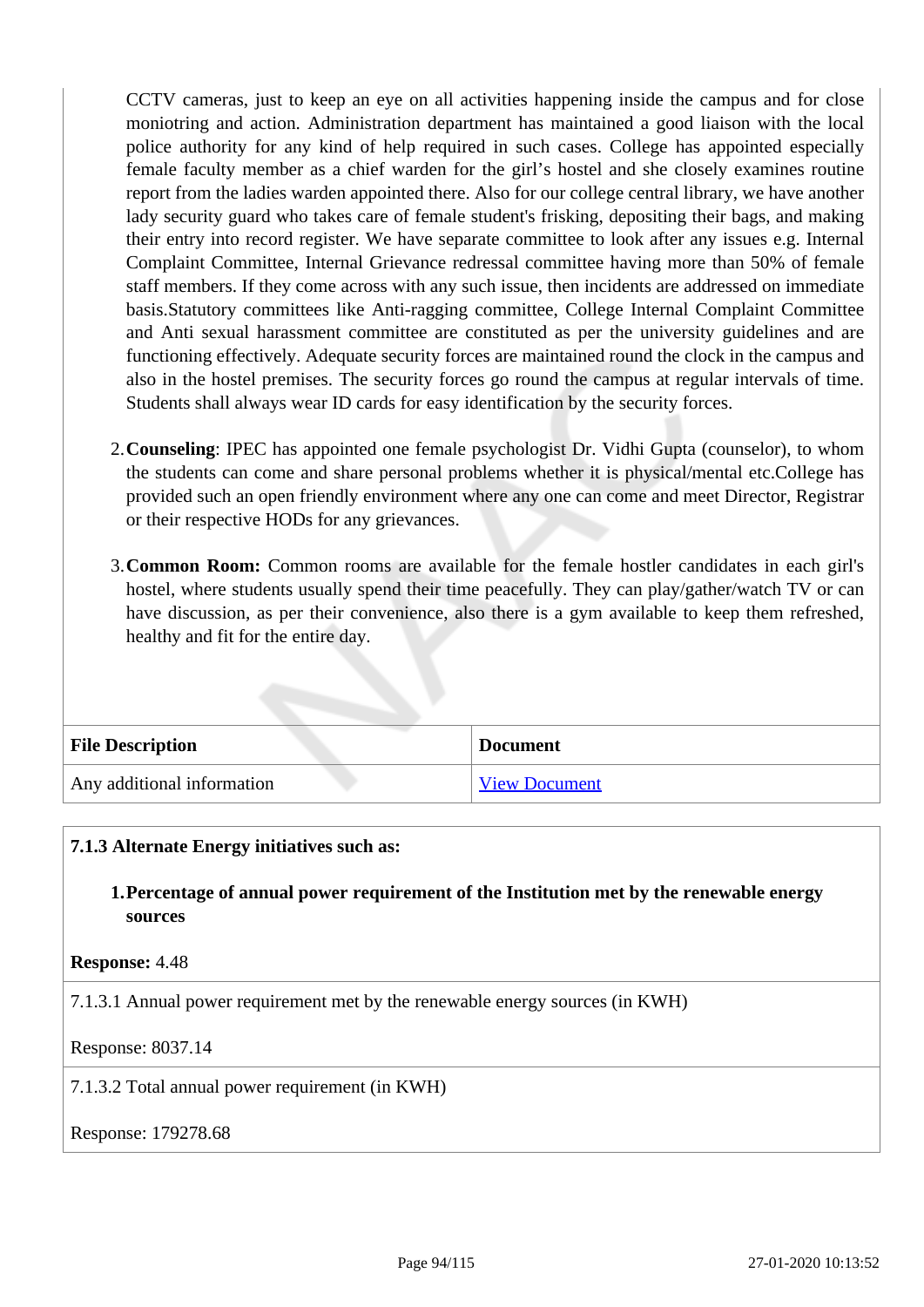| <b>File Description</b>                                                            | <b>Document</b>      |
|------------------------------------------------------------------------------------|----------------------|
| Details of power requirement of the Institution met<br>by renewable energy sources | <b>View Document</b> |
| Any additional information                                                         | <b>View Document</b> |
| Link for Additional Information                                                    | <b>View Document</b> |

# **7.1.4 Percentage of annual lighting power requirements met through LED bulbs Response:** 100 7.1.4.1 Annual lighting power requirement met through LED bulbs (in KWH) Response: 136 7.1.4.2 Annual lighting power requirement (in KWH) Response: 136 **File Description Document** Details of lighting power requirements met through LED bulbs [View Document](https://assessmentonline.naac.gov.in/storage/app/hei/SSR/101567/7.1.4_1547187168_1667.xlsx)

Any additional information [View Document](https://assessmentonline.naac.gov.in/storage/app/hei/SSR/101567/7.1.4_1547199119_1667.pdf)

#### **7.1.5 Waste Management steps including:**

- **Solid waste management**
- **Liquid waste management**
- **E-waste management**

#### **Response:**

#### **Solid Waste Management:**

Inderprastha Engineering college, keeps a close watch on all maintenance activities taking place inside the campus, through its Admin team whose responsibility is not to let any kind of waste dumped inside the premises, and to tie-up with various vendors who are called on regular basis to sell/auction the scrap & all waste from the labs, store, civil and few other departments. Scrap vendor comes with his vehicle and collects all stuff after negotiating the price. All old books, news papers, and other study material available in the stock, are given to the specific vendor for the recycling of paper waste. Entire Garbage is swept to the Main dustbin provided outside the college campus by the Nagar Nigam, and from there they collect the same and dump it away from the city.

#### **Liquid waste Management:**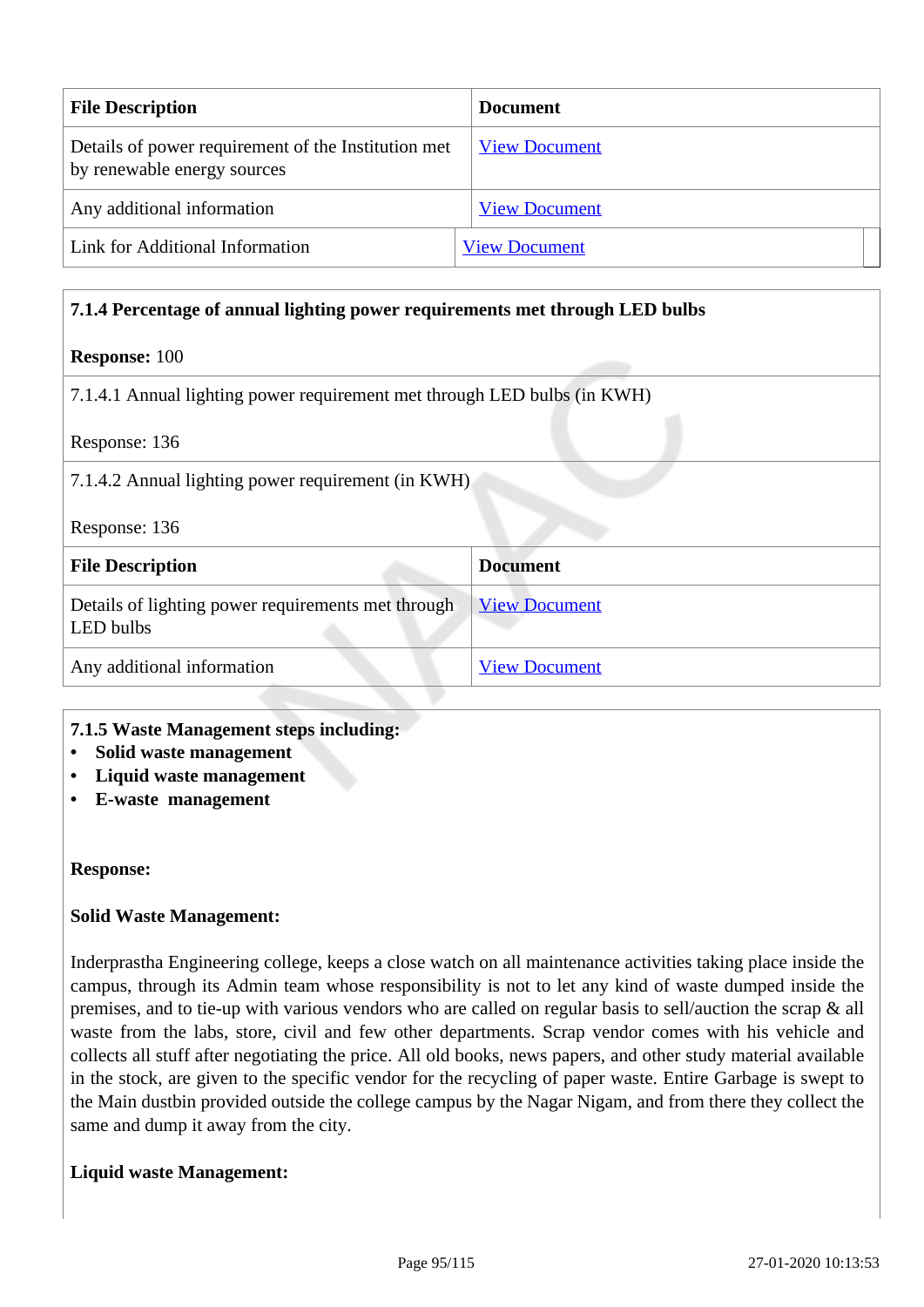Institue has taken sewage/drainage connection from the Nagar Nigam through which it disposes off all liquid waste inside the campus through drain and later this goes to the Local STP situated at Inderapuram Ghaziabad for the further recycling.This non drinkable water commonly used for watering the plants and cleaning purpose.

### **E-Waste Management:**

E-Waste is also managed by our existing vendors.Any kind of such E-waste in the form of non-working condition such as desktops, monitors, and other equipments etc are given as a scrap and later after due evaluation either they go to the second hand market in case they are repairable, or else are simply disposed off.

| <b>File Description</b>         | <b>Document</b>      |
|---------------------------------|----------------------|
| Any additional information      | <b>View Document</b> |
| Link for Additional Information | <b>View Document</b> |

### **7.1.6 Rain water harvesting structures and utilization in the campus**

**Response:** 

#### **Rain Water Harvesting:**

Institute has rain water harvesting facility. All the rain water is captured from the catchment area which is the roof of the institute building. Conduits are the pipelines that carry rainwater from the rooftop to the harvesting system. (Poured in the bore well).

Mains water is a precious resource due to increases in demand from our ever growing population. Changes in rainfall patterns in the country have seen both drought conditions and flooding. Rainwater harvesting can provide increase in the ground water level for future water needs.

IPEC has established five Rain water harvesting tanks inside the premises at various locations which are connected with roof drain pipe. During the rainy season, the water gets collected in these tanks and later it goes to the ground water to maintain the water level in the surroundings areas. Maintenance (Civil) department keeps a close watch on the cleaning and other fitting or repair related things of these tanks.

| <b>File Description</b>         | <b>Document</b>      |
|---------------------------------|----------------------|
| Any additional information      | <b>View Document</b> |
| Link for Additional Information | <b>View Document</b> |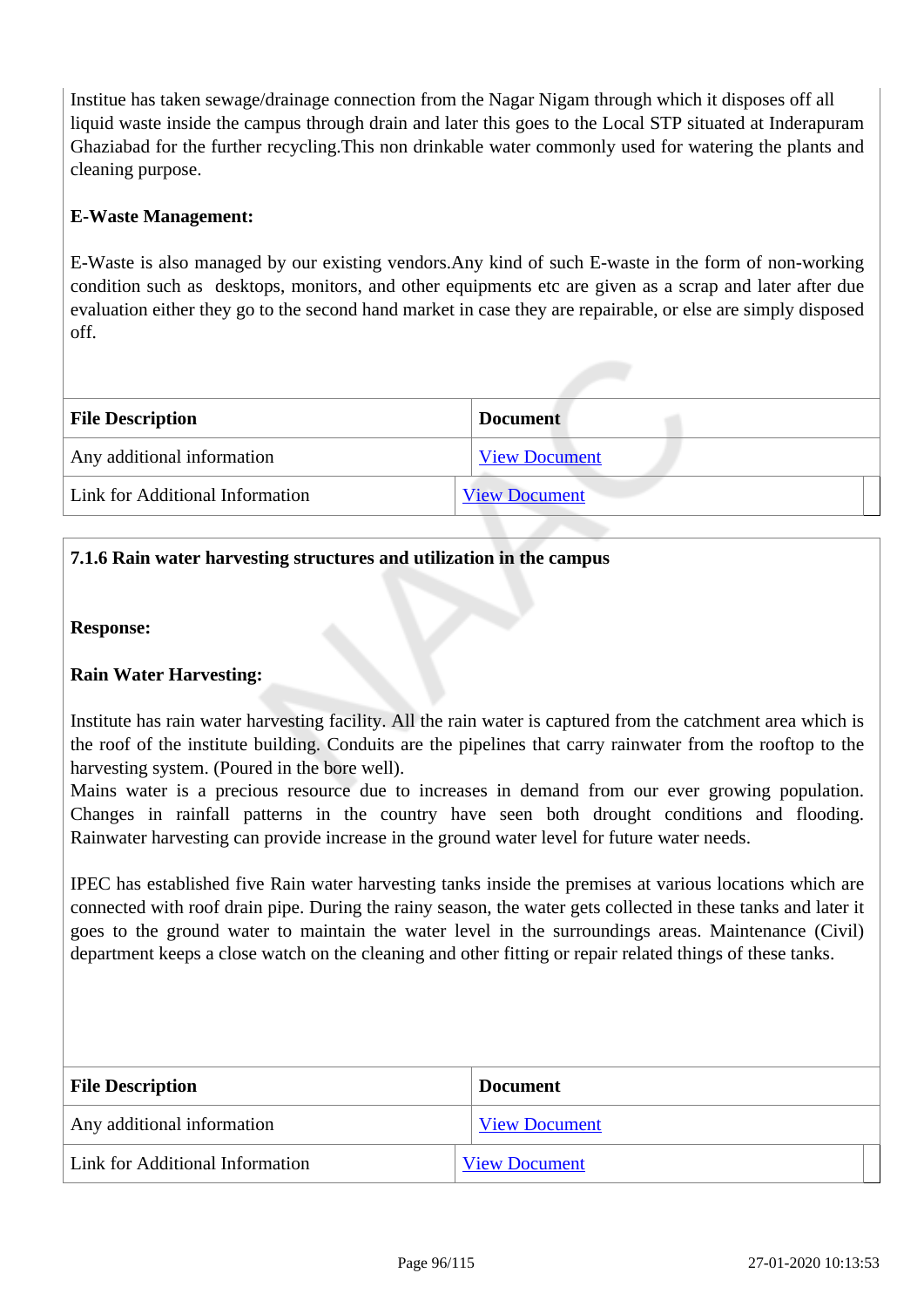# **7.1.7 Green Practices**

- **Students, staff using**
- **a) Bicycles**
- **b) Public Transport**
- **c) Pedestrian friendly roads**
- **Plastic-free campus**
- **Paperless office**
- **Green landscaping with trees and plants**

#### **Response:**

Efforts towards green practices on the campus:-

**a) Bicycles:** The employees and students residing nearby are encouraged to come by bicycles. Thus we prevent the emission of carbon dioxide in the campus.

**b) Public Transport:** The institution is located just less than 0.5 km from the highway and 1 KM from the metro station. So we encourage our faculty members and students to use the public transport for safety, security and fuel conservation.

**c) Pedestrian Friendly Roads:** The campus has wide, well maintained black top roads, covering every block and corner of the institute. It has foot paths also.

**d) Plastic free Campus:** Use of plastic bags and cups are discouraged in the campus. Even in the canteen and Mess, usage of steel plates/paper plates and paper cups are mandatory.

**e) Paperless Office:** The Management has taken keen interest to make the office paperless. For that purpose, the institute has developed its own ERP system. This ERP system covers all the departments/sections of the institute. All the official information is communicated to the faculty as well as student through the ERP system only. The complete campus is Wi Fi enabled, making it much easier for paper less activities.

**f) Green Landscaping with Trees and Plants:** The institute has taken several measures for planting of trees to make a Green Campus. 50% of total area is covered with trees and lawns. A number of trees exist at different places in the institute. Tree plantation in the campus is a regular activity.

| <b>File Description</b>         | <b>Document</b>      |
|---------------------------------|----------------------|
| Any additional information      | <b>View Document</b> |
| Link for Additional Information | <b>View Document</b> |

### **7.1.8 Average percentage expenditure on green initiatives and waste management excluding salary component during the last five years**

**Response:** 1.22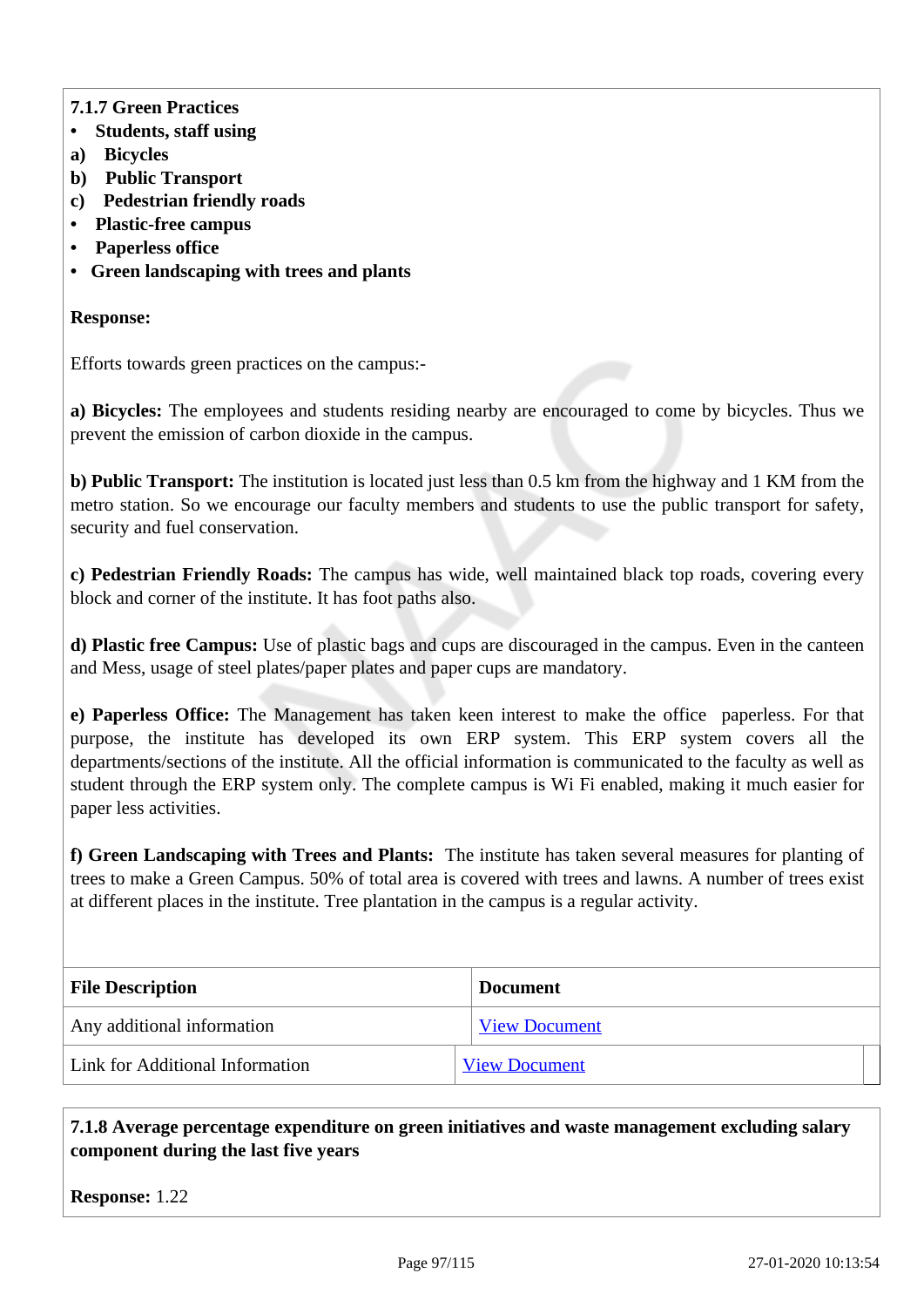7.1.8.1 Total expenditure on green initiatives and waste management excluding salary component yearwise during the last five years(INR in Lakhs)

| 2017-18                 | 2016-17                                                                                        | $2015 - 16$ | 2014-15              | 2013-14 |
|-------------------------|------------------------------------------------------------------------------------------------|-------------|----------------------|---------|
| 11.26                   | 24.77                                                                                          | 26.35       | 24.74                | 19.55   |
|                         |                                                                                                |             |                      |         |
|                         |                                                                                                |             |                      |         |
| <b>File Description</b> |                                                                                                |             | <b>Document</b>      |         |
|                         | Details of expenditure on green initiatives and waste<br>management during the last five years |             | <b>View Document</b> |         |

# **7.1.9 Differently abled (Divyangjan) Friendliness Resources available in the institution:**

**1.Physical facilities 2.Provision for lift 3.Ramp / Rails 4.Braille Software/facilities 5.Rest Rooms 6.Scribes for examination 7.Special skill development for differently abled students 8.Any other similar facility (Specify) A. 7 and more of the above B. At least 6 of the above C. At least 4 of the above D. At least 2 of the above Response:** C. At least 4 of the above

| <b>File Description</b>                                   | <b>Document</b>      |
|-----------------------------------------------------------|----------------------|
| Resources available in the institution for<br>Divyangjan  | <b>View Document</b> |
| Any additional information                                | <b>View Document</b> |
| link to photos and videos of facilities for<br>Divyangjan | <b>View Document</b> |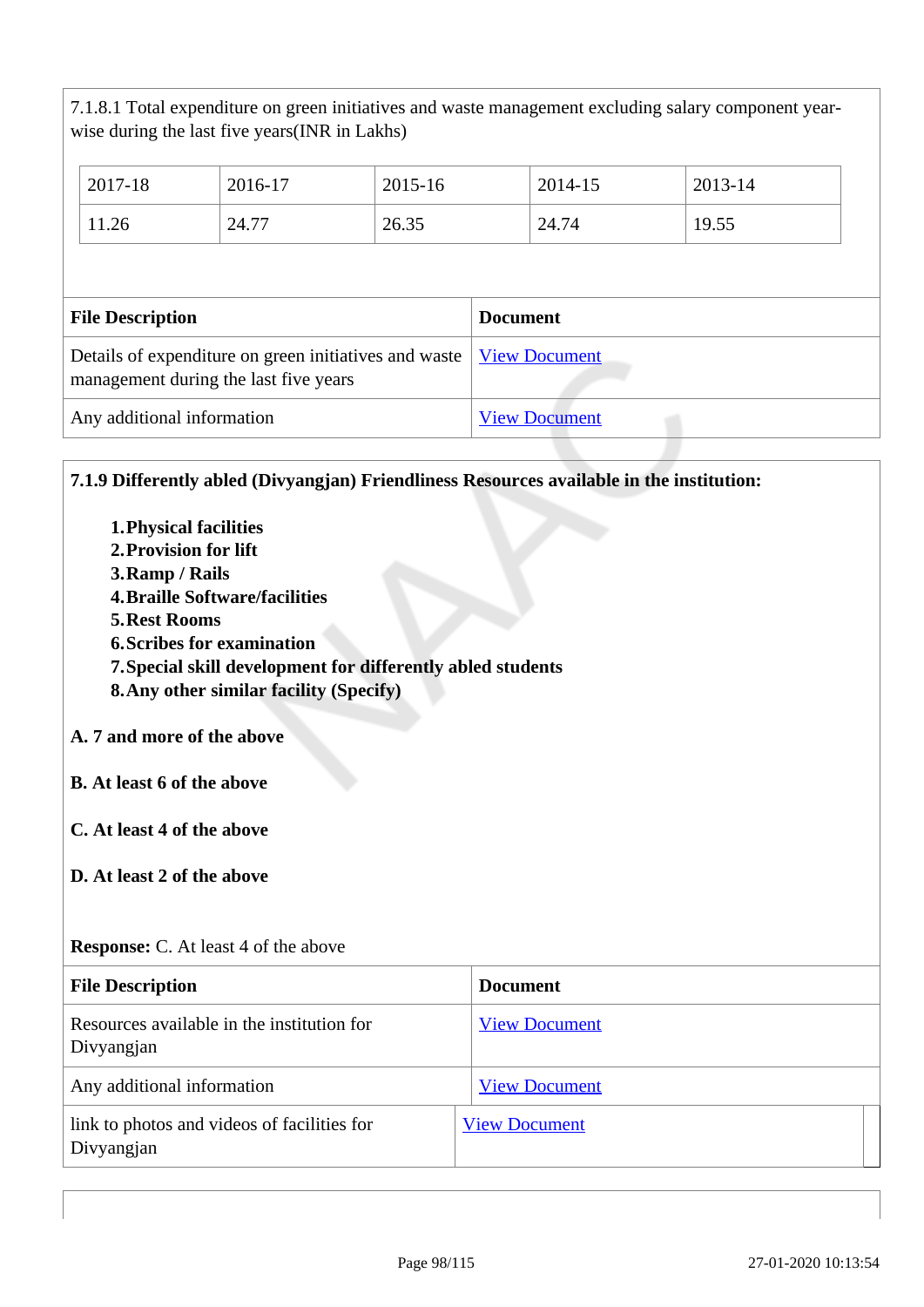# **7.1.10 Number of Specific initiatives to address locational advantages and disadvantages during the last five years**

#### **Response:** 22

7.1.10.1 Number of specific initiatives to address locational advantages and disadvantages year-wise during the last five years

| 2017-18 | 2016-17 | 2015-16 | 2014-15                  | 2013-14 |
|---------|---------|---------|--------------------------|---------|
| v       | ັ       |         | $\overline{\phantom{0}}$ | -       |

| <b>File Description</b>                                                              | <b>Document</b>      |
|--------------------------------------------------------------------------------------|----------------------|
| Number of Specific initiatives to address locational<br>advantages and disadvantages | <b>View Document</b> |
| Any additional information                                                           | <b>View Document</b> |

#### **7.1.11 Number of initiatives taken to engage with and contribute to local community during the last five years (Not addressed elsewhere)**

#### **Response:** 8

7.1.11.1 Number of initiatives taken to engage with and contribute to local community year-wise during the last five years

| 2017-18 | 2016-17 | 2015-16 | 2014-15 | 2013-14 |
|---------|---------|---------|---------|---------|
|         | -       |         | ν       |         |

| <b>File Description</b>    | <b>Document</b>      |
|----------------------------|----------------------|
| Report of the event        | <b>View Document</b> |
| Any additional information | <b>View Document</b> |

#### **7.1.12**

**Code of conduct handbook exists for students, teachers, governing body, administration including Vice Chancellor / Director / Principal /Officials and support staff**

**Response:** No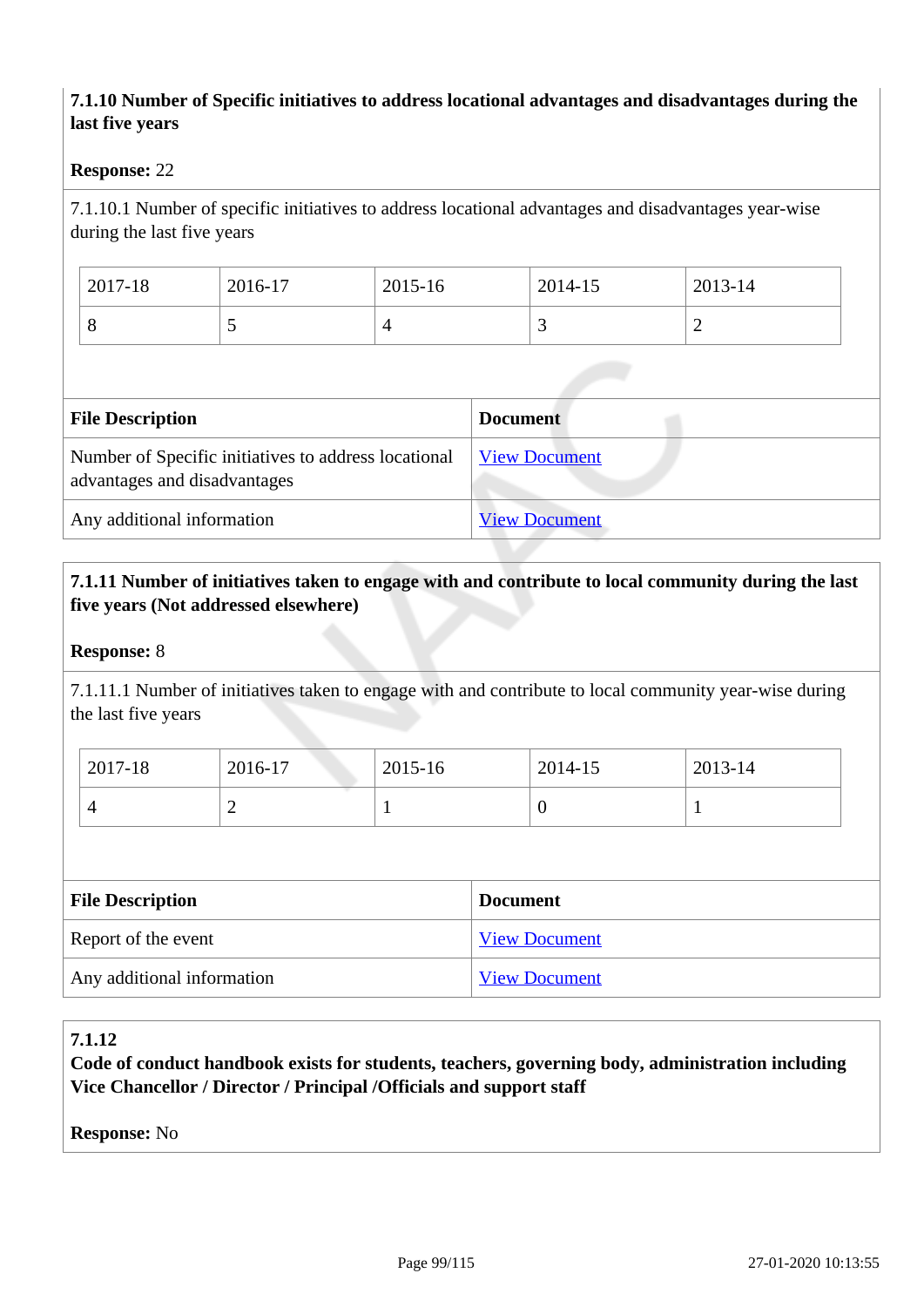| <b>File Description</b>                                                                                                           | <b>Document</b>      |
|-----------------------------------------------------------------------------------------------------------------------------------|----------------------|
| Any additional information                                                                                                        | <b>View Document</b> |
| URL to Handbook on code of conduct for<br>students and teachers, manuals and brochures on<br>human values and professional ethics | <b>View Document</b> |

# **7.1.13 Display of core values in the institution and on its website Response:** No **File Description Document** Any additional information [View Document](https://assessmentonline.naac.gov.in/storage/app/hei/SSR/101567/7.1.13_1547200901_1667.pdf) Provide URL of website that displays core values  $\sqrt{\frac{View Document}{View}}$  $\sqrt{\frac{View Document}{View}}$  $\sqrt{\frac{View Document}{View}}$

# **7.1.14 The institution plans and organizes appropriate activities to increase consciousness about national identities and symbols; Fundamental Duties and Rights of Indian citizens and other constitutional obligations**

#### **Response:** Yes

| <b>File Description</b>                                                                            | <b>Document</b>      |
|----------------------------------------------------------------------------------------------------|----------------------|
| Details of activities organized to increase<br>consciousness about national identities and symbols | <b>View Document</b> |
| Any additional information                                                                         | <b>View Document</b> |

# **7.1.15 The institution offers a course on Human Values and professional ethics**

#### **Response:** Yes

| <b>File Description</b>                                                                     | <b>Document</b>      |
|---------------------------------------------------------------------------------------------|----------------------|
| Any additional information                                                                  | <b>View Document</b> |
| Provide link to Courses on Human Values and<br>professional ethics on Institutional website | <b>View Document</b> |

# **7.1.16 The institution functioning is as per professional code of prescribed / suggested by statutory bodies / regulatory authorities for different professions**

**Response:** Yes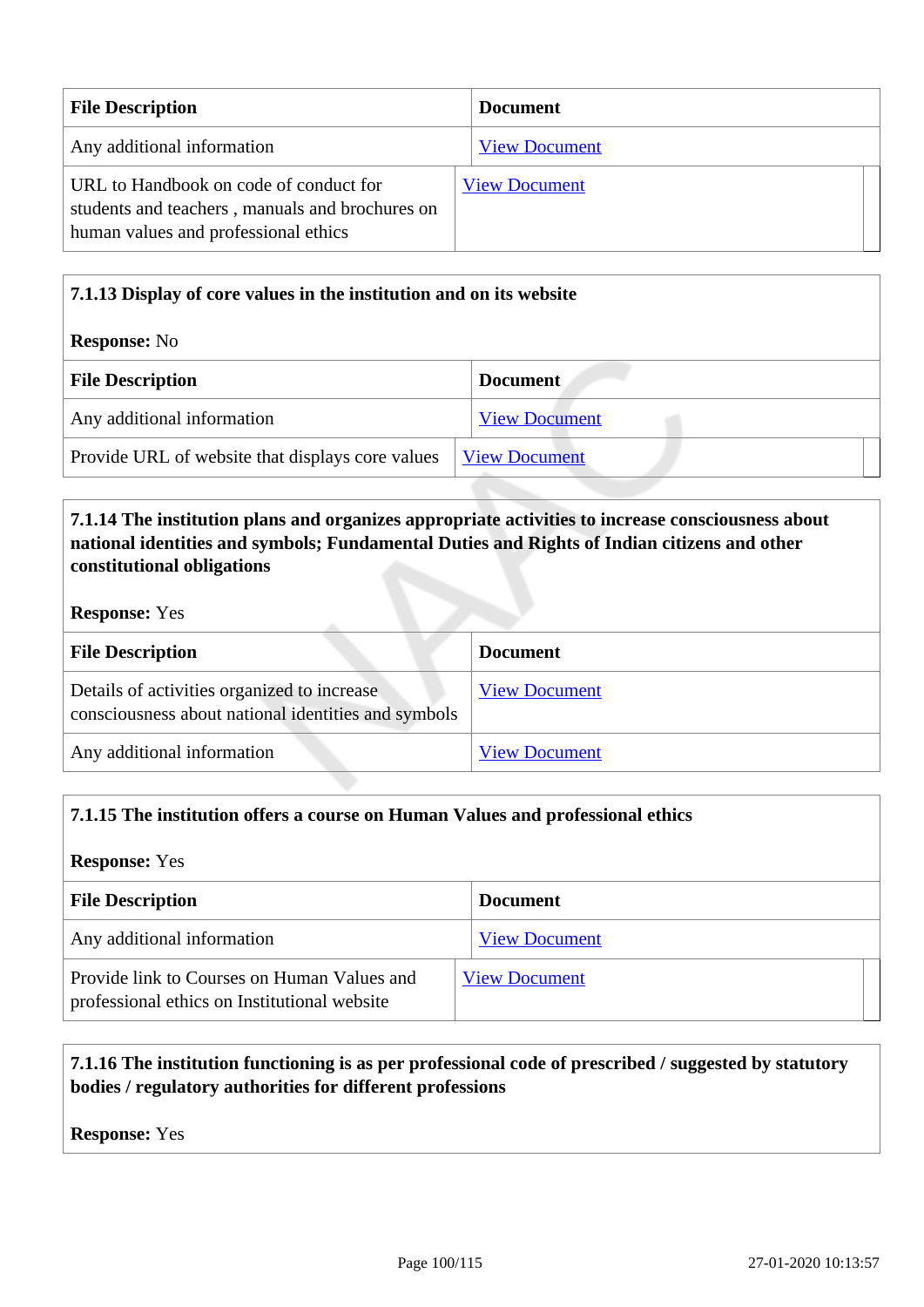| <b>File Description</b>                                                                        | <b>Document</b>      |
|------------------------------------------------------------------------------------------------|----------------------|
| Any additional information                                                                     | <b>View Document</b> |
| Provide URL of supporting documents to prove<br>institution functions as per professional code | <b>View Document</b> |

 **7.1.17 Number of activities conducted for promotion of universal values (Truth, Righteous conduct, Love, Non-Violence and peace); national values, human values, national integration, communal harmony and social cohesion as well as for observance of fundamental duties during the last five years**

#### **Response:** 24

7.1.17.1 Number of activities conducted for promotion of universal values (Truth, Righteous conduct, Love, Non-Violence and peace); national values, human values, national integration, communal harmony and social cohesion as well as for observance of fundamental duties year-wise during the last five years

| $12017 - 18$ | 2016-17 | $2015 - 16$ | $2014 - 15$ | 2013-14 |
|--------------|---------|-------------|-------------|---------|
| $\bf{1}$     |         | 4           | ~           | ∼       |

| <b>File Description</b>                                           | <b>Document</b>      |
|-------------------------------------------------------------------|----------------------|
| List of activities conducted for promotion of<br>universal values | <b>View Document</b> |
| Any additional information                                        | <b>View Document</b> |

 **7.1.18 Institution organizes national festivals and birth / death anniversaries of the great Indian personalities**

**Response:** 

# **Institution organizes national festivals and birth / death anniversaries of the great Indian personalities:-**

**2017-18**

- August 21, 2017 an interactive session was organized on the occasion of 75 years of Quit India Movement and 70 years of Independence by literary cell, E-SAC (Expressions- Student Activity Cell) under the mentorship of Dr Upasana Mishra.
- August 15, 2017 was celebrated as Independence Day to commemorate country's independence.
- New India Pledge-Celebration of 70 years of Independence and 75 years of Quit India Movement was ceremonized on 09/08/17.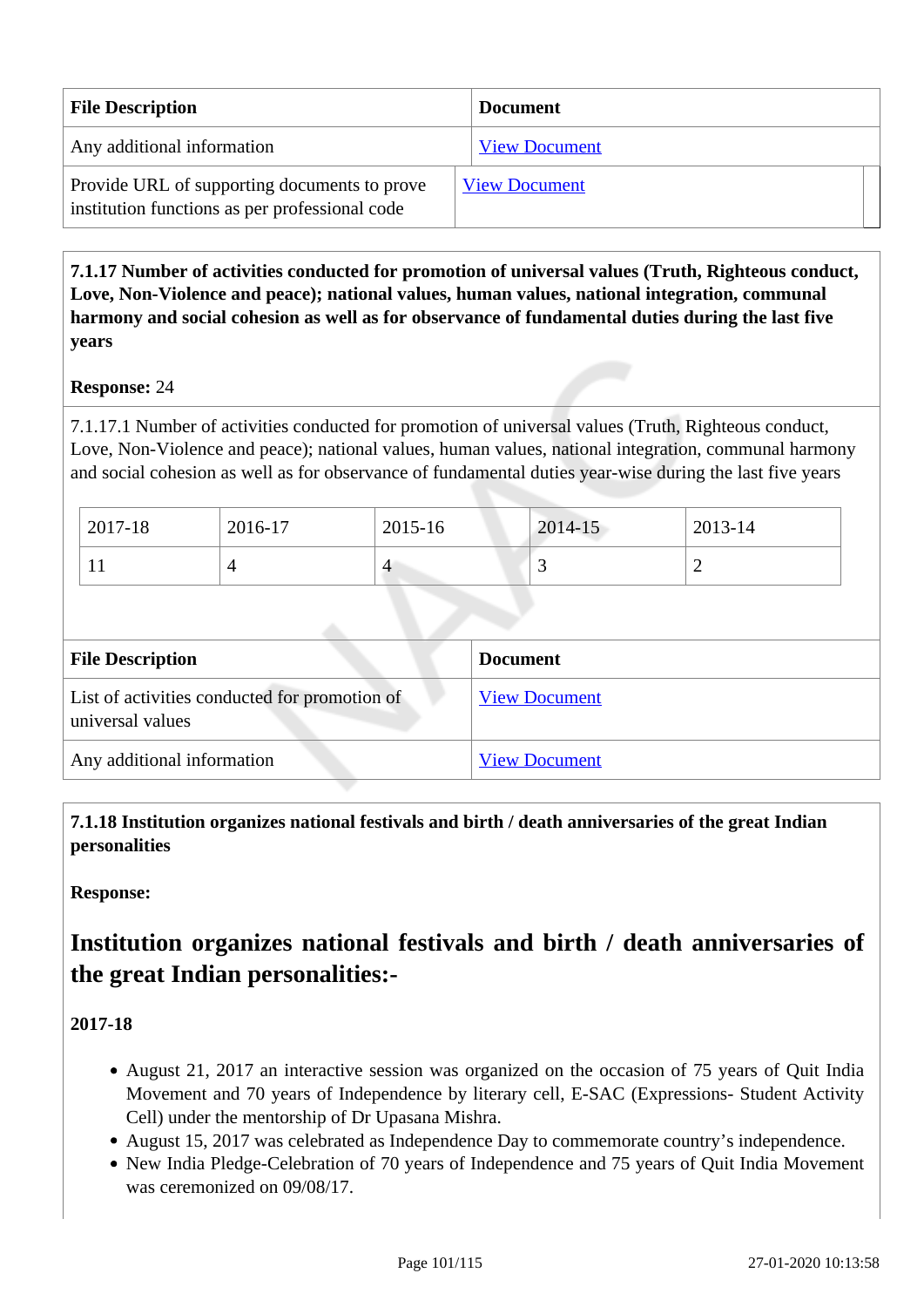#### **2016-17**

- 26th Jan 2017 was celebrated with a great zeal as the *day* when the Indian *republic* and its constitution came into force.
- A pledge was taken to revive the feel of patriotism and responsibility towards motherland on 26th Nov 2016 celebrated as constitution day under the mentorship of Dr Upasana Mishra.
- Through A documentary-'India infracts with Dr. A P J Abdul Kalam', former President of India and "Missile Man of India" and tree plantations a tribute was given on Dr APJ Kalam's Birthday on 15th Oct 2016, recognizing his vision for developing india. Convener of the event was Dr Upasana Mishra.
- Celebration of Sir M Visveshvaraya's birthday 15 Sept as Engineers Day, through conducting and rewarding interdepartmental Project Exhibition, was facilitated by Dr Rambir Singh.
- Teachers Day, 5th Sept 2016 was celebrated by students with dignity and honor.
- Ms Meenakshi Sharma planned 15th Aug 2016, the Independence Day celebration to evoke the feeling of patriotism in the heart of faculty, students and every individual of IPEC.

# **2015-16**

- *Honoring* the date on which the Constitution of India came into effect 26th Jan 2016 was celebrated as republic day under the guidance of Ms Meenakshi Sharma.
- Swami Vivekanand's Birthday was celebrated on 12th Jan 2016 as happy national youth day with talks and sharings on his contributions under the guidance of Prof Shephali Tyagi & Prof Jyoti Sinha*.*
- To extend our feel of gratitude towards our constitution makers, 26 Nov 2015 was observed as constitution day under the supervision of Dr Upasana Mishra.
- Birthday of great scientist and former president was celebrated on 15th Oct 2015 with a great zeal after University has been renamed as AKTU, under the initiative of Prof D Ganguly.
- To celebrate Sir M Visveshvaraya's birthday as Engineers Day, an interdepartmental quiz competition was organized and prizes were distributed to winners under the supervision of Dr Pooja Tripathi and Dr Rambir Singh on 15th Sept 2015.

#### **2014-15**

- Celebrating the *day* when the Indian *republic* and its constitution came into force, 26th Jan 2015 was celebrated with a great zeal.
- Prof D Ganguly facilitated celebration of Sir M Vishvesvaraya's birthday as Engineers Day ie 15th Sept, 2014 through conducting and rewarding discussions and quizzes etc.
- Teachers Day 5th Sept 2014 was celebrated as Great leader and philosopher Dr. Radhakrishnan's birthday and a day to express reverence towards teachers.
- Independence Day was celebrated on 15th August, 2014 as a national festival in IPEC commemorating the nation's independence from the British Empire.

| <b>File Description</b>    | <b>Document</b>      |
|----------------------------|----------------------|
| Any additional information | <b>View Document</b> |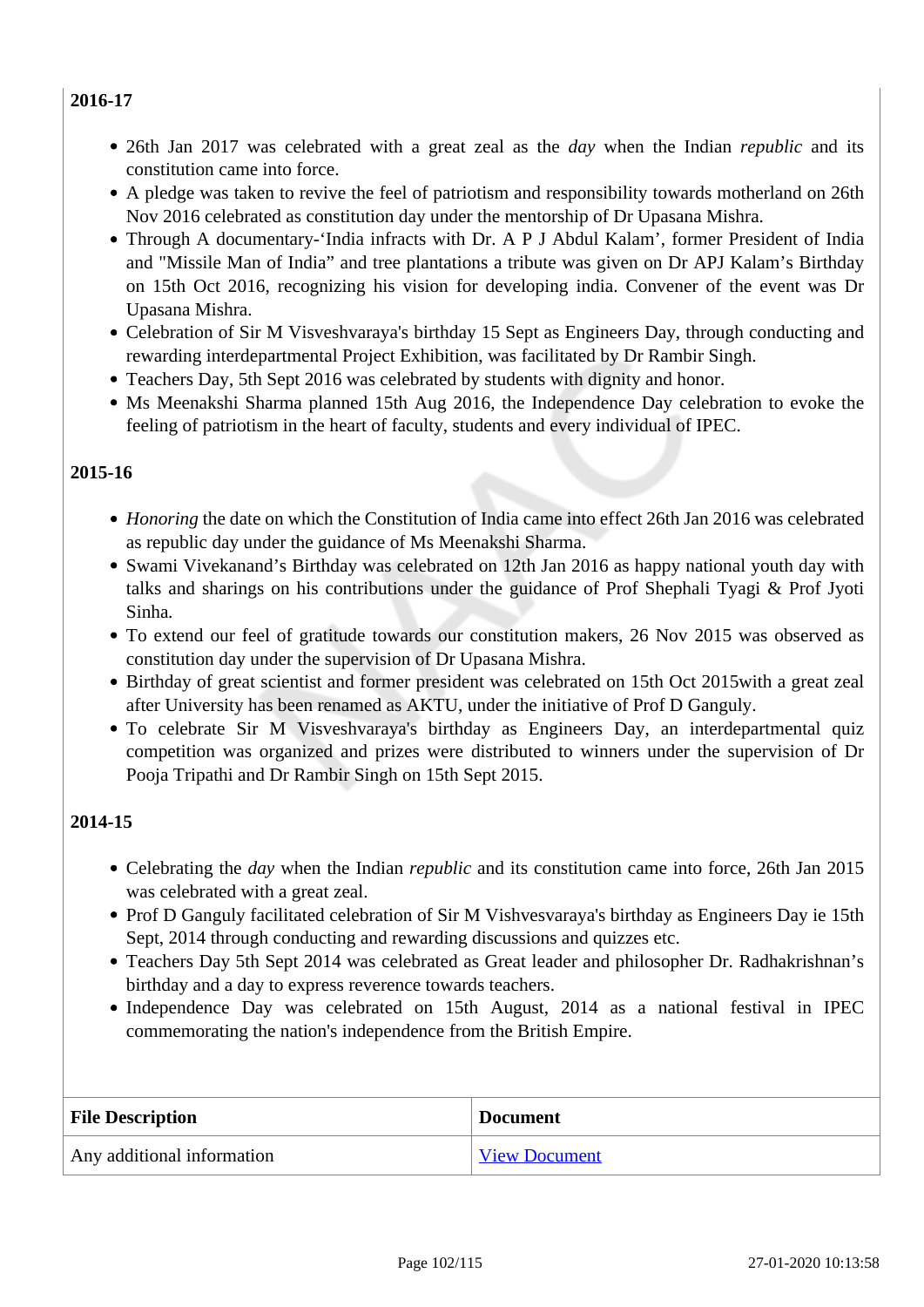**7.1.19 The institution maintains complete transparency in its financial, academic, administrative and auxiliary functions**

# **Response:**

# **Transparency in academic and administrative functions:**

The functions of the institution and its academic as well as administrative units are governed by the principles of participation and transparency. Formulation of development objectives, directives and guidelines with specific plans for implementation by aligning the academic and administrative aspects improves the overall quality of the institutional provisions. Effective leadership by setting values and participative decision making process is key not only to achieve the vision, mission and goals of the institution but also in building the organizational culture. The formal and informal arrangements in the institution to co-ordinate the academic and administrative planning and implementation reflects the institution's efforts in achieving its vision.

Through internal Academic & Administrative Audit (AAA) the transparency is maintained. This audit is done by external auditor of ISO. Before the external audit of ISO, internal audit is conducted by the internal auditors for all the academic and administrative departments. All the stake holders are involved in A & A Audit. The information regarding the institute is freely made available to the public through the institute website viz.: www.ipec.org.in. The Institute always takes care of its students since their enrollment till their overall development. Recruitment of faculty & all necessary procedures are practiced as per the guidelines given by AICTE & University. All circulars regarding students, teaching staff & non teaching staff are circulated through online portal. Governing council is the highest decision making authority. Which consists of members from the management, teaching staff, members from society and members from the different regulatory body. Planning & execution of different auxiliary functions are discussed & decided in this committee which are communicated to all stake holders.

# **Transparency in financial functions:**

The institution has developed strategies for mobilizing resources and ensures transparency in financial management of the institution. Budgeting and optimum utilization of finance as well as mobilization of resources are the key issues handled by the IPEC Management. There are established procedures and processes for planning and allocation of financial resources which leads to effective & efficient use of financial resources. The Budget Process which is an inclusive and collaborative process is as follows:

Departmental Budget Templates are circulated to collect the Budget Requirements for the forthcoming year. The respective HODs of the departments then submit the requirements in the Standardized format which are consolidated. The various heads of the budget include the department capital requirements, staff cost based on the manpower plan, student & faculty related expenses, event expenses, research & development, administrative expenses including lab consumables, repairs & maintenance & other infrastructure related expenses, etc. Considering the financial matters, institute appoints internal & external auditors every year. This decision is always taken unanimously in the general body meeting (Governing Council meeting) of Governing Council. Audited statements regarding financial activities is avaiilable on institution website i.e. http://www.ipec.org.in/about/audit/. Feedback from the stakeholders on a regular basis and acting on the same is an effective mechanism to ensure transparency and effective management.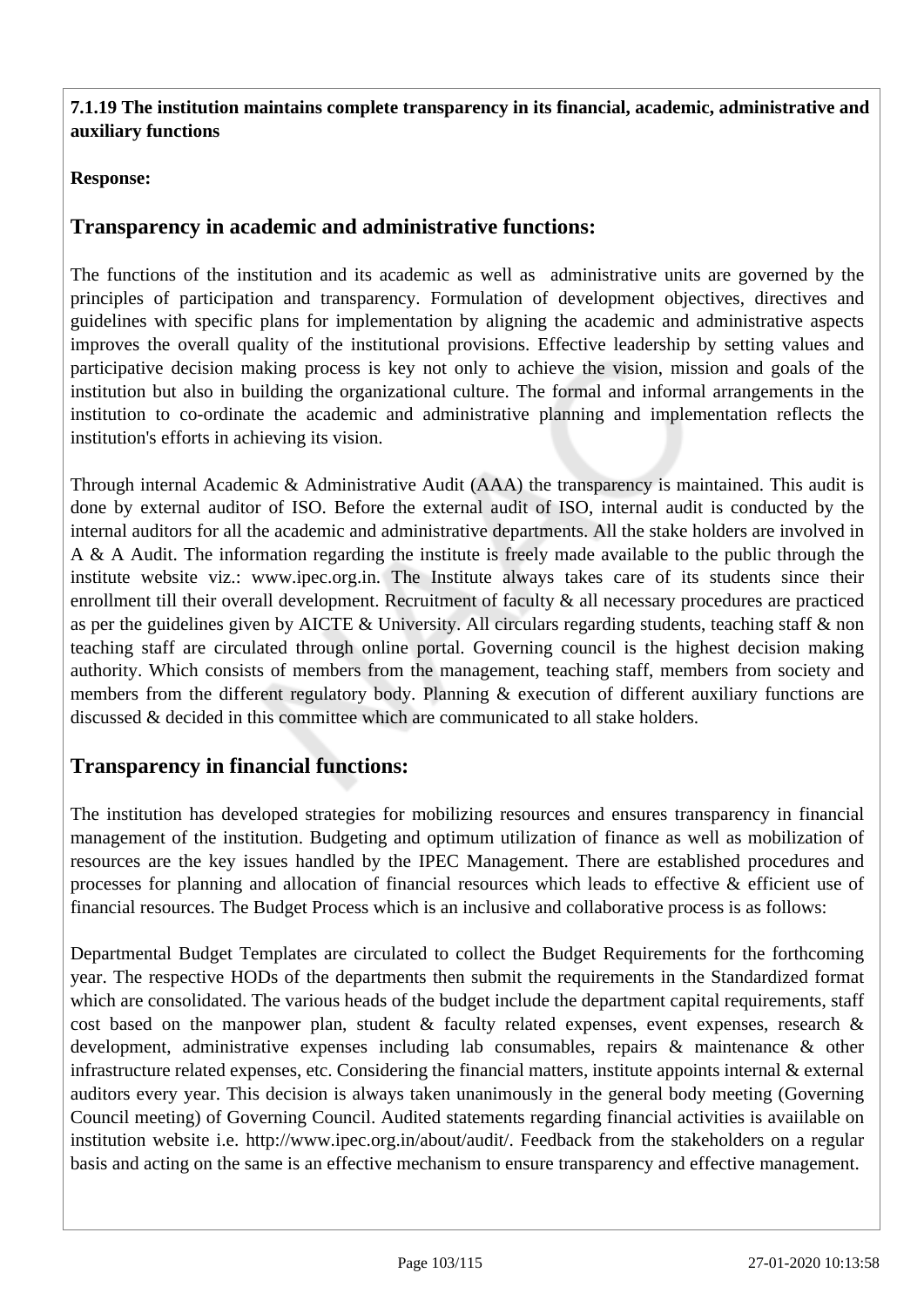| <b>File Description</b>    | <b>Document</b>      |
|----------------------------|----------------------|
| Any additional information | <b>View Document</b> |

# **7.2 Best Practices**

**7.2.1 Describe at least two institutional best practices (as per NAAC Format)**

**Response:** 

# **Description of two institutional best practices**

# **Best Practice No: 1**

### **Title of the Practice: Weekly Test System**

This practice was primarily implemented to timely fill the gap in the evaluation analysis.

#### **Objective of the practice:**

- 1.The prime objective of the weekly test series was to enhance the student performance by timely recognizing the weak areas and fill the gap.
- 2.To identify the subjects well in advance in which the student would not be able to perform upto the mark.
- 3.To work on the weak areas wherein a student is likely to perform below expectation. This is supplemented with the help of extra classes , remedial sessions, tutorials, etc.

#### **Practice**

As the institute firmly believes in the process of continuous evaluation of the students, it was observed that the conventional system could be modified to improve the result. In that system, there prevailed two sessional examinations followed by a pre-university test for each subject. Moreover, the first sessional examination is generally scheduled after one and a half month after the commencement of the classes. So, we maynot be able to identify the weak students early and consequently would encounter delay to work upon them.

Hence the IQAC decided to introduce weekly class test system for first year students. Under this system, a cyclic test planned for each subject was incorporated in the academic calendar since inception of each semester and displayed on college portal for all. On every Monday, the first four lecturers are dedicated to two class tests whereas in the second half, students would attend the scheduled regular classes.

The major benefit of weekly test is that the subject teacher is able to identify the gaps and fill those gaps in time. Course Coverage content is also less and the student is able to focus more.

#### **Evidence of success**

Performance improvement in end semester examination: It was found that due to this practice there was a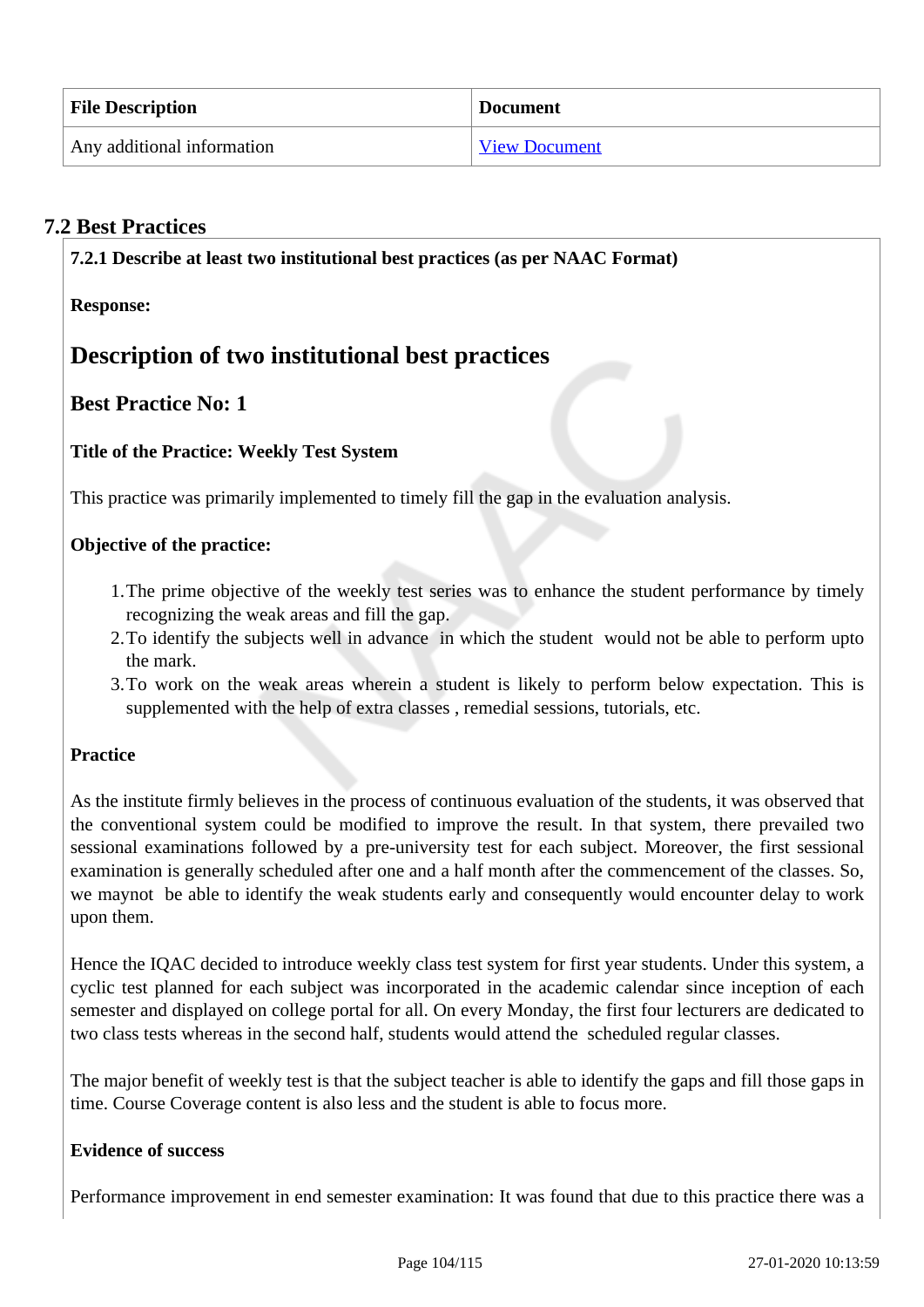great impact on the student regularity, their attention towards lecture delivery and overall performance.The impact of this practice was measured on the basis of end semester result. It was observed that the result of first year prior to this practice was 63.2(92% promoted to next year) and after the introduction of weekly test practice, the result escalated to 69.32(98% promoted to next year) and the institute was ranked in top 8 colleges at university level among all affiliated colleges.

#### **Problems encountered and resources required**

Whenever a new practice is introduced, new challenges are bound to be encountered. Likewise, when this practice of weekly test was introduced, students showed a lot of reluctance as they found it hectic to follow a weekly test planner.Since their senior students were following the sessional plan in which each sessional is planned in a duration not less than a month, they comparatively felt the weekly test series to be hectic for them. But gradually they realized that this practice has somehow improved their overall performance in one or the other way. Resources required for these weekly tests is mainly the invigilating and evaluating faculties. Their workload also increased to some extent.Further the requirement of answer sheets and stationary also increased accordingly.

# **Best Practice No: 2**

### **1. Title of the practice:**Employability skill development Program

### **2. Objectives of the practice:**

- The graduates are inculcated with professional and ethical attitude, effective communication proficiency, teamwork skill and multidisciplinary talents.
- The graduates are equipped with strong knowledge and soft skills that allow them to contribute to the needs of industry, consultancy, government and academics.

**3. The Context:**Today's job market is not only looking for technical knowledge but also interpersonal and relationship building skills that help people to communicate and collaborate effectively.

#### **4. The practice:**

Employability skill development Program is run by the training & Placement cell of the institute. Training & Placement (T&P) Cell provides excellent career guidance and placement opportunity to students. The mission of the T&P Cell is to help students clarify their educational & career goals, acquire employmentseeking skills and ultimately attain desired employment. Institute has a dedicated team of professionals who works in coordination with HODs /faculty members to integrate academic curriculum with Project Work, Summer Training, industrial visits and Internship Programs. The Cell comprises of young, vibrant and enthusiastic team of professionals with management degree and industry experience. This program runs in three steps:-

- 1.**Assessment:** Association with expert assessment agencies to identify improvement areas of the students and impart training accordingly.
- 2.**Training:** Arrange training for the students for their overall development and improving the chances of their selection during the campus recruitment drives. Student specific training is as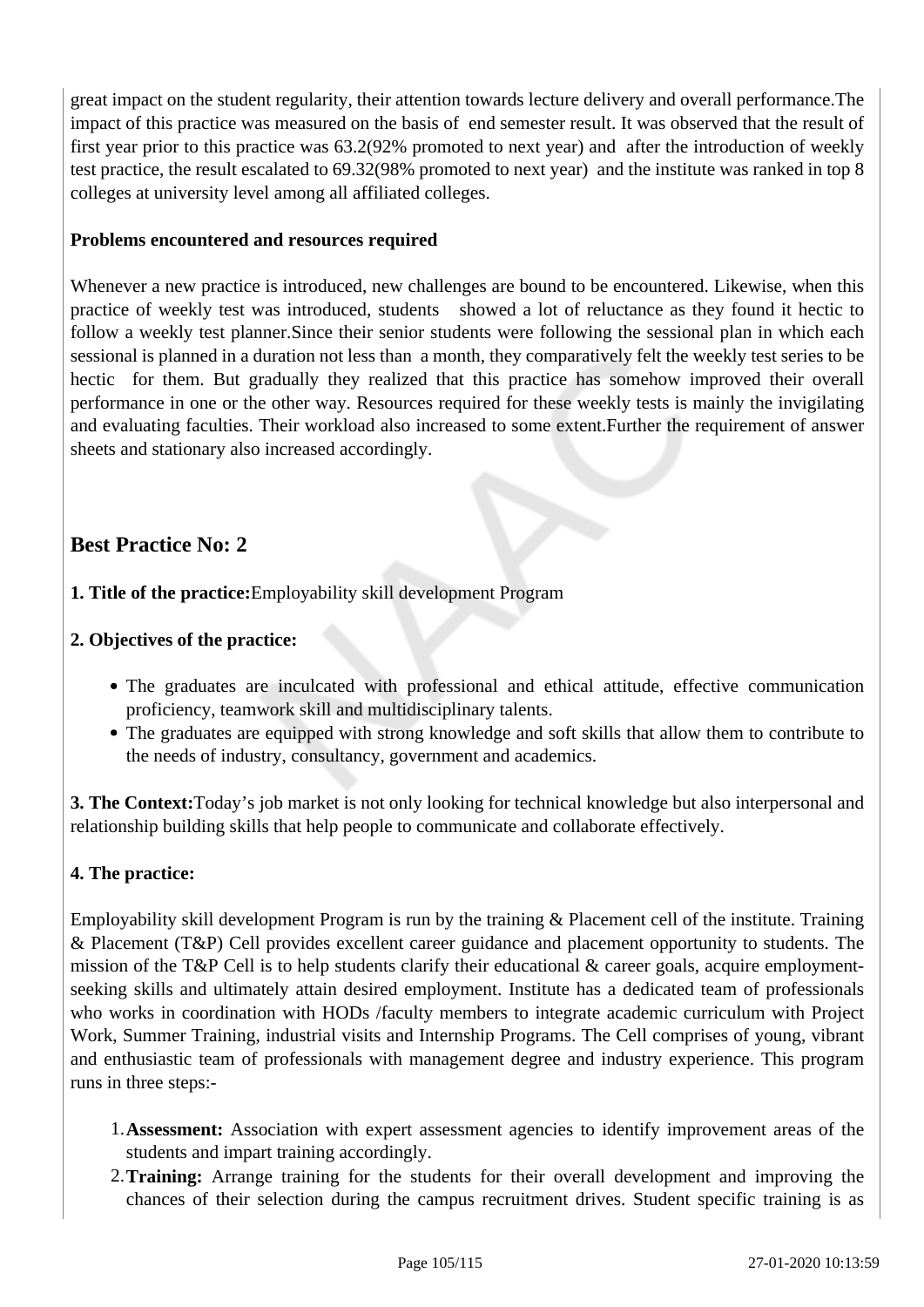#### follows:

- Soft skill training to the First year and Second year students.
- Campus Recruitment Training (Aptitude, Quant, logic, verbal and Reasoning) to Pre Final and Final Year students.

#### **3. Industry Academia Interface:**

- Ensure regular and close interaction between Industry Personnel and Students
- Lectures / workshops by Subject Matter Experts (SMEs) and Corporate Leaders
- Visits to prominent Industries.

Industry academia collaboration for training and helping the students to develop and clarify their academic and career interests on different emerging technologies are as follows:

- Infosys- Campus Connect Program
- Sopra Steria Academic alliance
- Dell- EMC Academic alliance
- Microsoft IT Academy program
- $\bullet$  E Yantra
- MOU with MRDC
- MOU with NISWA
- Center of Excellence by EdGate Technologies for setting of Texas Instruments Innovation Lab.
- Center of Excellence on VLSI and Embedded Systems by Tech Adityaa.
- MOU with EFY for setting of EFY hobby club.
- MOU with Lelogix Pvt. Ltd. for Design Solutions.

#### **Evidence of success:**

Branch wise Placement Statistics of 2016, 2017 and 2018 batch

| Year                      | $015-16$ | 2016-17 | $\cdot 18$<br>7. |  |
|---------------------------|----------|---------|------------------|--|
| No.<br>of Students Placed | 517      |         | ر ر ر            |  |

#### **Challenges and Resources Required**

Some of our students are from rural Uttar Pradesh. Those students when enrolled in the first year feel difficult toget accustomed academically to the engineering curriculum. It is a challenge to mentors in bringing confidence among the students. Balancing the academics with that of employability skill development program is a great challenge faced every year.

| <b>File Description</b>         | <b>Document</b>      |
|---------------------------------|----------------------|
| Any additional information      | <b>View Document</b> |
| Link for Additional Information | <b>View Document</b> |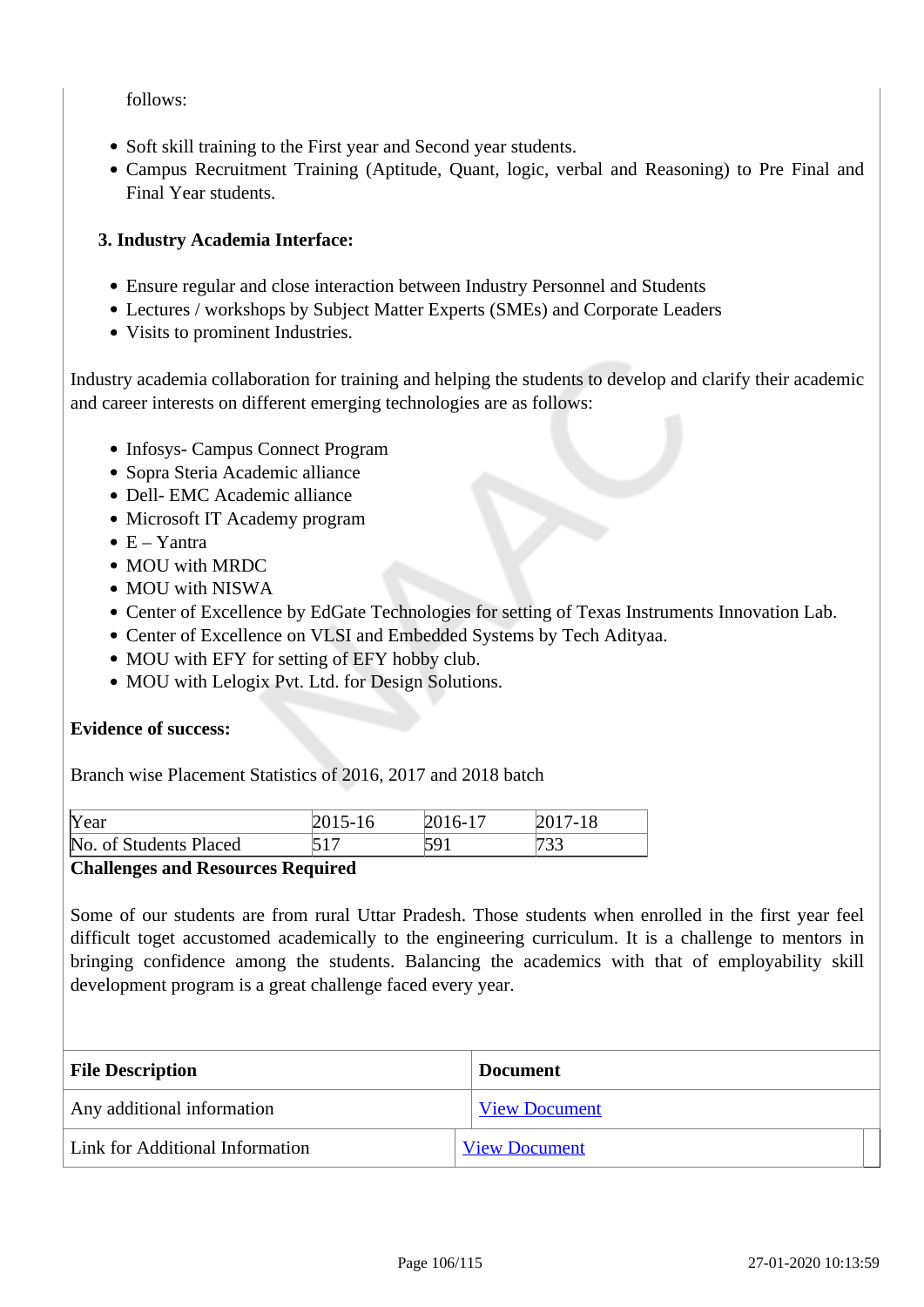# **7.3 Institutional Distinctiveness**

 **7.3.1 Describe/Explain the performance of the institution in one area distinctive to its vision, priority and thrust**

#### **Response:**

# **VISION:** *"National Leadership in Human Resource Development, Excellence in Education and Impacting Society Through Globally Competent Technologies"*

As per the vision of the institute, we intend to be a leader in Human resource development in the country. Institute aims to achieve this by providing quality education, taking innovative initiative and promoting the entrepreneural sprit.

The distinctive performance of the Institute which is aligned with its vision is the academic excellence by dint of teaching-learning process as the Institute would like to see itself as a leading one in engineering education and Human Resource Development as enumerated in the Vision statement.

The salient features about teaching-learning process, which is considered a priority and thrust area are described below:

The Institute prepares its own Academic Calendar well in advance before the start of the semester, considering the Gazetted/Restricted holidays and University schedule. It includes specific dates for conduction of two theory sessional tests ,one Pre University test, weekly Monday tests for first year, completion of syllabus, Internal Practical examinations, co-curricular & extra-curricular activities, annual intercollegiate fest,sportfest,etc.

Subjects are allotted to the faculty members for the forthcoming semester immediately after the end of the previous semester looking into the faculty specialization, experience and workload.

It is ensured that the minimum contact hours for theory  $\&$  laboratory as per university scheme is maintained in spite of unforeseen /unscheduled holidays..In addition to traditional teaching-learning methodologies, the Faculty members adopt group discussions, relevant MOOCS Video sessions, seminars, mini projects, PPTs, real time examples,simulations, Quizzes,etc depending on the course.This creates the best learningenvironment for the students to make them think critically.

Difficult subjects are identified based on previous results for which extra emphasis is given in terms of tutorials etc.

The institute also aims at vitalizing the learning skills with a focus on futuristic demands, vitalizing teaching learning process, ICT, Human Values, and functional relationship with all the stakeholders for the holistic development of the individual and society. It also strives to create virtuous, meritorious personells to serve the humanity by setting a commendable tradition of initiative and imagination. The institute stands apart from its counterparts by placing greater emphasis on producing professionals by providing valuebased education and enabling them to face challenges of modern life. The institute is ranked among the Top 10 Engineering colleges in Uttar Pradesh. Institute always motivates its meritorious student by felicitating them with cash awards and takes extra care of its weak students by mentoring them. The placement cell is an integral part of the institution which ensures that all the students are well trained and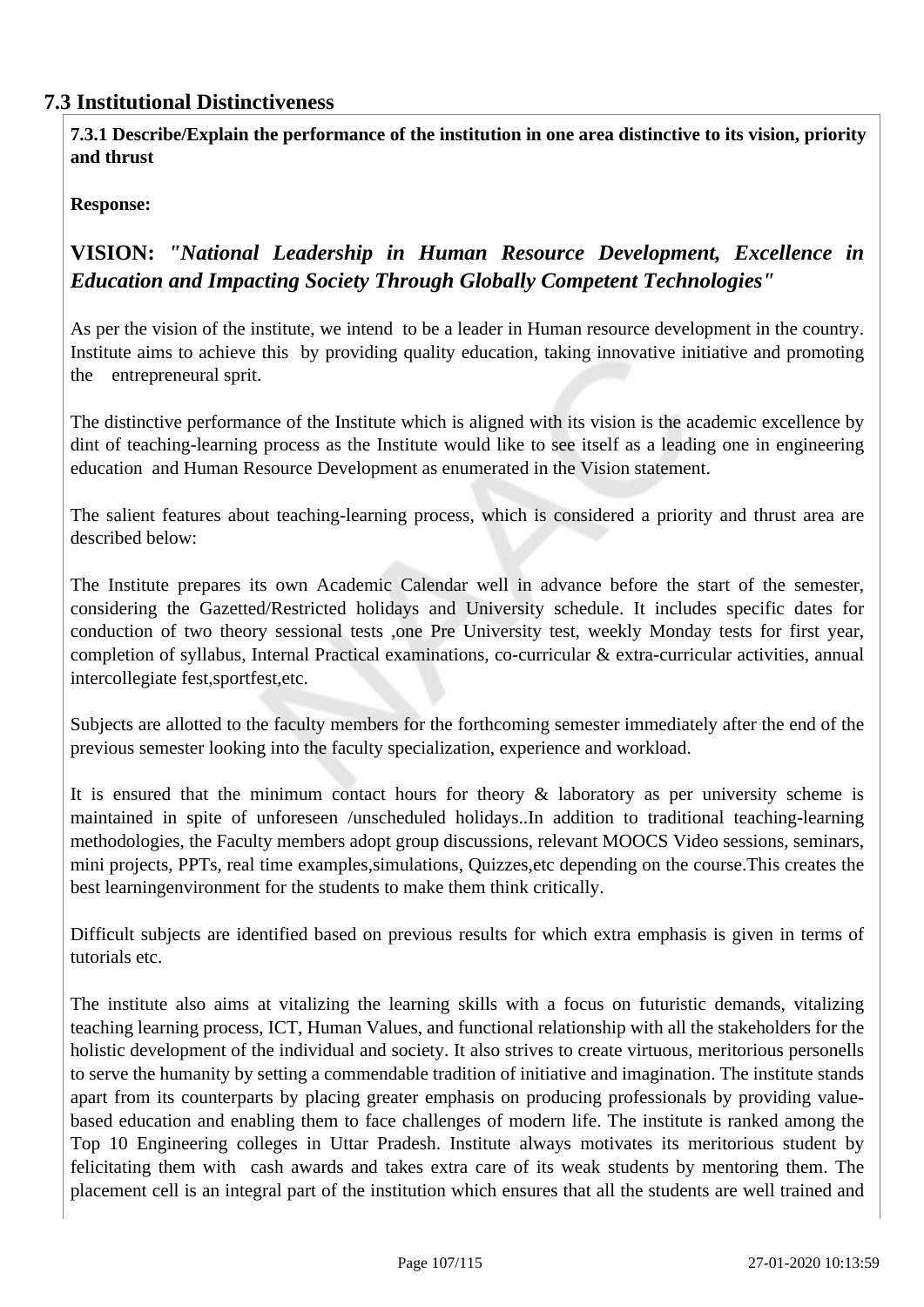prepared to face various interviews held incampus/offcampus. The CDC keeps the students well informed about potential job opportunities and guide them from time to time. Soft skill Training is imparted to the students from their second year only. Institute has consistently maintained a placement of more than 75 percent . The academic and placement processes are complemented with a diverse array of opportunities provided to the students in enhancing their knowledge beyond academics. Various conferences, guest lectures, workshops, summits, celebrity chats are organized throughout the year to expose them to the outside world work ethics and all the recent developments and innovations. Students are encouraged to develop projects that can get funding from different funding agencies . Till date, the institute has received a grant of Rs.76 lakhs from different funding agencies for student projects. One of our MSME funded project in which cooking gas has been produced from the Sewage was appraised by thehonourablePrime minister of India and got huge media coverage throughout India.

To bring out the concealed talents of the students, every year the institution organizes an intercollegiate technical fest named "UDBHAV" wherein the students get an opportunity to compete with their counterparts from other institutes all over NCR and Delhi. The institution has provided the best possible facilities in terms of infrastructure for teaching, learning and sports activities for overall personality grooming of students. The institution has fully equipped auditoriums, open theatre, seminar halls, smart classrooms, grounds for athletics, basketball, indoor badminton courts& volleyball courts, billiards room and gymnasium facility for both boys and girls in their respective hostels. As a result, students have been performing very well in state and national level sports events and brought laurels to the institute.

Institute tries its level best to fulfill the need of the society by organizing different extension activities like blood donation camp activities as its contribution to the society. Students of the institute are also involved in one program that has been named as "Rope of Hope". In this initiative, the students take care of the children from the weaker sector of the society in the neighboring viscinity educate them and provide them with free books and uniform,etc.

This is how, we at IPEC try to meet the vision of the institute.

| <b>File Description</b>         | <b>Document</b>      |
|---------------------------------|----------------------|
| Link for Additional Information | <b>View Document</b> |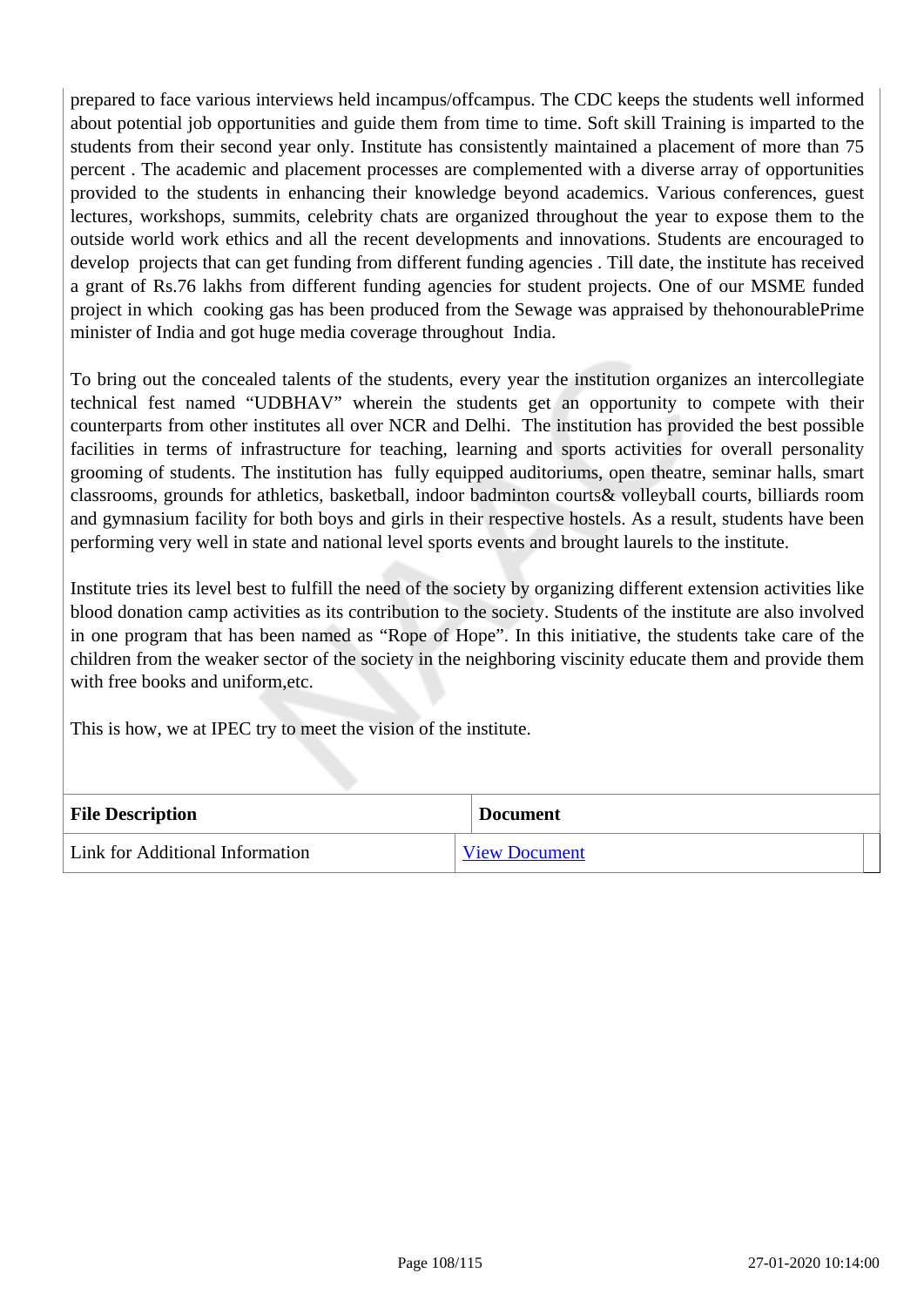# **5. CONCLUSION**

# **Additional Information :**

### **Additional Information :**

The institution has been a recipient of various prestigious awards/achievements/recognition since its inception

- Ranked among **Top 8 Engineering colleges of Dr. A.P.J. Abdul Kalam Technical University, Lucknow**
- Institute received "**National Employability Award" for 2 consecutive years 2013 and 2014** by **Aspiring Minds.**
- Chairman Er. S.S. Jain received the "**Edupreneur" award 2013** by **Engineering Watch.**
- Institute received **"Best Educational Award" 2013** by **International Institute of Education & Management**
- Institute is awarded by TCS for conducting "**World's Largest Single Shift Digital Assessment" with Zero defects**
- **The Ministry of Micro, Small and Medium Enterprises (MSME) Govt. of India**, has chosen IPEC as Business Incubator Center
- **Five Entrepreneurship Awareness Camps (EAC)** have been approved for IPEC under the scheme **DST-NIMAT** project 2014-15.
- **Nodal Centre** of Value Education Cell of **AKTU, Lucknow** w.e.f. 2017-18
- Chief Minister of UP has sanctioned a research grant of **Rs. 4,58,000** to **Prof. Dr. V K Singh** in 2017
- **AICTE** has sanctioned **Rs.2,55,000/-** under **Research Promotion Scheme for year 2013-14**. Principal Investigator for the same is **Dr. K.C. Tripathi (Associate Professor, CSE Dept.)**
- Dr. APJ Abul Kalam Technical University has sanction **Rs. 1,00,000** to **Prof. Dr. V K Singh** as an **International travel grant for Invited talk in 17th International Conference on Computational and Mathematical Methods in Science and Engineering (CMMSE'17)** held at **Costa Ballena Golf & SPA, Cádiz, Spain** during 4th to 8th July, 2017
	- **Mr. Yash Agrahari** of B.Tech ECE Branch has secured **4th Position** in University Merit List (2018 passout)
	- **Mr. Ashutosh Shivam** of B.Tech EN Branch has secured **10th Position** in University Merit List (2015 passout)
	- **Mr. Apoorva Paliwal** of B.Tech CE has secured **18th Position** in University Merit List (2014 passout)
	- **132 students(16% of registered students)** in B.Tech–I Year(2016-17) have secured more than 80% marks
	- **Limca Book of Records:** Civil Engineering Students made the longest paper bridge "SantulanSetu" having an overall span/length of 14.3m.
	- **2nd Position in World Skill 2016** for wildcard Competition (Electronics Skills) Prize of Rs. 75,000/- to each participant, organized by Ministry of Skill Development, Govt. of India

## **Concluding Remarks :**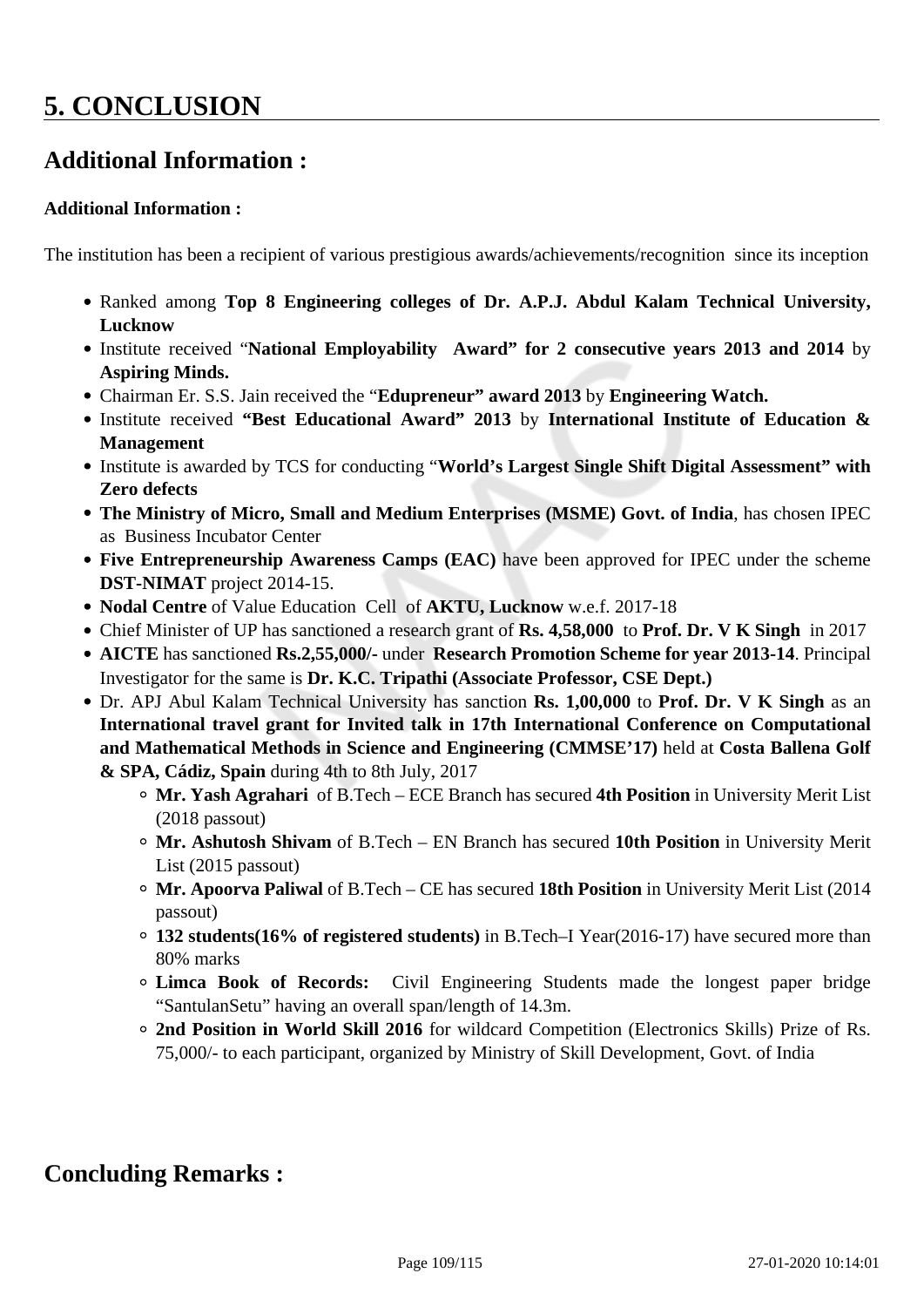### **Concluding Remarks:**

Inderprastha Engineering college (IPEC) stands as a synonym for quality education in the Delhi-NCR region .IPEC was established in 2000 by the parent trust of the institute "Shail Garg Shiksha Sansthan" to impart quality education to all the sections of society. IPEC was established in the year 2000 with 4 UG programs and in a span of 18 years, it has grown in leaps and bounds. At present, the Institute offers 6 UG programs &3 PG programs with a total student count of 3173(Academic year 2017-18). The Institute provides quality education in Engineering & Technology streams in the NCR region. There are many best practices being followed in the Institute. As a result, the Institute has made a name for itself in the region. Students from all over the country join the institute to pursue technical education. The management practices transparency and involves everyone in the decision making process for the upliftment of the institute. The students and faculty maintain excellent rapport resulting in a conducive learning ambience in the campus. The supportive management provides all the facilities that are required to carry out teaching learning process, research activities and industry collaboration.

The vision of the Institute is "National leadership in Human Resource Development, Excellence in Education and Impacting Society Through Globally Competent Technologies" and all efforts are being made to achieve the vision in the near future.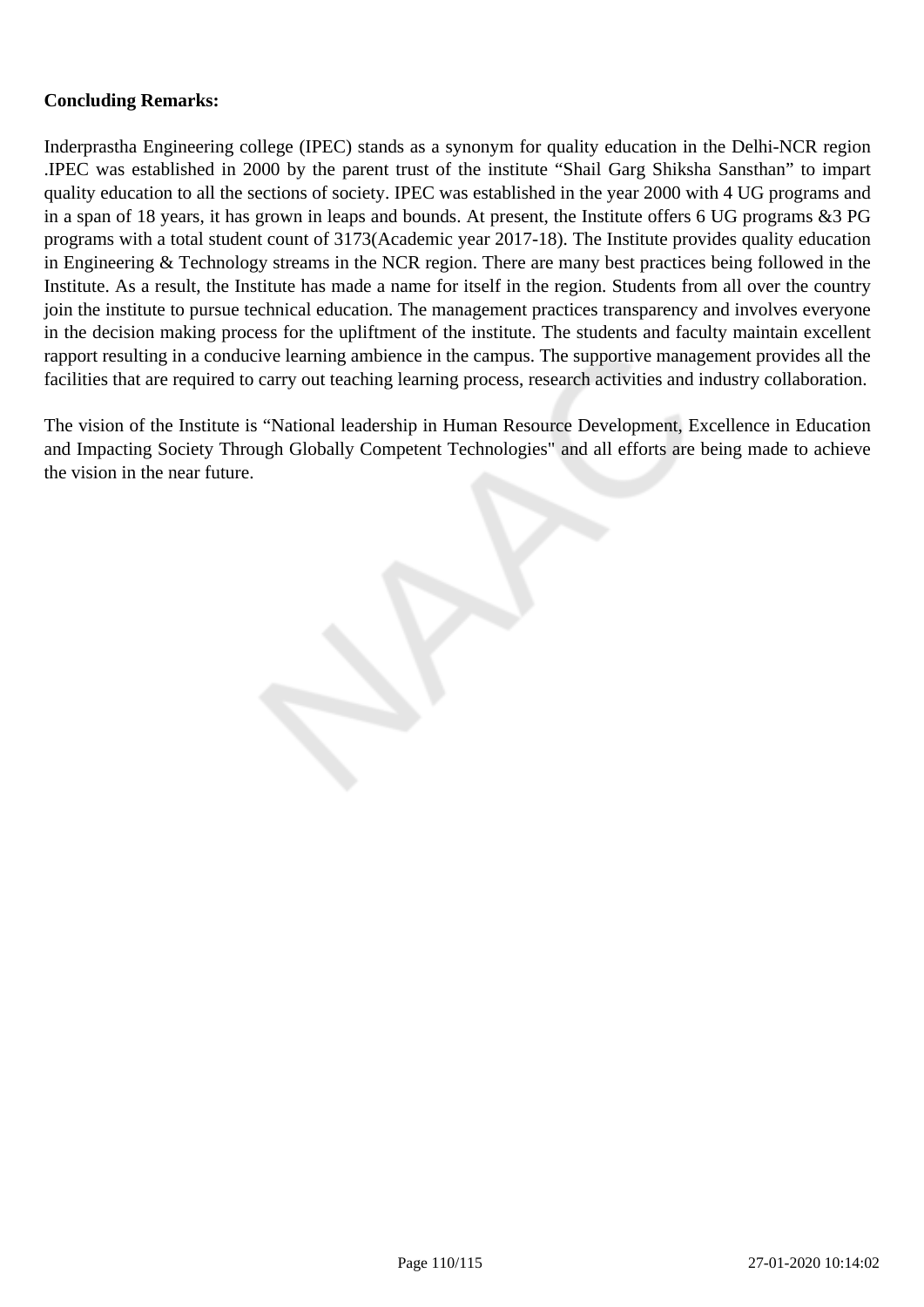# **6.ANNEXURE**

## **1.Metrics Level Deviations**

| Metric ID                                                                                                    | Sub Questions and Answers before and after DVV Verification                                                                     |                                                                                          |                |         |                |         |                                                                                                 |  |  |  |  |
|--------------------------------------------------------------------------------------------------------------|---------------------------------------------------------------------------------------------------------------------------------|------------------------------------------------------------------------------------------|----------------|---------|----------------|---------|-------------------------------------------------------------------------------------------------|--|--|--|--|
| 1.1.3                                                                                                        | Percentage of participation of full time teachers in various bodies of the Universities/ Autonomous                             |                                                                                          |                |         |                |         |                                                                                                 |  |  |  |  |
|                                                                                                              | Colleges/ Other Colleges, such as BoS and Academic Council during the last five years                                           |                                                                                          |                |         |                |         |                                                                                                 |  |  |  |  |
|                                                                                                              |                                                                                                                                 |                                                                                          |                |         |                |         | 1.1.3.1. Number of teachers participating in various bodies of the Institution, such as BoS and |  |  |  |  |
|                                                                                                              |                                                                                                                                 | Academic Council year-wise during the last five years<br>Answer before DVV Verification: |                |         |                |         |                                                                                                 |  |  |  |  |
|                                                                                                              |                                                                                                                                 |                                                                                          |                |         |                |         |                                                                                                 |  |  |  |  |
|                                                                                                              |                                                                                                                                 | 2017-18                                                                                  | 2016-17        | 2015-16 | 2014-15        | 2013-14 |                                                                                                 |  |  |  |  |
|                                                                                                              |                                                                                                                                 | $\overline{4}$                                                                           | $\overline{4}$ | 9       | $\overline{2}$ | 3       |                                                                                                 |  |  |  |  |
|                                                                                                              | <b>Answer After DVV Verification:</b>                                                                                           |                                                                                          |                |         |                |         |                                                                                                 |  |  |  |  |
|                                                                                                              |                                                                                                                                 | 2017-18                                                                                  | 2016-17        | 2015-16 | 2014-15        | 2013-14 |                                                                                                 |  |  |  |  |
|                                                                                                              |                                                                                                                                 | 5                                                                                        | $\mathbf{1}$   | 8       | 8              | 10      |                                                                                                 |  |  |  |  |
|                                                                                                              |                                                                                                                                 |                                                                                          |                |         |                |         |                                                                                                 |  |  |  |  |
| 2.4.2                                                                                                        |                                                                                                                                 | Average percentage of full time teachers with Ph.D. during the last five years           |                |         |                |         |                                                                                                 |  |  |  |  |
|                                                                                                              |                                                                                                                                 |                                                                                          |                |         |                |         |                                                                                                 |  |  |  |  |
|                                                                                                              | 2.4.2.1. Number of full time teachers with Ph.D. year-wise during the last five years<br>Answer before DVV Verification:        |                                                                                          |                |         |                |         |                                                                                                 |  |  |  |  |
|                                                                                                              |                                                                                                                                 |                                                                                          |                |         |                |         |                                                                                                 |  |  |  |  |
|                                                                                                              |                                                                                                                                 | 2017-18                                                                                  | 2016-17        | 2015-16 | 2014-15        | 2013-14 |                                                                                                 |  |  |  |  |
|                                                                                                              |                                                                                                                                 | 61                                                                                       | 49             | 40      | 35             | 30      |                                                                                                 |  |  |  |  |
|                                                                                                              | Answer After DVV Verification :                                                                                                 |                                                                                          |                |         |                |         |                                                                                                 |  |  |  |  |
|                                                                                                              |                                                                                                                                 | 2017-18                                                                                  | 2016-17        | 2015-16 | 2014-15        | 2013-14 |                                                                                                 |  |  |  |  |
|                                                                                                              |                                                                                                                                 | 60                                                                                       | 49             | 40      | 35             | 30      |                                                                                                 |  |  |  |  |
|                                                                                                              |                                                                                                                                 |                                                                                          |                |         |                |         |                                                                                                 |  |  |  |  |
|                                                                                                              | Remark: Admission to Ph. D cannot be considered as Ph.D certificate.                                                            |                                                                                          |                |         |                |         |                                                                                                 |  |  |  |  |
| Average percentage of full time teachers from other States against sanctioned posts during the last<br>2.4.5 |                                                                                                                                 |                                                                                          |                |         |                |         |                                                                                                 |  |  |  |  |
|                                                                                                              | five years                                                                                                                      |                                                                                          |                |         |                |         |                                                                                                 |  |  |  |  |
|                                                                                                              | 2.4.5.1. Number of full time teachers from other states year-wise during the last five years<br>Answer before DVV Verification: |                                                                                          |                |         |                |         |                                                                                                 |  |  |  |  |
|                                                                                                              |                                                                                                                                 |                                                                                          |                |         |                |         |                                                                                                 |  |  |  |  |
|                                                                                                              |                                                                                                                                 | 2017-18                                                                                  | 2016-17        | 2015-16 | 2014-15        | 2013-14 |                                                                                                 |  |  |  |  |
|                                                                                                              |                                                                                                                                 | 159                                                                                      | 163            | 161     | 136            | 126     |                                                                                                 |  |  |  |  |
|                                                                                                              |                                                                                                                                 | Answer After DVV Verification:                                                           |                |         |                |         |                                                                                                 |  |  |  |  |
|                                                                                                              |                                                                                                                                 | 2017-18                                                                                  | 2016-17        | 2015-16 | 2014-15        | 2013-14 |                                                                                                 |  |  |  |  |
|                                                                                                              |                                                                                                                                 |                                                                                          |                |         |                |         |                                                                                                 |  |  |  |  |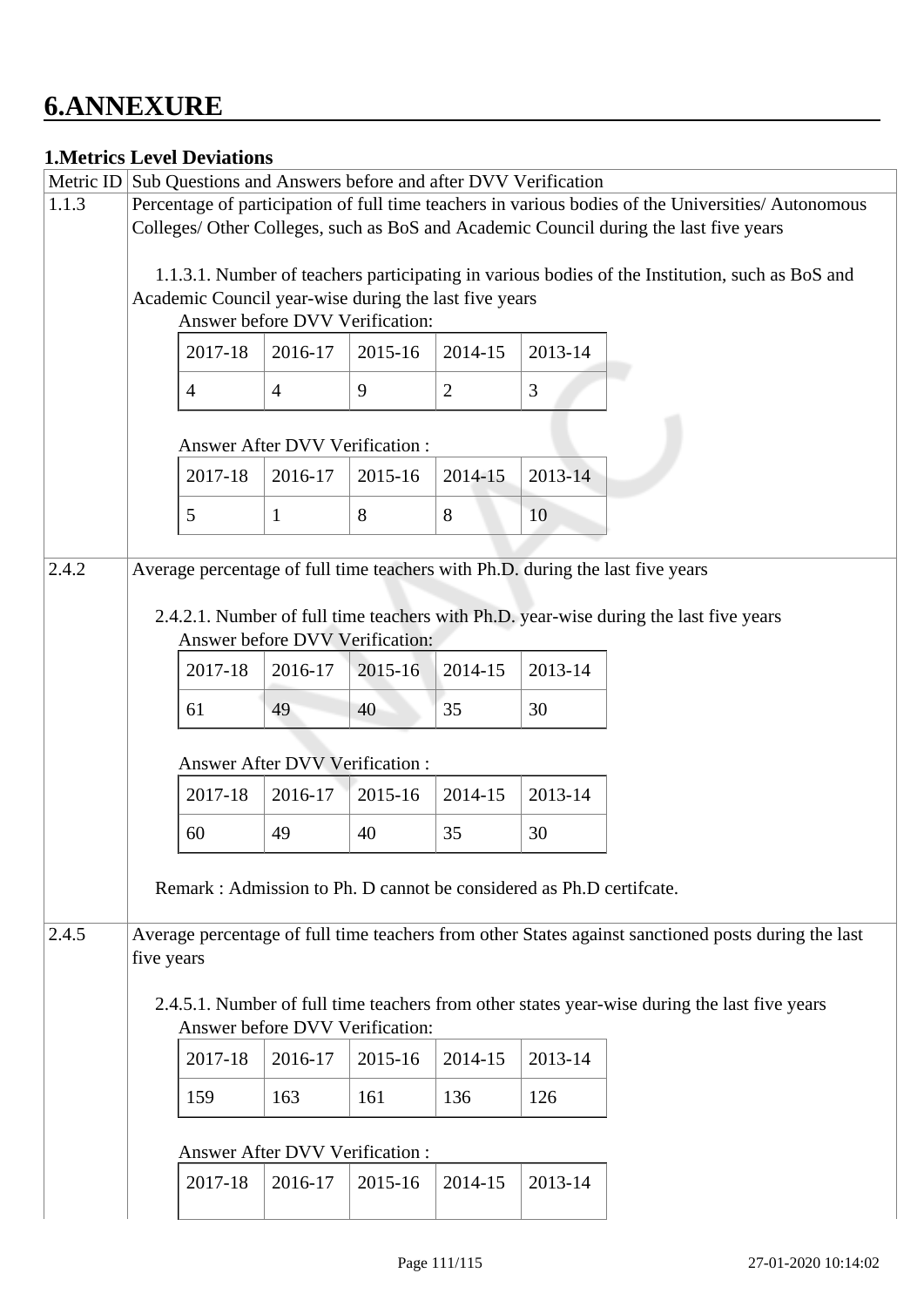|       |                                                                                                                                                                                                                                                                                                                                                                                                                                                                                                                                              | 158                                                                                                                                                                                                                                                                                      | 162     | 161     | 136     | 126            |  |  |  |  |  |
|-------|----------------------------------------------------------------------------------------------------------------------------------------------------------------------------------------------------------------------------------------------------------------------------------------------------------------------------------------------------------------------------------------------------------------------------------------------------------------------------------------------------------------------------------------------|------------------------------------------------------------------------------------------------------------------------------------------------------------------------------------------------------------------------------------------------------------------------------------------|---------|---------|---------|----------------|--|--|--|--|--|
|       | Remark : The HSC/degree certificates of are required to identify that the teachers belong to other<br>states and ocuntries, not about certificates                                                                                                                                                                                                                                                                                                                                                                                           |                                                                                                                                                                                                                                                                                          |         |         |         |                |  |  |  |  |  |
| 3.3.3 | Number of Ph.D.s awarded per teacher during the last five years                                                                                                                                                                                                                                                                                                                                                                                                                                                                              |                                                                                                                                                                                                                                                                                          |         |         |         |                |  |  |  |  |  |
|       | 3.3.3.1. How many Ph.Ds awarded within last five years<br>Answer before DVV Verification : 7<br>Answer after DVV Verification: 2<br>3.3.3.2. Number of teachers recognized as guides during the last five years<br>Answer before DVV Verification: 6<br>Answer after DVV Verification: 0<br>Remark : Revised as per documents provided                                                                                                                                                                                                       |                                                                                                                                                                                                                                                                                          |         |         |         |                |  |  |  |  |  |
| 3.4.4 | Average percentage of students participating in extension activities with Government Organisations,<br>Non-Government Organisations and programs such as Swachh Bharat, Aids Awareness, Gender<br>Issue, etc. during the last five years                                                                                                                                                                                                                                                                                                     |                                                                                                                                                                                                                                                                                          |         |         |         |                |  |  |  |  |  |
|       |                                                                                                                                                                                                                                                                                                                                                                                                                                                                                                                                              | 3.4.4.1. Total number of students participating in extension activities with Government<br>Organisations, Non-Government Organisations and programs such as Swachh Bharat, Aids<br>Awareness, Gender Issue, etc. year-wise during the last five years<br>Answer before DVV Verification: |         |         |         |                |  |  |  |  |  |
|       |                                                                                                                                                                                                                                                                                                                                                                                                                                                                                                                                              | 2017-18                                                                                                                                                                                                                                                                                  | 2016-17 | 2015-16 | 2014-15 | 2013-14        |  |  |  |  |  |
|       |                                                                                                                                                                                                                                                                                                                                                                                                                                                                                                                                              | 1627                                                                                                                                                                                                                                                                                     | 1218    | 989     | 717     | 467            |  |  |  |  |  |
|       | Answer After DVV Verification :                                                                                                                                                                                                                                                                                                                                                                                                                                                                                                              |                                                                                                                                                                                                                                                                                          |         |         |         |                |  |  |  |  |  |
|       |                                                                                                                                                                                                                                                                                                                                                                                                                                                                                                                                              | 2017-18                                                                                                                                                                                                                                                                                  | 2016-17 | 2015-16 | 2014-15 | 2013-14        |  |  |  |  |  |
|       |                                                                                                                                                                                                                                                                                                                                                                                                                                                                                                                                              | 1598                                                                                                                                                                                                                                                                                     | 1218    | 989     | 717     | 467            |  |  |  |  |  |
| 3.5.2 | Number of functional MoUs with institutions of National/International importance, Other<br>Institutions, Industries, Corporate houses etc., during the last five years (only functional MoUs with<br>ongoing activities to be considered)<br>3.5.2.1. Number of functional MoUs with institutions of national, international importance, other<br>universities, industries, corporate houses etc. year-wise during the last five years (only functional<br>MoUs with ongoing activities to be considered)<br>Answer before DVV Verification: |                                                                                                                                                                                                                                                                                          |         |         |         |                |  |  |  |  |  |
|       |                                                                                                                                                                                                                                                                                                                                                                                                                                                                                                                                              | 2017-18                                                                                                                                                                                                                                                                                  | 2016-17 | 2015-16 | 2014-15 | 2013-14        |  |  |  |  |  |
|       |                                                                                                                                                                                                                                                                                                                                                                                                                                                                                                                                              | 20                                                                                                                                                                                                                                                                                       | 13      | 10      | 8       | $\overline{7}$ |  |  |  |  |  |
|       |                                                                                                                                                                                                                                                                                                                                                                                                                                                                                                                                              | <b>Answer After DVV Verification:</b>                                                                                                                                                                                                                                                    |         |         |         |                |  |  |  |  |  |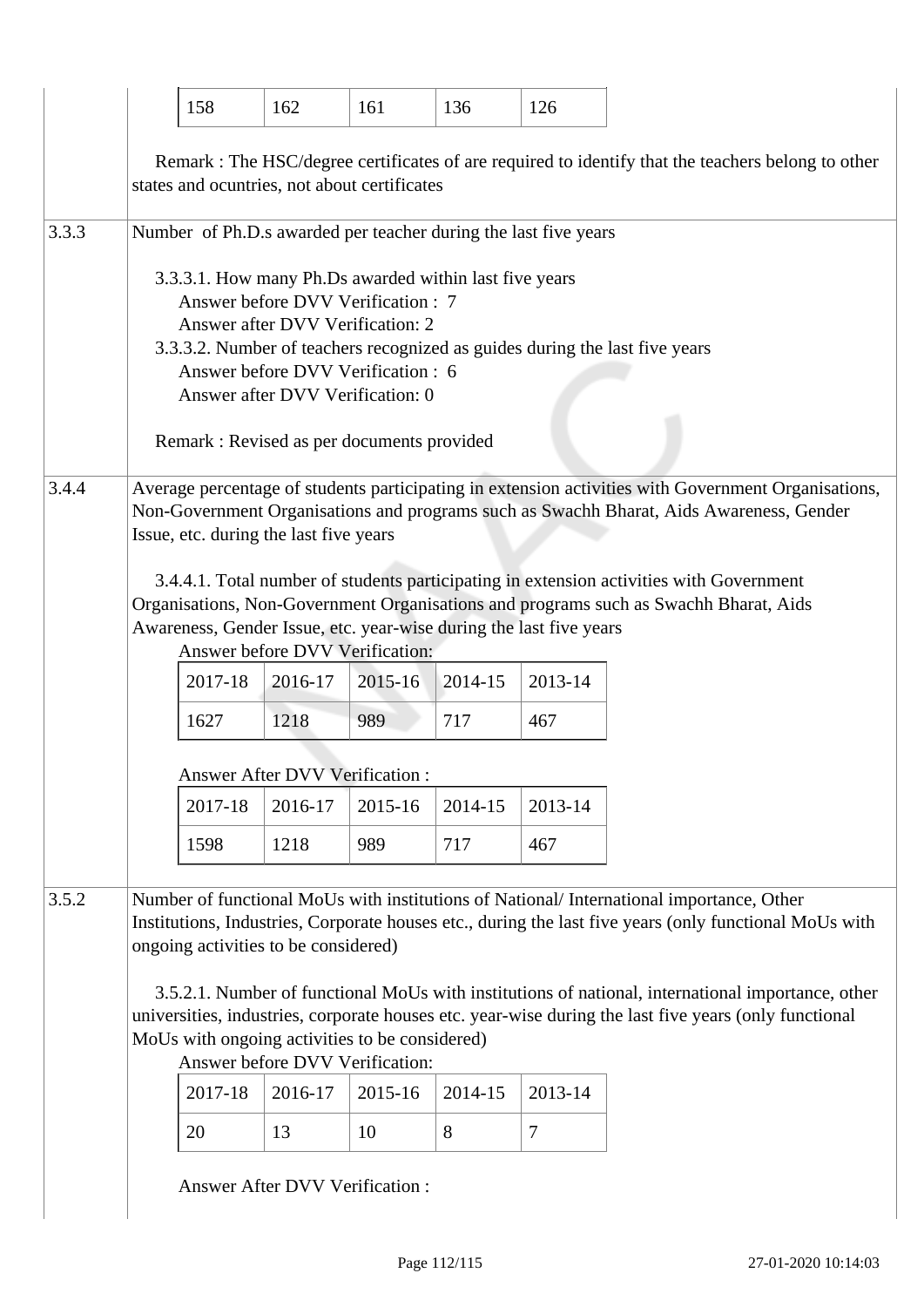|       |                                                                                                                                                                                                                       | 2017-18 | 2016-17                                                           | 2015-16        | 2014-15        | 2013-14                                                                                                                                                                                                   |  |  |
|-------|-----------------------------------------------------------------------------------------------------------------------------------------------------------------------------------------------------------------------|---------|-------------------------------------------------------------------|----------------|----------------|-----------------------------------------------------------------------------------------------------------------------------------------------------------------------------------------------------------|--|--|
|       | 20                                                                                                                                                                                                                    |         | 9                                                                 | $\overline{4}$ | $\overline{4}$ | 3                                                                                                                                                                                                         |  |  |
| 4.1.4 | last five years.                                                                                                                                                                                                      |         | last five years (INR in Lakhs)<br>Answer before DVV Verification: |                |                | Average percentage of budget allocation, excluding salary for infrastructure augmentation during the<br>4.1.4.1. Budget allocation for infrastructure augmentation, excluding salary year-wise during the |  |  |
|       |                                                                                                                                                                                                                       | 2017-18 | 2016-17                                                           | 2015-16        | 2014-15        | 2013-14                                                                                                                                                                                                   |  |  |
|       | 239.33                                                                                                                                                                                                                |         | 421.12                                                            | 278.80         | 256.74         | 259.21                                                                                                                                                                                                    |  |  |
|       |                                                                                                                                                                                                                       | 2017-18 | <b>Answer After DVV Verification:</b><br>2016-17                  | 2015-16        | 2014-15        | 2013-14                                                                                                                                                                                                   |  |  |
|       | 239.33                                                                                                                                                                                                                |         | 437.34                                                            | 285.34         | 284.45         | 259.21                                                                                                                                                                                                    |  |  |
|       | 1. e-journals<br>2. e-ShodhSindhu<br>3. Shodhganga Membership<br>4. e-books<br>5. Databases                                                                                                                           |         |                                                                   |                |                |                                                                                                                                                                                                           |  |  |
| 4.2.5 | Answer before DVV Verification : B. Any 3 of the above<br>Answer After DVV Verification: C. Any 2 of the above<br>Availability of remote access to e-resources of the library<br>Answer before DVV Verification : Yes |         |                                                                   |                |                |                                                                                                                                                                                                           |  |  |
|       |                                                                                                                                                                                                                       |         | Answer After DVV Verification: No                                 |                |                |                                                                                                                                                                                                           |  |  |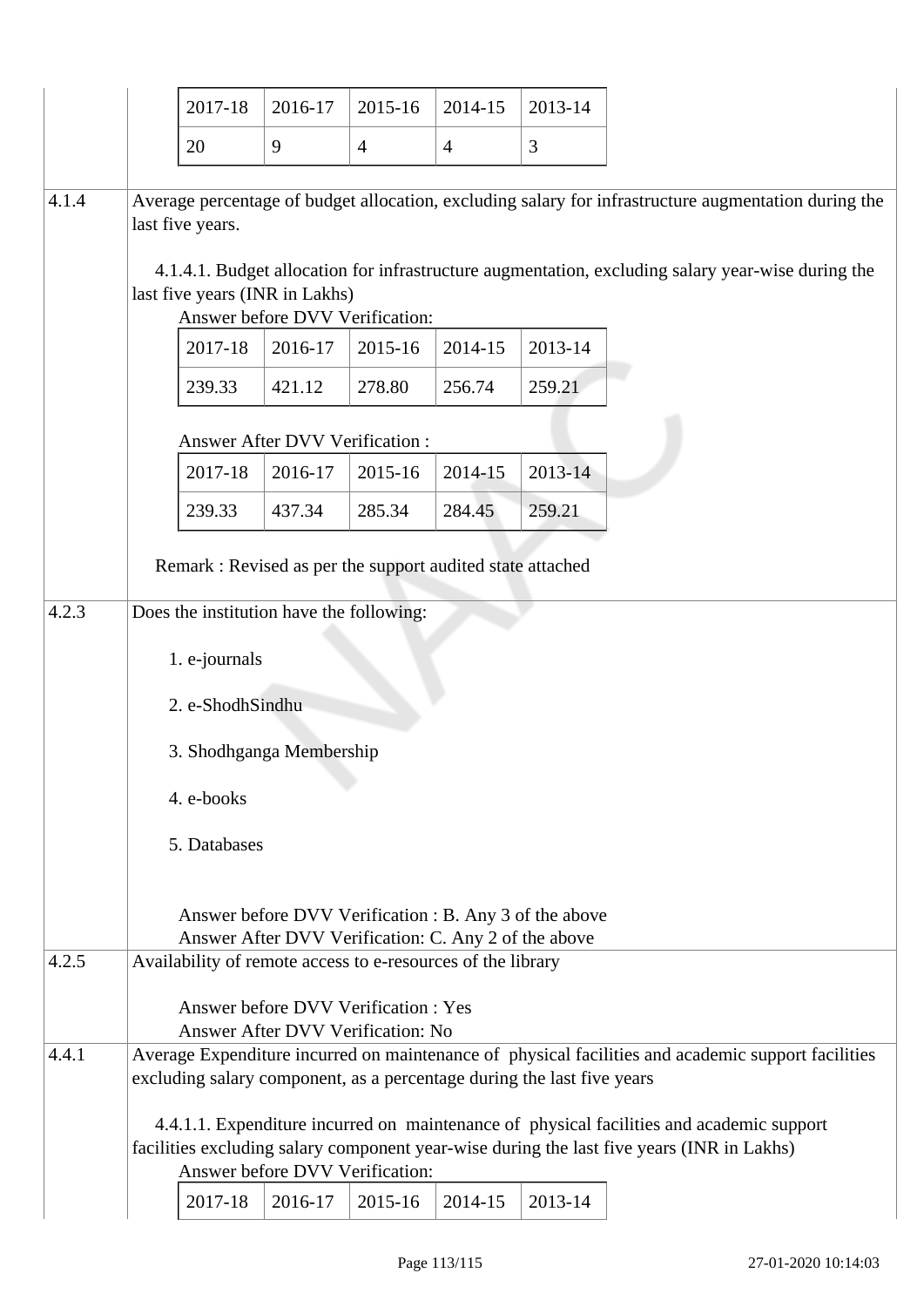|       | 1438.15                                                                                                                                                                   | 1431.37 | 1652.17 | 1479.64 | 1299.29 |                                                                                          |  |  |  |  |  |
|-------|---------------------------------------------------------------------------------------------------------------------------------------------------------------------------|---------|---------|---------|---------|------------------------------------------------------------------------------------------|--|--|--|--|--|
|       | Answer After DVV Verification:                                                                                                                                            |         |         |         |         |                                                                                          |  |  |  |  |  |
|       | 2017-18                                                                                                                                                                   | 2016-17 | 2015-16 | 2014-15 | 2013-14 |                                                                                          |  |  |  |  |  |
|       | 0.00                                                                                                                                                                      | 105.90  | 517.28  | 442.97  | 0.00    |                                                                                          |  |  |  |  |  |
|       | facilities and academic support facilities only                                                                                                                           |         |         |         |         | Remark : Revised as per supporting audited statement considering maintenance of physical |  |  |  |  |  |
| 5.1.1 | Average percentage of students benefited by scholarships and freeships provided by the Government<br>during the last five years                                           |         |         |         |         |                                                                                          |  |  |  |  |  |
|       | 5.1.1.1. Number of students benefited by scholarships and freeships provided by the Government<br>year-wise during the last five years<br>Answer before DVV Verification: |         |         |         |         |                                                                                          |  |  |  |  |  |
|       | 2017-18                                                                                                                                                                   | 2016-17 | 2015-16 | 2014-15 | 2013-14 |                                                                                          |  |  |  |  |  |
|       | 539                                                                                                                                                                       | 529     | 704     | 704     | 457     |                                                                                          |  |  |  |  |  |
|       | Answer After DVV Verification :                                                                                                                                           |         |         |         |         |                                                                                          |  |  |  |  |  |
|       | 2017-18                                                                                                                                                                   | 2016-17 | 2015-16 | 2014-15 | 2013-14 |                                                                                          |  |  |  |  |  |
|       | 00                                                                                                                                                                        | 00      | $00\,$  | $00\,$  | 00      |                                                                                          |  |  |  |  |  |
|       | Remark: Supporting documents have no relevance to Government sanction letter. No<br>Government letter provided                                                            |         |         |         |         |                                                                                          |  |  |  |  |  |
| 5.1.3 | Number of capability enhancement and development schemes -                                                                                                                |         |         |         |         |                                                                                          |  |  |  |  |  |
|       | 1. For competitive examinations                                                                                                                                           |         |         |         |         |                                                                                          |  |  |  |  |  |
|       | 2. Career counselling                                                                                                                                                     |         |         |         |         |                                                                                          |  |  |  |  |  |
|       | 3. Soft skill development                                                                                                                                                 |         |         |         |         |                                                                                          |  |  |  |  |  |
|       | 4. Remedial coaching                                                                                                                                                      |         |         |         |         |                                                                                          |  |  |  |  |  |
|       | 5. Language lab                                                                                                                                                           |         |         |         |         |                                                                                          |  |  |  |  |  |
|       |                                                                                                                                                                           |         |         |         |         |                                                                                          |  |  |  |  |  |
|       | 6. Bridge courses                                                                                                                                                         |         |         |         |         |                                                                                          |  |  |  |  |  |
|       | 7. Yoga and meditation                                                                                                                                                    |         |         |         |         |                                                                                          |  |  |  |  |  |
|       | 8. Personal Counselling                                                                                                                                                   |         |         |         |         |                                                                                          |  |  |  |  |  |
|       |                                                                                                                                                                           |         |         |         |         |                                                                                          |  |  |  |  |  |